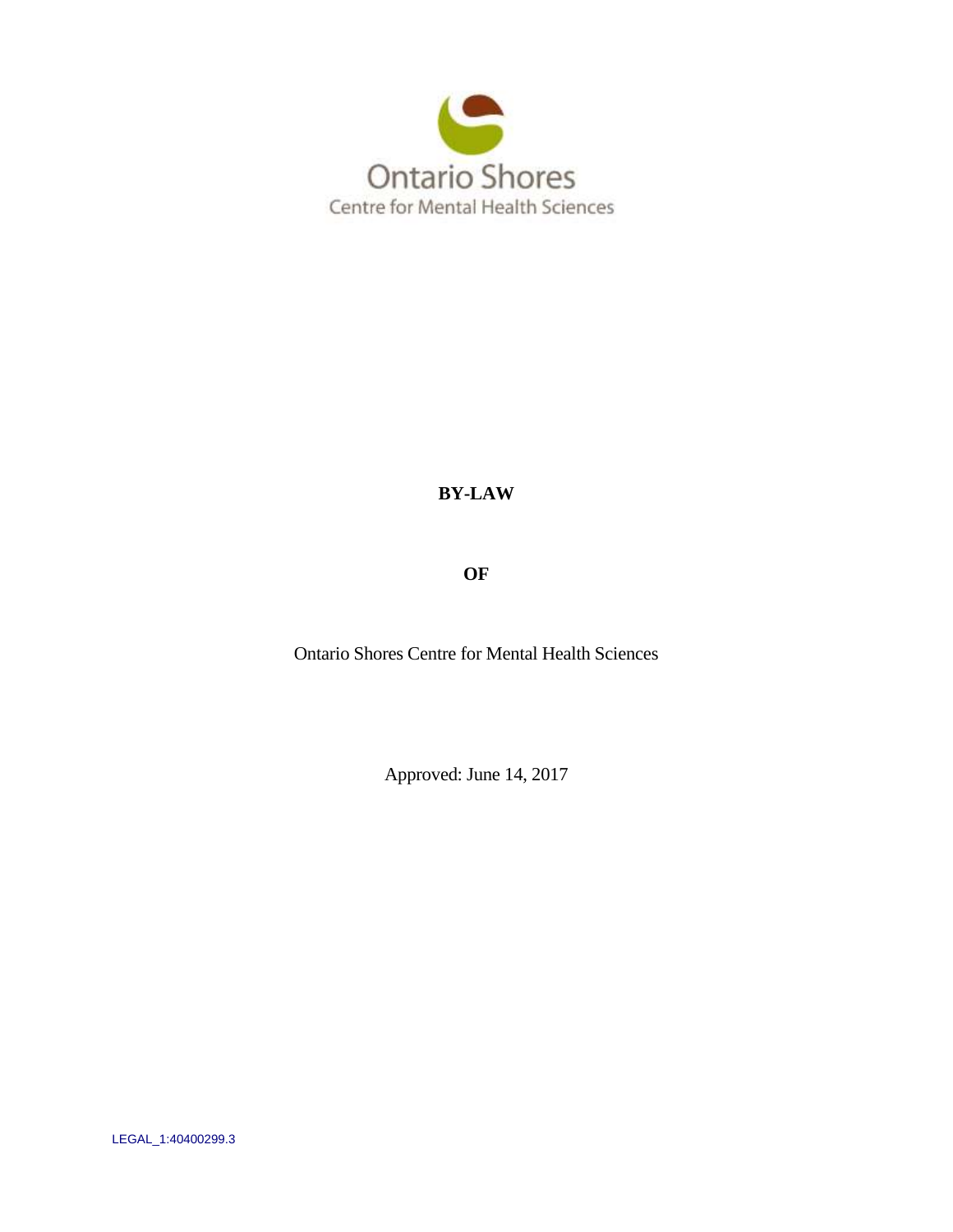# **TABLE OF CONTENT**

| <b>ARTICLE 1.</b> |                                                                  |  |
|-------------------|------------------------------------------------------------------|--|
| 1.01              |                                                                  |  |
| 1.02              |                                                                  |  |
| <b>ARTICLE 2.</b> |                                                                  |  |
| 2.01              |                                                                  |  |
| 2.02              |                                                                  |  |
| 2.03              |                                                                  |  |
| <b>ARTICLE 3.</b> | ANNUAL AND SPECIAL MEETINGS OF THE MEMBERS OF THE                |  |
|                   |                                                                  |  |
| 3.01              |                                                                  |  |
| 3.02              |                                                                  |  |
| 3.03              |                                                                  |  |
| 3.04              |                                                                  |  |
| 3.05              |                                                                  |  |
| 3.06              |                                                                  |  |
| 3.07              |                                                                  |  |
| 3.08              |                                                                  |  |
| 3.09              |                                                                  |  |
| 3.10              |                                                                  |  |
| <b>ARTICLE 4.</b> |                                                                  |  |
| 4.01              |                                                                  |  |
| 4.02              |                                                                  |  |
| 4.03              |                                                                  |  |
| 4.04              |                                                                  |  |
| 4.05              |                                                                  |  |
| 4.06              |                                                                  |  |
| 4.07              |                                                                  |  |
| 4.08              |                                                                  |  |
| 4.09              |                                                                  |  |
| 4.10              |                                                                  |  |
| 4.11              | Fiduciary Duty and Standard of Care of Directors and Officers 17 |  |
| <b>ARTICLE 5.</b> | OFFICERS OF THE BOARD AND OF THE CORPORATION 17                  |  |
| 5.01              |                                                                  |  |
| 5.02              |                                                                  |  |
| 5.03              |                                                                  |  |
| 5.04              |                                                                  |  |
| 5.05              |                                                                  |  |
| 5.06              |                                                                  |  |
| 5.07              |                                                                  |  |
| 5.08              |                                                                  |  |
| ARTICLE 6.        | REGULAR AND SPECIAL MEETINGS OF THE BOARD20                      |  |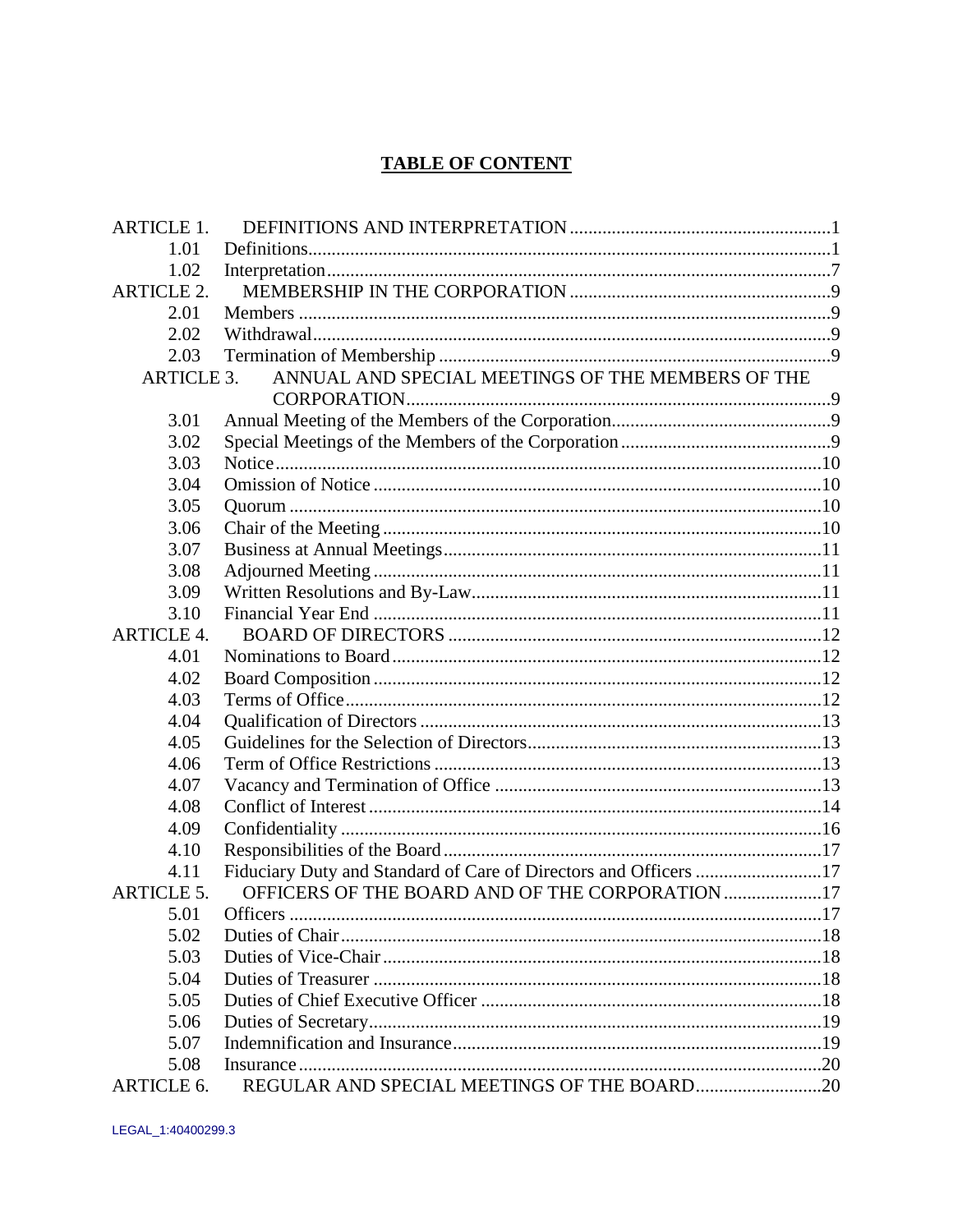| 6.01  |                                                                                                                      |                                                                                                                                                                                                                                                                      |
|-------|----------------------------------------------------------------------------------------------------------------------|----------------------------------------------------------------------------------------------------------------------------------------------------------------------------------------------------------------------------------------------------------------------|
| 6.02  |                                                                                                                      |                                                                                                                                                                                                                                                                      |
| 6.03  |                                                                                                                      |                                                                                                                                                                                                                                                                      |
| 6.04  |                                                                                                                      |                                                                                                                                                                                                                                                                      |
| 6.05  |                                                                                                                      |                                                                                                                                                                                                                                                                      |
|       |                                                                                                                      |                                                                                                                                                                                                                                                                      |
| 7.01  |                                                                                                                      |                                                                                                                                                                                                                                                                      |
| 7.02  |                                                                                                                      |                                                                                                                                                                                                                                                                      |
| 7.03  |                                                                                                                      |                                                                                                                                                                                                                                                                      |
| 7.04  |                                                                                                                      |                                                                                                                                                                                                                                                                      |
| 7.05  |                                                                                                                      |                                                                                                                                                                                                                                                                      |
|       |                                                                                                                      |                                                                                                                                                                                                                                                                      |
| 8.01  |                                                                                                                      |                                                                                                                                                                                                                                                                      |
| 8.02  |                                                                                                                      |                                                                                                                                                                                                                                                                      |
| 8.03  |                                                                                                                      |                                                                                                                                                                                                                                                                      |
|       |                                                                                                                      |                                                                                                                                                                                                                                                                      |
|       |                                                                                                                      |                                                                                                                                                                                                                                                                      |
| 8.06  |                                                                                                                      |                                                                                                                                                                                                                                                                      |
|       |                                                                                                                      |                                                                                                                                                                                                                                                                      |
|       |                                                                                                                      |                                                                                                                                                                                                                                                                      |
|       |                                                                                                                      |                                                                                                                                                                                                                                                                      |
|       |                                                                                                                      |                                                                                                                                                                                                                                                                      |
| 9.03  |                                                                                                                      |                                                                                                                                                                                                                                                                      |
| 9.04  |                                                                                                                      |                                                                                                                                                                                                                                                                      |
|       |                                                                                                                      |                                                                                                                                                                                                                                                                      |
|       |                                                                                                                      |                                                                                                                                                                                                                                                                      |
| 10.01 |                                                                                                                      |                                                                                                                                                                                                                                                                      |
| 10.02 |                                                                                                                      |                                                                                                                                                                                                                                                                      |
|       |                                                                                                                      |                                                                                                                                                                                                                                                                      |
|       |                                                                                                                      |                                                                                                                                                                                                                                                                      |
| 11.01 |                                                                                                                      |                                                                                                                                                                                                                                                                      |
|       |                                                                                                                      |                                                                                                                                                                                                                                                                      |
|       |                                                                                                                      |                                                                                                                                                                                                                                                                      |
| 11.04 |                                                                                                                      |                                                                                                                                                                                                                                                                      |
| 11.05 |                                                                                                                      |                                                                                                                                                                                                                                                                      |
|       |                                                                                                                      |                                                                                                                                                                                                                                                                      |
| 12.01 |                                                                                                                      |                                                                                                                                                                                                                                                                      |
|       |                                                                                                                      |                                                                                                                                                                                                                                                                      |
| 12.03 |                                                                                                                      |                                                                                                                                                                                                                                                                      |
| 12.04 |                                                                                                                      |                                                                                                                                                                                                                                                                      |
| 12.05 |                                                                                                                      |                                                                                                                                                                                                                                                                      |
|       |                                                                                                                      |                                                                                                                                                                                                                                                                      |
| 13.01 |                                                                                                                      |                                                                                                                                                                                                                                                                      |
| 13.02 |                                                                                                                      |                                                                                                                                                                                                                                                                      |
|       | <b>ARTICLE 7.</b><br><b>ARTICLE 8.</b><br>8.04<br>8.05<br>8.07<br><b>ARTICLE 9.</b><br>9.01<br>9.02<br>9.05<br>12.02 | <b>ARTICLE 10.</b><br>APPOINTMENT AND RE-APPOINTMENT TO MEDICAL STAFF 28<br><b>ARTICLE 11.</b><br>Procedure for Processing Applications for Medical Staff Appointments36<br>MEDICAL STAFF DUTIES AND RESPONSIBILITIES 42<br><b>ARTICLE 12.</b><br><b>ARTICLE 13.</b> |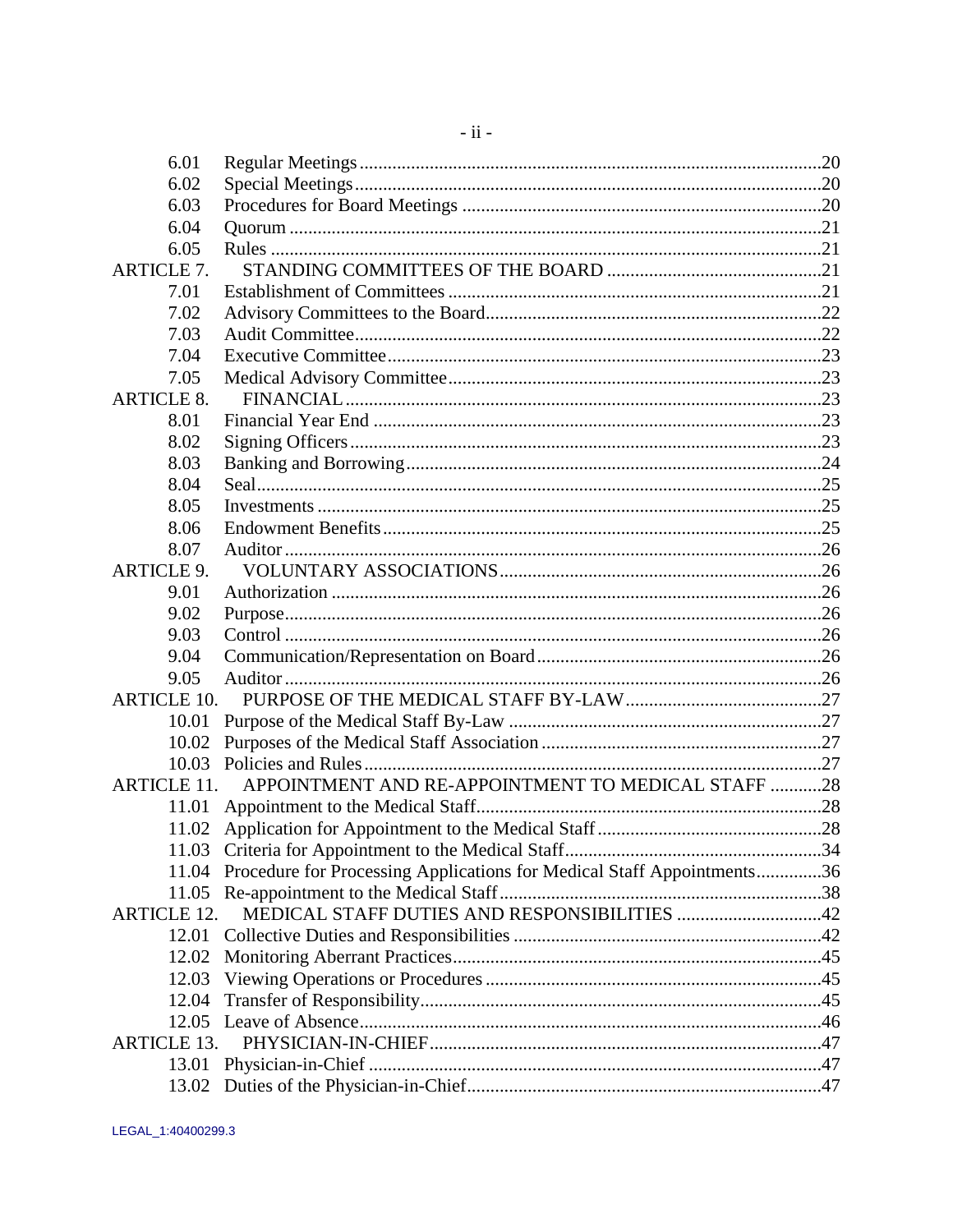| ARTICLE 14.        |                                                                                   |  |
|--------------------|-----------------------------------------------------------------------------------|--|
|                    |                                                                                   |  |
|                    |                                                                                   |  |
| 14.03              |                                                                                   |  |
|                    |                                                                                   |  |
|                    |                                                                                   |  |
| 14.06              |                                                                                   |  |
| 14.07              |                                                                                   |  |
| 14.08              |                                                                                   |  |
| <b>ARTICLE 15.</b> |                                                                                   |  |
| 15.01              |                                                                                   |  |
|                    |                                                                                   |  |
|                    |                                                                                   |  |
|                    |                                                                                   |  |
| <b>ARTICLE 16.</b> | MEDICAL ADVISORY COMMITTEE AND SUBCOMMITTEE57                                     |  |
|                    |                                                                                   |  |
| 16.02              |                                                                                   |  |
|                    |                                                                                   |  |
|                    |                                                                                   |  |
|                    |                                                                                   |  |
|                    |                                                                                   |  |
| 16.07              |                                                                                   |  |
|                    |                                                                                   |  |
| 16.09              |                                                                                   |  |
|                    |                                                                                   |  |
|                    | 16.11 Membership of the Quality Committee and Utilization Management Committee 65 |  |
| 16.12              | Duties of the Quality Committee and Utilization Management Committee65            |  |
|                    | 16.13 Composition and Terms of Reference of Other Medical Staff Committees67      |  |
| <b>ARTICLE 17.</b> |                                                                                   |  |
|                    |                                                                                   |  |
| 17.02              | Request to Medical Advisory Committee for Recommendation for Mid-Term             |  |
|                    |                                                                                   |  |
|                    |                                                                                   |  |
| 17.04              |                                                                                   |  |
|                    |                                                                                   |  |
|                    |                                                                                   |  |
|                    |                                                                                   |  |
| <b>ARTICLE 18.</b> | IMMEDIATE MID-TERM ACTION IN AN EMERGENCY SITUATION  76                           |  |
| 18.01              |                                                                                   |  |
| 18.02              |                                                                                   |  |
|                    |                                                                                   |  |
|                    |                                                                                   |  |
|                    |                                                                                   |  |
| <b>ARTICLE 19.</b> |                                                                                   |  |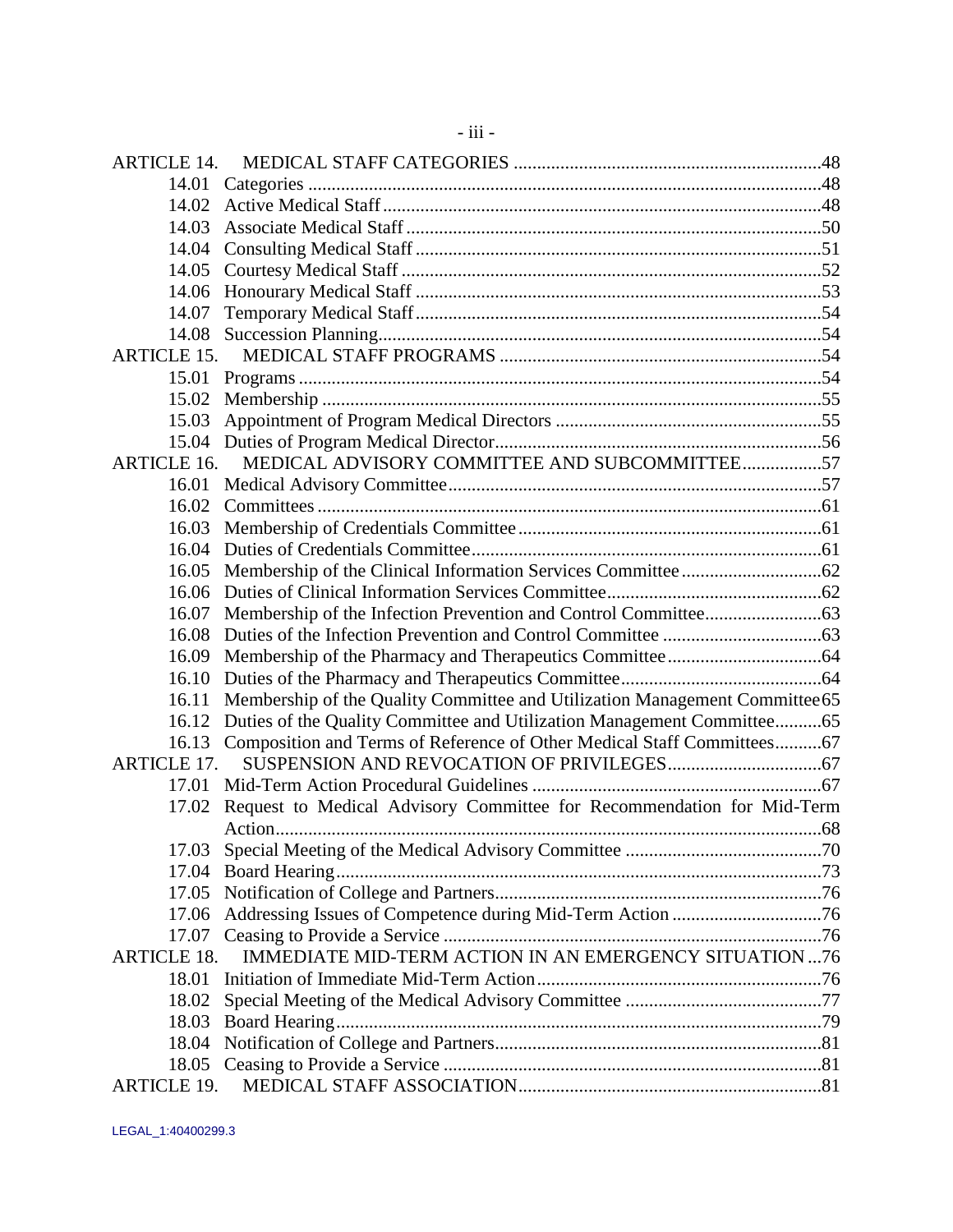| 19.01              |                                                    |  |
|--------------------|----------------------------------------------------|--|
|                    |                                                    |  |
| <b>ARTICLE 20.</b> |                                                    |  |
| 20.01              |                                                    |  |
| 20.02              |                                                    |  |
|                    |                                                    |  |
|                    |                                                    |  |
|                    |                                                    |  |
| ARTICLE 21.        | ELECTION OF MEDICAL STAFF ASSOCIATION OFFICERS  84 |  |
| 21.01              |                                                    |  |
|                    |                                                    |  |
| <b>ARTICLE 22.</b> |                                                    |  |
|                    |                                                    |  |
| 22.02              |                                                    |  |
| 22.03              |                                                    |  |
| 22.04              |                                                    |  |
| 22.05              |                                                    |  |
| 22.06              |                                                    |  |
| ARTICLE 23.        |                                                    |  |
|                    |                                                    |  |
| 23.02              |                                                    |  |
| 23.03              |                                                    |  |
| 23.04              |                                                    |  |
| 23.05              |                                                    |  |
| 23.06              |                                                    |  |
| 23.07              |                                                    |  |
|                    |                                                    |  |
| <b>ARTICLE 24.</b> |                                                    |  |
| 24.01              |                                                    |  |
|                    |                                                    |  |
| 24.03              |                                                    |  |
| 24.04              |                                                    |  |
|                    |                                                    |  |
|                    |                                                    |  |
| <b>ARTICLE 25.</b> |                                                    |  |
|                    |                                                    |  |
|                    |                                                    |  |
| 25.03              |                                                    |  |
| 25.04              |                                                    |  |
|                    |                                                    |  |
| <b>ARTICLE 26.</b> |                                                    |  |
| 26.01              |                                                    |  |
|                    |                                                    |  |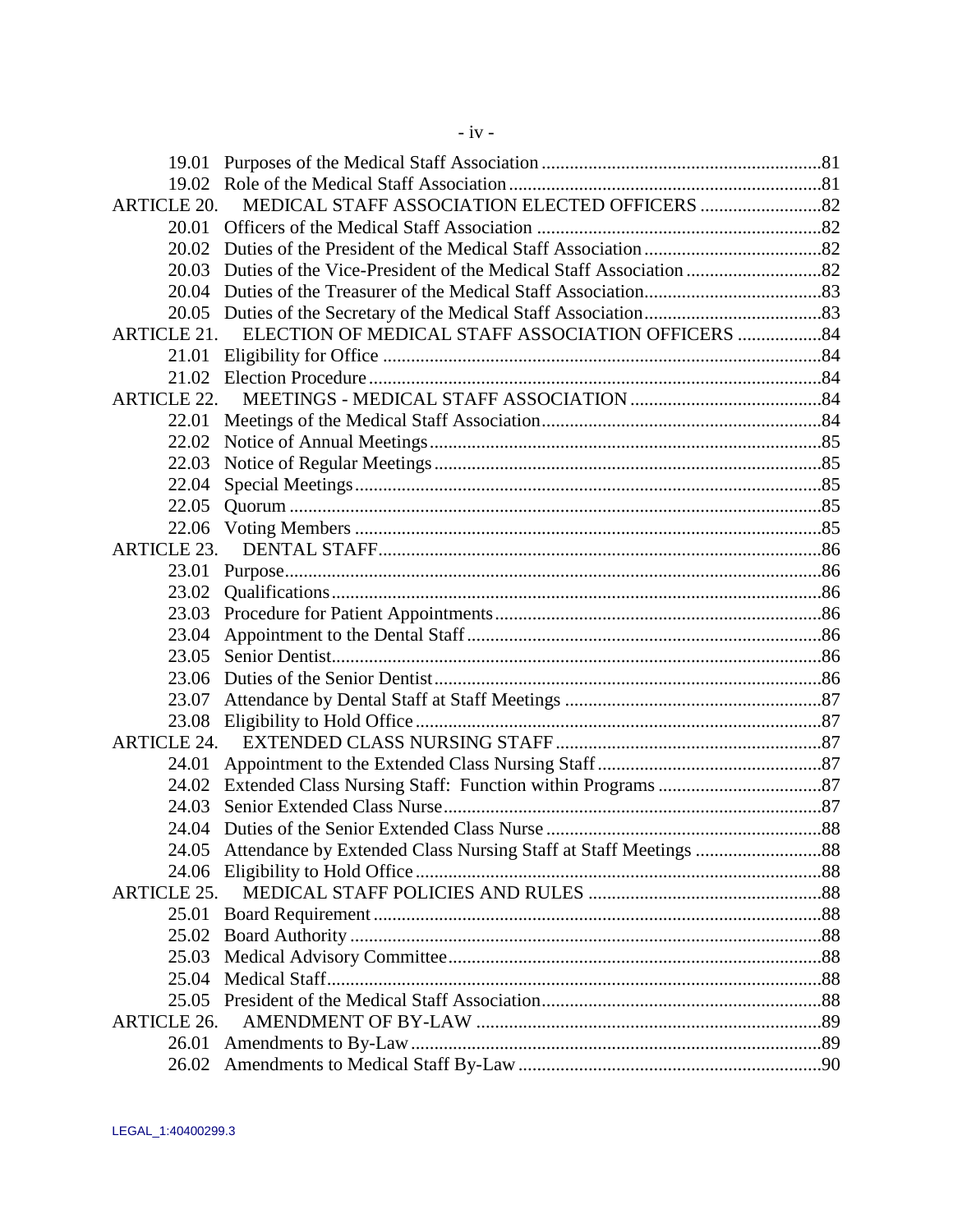## **ONTARIO SHORES CENTRE FOR MENTAL HEALTH SCIENCES**

# **BY-LAW**

## **PREAMBLE**

**WHEREAS** the objects of the Corporation are:

- (a) To establish, equip, staff, maintain and operate on one or more sites a hospital or hospitals or related health facilities for the accommodation, care and treatment of any person or persons, conduct programs of treatment, education and research in connection with mental health and addictions, and create a provincial organization dedicated to excellence in specialized and/or longer term clinical care, education and research.
- (b) To provide such other mental healthcare services as are required by the communities served by its hospital and its environs in accordance with all applicable legislation as may be amended from time to time.

**NOW THEREFORE** be it enacted and it is hereby enacted that all by-law of the Corporation heretofore enacted be cancelled and revoked and that the following by-law be substituted in lieu thereof.

## <span id="page-5-0"></span>**ARTICLE 1. DEFINITIONS AND INTERPRETATION**

### <span id="page-5-1"></span>**1.01 Definitions**

In this By-Law, the following words and phrases shall have the following meanings, respectively:

- (a) "Accountability Indicators" means the accountability indicators set out in the HSAA;
- (b) "*Act*" means the *Corporations Act* (Ontario), and where the context requires, includes the regulations made under it;
- (c) "Academic" means any educational, research, or creative professional activity that is acknowledged as such by the University of Toronto or the Corporation.
- (d) "Administrative Director" means the Hospital management employee appointed by the process established by the Hospital;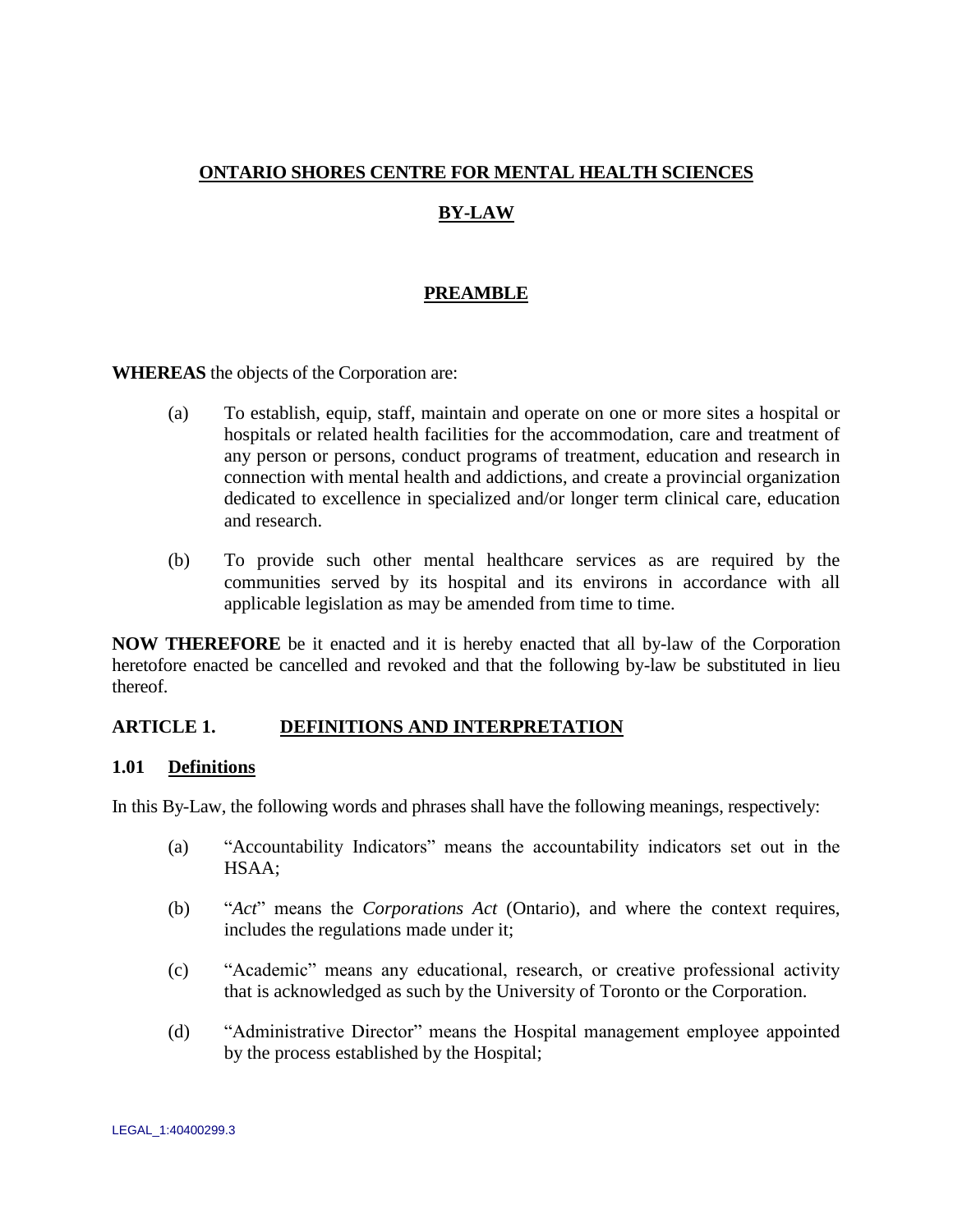- (e) "Affiliation Agreement" refers to an agreement between the Corporation and the University of Toronto, setting out mutual expectations with regard to academic standards for medical staff and requirements to comply with the Rules and Policies and applicable University policies;
- (f) "Application" means the application for membership prescribed by the Board;
- (g) "Associates" in relation to an individual means the individual"s parents, siblings, spouse or common law partner, and includes any organization, agency, company, or individual (such as a business partner) with a formal relationship to the individual;
- (h) "Balanced Scorecard Indicators" means the performance metrics approved by the Board to measure key operational activities in the Corporation to ensure that the Corporation"s performance is aligned with the Corporation"s desired financial, quality and safety objectives in respect of achieving the Corporation"s vision and strategic objectives;
- (i) "Board" means the board of directors of the Corporation;
- (j) "By-Law" means any by-law of the Corporation from time to time in effect;
- (k) "Primary Service Area" includes all or portions of: Durham Region; York Region; Scarborough; Toronto; Haliburton, Northumberland, Peterborough Counties and City of Kawartha Lakes;
- (l) "Certification" means holding a certificate in a medical, surgical or dental specialty issued by any professional body recognized by the Board after consultation with the Medical Advisory Committee;
- (m) "Chief Executive Officer" means, in addition to "administrator" as defined in section 1 of the *Public Hospitals Act*, the Chief Executive Officer of the Corporation;
- (n) "Chief Nursing Executive" means the senior employee appointed by the process established by the Chief Executive Officer and responsible to the Chief Executive Officer for the nursing functions and practices in the Hospital;
- (o) "Clinical Human Resources Plan" means the consolidated Clinical Human Resources Plan developed by the Chief Executive Officer in consultation with the Physician-in-Chief, the Vice President Medical Affairs, Program Medical Directors and Administrative Directors based upon the mission and strategic plan of the Corporation and on the needs of the community that the Corporation serves and which provides information and future projections of this information with respect to the management and appointment of Physicians, Dentists and Extended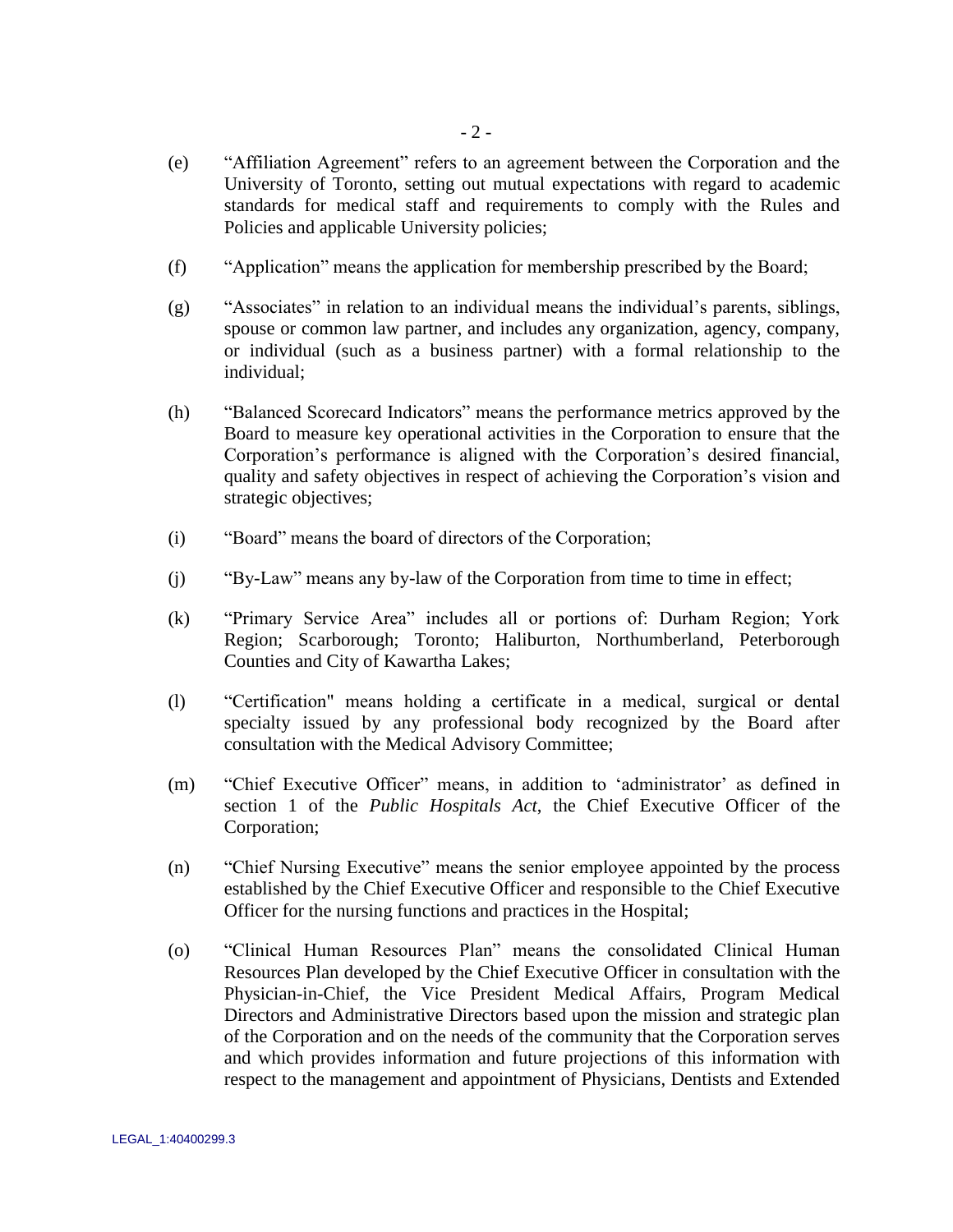Class Nurses who are, or may become, members of the Medical Staff, Dental Staff or Extended Class Nursing Staff, as the case may be;

- (p) "Clinical Practice Policy" means the Clinical Practice Policy approved by the Board as may be amended from time to time which sets out a credentialing policy for the Healthcare Practitioners;
- (q) "College" means, as the case may be, the College of Physicians and Surgeons of Ontario, the Royal College of Dental Surgeons of Ontario and/or the College of Nurses of Ontario;
- (r) "Committee" means any committee established by the Board or pursuant to this By-Law;
- (s) "Conflict of Interest" includes, without limitation, the following four areas that may give rise to a conflict of interest for the Directors of the Corporation, namely:
	- (i) Pecuniary or financial interest a Director is said to have a pecuniary or financial interest in a decision when the Director (or his/her Associates) stands to gain by that decision, either in the form of money, gifts, favours, gratuities or other special considerations;
	- (ii) Undue influence participation or influence in Board decisions that selectively and disproportionately benefits particular agencies, companies, organizations, municipal or professional groups, or patients from a particular demographic, geographic, political, socio-economic or cultural group is a violation of the Director"s entrusted responsibility to the community at large;
	- (iii) Adverse interest a Director is said to have an adverse interest to the Corporation when he/she is a party to a claim, application or proceeding against the Corporation; and
	- (iv) Personal Relationship a Director has or may be perceived to have personal interests that are inconsistent with those of the Corporation, creating conflicting loyalties;
- (t) "Corporation" means the Ontario Shores Centre for Mental Health Sciences;
- (u) "Dental Staff" means those Dentists who are appointed by the Board and who are granted Privileges to practise dentistry at the Hospital;
- (v) "Dentist" means a dental practitioner in good standing with the College of Dental Surgeons of Ontario;
- (w) "Director" means a member of the Board;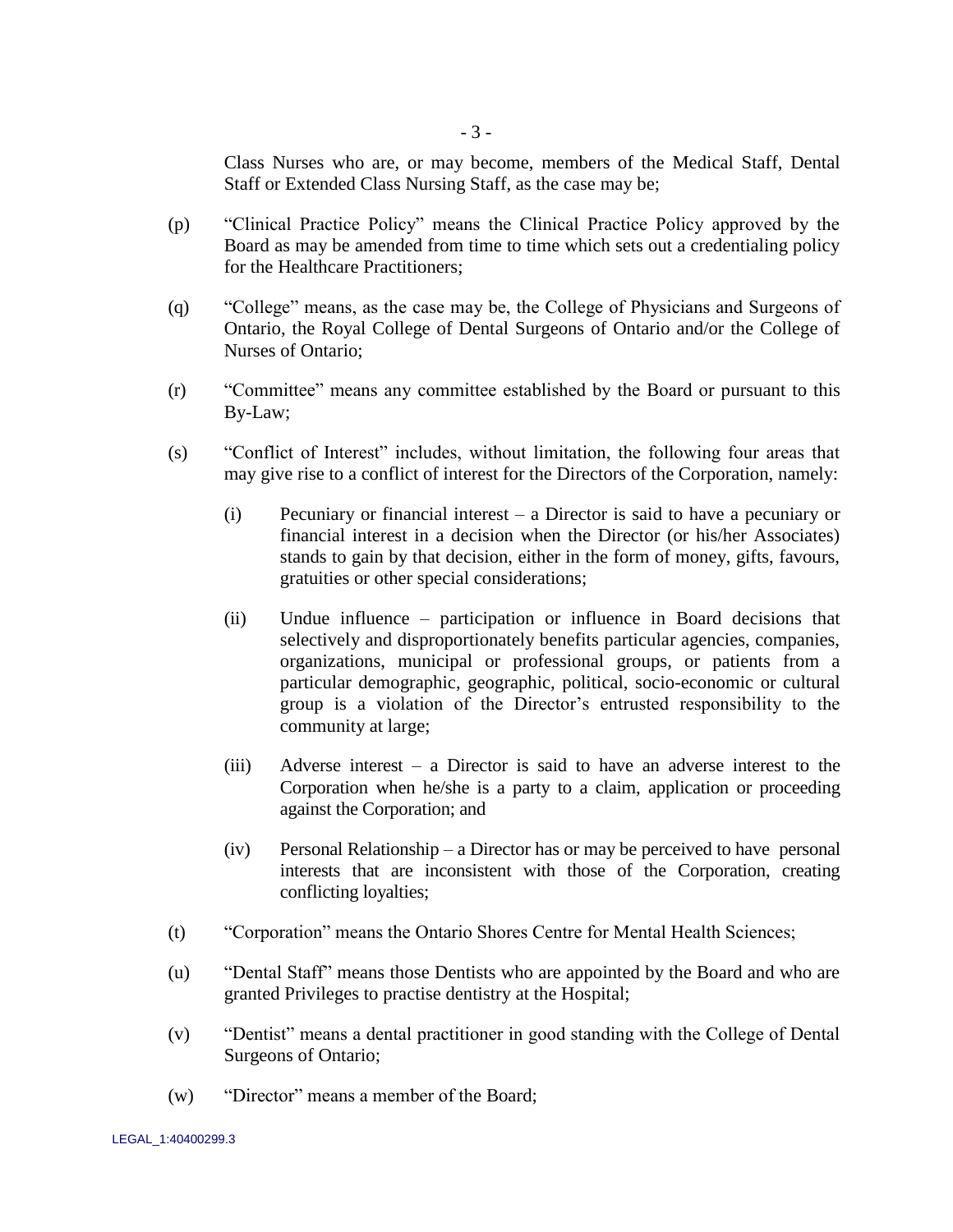- (x) "Disruptive Behaviour" occurs when the use of inappropriate words, actions or inactions by a Medical Staff member interferes with his/her ability to function well with others to the extent that the behaviour interferes with, or is likely to interfere with, quality health care delivery and/or patient or workplace safety;
- (y) "Excluded Person" means:
	- (i) any member of the Medical, Dental or Extended Class Nursing Staff other than the members of the Medical Staff appointed to the Board pursuant to the *Public Hospitals Act*;
	- (ii) any employee other than the current Chief Executive Officer; and
	- (iii) any person who lives in the same household as a member of the Medical, Dental or Extended Class Nursing Staff or an employee of the Corporation;
- (z) "ex-officio" means membership "by virtue of the office" and includes all rights, responsibilities and power to vote unless otherwise specified;
- (aa) "Extended Class Nurse" means a member of the College of Nurses of Ontario who is a registered nurse and who holds an extended certificate of registration under the *Nursing Act*, 1991;
- (bb) "Extended Class Nursing Staff" means those Extended Class Nurses in the Hospital, who are not employed by the Hospital and to whom the Board has granted Privileges to diagnose, prescribe for or treat patients;
- (cc) "Governance Steering Committee" means the committee established by the Ministry of Health and Long-Term Care to incorporate the Corporation and identify the first Directors;
- (dd) "Head Office" means 700 Gordon Street, Whitby, Ontario L1N 5S9;
- (ee) "Healthcare Practitioners" means those regulated professions recognized by the *Regulated Health Professions Act*, 1991 and those unregulated health care professions that may be designated by the Chief Executive Officer from time to time that are not included in the definition of Medical Staff. Without limiting the generality of the foregoing, the regulated and unregulated health care professions may include, but are not limited to nursing (excluding the Extended Class Nurses), psychology (as legislatively recognized in psychological assessment and clinical interaction), pharmacy, occupational therapy, physiotherapy, audiology and speechlanguage, pathology, social work, stress management, addictions therapy, child and youth work, chaplaincy, recreation therapy, nutrition and laboratory and diagnostic services;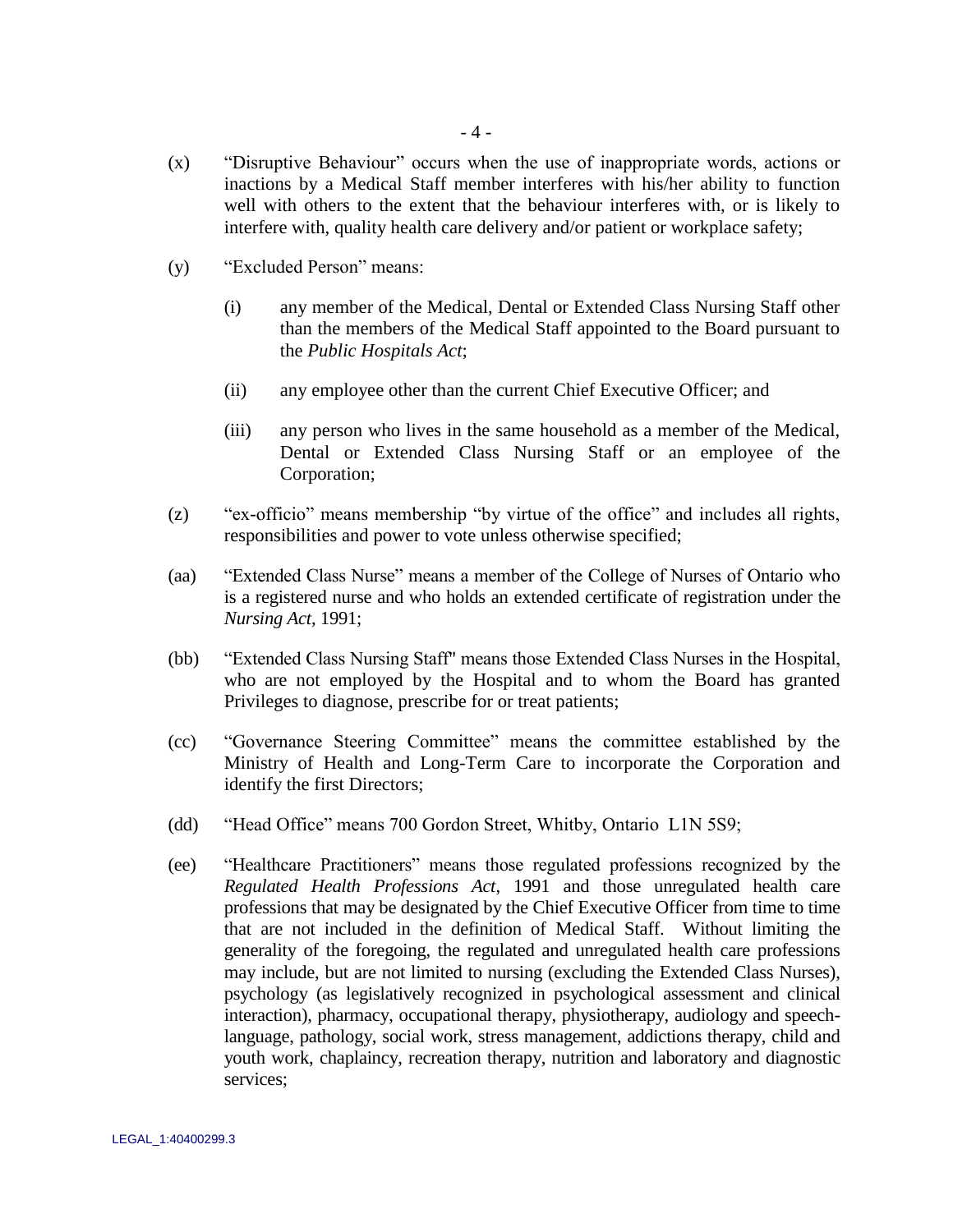- (ff) "Hospital" means Ontario Shores Centre for Mental Health Sciences;
- (gg) "Hospital Management Regulation" means Regulation 965 "Hospital Management" passed pursuant to the *Public Hospitals Act*;
- (hh) "HSAA" means the Hospital Service Accountability Agreement entered into between the Corporation and the LHIN;
- (ii) "Impact Analysis" means a study undertaken to determine the impact upon the resources of the Corporation of the proposed or continued appointment of any person to the Medical Staff;
- (jj) "Legislation" means relevant statutes and regulations that govern the provision of health care to patients of the Hospital, including without limitation the *Broader Public Sector Accountability Act*, 2010, the *Corporations Act*, the *Dentistry Act*  (Ontario), the *Excellent Care for All Act* (Ontario), the *Freedom of Information and*  Protection of Privacy Act (Ontario)<sup>1</sup>, the *Health Care Consent Act* (Ontario), the *Health Insurance Act* (Ontario), the *Medicine Act* (Ontario), the *Mental Health Act* (Ontario), the *Nursing Act* (Ontario), the *Personal Health Information Protection Act* (Ontario), the *Public Hospitals Act* (Ontario), the *Regulated Health Professions Act* (Ontario), the *Substitute Decisions Act* (Ontario), the *Commitment to the Future of Medicare Act* (Ontario), *Quality of Care Information Protection Act*, 2004, *Local Health System Integration Act*, 2006, the *Occupational Health and Safety Act* (Ontario), and the *Workplace Safety and Insurance Act* (Ontario);
- (kk) "Letters Patent" means the letters patent incorporating the Corporation and any supplementary letters patent modifying same;
- (ll) "LHIN" means Local Health Integration Network;
- (mm) "Medical Staff" means those Physicians who are appointed by the Board and who are granted specific Privileges to practise medicine at the Hospital;
- (nn) "Medical Staff Rules" means the rules approved by the Board concerning the practice and professional conduct of the members of the Medical Staff;
- (oo) "Medical Staff Officer(s)" means any or all of the President, Vice-President, Secretary and Treasurer of the Medical Staff Association;
- (pp) "Member" means a member of the Corporation;
- (qq) "Officer" means the Chair, Vice-Chair, Treasurer or Secretary;

 $\overline{a}$ 

<sup>1</sup> Freedom of Information and Protection of Privacy Act (Ontario) shall apply to records in the control and custody of the Corporation as of January 1, 2012.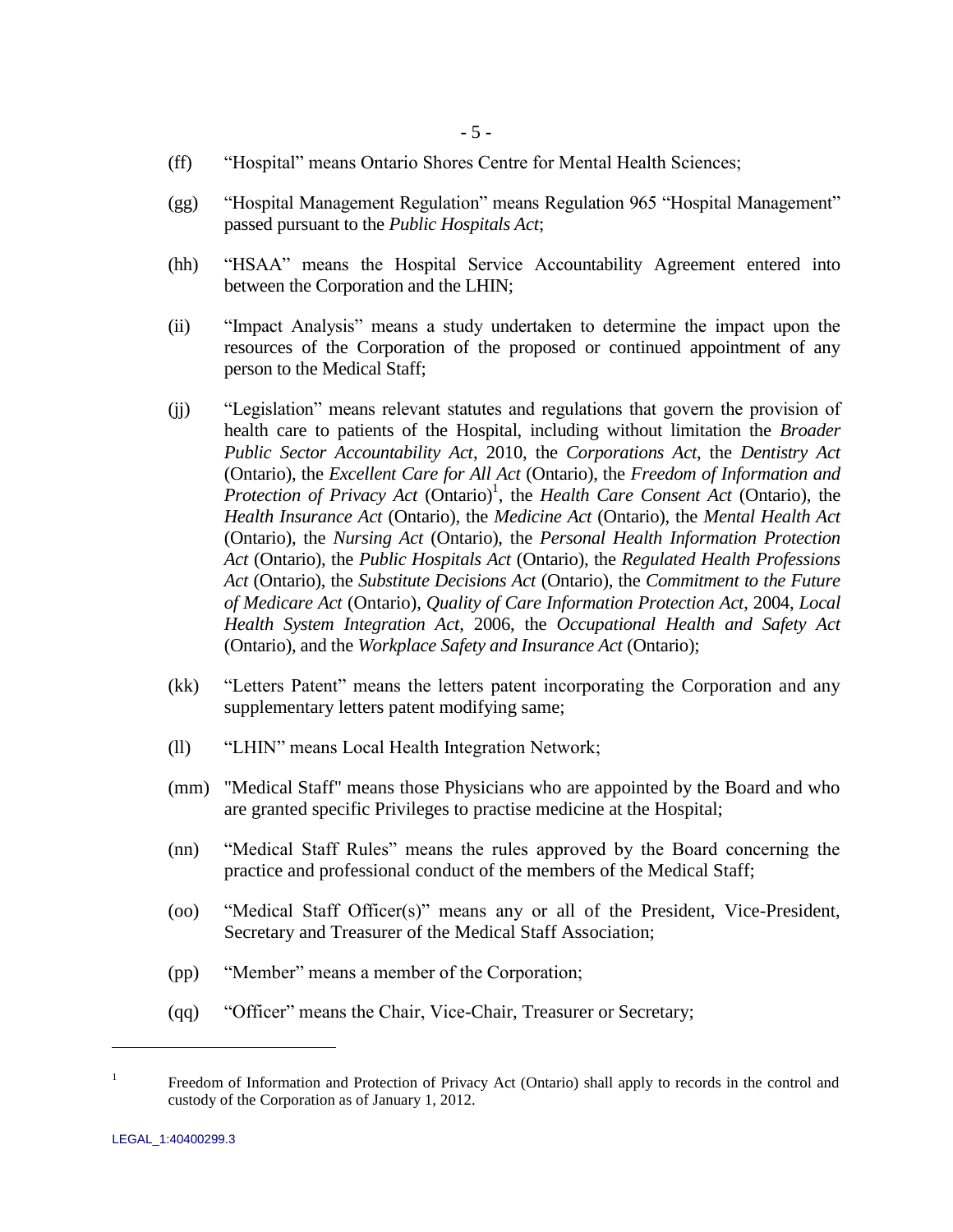- (ss) "Patient Safety Indicators" means the patient safety indicators that relate to any or all of the following: diagnosis of hospital acquired infections and activities undertaken to reduce hospital acquired infections or mortality, identified by the MOHLTC as part of their patient safety agenda that hospitals are required to disclose publicly through their public websites or such other means as the MOHLTC may direct;
- (tt) "Performance Metrics" means the Board approved organization performance metrics that provide an overview of the organization performance in achieving financial, quality, safety, and human resource targets including without limitation, the Accountability Indicators, Balanced Scorecard Indicators, Patient Safety Indicators, wait times indicators and such other performance metrics that the Board may approve from time to time;
- (uu) "Physician" means a medical practitioner in good standing with the College of Physicians and Surgeons of Ontario;
- (vv) "Physician-in-Chief" means the active member of the Medical Staff who has been appointed by the Board to organize the psychiatric, medical, dental and extended class nursing staff to ensure that the quality of care given to all patients of the Hospital is in accordance with the *Public Hospitals Act* and Regulations thereunder, this By-Law and the polices of the Hospital and to oversee, in conjunction with the Vice President Medical Affairs, Program Medical Directors the clinical, diagnosis, care and treatment provided by all members of the Medical Staff and to ensure that the Academic activity of Medical Staff is consistent with the strategic direction of the Centre and the Affiliation Agreement.
- (ww) "Policies" means the Board, administrative, medical and professional policies of the Hospital;
- (xx) "Privileges" mean those rights or entitlements conferred upon a Physician, Dentist or Extended Class Nurse at the time of appointment or re-appointment;
- (yy) "Programs" means the programs approved by the Board after considering the recommendations of the Medical Advisory Committee;
- (zz) "Program Medical Director" means the member of the Medical Staff and who is appointed by the Board to be responsible for the professional standards and quality of clinical care rendered by the members of his/her Program at the Hospital pursuant to section [15.03;](#page-59-1)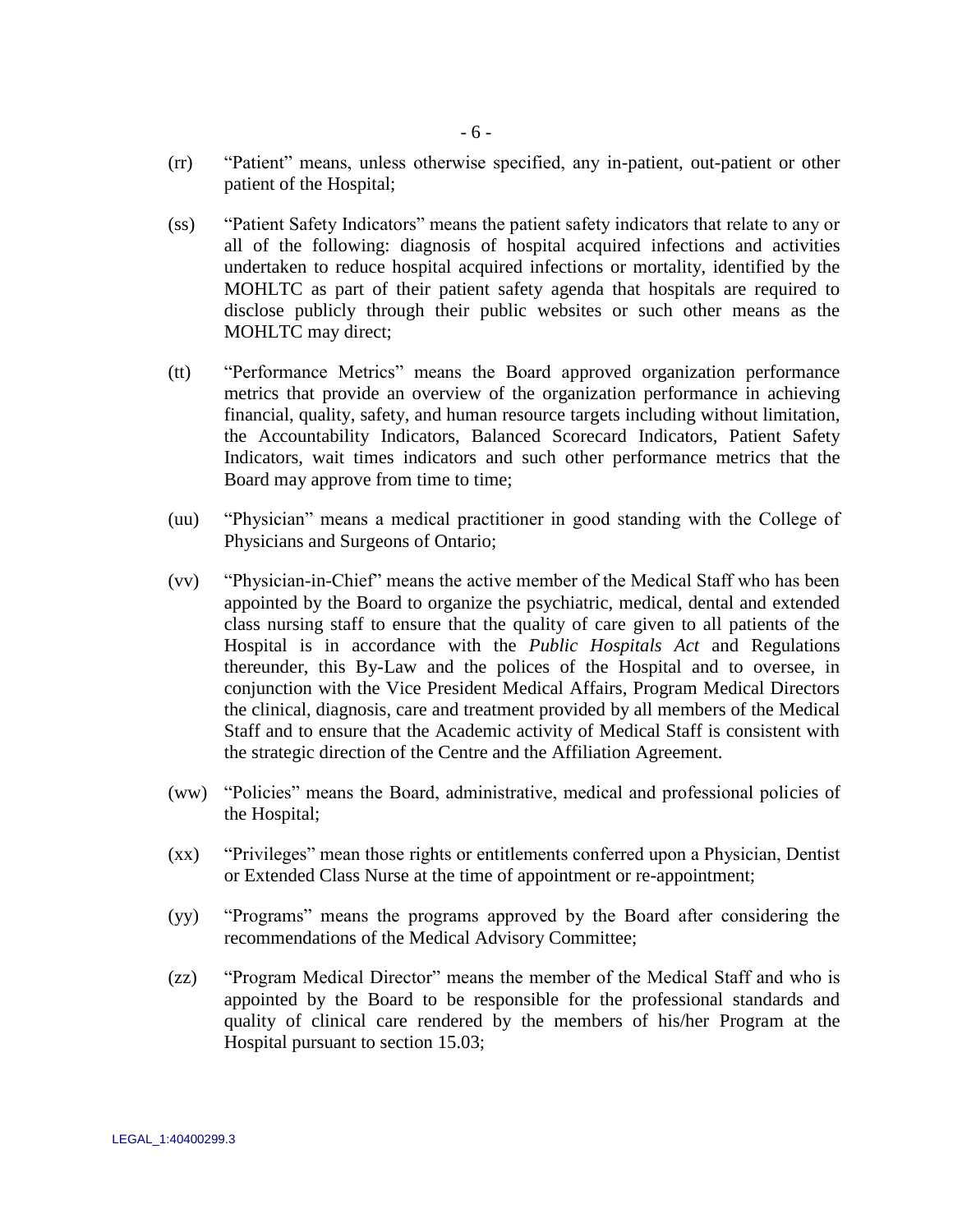- (aaa) "Psychiatrist" means a physician who holds a specialist's certificate in psychiatry issued by The Royal College of Physicians and Surgeons of Canada or equivalent qualification acceptable to the Minister;
- (bbb) "*Public Hospitals Act*" means the *Public Hospitals Act* (Ontario), and, where the context requires, includes the regulations made under it;
- (ccc) "Resident and Fellows Credentialing Policy" means the policy approved by the Board that establishes the credentialing requirements applicable to residents or fellows from any medical school which has signed an affiliation agreement with the Corporation.
- (ddd) "University" means the University of Toronto; and
- (eee) "Vice President Medical Affairs" means the physician hired by the Chief Executive Officer and responsible to the Chief Executive Officer to, amongst other things, oversee in conjunction with the Medical Directors the day to day operational issues pertaining to all members of the Medical Staff, Dental Staff and Extended Class Nursing Staff.

#### <span id="page-11-0"></span>**1.02 Interpretation**

This By-Law shall be interpreted in accordance with the following unless the context otherwise specifies or requires:

- <span id="page-11-1"></span>(a) Any Director, Officer, Medical Staff member, employee or member of the public, as the context requires and as is permitted by the By-Law or Policies and Rules of the Corporation, may participate in a meeting of the Board or of a Committee of the Board or a Committee of the Medical Staff Association or Medical Staff Association by means of telephone conference or electronic or other communication facilities as permit all persons participating in the meeting to communicate with each other simultaneously and instantaneously, and a person participating in such a meeting by such means is deemed for the purposes of the *Act* and this By-Law to be present at the meeting.
- (b) Subject to paragraph [1.02\(a\) above,](#page-11-1) business arising at any meeting of the Corporation, the Board or any Committee, shall be decided by a majority of votes unless otherwise required by statute, provided that:
	- (i) except as provided in this By-Law, each Member, each Director and each Committee member shall be entitled to one (1) vote at any meeting of the Corporation, Board or Committee, respectively;
	- (ii) in accordance with the *Public Hospitals Act*, no Member shall be entitled to vote by proxy at a meeting of the Corporation; all Members must attend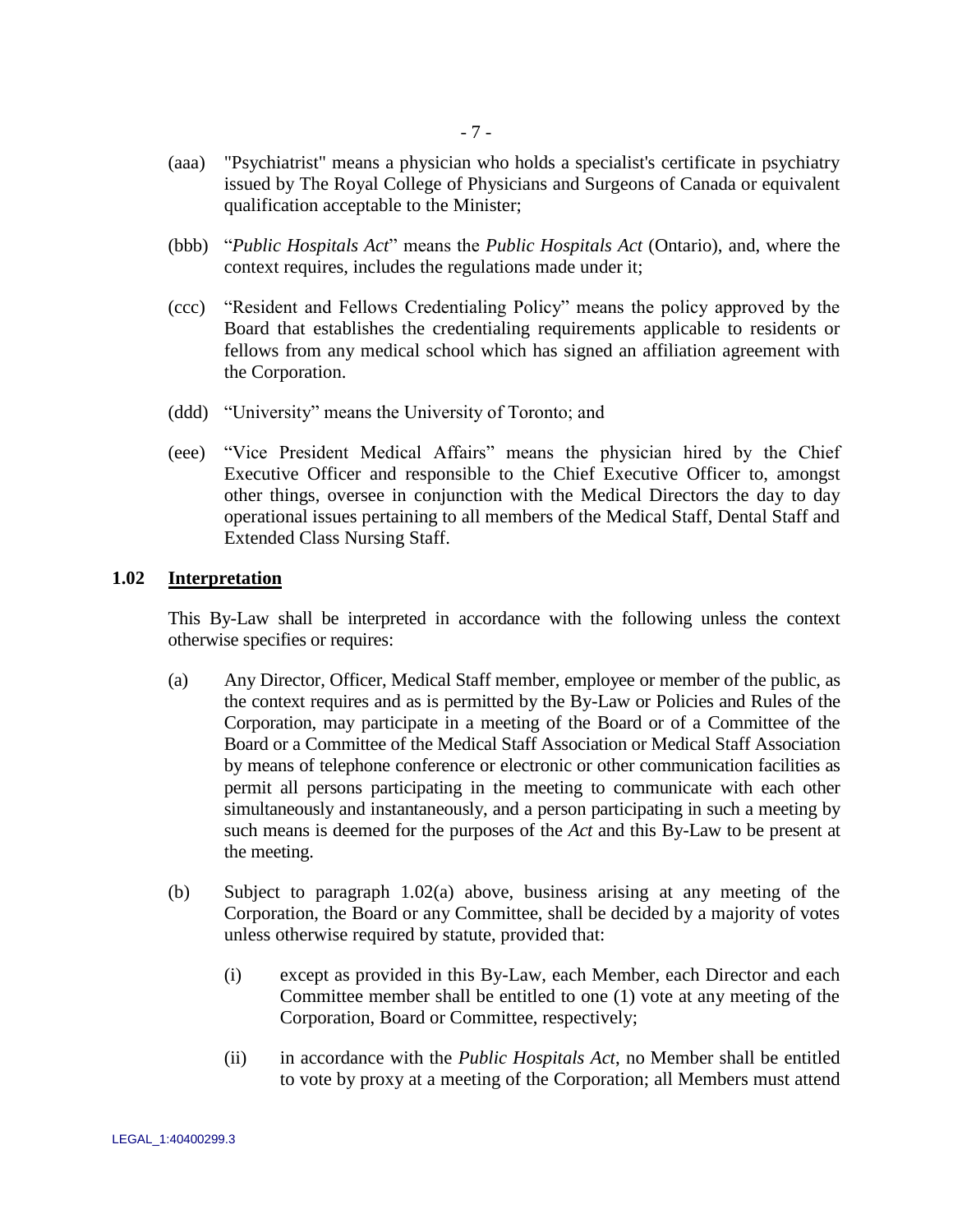annual and/or special meetings of the Corporation in person in order to be eligible to vote;

- (iii) votes shall be taken in the usual way, by show of hands, or verbal consent among all Members, Directors and Committee members present and, in the event of a tie, the motion is lost;
- (iv) the Chair shall have an initial vote; however, in case of an equality of votes, either upon a show of hands or upon a poll, only the Chair of a meeting of the Corporation shall be entitled to an additional or casting vote;
- (v) whenever a vote has been taken on a question, a declaration by the Chair of the meeting that a resolution, vote or motion has been carried and an entry to that effect in the minutes shall be admissible in evidence as prima facie proof of the fact without proof of the number or proportion of the votes recorded in favour of or against such resolution, vote or motion; and
- (vi) Notwithstanding any other provisions of this By-Law, any member of the Board may at any time require that vote be recorded.
- (c) Any questions of procedure at or for any meetings of the Corporation, of the Board or of any Committee, which have not been provided for in this By-Law or by the *Act* or by the *Public Hospitals Act*, shall be determined by the Chair of the meeting in accordance with the rules of procedure adopted by resolution of the Board.
- (d) Minutes shall be kept for all meetings of the Corporation, the Board or any Committee.
- (e) Words importing the singular number include the plural and vice versa, and words importing the masculine gender include the feminine and vice versa.
- (f) The headings used in this By-Law are inserted for reference purposes only and are not to be considered or taken into account in construing the terms or provisions thereof or to be deemed in any way to clarify, modify or explain the effect of any such terms or provisions.
- (g) Any references herein to any law, By-Law, rule, regulation, order or act of any government, governmental body or other regulatory body shall be construed as a reference thereto as amended or re-enacted from time to time or as a reference to any successor thereto.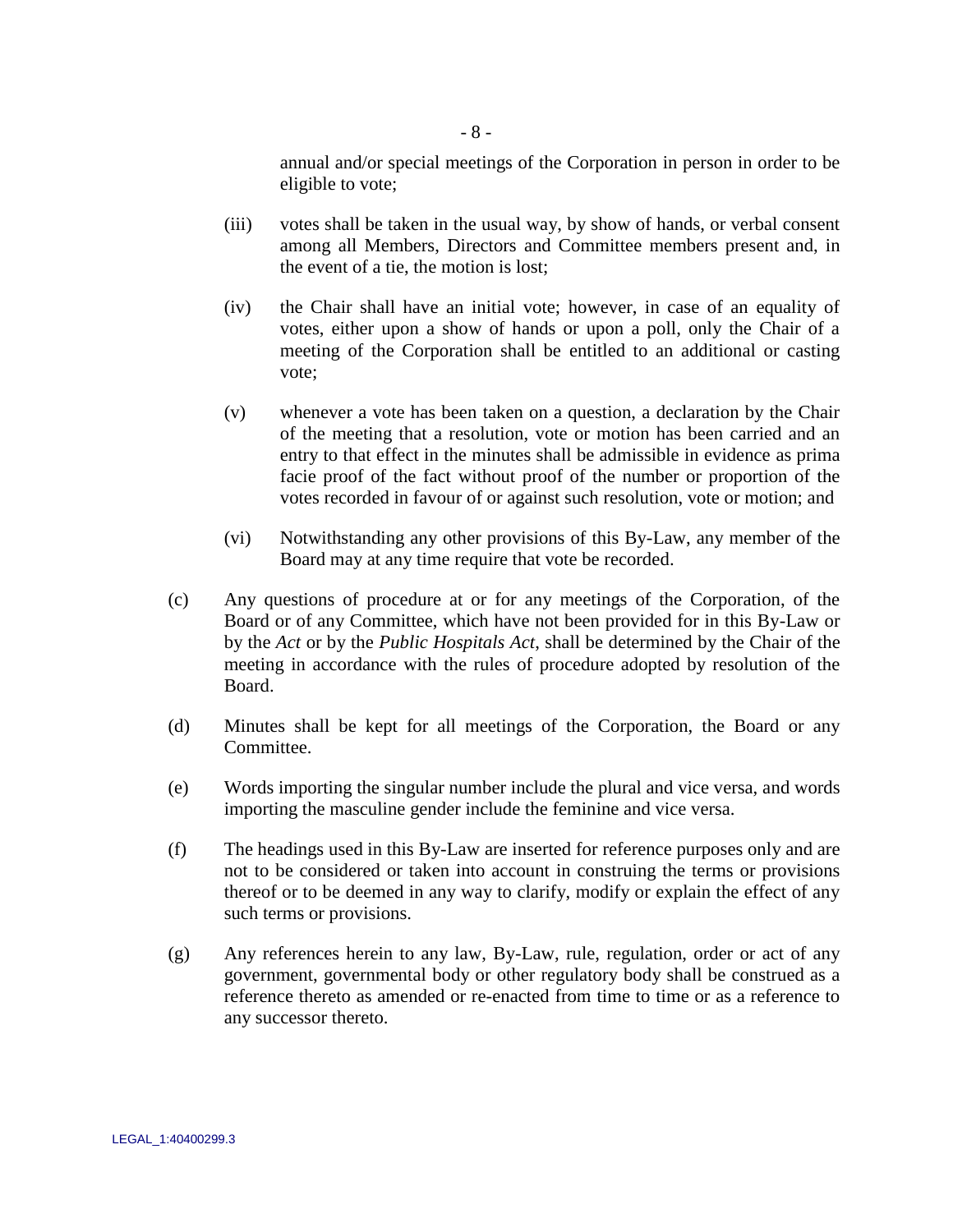## <span id="page-13-0"></span>**ARTICLE 2. MEMBERSHIP IN THE CORPORATION**

### <span id="page-13-1"></span>**2.01 Members**

The Members of the Corporation shall be, ex-officio, the Directors of the Corporation.

## <span id="page-13-2"></span>**2.02 Withdrawal**

A Member may withdraw from the Corporation by delivering a written resignation to the Secretary.

### <span id="page-13-3"></span>**2.03 Termination of Membership**

The interest of a Member in the Corporation is not transferable and lapses and ceases to exist:

- (a) upon death, resignation or termination of the Member;
- (b) in the event that the Member ceases to meet the qualifications set out for membership in this By-Law, such determination to be made in the absolute sole discretion of the Board; or
- (c) when the person ceases to be a Director of the Hospital.

## <span id="page-13-4"></span>**ARTICLE 3. ANNUAL AND SPECIAL MEETINGS OF THE MEMBERS OF THE CORPORATION**

### <span id="page-13-5"></span>**3.01 Annual Meeting of the Members of the Corporation**

The annual meeting of Members shall be held at the Head Office of the Corporation or at any place in Ontario as the Board determines between April 1st and July 31st in each year on a date fixed by the Board.

#### <span id="page-13-6"></span>**3.02 Special Meetings of the Members of the Corporation**

- (a) The Board or Chair may call a special meeting of the Corporation.
- <span id="page-13-7"></span>(b) (i) Not less than two (2) of the Members of the Corporation entitled to vote at a meeting proposed to be held may, in writing, requisition the Directors to call a special meeting of the Members for any purpose connected with the affairs of the Corporation which are properly within the purview of the Members" role in the Corporation and which are not inconsistent with the *Act*.
	- (ii) The requisition shall be deposited at or delivered to the Head Office of the Corporation and may consist of several documents in like forms signed by one or more requisitioners.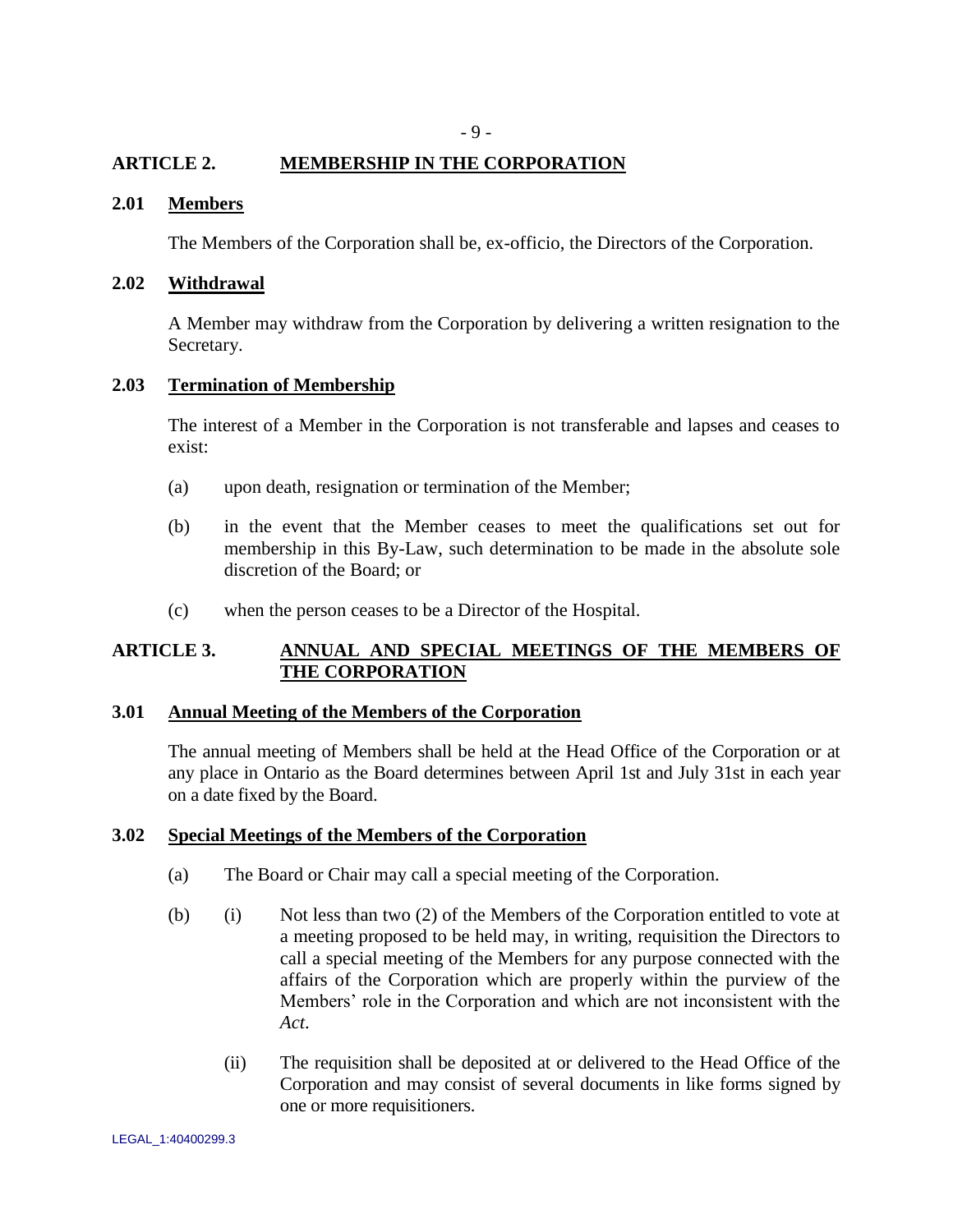- (c) Notice of a special meeting shall be given in the same manner as provided in section [3.03.](#page-14-0) If the Directors, acting in their sole discretion, determine that the requisition meets the qualifications set out in paragraph [3.02\(b\),](#page-13-7) the Directors shall call and hold such meeting within twenty-one (21) days from the date of the deposit of the requisition.
- (d) The notice of a special meeting shall specify the purpose or purposes for which it has been called.

## <span id="page-14-0"></span>**3.03 Notice**

- (a) Thirty (30) days prior written notice of an annual meeting shall be given to each Member. Notice of any meeting where special business will be transacted shall contain sufficient information to permit the Member to form a reasoned judgement on the decision to be taken.
- (b) Notice of a meeting of the Members may be delivered, faxed, e-mailed or telephoned to each Member.

## <span id="page-14-1"></span>**3.04 Omission of Notice**

No unintentional or technical error or omission in giving notice of a meeting of Members of the Corporation may invalidate resolutions passed or proceedings taken at the meeting. Any Member may at any time waive notice of any such meeting and may ratify, approve and confirm any or all resolutions passed or proceedings taken at the meeting.

## <span id="page-14-2"></span>**3.05 Quorum**

A quorum for any meeting of the Members of the Corporation shall be a majority of its Members.

### <span id="page-14-3"></span>**3.06 Chair of the Meeting**

The chair of a meeting of the Corporation shall be:

- (a) the Chair of the Corporation; or
- (b) the Vice-Chair of the Corporation, if the Chair is absent or is unable to act; or
- (c) a chair elected by the Members present if the Chair and Vice-Chair are absent or are unable to act. The Secretary shall preside at the election of the chair, but if the Secretary is not present, the Directors, from those present, shall choose a Director to preside at the election.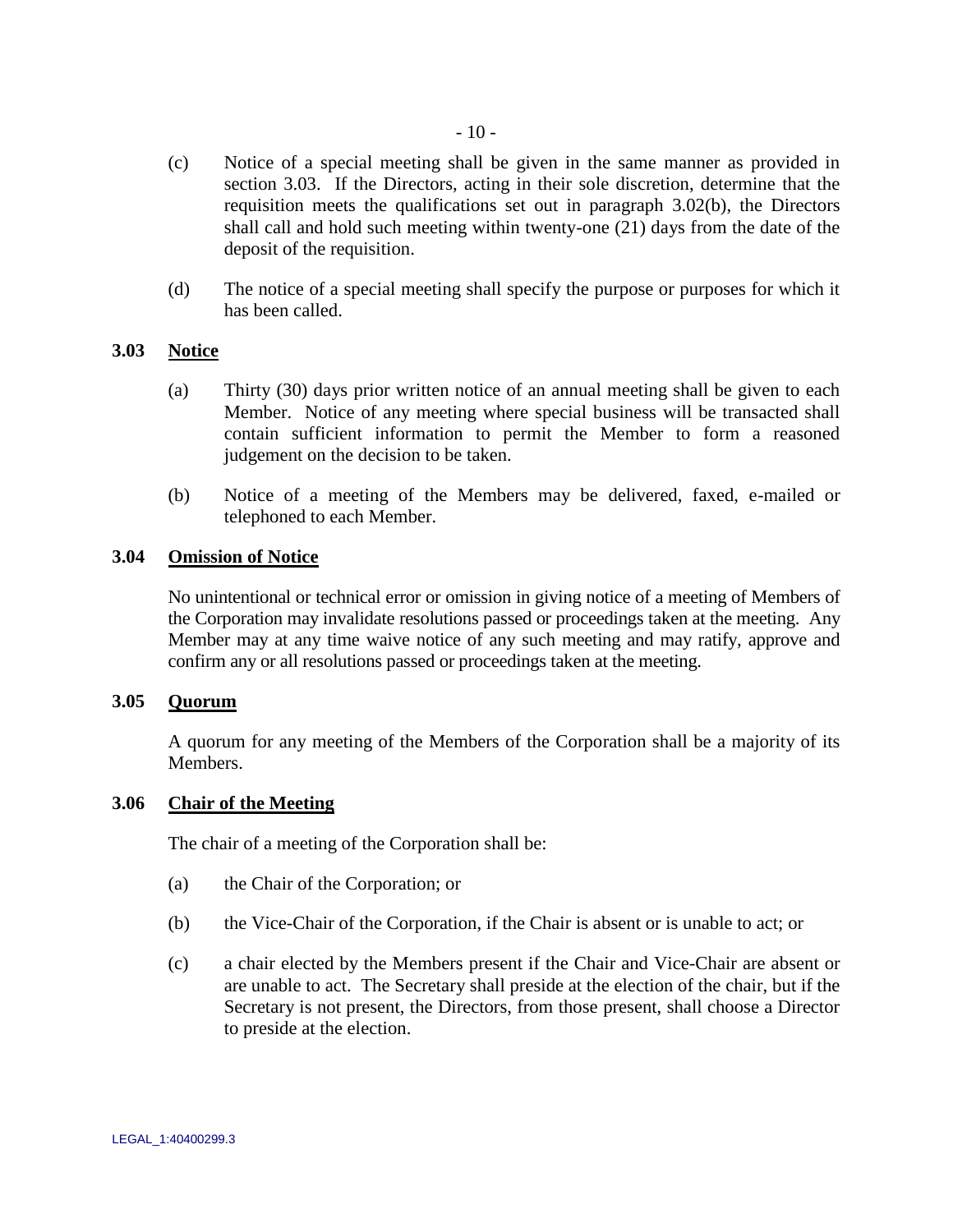- 11 -

### <span id="page-15-0"></span>**3.07 Business at Annual Meetings**

- (a) At each annual meeting, in addition to the other business transacted, the following reports and statements shall be presented:
	- (i) minutes of the previous annual meeting;
	- (ii) the report of the Chair of the Board;
	- (iii) report of the Auditor including a presentation of the audited financial statements;
	- (iv) the report of the Chief Executive Officer;
	- (v) the report of the Physician-in-Chief;
	- (vi) election of the Directors; and
	- (vii) appointment of the auditors.
- (b) No item of other business shall be considered at the annual meeting unless notice in writing of such item of other business has been given to the Secretary prior to the giving of notice of the annual meeting so that such item of new business can be included in the notice of annual meeting. Such notice of new business shall be signed by at least four (4) Members.

### <span id="page-15-1"></span>**3.08 Adjourned Meeting**

- (a) If, within one-half hour after the time appointed for a meeting of the Corporation, a quorum is not present, the meeting shall stand adjourned until a day within two (2) weeks to be determined by the Chair.
- (b) At least three (3) days notice of the adjourned meeting shall be given in accordance to the provisions of section [3.03](#page-14-0) above.

### <span id="page-15-2"></span>**3.09 Written Resolutions and By-Law**

Any resolution or by-law passed at any time during the Corporation"s existence may, in lieu of confirmation at a meeting, be confirmed in writing by all the Members entitled to vote at such meeting.

### <span id="page-15-3"></span>**3.10 Financial Year End**

The financial year of the Corporation shall end with the 31st day of March in each year.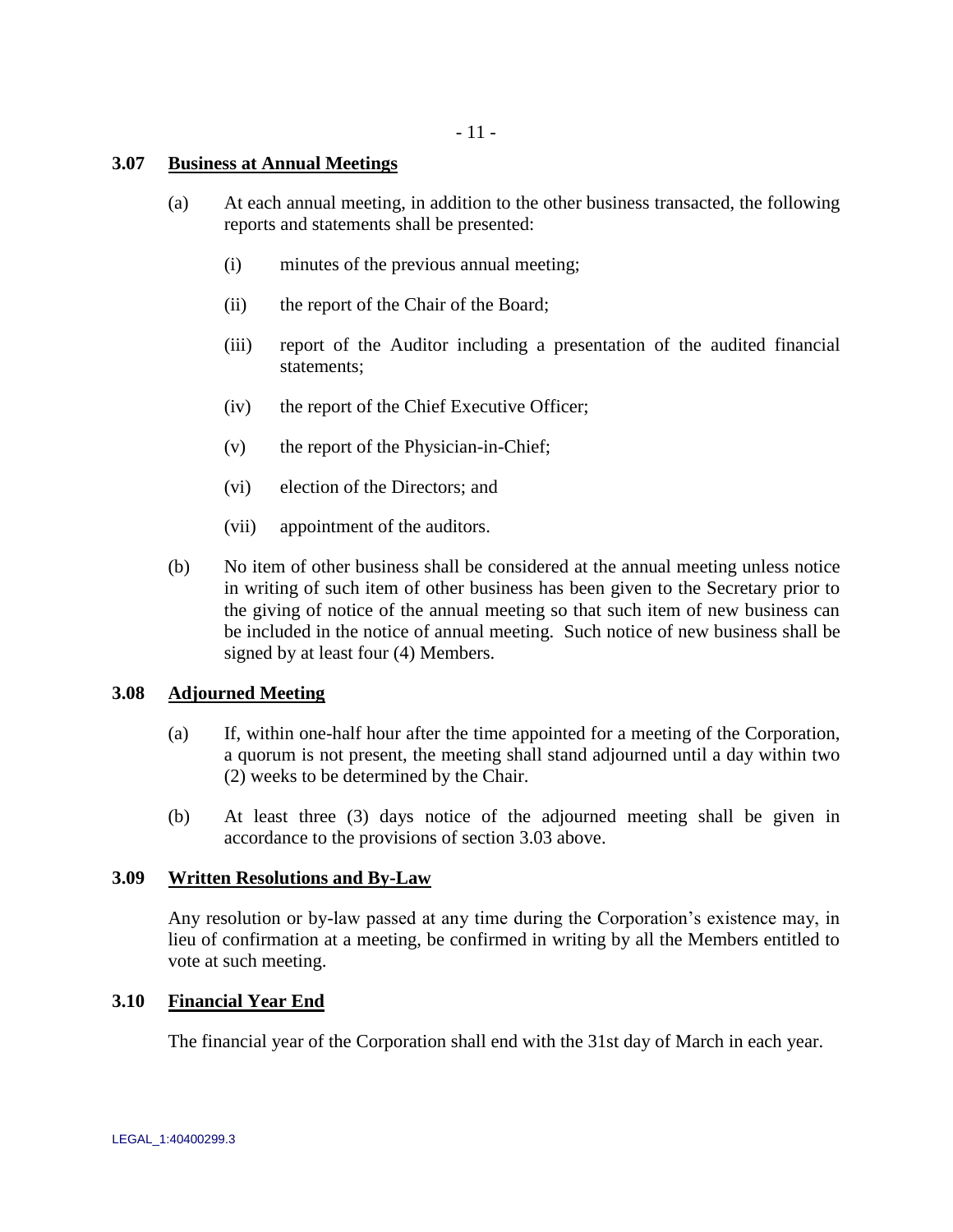## <span id="page-16-0"></span>**ARTICLE 4. BOARD OF DIRECTORS**

#### <span id="page-16-1"></span>**4.01 Nominations to Board**

Nominations for election as Director at the annual general meeting of the Corporation may be made only in accordance with the process set out in the Board Policy.

#### <span id="page-16-2"></span>**4.02 Board Composition**

- (a) The affairs of the Corporation shall be managed by a Board consisting of seventeen (17) Directors, of whom thirteen (13) shall be elected by the Members and four (4) shall be ex-officio non-voting Directors.
- (b) Elected Directors
	- (i) a minimum of one (1) Director shall reside in the Durham Region;
	- (ii) a minimum of one (1) Director shall reside in the Counties of Haliburton, Northumberland, Peterborough or the City of Kawartha Lakes ; and
	- (iii) a minimum of one (1) Director shall reside in the Scarborough/Toronto Region;
	- (iv) a minimum of one (1) Director shall reside in the York Region; and

#### <span id="page-16-4"></span>(c) Ex-Officio Directors

- (i) The following individuals shall be ex-officio non-voting Directors:
	- (1) Physician-in-Chief;
	- (2) President of the Medical Staff;
	- (3) Chief Executive Officer; and
	- (4) Chief Nursing Executive.
- (d) The ex-officio Directors shall hold office until their successors are appointed in accordance with this By-Law.

#### <span id="page-16-3"></span>**4.03 Terms of Office**

(a) At the annual general meeting, elected Directors who hold office as of the date of the approval of this By-Law, shall be elected to hold office pursuant to the recommendation of the Governance Committee, which shall recommend as follows: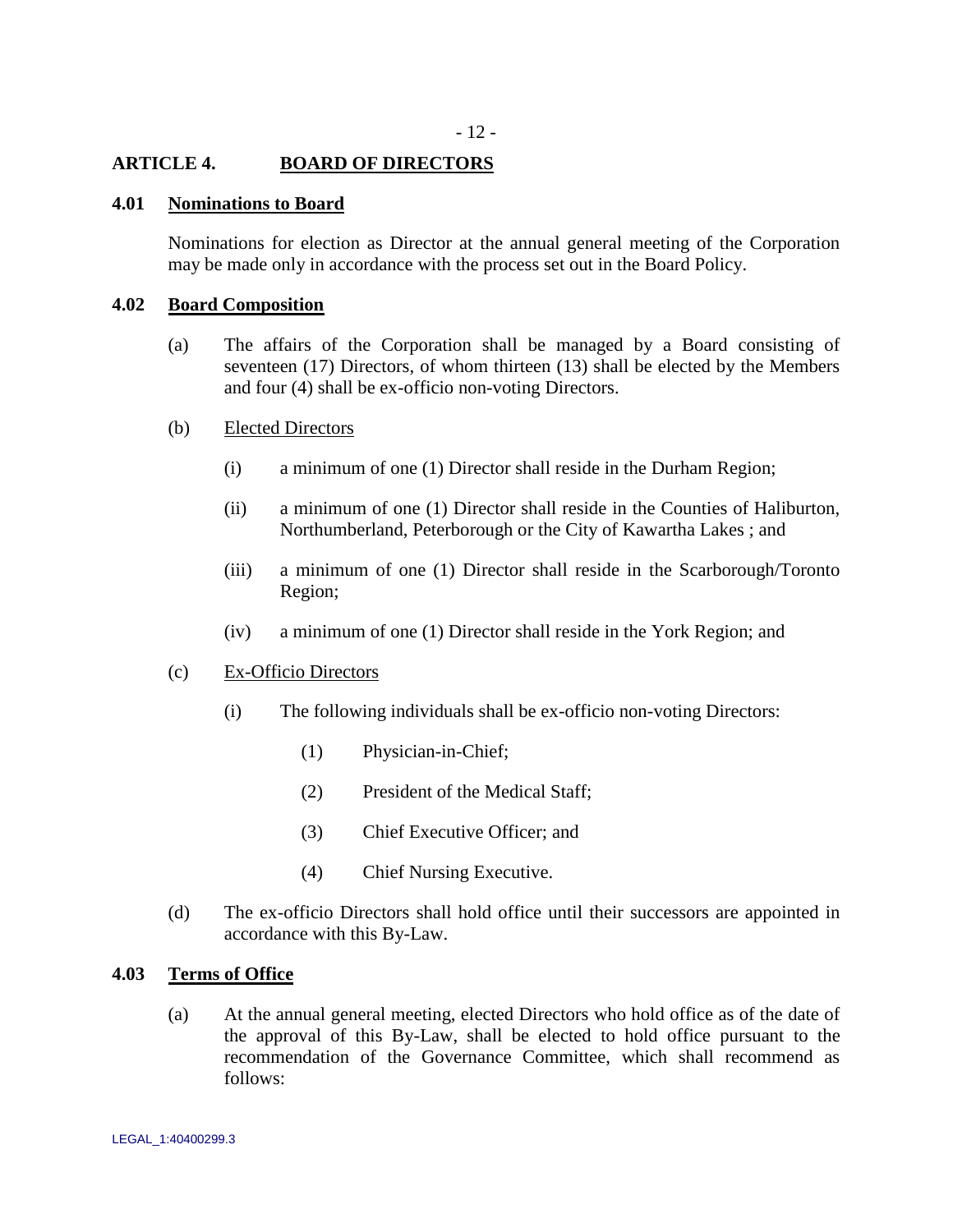- (i) Directors will be appointed to a three (3) year term; and
- (ii) At least four (4) Directors will be replaced or re-appointed on an annual basis.

### <span id="page-17-0"></span>**4.04 Qualification of Directors**

- (a) Every Director shall be eighteen (18) or more years of age and shall be a voting Member in good standing of the Corporation, or shall become a Member of the Corporation within ten (10) days after becoming a Director.
- (b) No person with an undischarged bankruptcy shall be a Director.
- (c) No Excluded Person shall be eligible to serve on the Board of Directors except those ex-officio Directors set out in section [4.02\(c\)](#page-16-4) who are required by the *Public Hospitals Act*.

## <span id="page-17-1"></span>**4.05 Guidelines for the Selection of Directors**

(a) To ensure the membership of the Board reflects the breadth, depth and diversity of the Primary Service Area the principles, qualities and skills set out in Board Policy will guide the Governance Committee when considering candidates for Board membership.

### <span id="page-17-4"></span><span id="page-17-2"></span>**4.06 Term of Office Restrictions**

- (a) No person may serve as an elected Director for more than nine (9) consecutive years of service.
- (b) A former Director restricted by paragraph [4.06\(a\)](#page-17-4) may be reappointed as a Director following a break in service of one year.
- (c) Where a former Director has served less than nine consecutive years, the individual may be reappointed without a minimum break in service.

### <span id="page-17-3"></span>**4.07 Vacancy and Termination of Office**

- (a) The office of an elected or ex-officio Director, shall automatically be vacated:
	- (i) if the Director at any time fails to meet the qualifications set out in section [4.04;](#page-17-0)
	- (ii) if the Director becomes bankrupt or suspends payment of debts generally or compounds with creditors or makes an assignment in bankruptcy or is declared insolvent;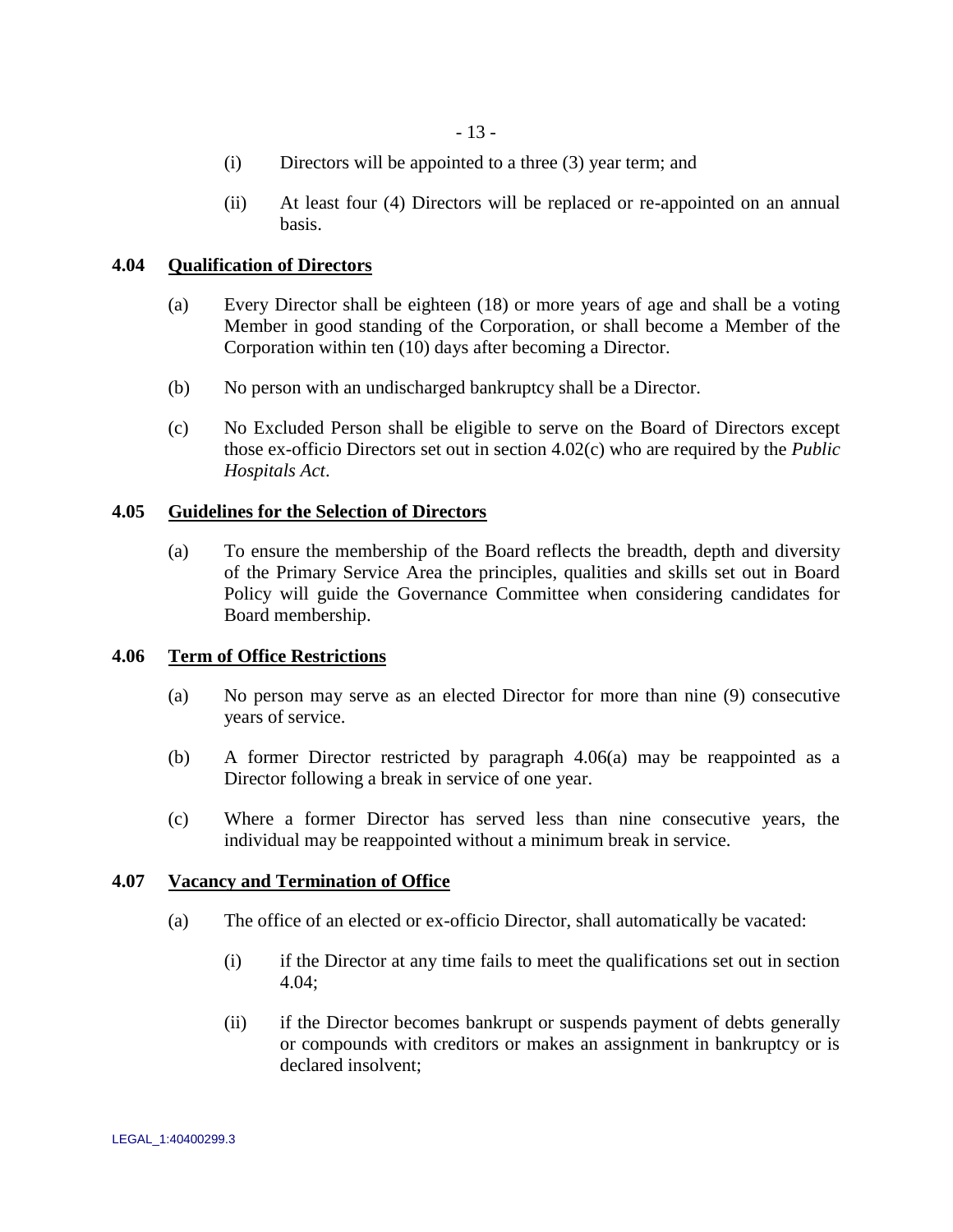- (iii) if the Director is found to be a mentally incompetent person or becomes of unsound mind;
- (iv) if the Director, by notice in writing to the Corporation, resigns office, which resignation shall be effective at the time it is received by the Secretary of the Corporation or at the time specified in the notice, whichever is later; or
- (v) if the Director dies.
- <span id="page-18-1"></span>(b) The office of an elected Director may be vacated by a two thirds resolution of the Members of the Corporation:
	- (i) if the Director is absent for three (3) consecutive regular meetings of the Board, or if a Director is absent for four (4) or more of the regular meetings of the Board in any twelve (12) month period; or
	- (ii) if a Director knowingly fails to comply with the *Public Hospitals Act*, the Act, the Corporation's Letters Patent, By-Law, rules, regulations, policies or procedures, including without limitation, the confidentiality, conflict of interest and standards of care requirements set out in this By-Law;
- <span id="page-18-2"></span>(c) If a vacancy occurs at any time among the Directors either by a resignation, death or removal by the Members in accordance with paragraph [4.07\(b\) above,](#page-18-1) or by any other cause, such vacancy may be filled by a qualified person elected by the Members to serve until the next annual meeting or for the entire duration of the unexpired term, provided that the requirements of section [4.04](#page-17-0) are complied with.
- (d) Subject to paragraph [\(c\) above,](#page-18-2) at the next annual meeting in addition to the election of Directors to fill the vacancies caused by expiry of Directors' terms, the Members shall also elect an additional Director to fill the unexpired term created pursuant to the provisions of this section [4.07.](#page-17-3)

## <span id="page-18-0"></span>**4.08 Conflict of Interest**

- (a) Every Director who, either directly or through one of his or her Associates, has or thinks he or she may potentially have an actual or perceived Conflict of Interest with respect to a proposed or current material contract, transaction, matter or decision of the Corporation, has a responsibility to disclose the nature and extent of the Conflict of Interest at a meeting of the Board.
- (b) The declaration of interest shall be disclosed at the meeting of the Board at which the material contract, transaction, matter or decision is first raised.
- (c) If the Director, or his or her Associates, becomes interested in a material contract, transaction, matter or decision after the Board meeting at which it is first raised,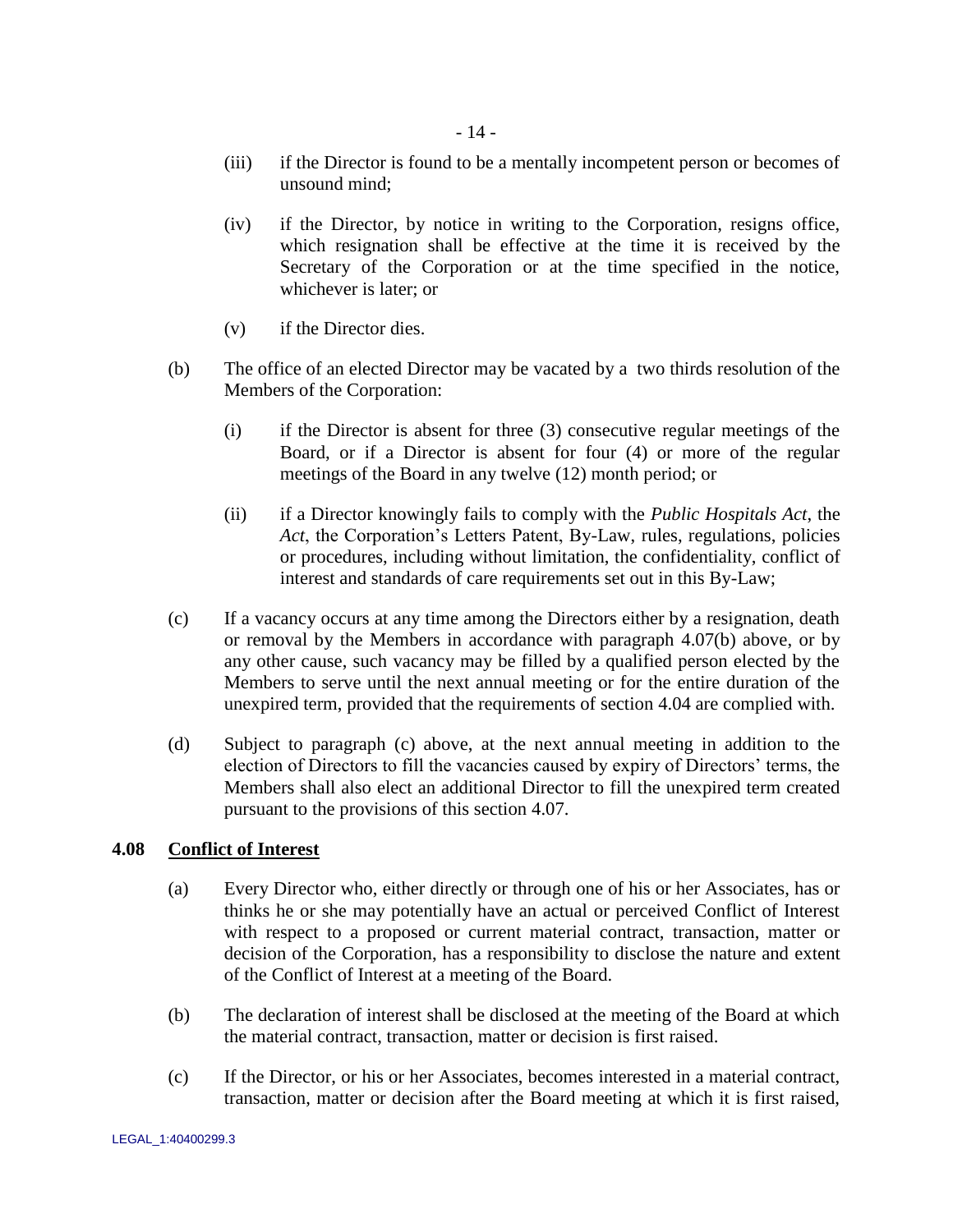the Director shall make a declaration at the next Board meeting following the Director's perception or apprehension of a conflict.

- (d) In the case of an existing material contract, transaction, matter or decision, the declaration shall be made at the first meeting of the Board after the individual becomes a Director or the interest comes into being.
- (e) All such declarations of interest (including the specific nature thereof) shall be recorded in the minutes of the meeting and in the minutes of every meeting at which the matter that is the subject of the declaration is addressed (either discussed or voted on). The Secretary of the Corporation shall maintain a list of all ongoing matters that are the subject of a conflict of interest declaration, together with the identity of the conflicted Director(s). Such list shall be referred to by the Secretary (or designate) when preparing Board or Committee packages, and any materials relating to a matter that is the subject of a conflict of interest declaration shall be omitted from the Board or Committee package of any conflicted Director.
- (f) After making such a declaration, no interested Director shall vote or be present at the vote or during the discussions, or otherwise attempt to influence the voting, on a material contract, transaction, matter or decision, nor shall the Director be counted in any required quorum with respect to the vote. The abstention of the conflicted Director from discussion and voting shall also be recorded in the minutes of each relevant meeting. The conflicted Director is not restricted from answering questions about or explaining his or her involvement in the matter that is the subject of the declaration.
- (g) If a Director has made a declaration of Conflict of Interest in compliance with this By-law, the Director is not accountable to the Corporation for any profits he or she may realize from the material contract, transaction, matter or decision.
- (h) If the Director fails to make a Declaration of his or her interest in a material contract, transaction, matter or decision, as required by this By-law, this failure may be considered grounds for termination of his or her position as a Director, in addition to any other remedies available to the Corporation under statute, equity or common law. A Director"s undeclared Conflict of Interest may, at the discretion of the Board, be brought before the members for approval and confirmation.
- (i) The failure of any Director to comply with the Conflict of Interest provisions of this By-law does not, in or of itself, invalidate any material contract, transaction, matter or decision undertaken by the Board, although the material contract, transaction, matter or decision may be voidable at the discretion of the Board.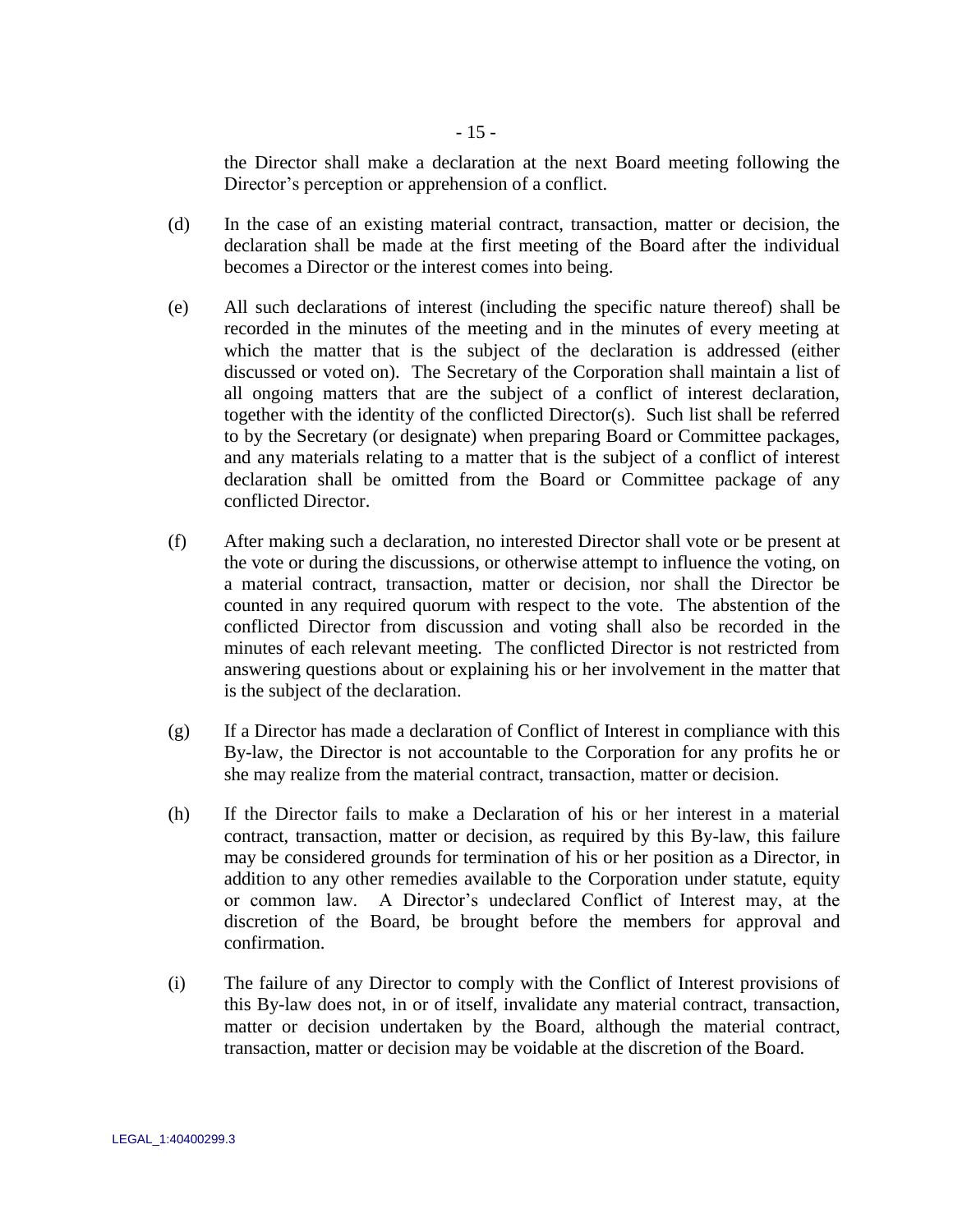- (j) If a Director believes that any other Director is in a Conflict of Interest position with respect to any material contract, transaction, matter or decision, the Director shall have his or her concern recorded in the minutes, and the Director with the alleged Conflict of Interest shall have the right to address the Board with respect to the allegation, and shall then absent himself or herself from the room. Thereafter, at the request of the Director who recorded the initial concern, the Board shall vote on whether the Director alleged to have a Conflict of Interest is, in the opinion of the Board, in a Conflict of Interest. If the Board finds the person in a Conflict of Interest, that interested Director shall absent himself or herself during any subsequent discussion or voting process relating to or pertaining to the conflict. The question or whether a Director has a Conflict of Interest shall be determined by a simple majority of the Board and shall be final.
- (k) If the Board finds that the person is not in conflict, the Board will then vote on the material contract, transaction, matter or decision and the votes of each Director shall be recorded.
- (l) Where the number of Directors who, by reason of the provisions of this section, are prohibited from participating in a meeting is such that at that meeting the remaining Directors are not of sufficient number to constitute a quorum, then, notwithstanding any other provision in this By-law, the remaining number of Directors shall be deemed to constitute a quorum, provided such number is not less than three (3).
- (m) Where, in the circumstances mentioned in the preceding paragraph, the remaining number of Directors who are not prohibited from participating in the meeting is less than three (3), the Chair of the Board may apply to the Superior Court of Justice on an ex parte basis for an Order authorizing the Board to give consideration to, discuss and vote on the matter out of which the interest arises, or such other relief as the Court may consider appropriate."

## <span id="page-20-0"></span>**4.09 Confidentiality**

- (a) Every Director, Officer and employee of the Corporation shall respect the confidentiality of matters brought before the Board, keeping in mind that unauthorized statements could adversely affect the interests of the Corporation.
- (b) The Chair of the Board is responsible for Board communication and may delegate authority to one or more Directors, Officers or employees of the Corporation to make statements to the news media on matters concerning the public brought before the Board.
- (c) Persons who do not comply with the confidentiality covenants may face appropriate disciplinary measures, including removal from the Board and/or the termination of a person"s privileges or employment.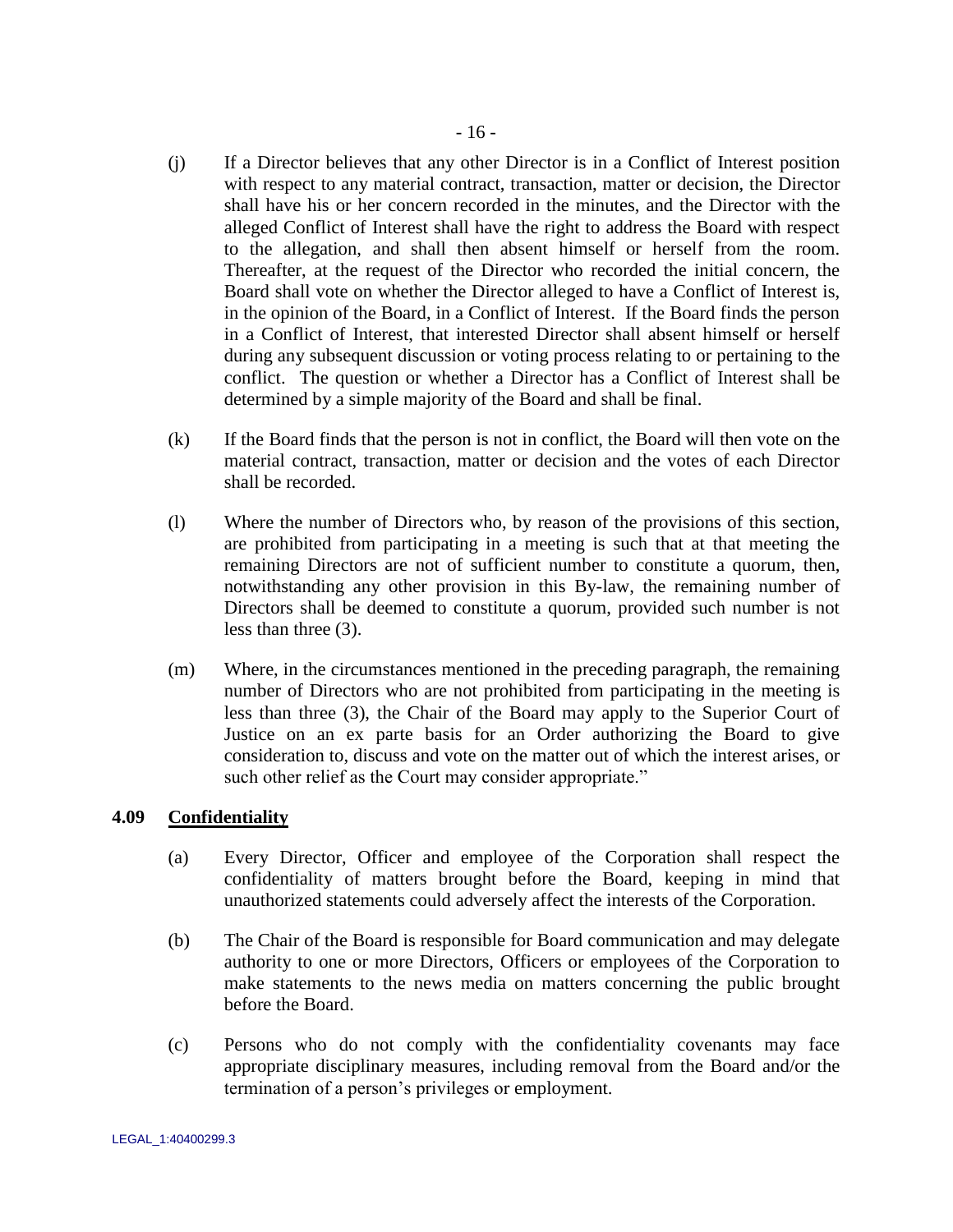- 17 -

## <span id="page-21-0"></span>**4.10 Responsibilities of the Board**

The Board shall be responsible for the governance of the Corporation and shall supervise the management of the Corporation.

## <span id="page-21-1"></span>**4.11 Fiduciary Duty and Standard of Care of Directors and Officers**

Every Director and Officer, in exercising his or her powers and discharging his/her duties to the Corporation shall:

- (a) act honestly and in good faith and make decisions that are in the best interests of the Corporation having regard to all relevant considerations, including but not confined to, considering the impact of the Board"s decisions on affected stakeholders including the patients and communities served, the LHIN, the Government of Ontario and the University. In instances where the interests of the stakeholders conflict with each other or with the Corporation, the Directors must act in the best interests of the Corporation commensurate with the Corporation"s duties as a responsible, well-intentioned public hospital. The Legislation, the HSAA and the Corporation"s objects, mission, vision, values and strategic plan shall be used to guide the Directors' decision as to whether a decision is in the best interests of the Corporation; and
- (b) exercise the care, diligence and skill that a reasonably prudent person would exercise in comparable circumstances.

## <span id="page-21-2"></span>**ARTICLE 5. OFFICERS OF THE BOARD AND OF THE CORPORATION**

### <span id="page-21-3"></span>**5.01 Officers**

- (a) The Board shall elect the following Officers at the special meeting immediately following the annual meeting:
	- (i) the Chair (if the position is vacant);
	- (ii) the Vice-Chair;
- (b) The Chief Executive Officer shall be the Secretary of the Corporation and Secretary of the Board.
- (c) Ex-officio Directors are ineligible for election as Chair, Vice-Chair.
- (d) The Chief Financial Officer shall be assigned to fulfill the duties of Treasurer of the Corporation.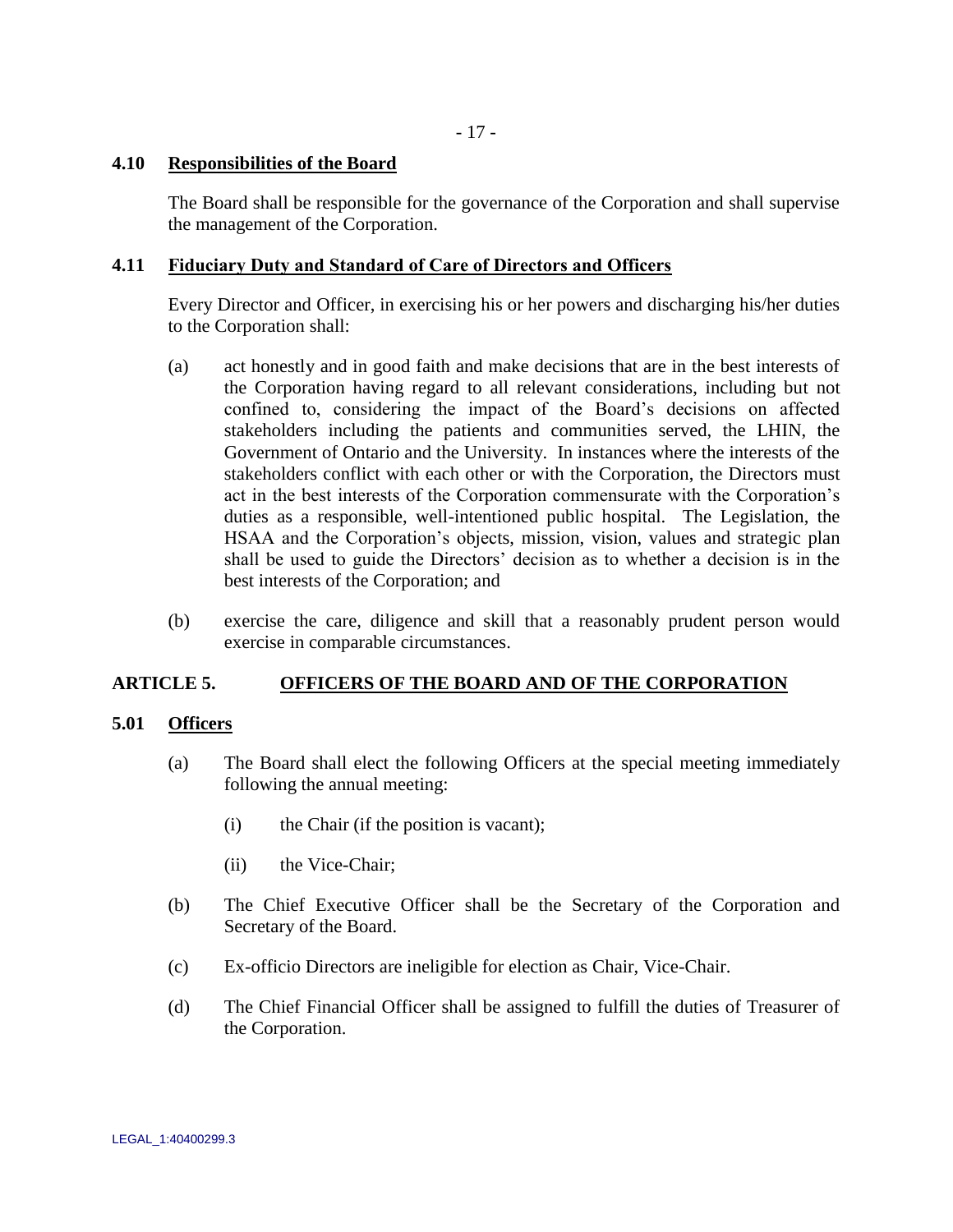## <span id="page-22-0"></span>**5.02 Duties of Chair**

The duties of the Chair of the Board shall include, without limitation, the following:

- (a) chair all meetings of the Board at which the Chair is present;
- (b) set a high standard for Board and Board Committee conduct by modelling, articulating and upholding rules of conduct set out in the By-Law and policies;
- (c) intervene when necessary in instances involving Conflict of Interest, confidentiality and other Board policies; and
- (d) such other duties as may be prescribed from time to time by Board Policy or resolution.

## <span id="page-22-1"></span>**5.03 Duties of Vice-Chair**

The duties of the Vice-Chair of the Board shall include, without limitation, the following:

- (a) have all the powers and perform all the duties of the Chair in the absence or disability of the Chair;
- (b) organize the Board"s annual Retreat;
- (c) chair the Audit & Compliance committee of the Board; and
- (d) such other duties as may be prescribed from time to time by Board Policy or resolution.

### <span id="page-22-2"></span>**5.04 Duties of Treasurer**

- (a) The Treasurer of the Corporation shall perform such duties as may be prescribed from time to time by Board Policy or resolution.
- (b) The Treasurer may delegate to employees of the Corporation those duties that he considers appropriate to delegate and that the Treasurer is allowed by law to delegate.

## <span id="page-22-3"></span>**5.05 Duties of Chief Executive Officer**

- (a) The Chief Executive Officer shall be Secretary of the Corporation and Secretary of the Board.
- (b) The Chief Executive Officer shall be an ex-officio non-voting member of the Board.
- (c) The duties of the Chief Executive Officer shall include the exercise of the authority delegated to the Chief Executive Officer by the Board through Board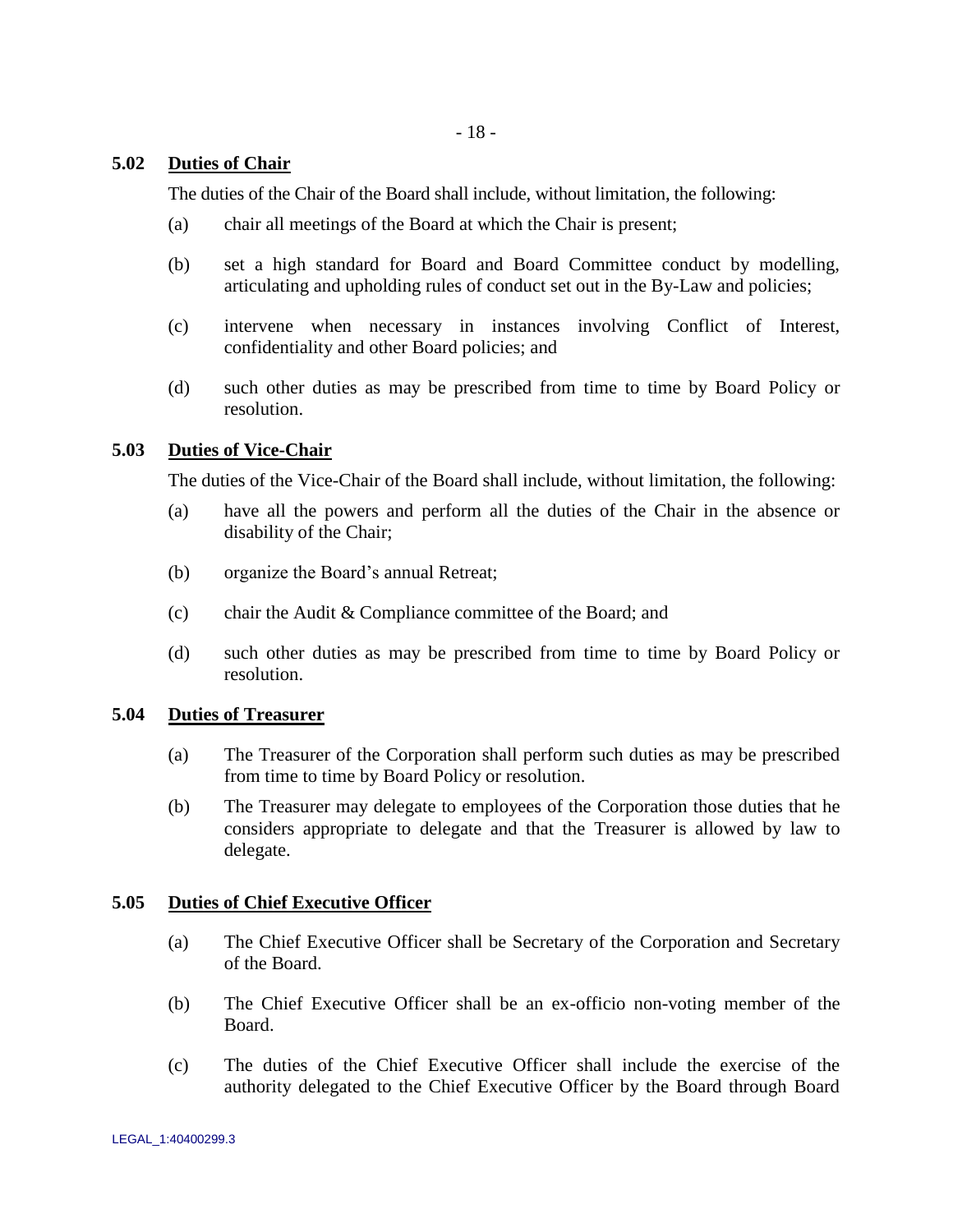policies for the organization and operation of the Corporation, and the Chief Executive Officer shall be accountable to the Board for the Corporation"s accomplishment of applicable Board policies and for the operation of the affairs of the Corporation consonant with the reasonable interpretation of Board policies.

(d) The Chief Executive Officer shall perform such other duties as may be prescribed from time to time by Board Policy or resolution.

## <span id="page-23-0"></span>**5.06 Duties of Secretary**

- (a) The Secretary shall perform such duties as may be prescribed from time to time by Board Policy or resolution.
- (b) The Secretary may delegate to employees of the Corporation those duties that he/she considers appropriate to delegate and that the Secretary is allowed by law to delegate.

## <span id="page-23-2"></span><span id="page-23-1"></span>**5.07 Indemnification and Insurance**

- (a) The Corporation shall indemnify the Directors or Officers of the Corporation, the former Directors or Officers of the Corporation or an individual who acts or acted at the Corporation"s request as a Director or Officer, or in a similar capacity, of another entity, against all costs, charges and expenses, including an amount paid to settle an action or satisfy a judgment, reasonably incurred by the individual in respect of any civil, criminal, administrative, investigative or other action or proceeding in which the individual is involved because of that association with the Corporation or other entity.
- (b) The Corporation shall not indemnify an individual under paragraph [\(a\) above](#page-23-2) unless,
	- (i) the individual acted honestly and in good faith with a view to the best interests of the Corporation or other entity, as the case may be; and
	- (ii) if the matter is a criminal or administrative proceeding that is enforced by a monetary penalty, the individual had reasonable grounds for believing that his or her conduct was lawful.
- (c) The indemnity provided for in the preceding paragraph [\(a\) above](#page-23-2) shall not apply to any liability which a Director or Officer of the Hospital may sustain or incur as the result of any act or omission as a member of the Professional Staff of the Hospital.
- (d) The Corporation shall purchase and maintain insurance for the benefit of an individual referred to in paragraph [\(a\) above](#page-23-2) against any liability incurred by the individual,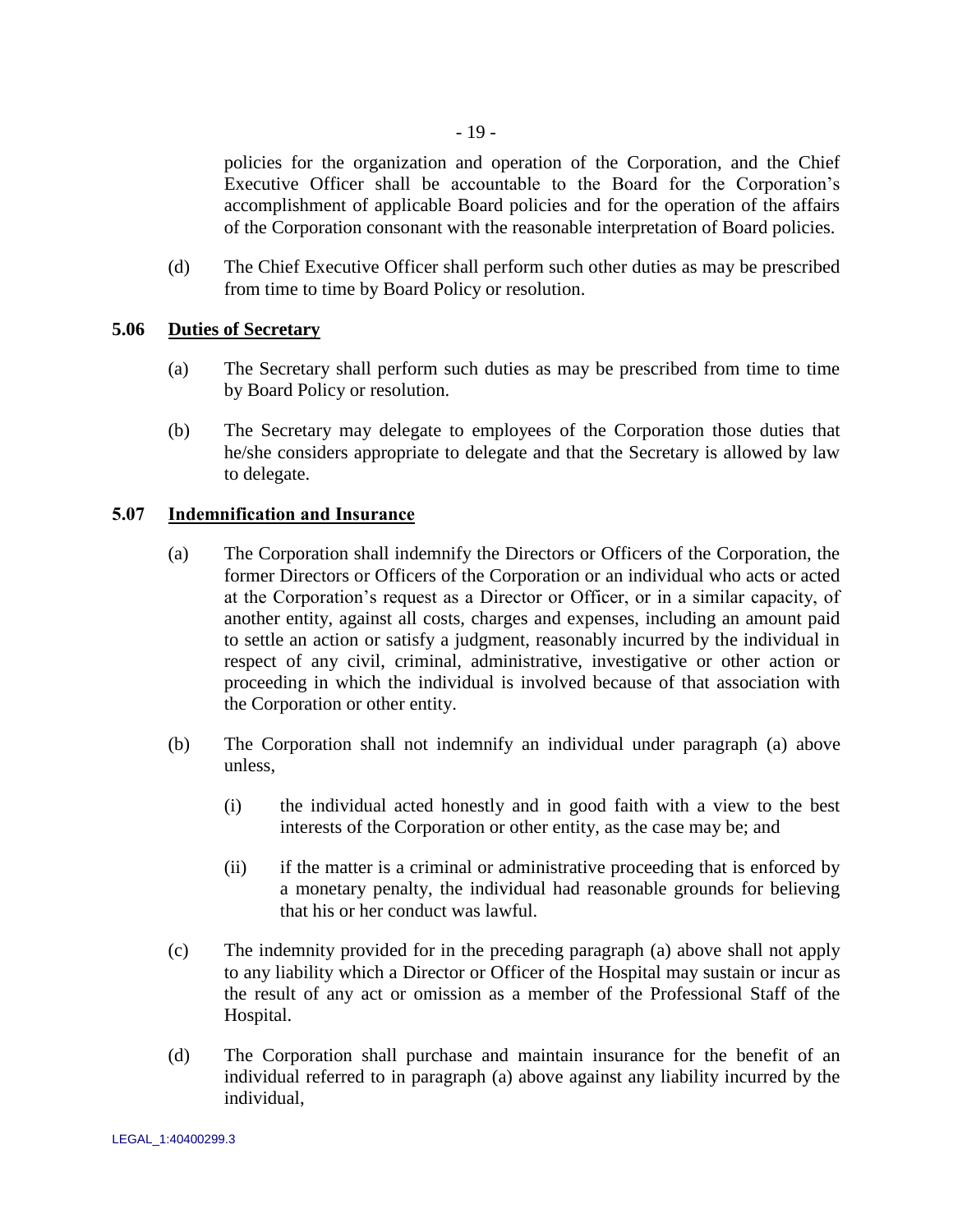- (i) in the individual"s capacity as a Director or Officer of the Corporation; or
- (ii) in the individual"s capacity as a Director or Officer, or a similar capacity, of another entity, if the individual acts or acted in that capacity at the Corporation"s request.

### <span id="page-24-0"></span>**5.08 Insurance**

The Corporation shall purchase and maintain insurance for the benefit of any Director, Officer or other person acting on behalf of the Corporation against any liability incurred in that person"s capacity as a Director, Officer or other person acting on behalf of the Corporation, except where the liability relates to that person"s failure to act honestly and in good faith with a view to the best interests of the Corporation.

## <span id="page-24-1"></span>**ARTICLE 6. REGULAR AND SPECIAL MEETINGS OF THE BOARD**

## <span id="page-24-2"></span>**6.01 Regular Meetings**

- (a) The Board shall meet at such time, day and place as the Board may from time to time determine. The Secretary shall provide not less than seven (7) days written notice of a regularly scheduled Board meeting to each Director. The notice may be delivered, by mail or electronically.
- (b) There shall be at least nine (9) regular meetings per annum.

### <span id="page-24-3"></span>**6.02 Special Meetings**

- (a) The Chair or Vice-Chair of the Board may call special meetings of the Board.
- (b) The Secretary of the Board shall call a special meeting of the Board if four (4) Directors so request in writing.
- (c) Notice of a special meeting of the Board shall specify the purpose of the meeting, shall be delivered, faxed, e-mailed or telephoned to each Director at least fortyeight (48) hours in advance of the meeting or shall be mailed to each Director at least five (5) days in advance of the meeting.

### <span id="page-24-4"></span>**6.03 Procedures for Board Meetings**

- (a) The declaration of the Secretary or Chair that notice has been given pursuant to this By-Law shall be sufficient and conclusive evidence of the giving of such notice.
- (b) No error or omission in giving notice for a meeting of Directors shall invalidate such meeting or invalidate any proceedings at such meeting and any Director may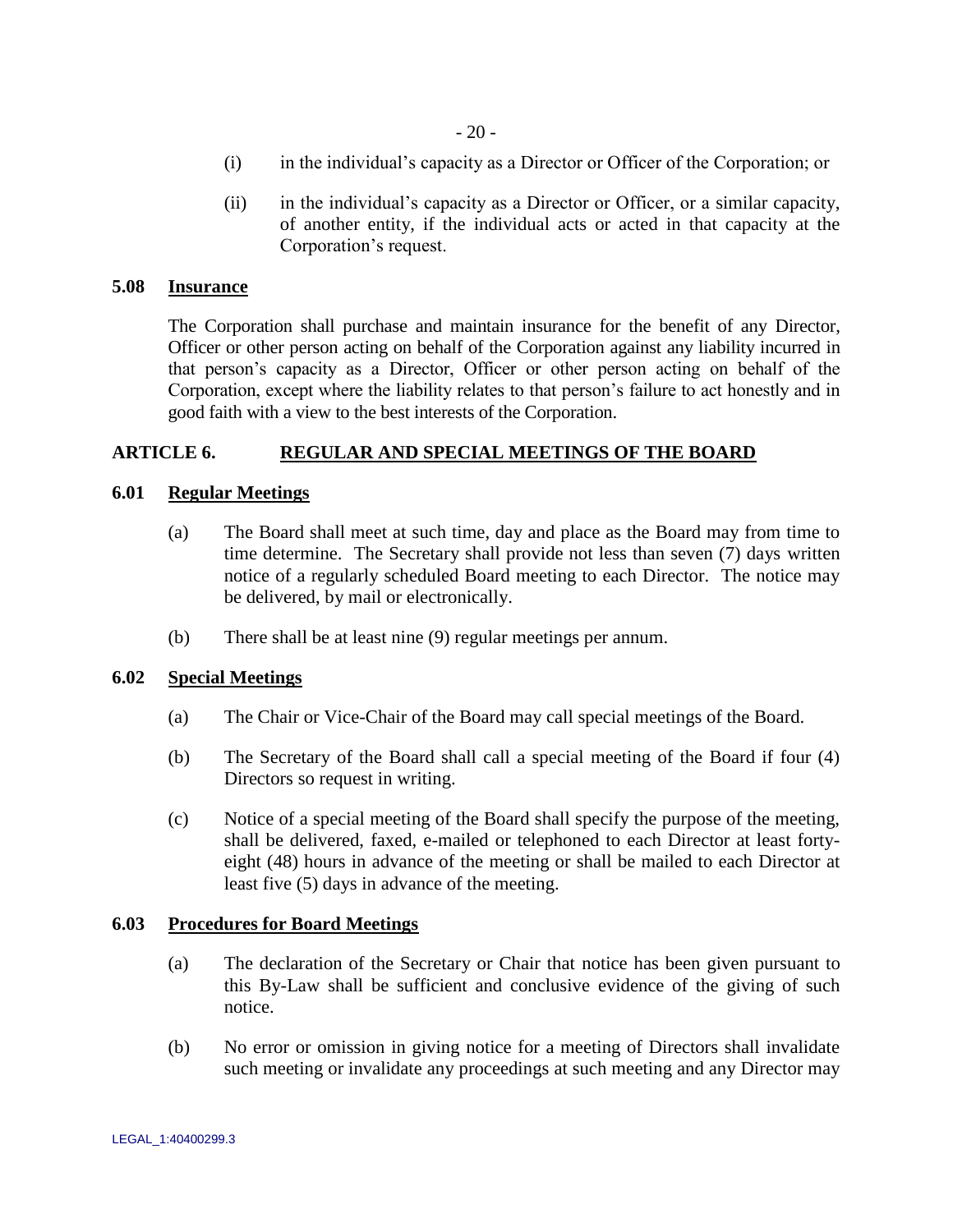at any time waive notice of any such meeting and may ratify and approve any or all proceedings.

- (c) Meetings of the Board shall be opened to the members of the public and employees of the Corporation by invitation only.
- (d) The Board shall ensure processes are in place for community and public communication and engagement.

## <span id="page-25-0"></span>**6.04 Quorum**

A quorum for any meeting of the Board shall be not less than fifty percent of the Directors. The Chair shall be included in the determination of a quorum.

### <span id="page-25-1"></span>**6.05 Rules**

The Board may, from time to time, make such rules as it may deem necessary or desirable for the better management, operation and maintenance of the Corporation; provided, however, that any such rule shall conform with the provisions of this By-Law.

### <span id="page-25-2"></span>**ARTICLE 7. STANDING COMMITTEES OF THE BOARD**

#### <span id="page-25-3"></span>**7.01 Establishment of Committees**

- <span id="page-25-4"></span>(a) At the first meeting of the Board following the annual meeting of the Corporation, the Board shall establish:
	- (i) the following standing Committees:
		- (1) Audit Committee;
		- (2) Executive Committee;
		- (3) Governance Committee; and
		- (4) Finance and Quality Committee.
- (b) The Board shall approve the terms of reference of all standing Committees of the Board. The functions, duties, responsibilities, composition and mandate of the Committees set out in paragraph  $7.01(a)(i)$  above that are not set out in this By-Law and of all other Committees shall be provided either in the Board Policy to be prepared and reviewed by the Board from time to time or in the resolution of the Board by which such Committee is established.
- (c) The Board may establish such other standing Committees, special Committees and advisory Committees as may be necessary to comply with the requirements of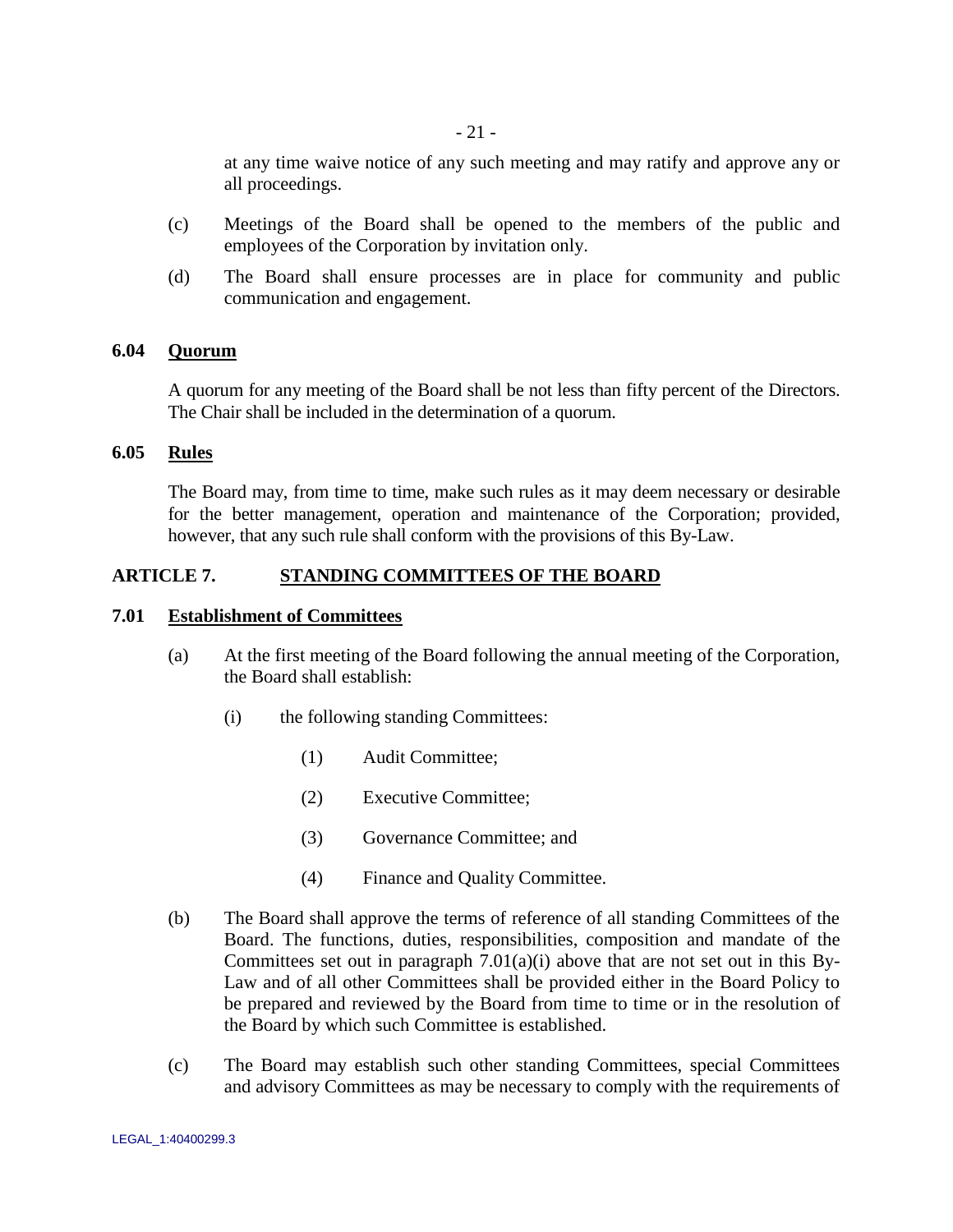the Public Hospitals Act or as the Board may from time to time deem necessary for the operation of the Corporation.

- (d) (i) The Board shall assign to the respective standing and special committees responsibility for the oversight and monitoring of specified Performance Metrics.
	- (ii) The Audit Committee"s responsibility shall include reviewing and commenting on the appropriateness and quality of the Corporation"s related quality and financial organization reporting and benchmarking including the methodology and data used for compilation of the data for the assigned Performance Metrics.

## <span id="page-26-0"></span>**7.02 Advisory Committees to the Board**

The Board shall establish the following advisory committees:

- (a) Fiscal Advisory Committee; and
- (b) Medical Advisory Committee whose terms of reference are set out in Article 17.

## <span id="page-26-1"></span>**7.03 Audit Committee**

- (a) The Audit Committee shall be appointed by the Chair of the Board each year following the annual meeting and shall be composed of not fewer than three (3) elected Directors to hold office until the next annual meeting.
- (b) The Chief Executive Officer and the Chief Financial Officer and will be available as resources to the Committee as required.
- (c) The Chair of the Board and Chair of the Finance and Quality Committee will be non-voting members.
- (d) The Audit Committee will meet at least three (3) times yearly at the call of the Chair of the Audit Committee.
- (e) The role of the Audit Committee is to:
	- (i) review and recommend to the Board for approval the Corporation"s annual financial statements;
	- (ii) recommend independent auditors for appointment by the Board;
	- (iii) recommend for approval by the Board the compensation to be paid to the independent auditors;
	- (iv) meet with the auditors "in-camera" on an annual basis;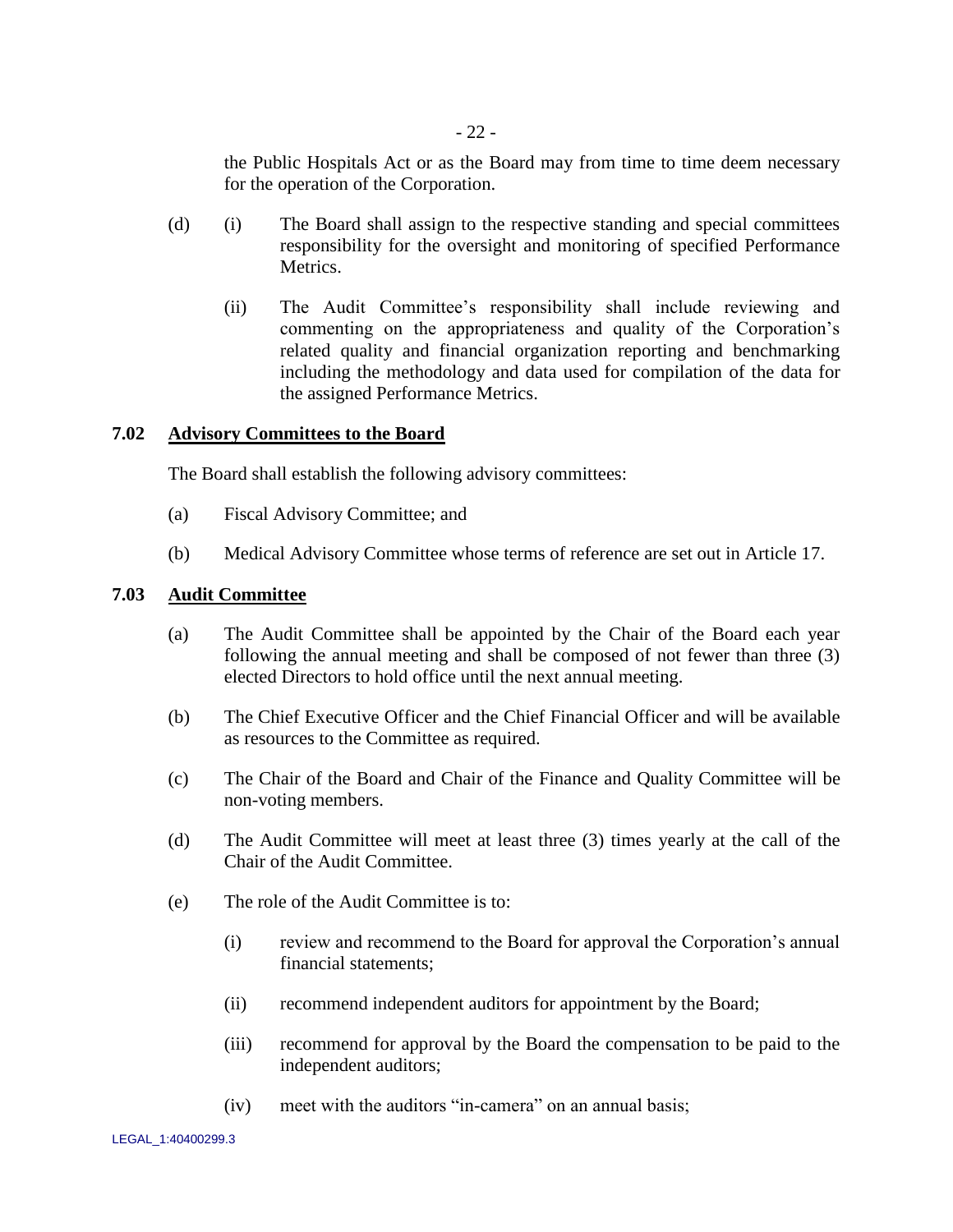- (v) review the independent auditor"s management letter and ensure appropriate follow up;
- (vi) review and comment on the appropriateness and quality of the Hospital"s quality and financial organizational performance reporting and benchmarking including the methodology and data used for the Performance Metrics;
- (vii) monitor compliance with the financial performance indicators;
- (viii) assume such other duties as may be prescribed from time to time by Board Policy or resolution.

## <span id="page-27-0"></span>**7.04 Executive Committee**

- (a) The Board shall elect from among themselves an Executive Committee consisting of not fewer than three (3) and not more than six (6) members.
- (b) The Executive Committee shall:
	- (i) in between meetings of the Board, exercise the full powers of the Board in all matters of administrative urgency, reporting every action at the next meeting of the Board;
	- (ii) study and advise or make recommendations to the Board on any matter as directed by the Board; and
	- (iii) perform such other duties as may be prescribed from time to time by Board Policy or resolution.

## <span id="page-27-1"></span>**7.05 Medical Advisory Committee**

The terms of reference and composition of the Medical Advisory Committee shall be set out in the Medical Staff By-Law.

## <span id="page-27-2"></span>**ARTICLE 8. FINANCIAL**

### <span id="page-27-3"></span>**8.01 Financial Year End**

The financial year of the Corporation shall end with the  $31<sup>st</sup>$  day of March in each year.

### <span id="page-27-5"></span><span id="page-27-4"></span>**8.02 Signing Officers**

(a) Subject to paragraph [\(b\) below,](#page-28-1) either the Chair or Vice-Chair of the Board, together with either the Chief Executive Officer, the Vice-President of Corporate Services & CFO, the Treasurer or a senior Officer designated by the Board, shall sign on behalf of the Corporation and affix the corporate seal to all contracts,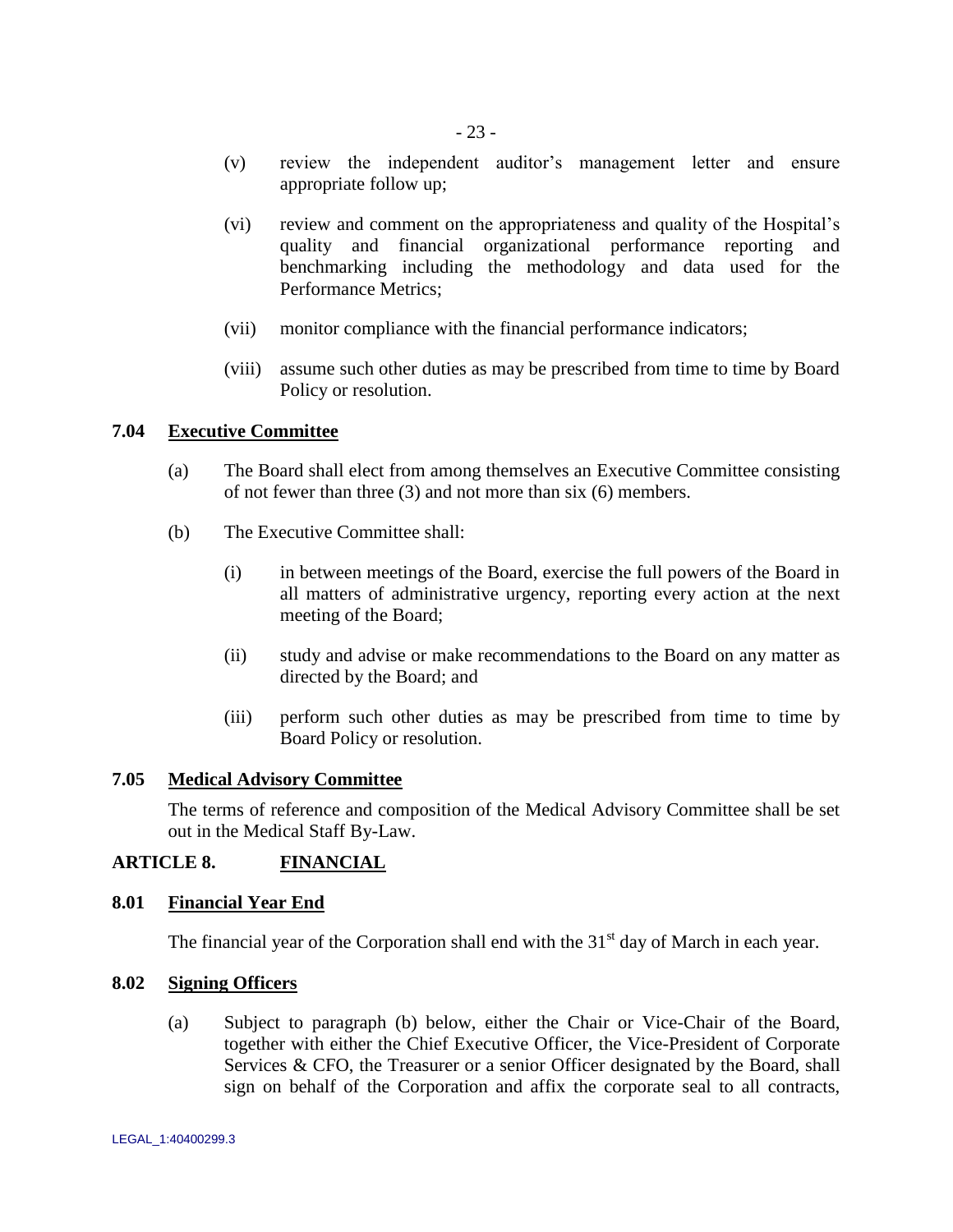agreements, conveyances, mortgages and other documents, for which the Board approval is required.

- <span id="page-28-1"></span>(b) Any of the two persons listed in paragraph [\(a\) above](#page-27-5) shall be entitled to:
	- (i) sign contracts or agreements which can be terminated with less than thirty (30) days notice or create binding obligations on the Corporation in excess of an amount to be determined from time to time by resolution of the Board;
	- (ii) to draw, accept, sign and make all or any bills of exchange, promissory notes, cheques, and orders for payment of money; and
	- (iii) to receive and deposit all Corporation monies in the bank.

## <span id="page-28-2"></span><span id="page-28-0"></span>**8.03 Banking and Borrowing**

- (a) The Board shall by approval of policy, from time to time, designate the manner in which bonds or other securities of the Corporation shall be invested or held for safekeeping.
- (b) The Board may from time to time on behalf of the Corporation, without authorization of the Members:
	- (i) borrow money upon the credit of the Corporation by loans, advances, overdraft or otherwise;
	- (ii) issue, sell or pledge securities of the Corporation;
	- (iii) charge, mortgage, hypothecate or pledge all or any of the real or personal property of the Corporation, including book debts and rights, powers, franchises and undertakings, to secure any securities or any money borrowed, or other debt, or any other obligation or liability of the Corporation; and
	- (iv) authorize any Director, officer or employee of the Corporation to make arrangement with reference to the monies borrowed or to be borrowed as aforesaid, and as to the terms and conditions of the loan thereof, and as to the securities to be given therefor, with power to vary or modify such arrangements, terms and conditions and to give such additional securities for any monies borrowed or remaining due by the Corporation as the Board may authorize, and generally to manage, transact and settle the borrowing of money by the Corporation.
- (c) The designated signing officers of the Corporation are hereby authorized: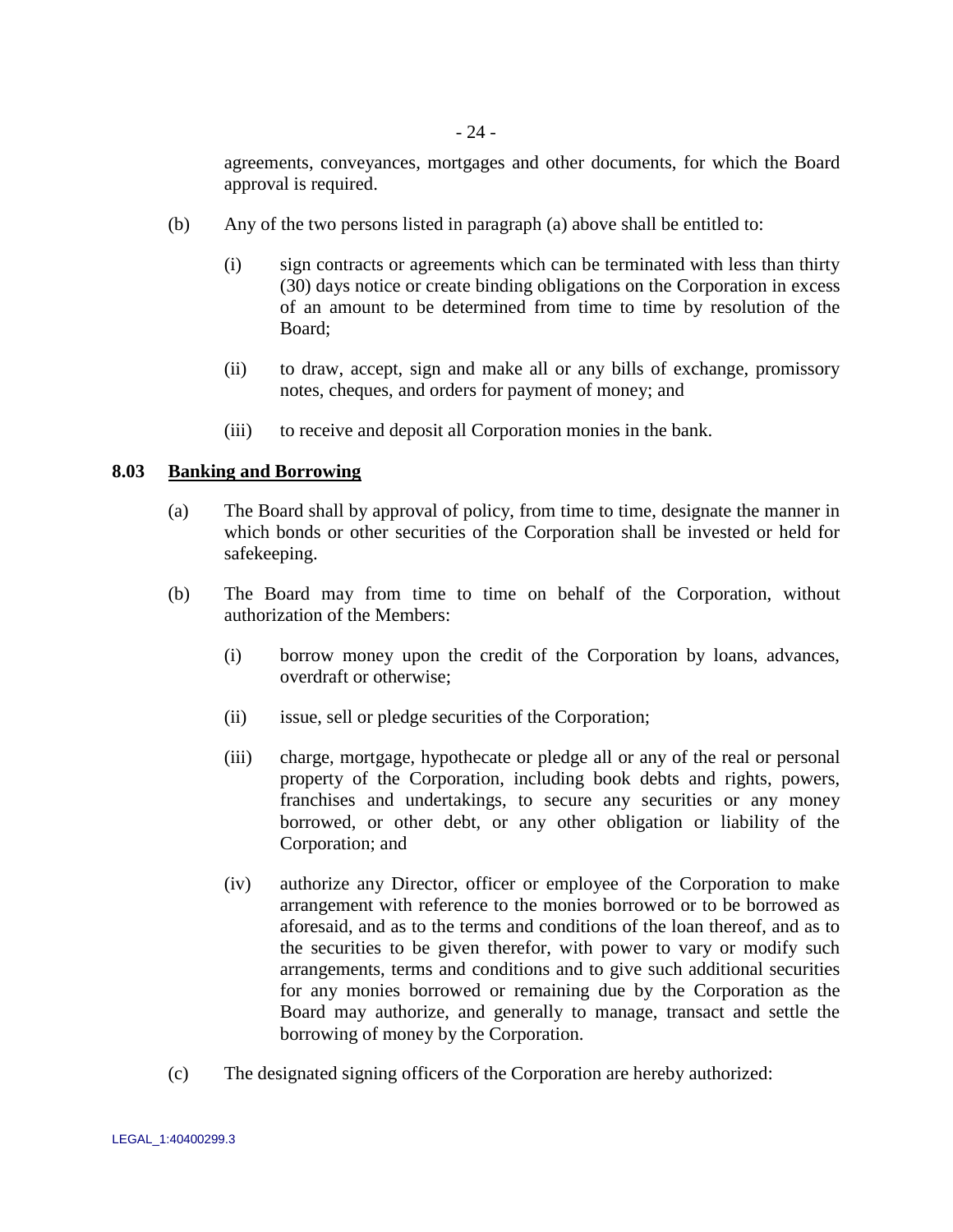- (i) to transact with the said bank any business which it may think fit;
- (ii) to negotiate with, deposit with, endorse or transfer to the bank, but for the credit of the Corporation only, all or any bills of exchange, promissory notes, cheques or orders for the payment of money and other negotiable paper; and
- (iii) from time to time, to arrange, settle, balance and certify all books and accounts between the Corporation and the bank designated by the Board under paragraph [8.03\(a\)](#page-28-2) above.

### <span id="page-29-0"></span>**8.04 Seal**

The seal of the Corporation shall be in the form impressed hereon.

## <span id="page-29-1"></span>**8.05 Investments**

The Board may invest in any investments which are authorized by the Corporation"s investment policy.

### <span id="page-29-2"></span>**8.06 Endowment Benefits**

- (a) No benefit given in trust to, or for the use of, the Corporation for endowment purposes shall be hypothecated, transferred or assigned to obtain credit or to receive funds except as allowed by section [8.05.](#page-29-1)
- <span id="page-29-3"></span>(b) The Secretary shall keep copies of all testamentary documents and trust instruments by which benefits are given, bequeathed or devised to, or for the use of, the Corporation.
- (c) The Secretary shall give notice to the Office of the Public Guardian and Trustee, in accordance with the terms of the *Charities Accounting Act* (Ontario), of the benefits referred to in paragraph [8.06\(b\)](#page-29-3) which come into the control or possession of the Corporation.
- (d) The Corporation shall apply any trust funds of the Corporation only to the designated purpose(s) for which such funds were intended. Under no circumstances shall the Corporation transfer any funds held in trust by the Corporation to any other individual or entity, unless such transfer complies with all applicable law, including without limitation, the *Charities Accounting Act* (Ontario) and the *Trustee Act* (Ontario).
- (e) The Secretary shall at least semi-annually provide an accounting to the Board with respect to all funds held in trust by the Corporation.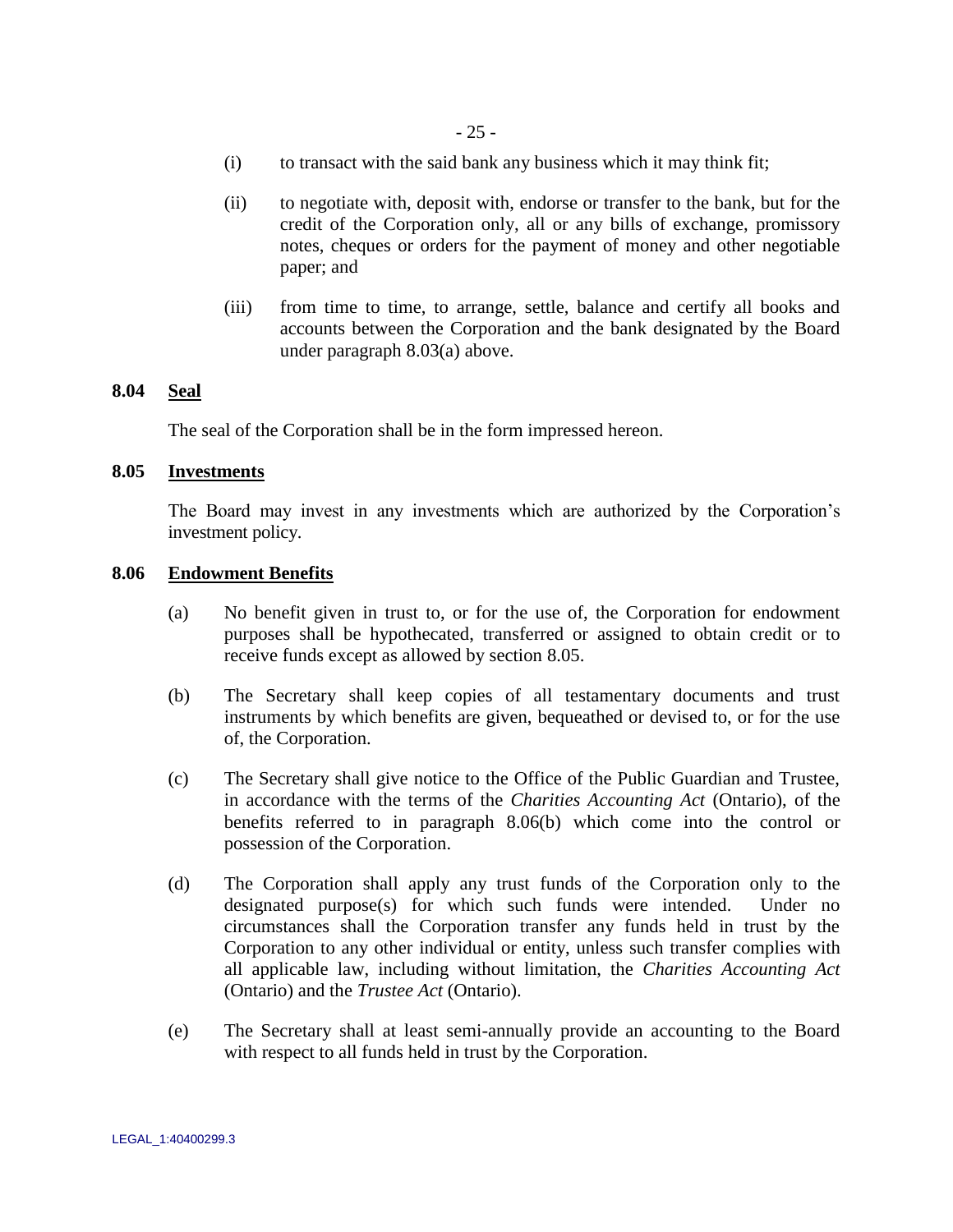## <span id="page-30-0"></span>**8.07 Auditor**

- (a) The Corporation shall at its annual meeting appoint an auditor who shall not be a member of the Board or an Officer or employee of the Corporation or a partner or employee of any such person, and who is duly licensed under the provisions of the *Public Accountancy Act* (Ontario), to hold office until the next annual meeting of the Corporation.
- (b) The auditor shall have all the rights and privileges as set out in the *Act* and shall perform the audit function as prescribed therein.
- (c) In addition to making the report at the annual meeting of the Corporation, the auditor shall from time to time report through the Audit Committee to the Board on the audit work with any necessary recommendations.

## <span id="page-30-1"></span>**ARTICLE 9. VOLUNTARY ASSOCIATIONS**

### <span id="page-30-2"></span>**9.01 Authorization**

The Board may sponsor the formation of voluntary association(s) as it deems advisable.

## <span id="page-30-3"></span>**9.02 Purpose**

Such associations shall be conducted with the advice of the Board for the general welfare and benefit of the Corporation and the patients treated in the Corporation.

### <span id="page-30-4"></span>**9.03 Control**

The association shall elect its own officers and formulate its own by-law, but at all times the by-law, objects and activities of the association shall be subject to review and approval by the Board of the Ontario Shores Centre for Mental Health Sciences.

### <span id="page-30-5"></span>**9.04 Communication/Representation on Board**

The Board shall establish a communication system with the Volunteer Association through the submission of:

- (a) Annual Reports: (statistics and yearly goals and objectives)
- (b) Quarterly reports: (progress reports including accomplishments, issues and recommendations).

#### <span id="page-30-6"></span>**9.05 Auditor**

(a) The unincorporated voluntary association shall have its financial affairs reviewed on an annual basis for the purposes of assuring reasonable internal control through present hospital systems.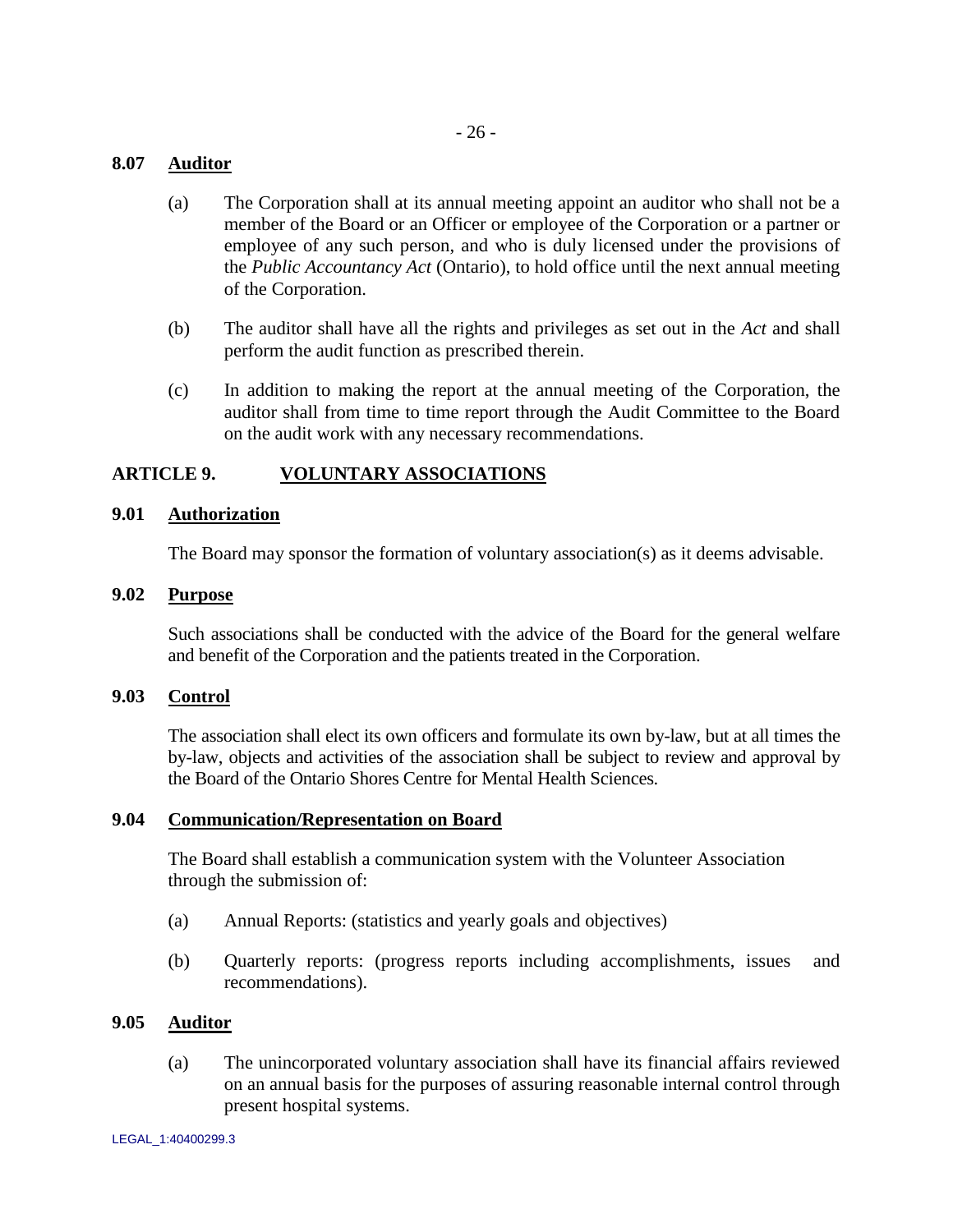(b) The auditor for the Corporation shall be the auditor for the voluntary association(s) under this section.

#### <span id="page-31-0"></span>**ARTICLE 10. PURPOSE OF THE MEDICAL STAFF BY-LAW**

#### <span id="page-31-1"></span>**10.01 Purpose of the Medical Staff By-Law**

Pursuant to the Board"s obligations under the *Public Hospitals Act* and the Hospital Management Regulation, the Board has set out in the Medical Staff By-Law the following:

- (a) provide a Medical Staff structure that defines responsibility, authority and accountability of every component and that is designed to ensure that each Medical Staff member exercises responsibility and authority commensurate with the Medical Staff member"s contribution to patient care and to the Academic needs of the Hospital, and fulfills similar accountability obligations;
- (b) the duties and responsibilities of the members of the Medical Staff;`
- (c) the procedures with respect to the election of the Medical Staff Officers;
- (d) a quality assurance system to monitor the clinical care rendered to Patients by the members of the Medical Staff; and
- (e) a system to ensure the continuing improvement of the quality of clinical care provided to the Patients by the Medical Staff.
- (f) provide a mechanism for accountability to the Board and as appropriate for patient and workplace safety, patient care and for professional and ethical behaviours of each individual holding membership in the Medical Staff; and
- (g) provide for the oversight of programs of medical education for students, residents and members of the Medical Staff.

#### <span id="page-31-2"></span>**10.02 Purposes of the Medical Staff Association**

The purpose of the Medical Staff Association, in addition to fulfilling the responsibilities established by the laws of the Province of Ontario and this By-Law, is to provide an organization whereby the members of the Medical Staff participate in the Hospital"s planning, policy setting, and decision-making through their elected officers.

## <span id="page-31-3"></span>**10.03 Policies and Rules**

The Board or the Medical Advisory Committee, and where appropriate, a Program with the approval of the Medical Advisory Committee, may make Policies and Rules as it deems necessary to supervise the patient care provided by the Medical Staff, to ensure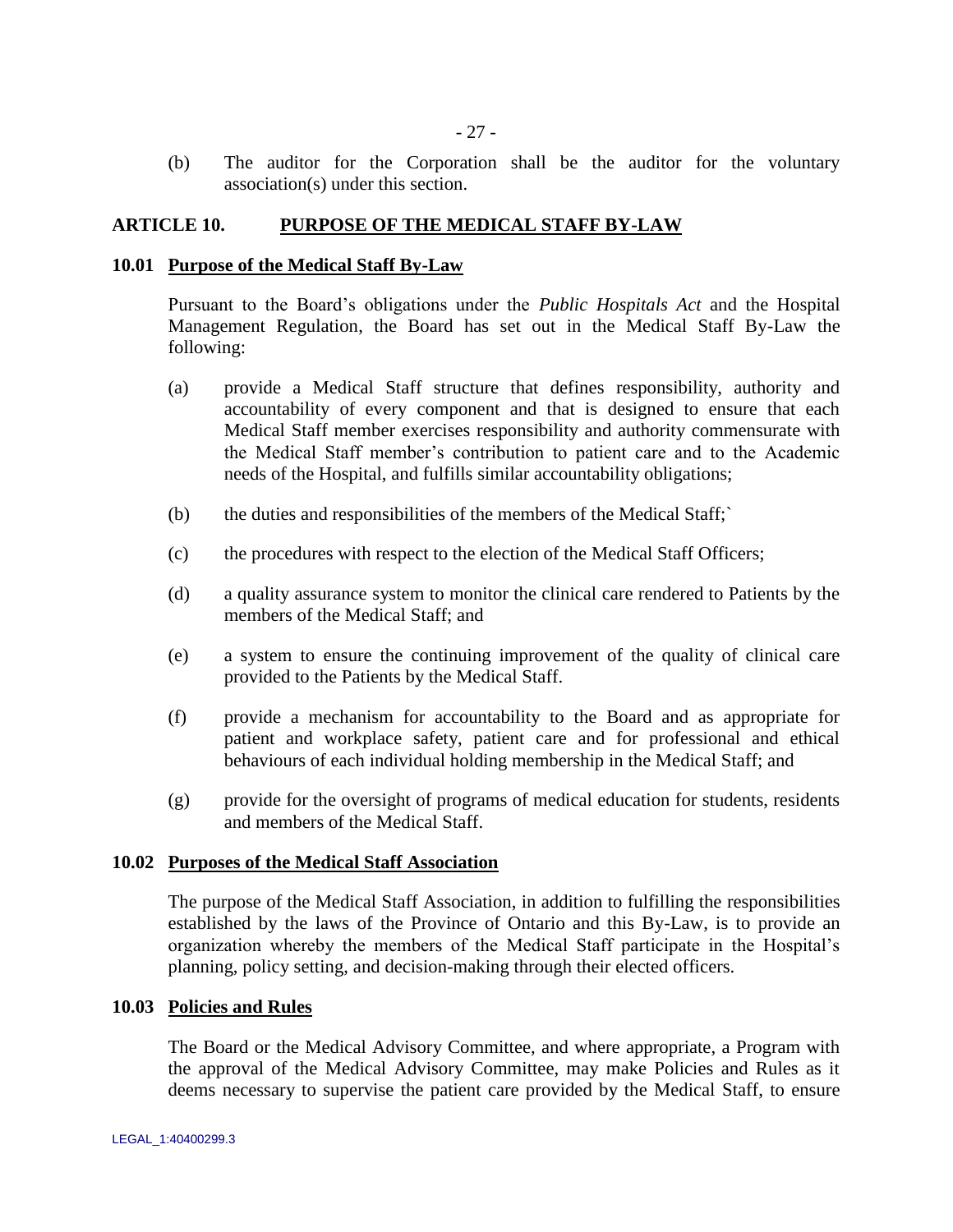patient and workplace safety and to ensure that the behaviour of the members of the Medical Staff is consistent with the mission, vision and values of the Hospital, the *Public Hospitals Act*, the By-Law and the Affiliation Agreement. Such Policies and Rules, or any amendments thereto, may, at the Board"s discretion, be subject to Board approval.

## <span id="page-32-0"></span>**ARTICLE 11. APPOINTMENT AND RE-APPOINTMENT TO MEDICAL STAFF**

## <span id="page-32-1"></span>**11.01 Appointment to the Medical Staff**

The Board will appoint annually a Medical Staff for the Corporation. Unless revoked by the Board, appointments to the Medical Staff shall be for the period from September 1st or any date thereafter, of any year until August 31st of the following year or for such shorter period of time as the Board may determine, and appointments shall continue until the Board has made the appointments for the ensuing year.

## <span id="page-32-2"></span>**11.02 Application for Appointment to the Medical Staff**

- (a) (i) An application for appointment to the Medical Staff will be processed in accordance with the provisions of the *Public Hospitals Act*, this By-Law, and the Policies and Rules of the Corporation.
	- (ii) For greater certainty, applications for privileges relating to a service that the Hospital has ceased or ceases to provide pursuant to section 44 of the *Public Hospitals Act* shall not be considered and shall not be subject to the procedure for processing applications for Medical Staff appointments set out in section [11.04.](#page-40-0)
- (b) The Chief Executive Officer will supply a copy of, or information on how to access, the prescribed application, this By-Law, the Policies and Rules of the Corporation, the Legislation and the Affiliation Agreement to each applicant who expresses in writing an intention to apply for appointment to the Medical Staff<sup>2</sup>.
- (c) Each applicant for membership to the Medical Staff will submit on the prescribed forms a written application to the Chief Executive Officer together with such releases, consents, and undertakings that will enable the Corporation to fully investigate the qualifications of the Applicant.
- (d) Each applicant must provide the following:
	- (i) (A) confirmation by the applicant that the applicant has read the *Public Hospitals Act*, the Hospital's By-Law, mission, vision, values,

 $\overline{a}$ 

<sup>&</sup>lt;sup>2</sup> The Hospital's application may refer the applicant to the Hospital's web site for some or all of the above information.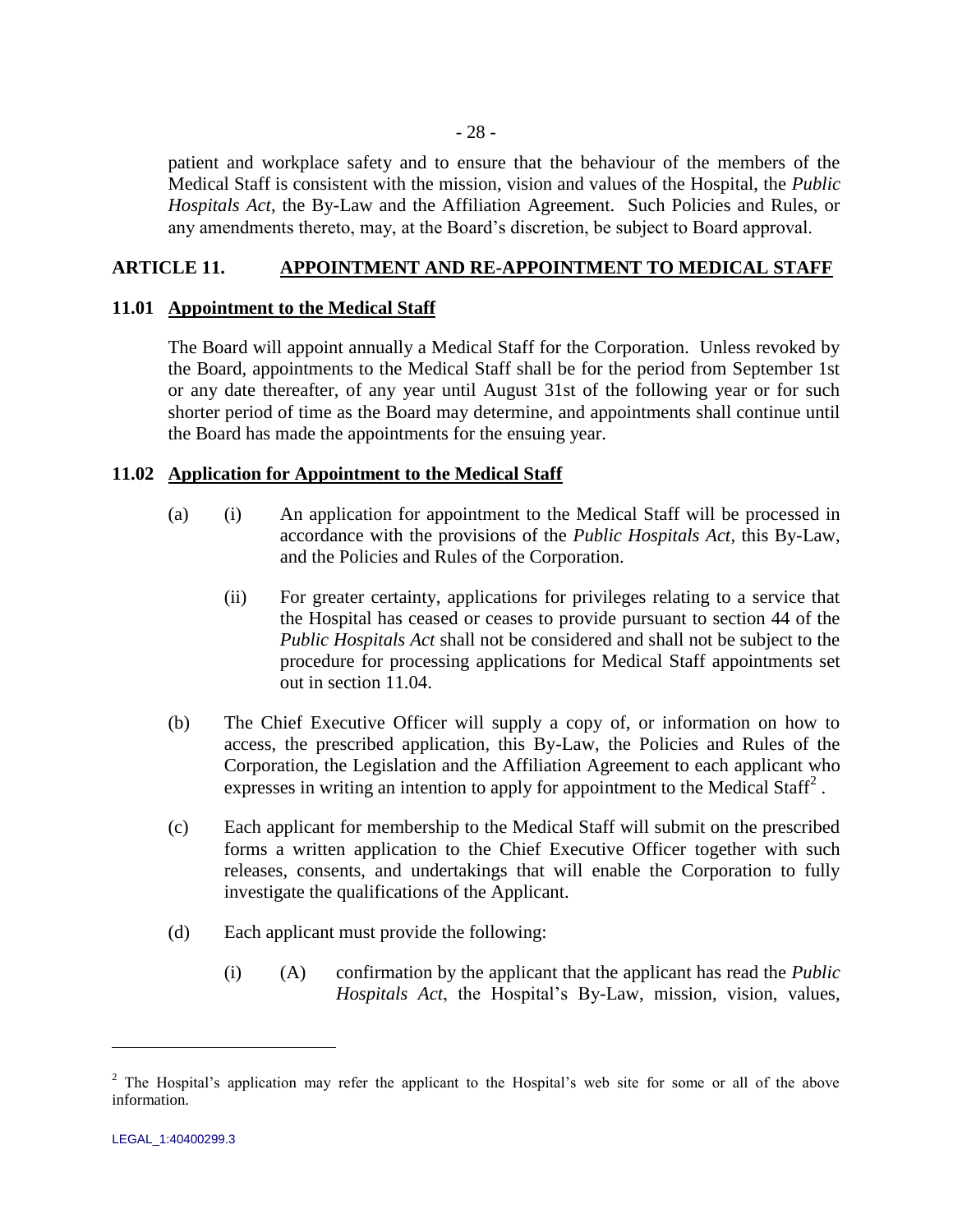Policies and Rules and the relevant provisions of the Affiliation Agreement that were included in the application; and

- (B) an undertaking to complete the application in a candid, honest, thorough and accurate manner;
- (ii) an undertaking that, if the applicant is appointed to the Medical Staff of the Hospital, the applicant will provide the agreed upon services to the Hospital and will act in accordance with the Legislation, the Hospital"s By-Law, mission, vision, values, Policies and Rules and where applicable, the Affiliation Agreement, as established or revised by the Hospital from time to time and in accordance with ethical standards of the profession as established from time to time;
- (iii) evidence of professional liability insurance coverage or membership in the Canadian Medical Protective Association, or equivalent, satisfactory to the Board, including a record of the applicant"s past **medical/legal claims**  history, where there was a finding against them or a settlement on their behalf;
- (iv) evidence of Maintenance of Certification;
- (v) a copy of the applicant"s current registration or licence to practice in Ontario;
- (vi) an up-to-date résumé, including a record of the applicant"s professional education, post-graduate training, and continuing education acceptable to the Credentials Committee and a chronology of academic and clinical career, organizational positions and committee memberships;
- (vii) evidence of current immunization status in compliance with the Communicable Disease Surveillance Protocols jointly published by the Ontario Hospital Association and the Ontario Medical Association, as may be amended from time to time or as required by law and, if applicable, upon request, evidence of current training in respect of the Corporation"s emergency preparedness;
- (viii) a current, as may be applicable, Certificate of Professional Conduct (Physicians), Letter of Standing (Dentists and Midwives) or Certificate of Competence as a Registered Nurse in the Extended Class from the College and a signed consent authorizing the College to provide a detailed report on:
	- (1) any action taken by any committee of the College or the Registrar;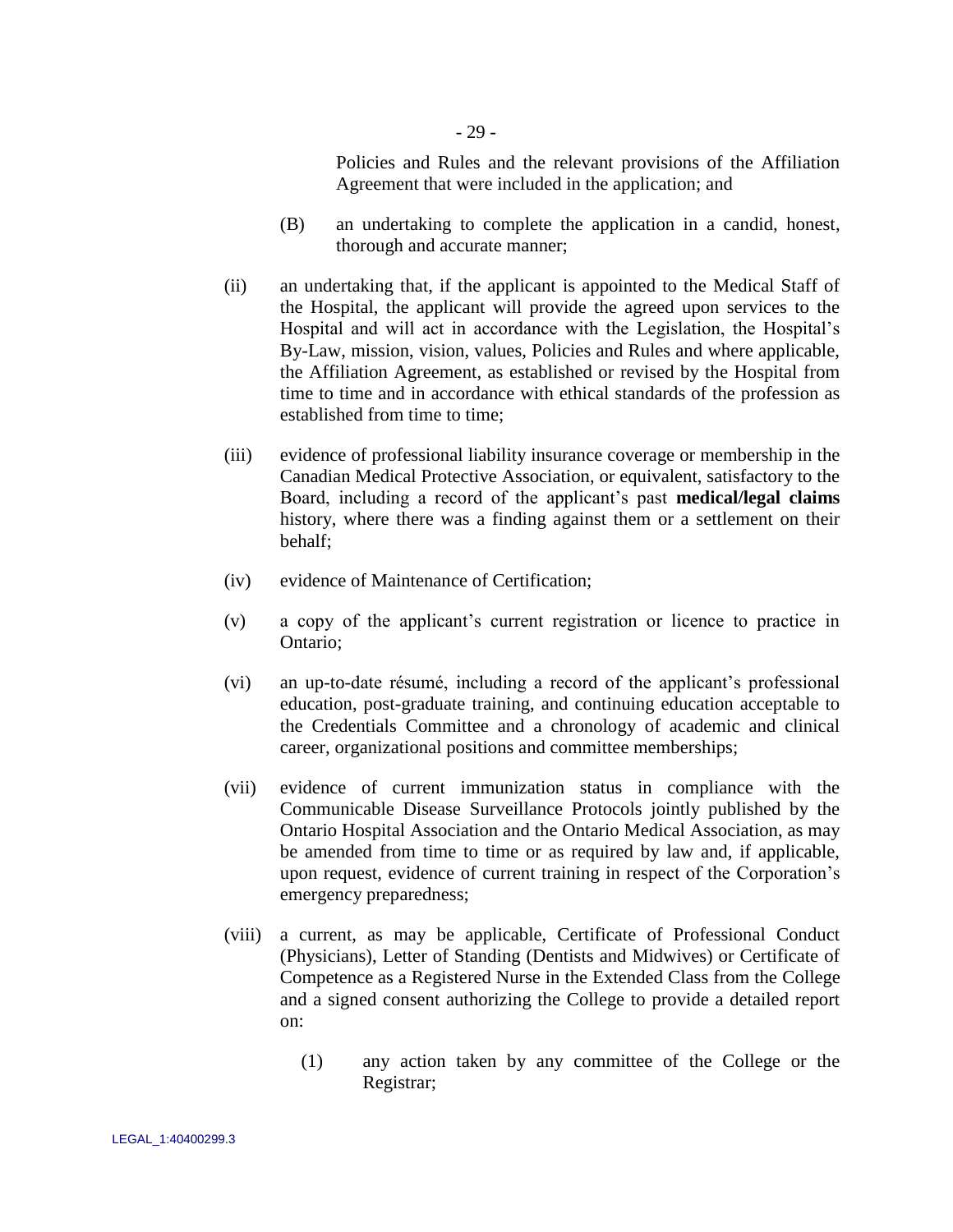- (2) any report received pursuant to section  $33<sup>3</sup>$  of the *Public Hospitals Act* or sections 85.2<sup>4</sup> or 85.5<sup>5</sup> of the *Health Professions Procedural Code*, Schedule 2 to the *Regulated Health Professions Act*; and
- (3) any other reports received from any hospital, health care facility or other college;
- (ix) A recital and description of pending, ongoing or completed:
	- (1) College:
		- a) proceedings before the Discipline Committee or Fitness to Practice Committee including any resolutions short of a hearing;
		- b) dispositions of a complaint or report by the Inquiries, Complaints and Reports Committee other than no further action or dismissal; and
		- c) investigations or inquiries, including a review by the Quality Assurance Committee ("QAC") other than random

 $\overline{a}$ 

(b) the privileges of a member of a medical staff of a hospital are restricted or cancelled by reason of his or her incompetence, negligence or misconduct; or

(c) a physician voluntarily or involuntarily resigns from a medical staff of a hospital during the course of an investigation into his or her competence, negligence or conduct,

the administrator of such hospital shall prepare and forward a detailed report to The College of Physicians and Surgeons of Ontario. R.S.O. 1990, c. P.40, s. 33.

<sup>4</sup> s.85.2(1) Health Professions Procedural Code: A person who operates a facility where one or more members practise shall file a report in accordance with section 85.3 if the person has reasonable grounds to believe that a member who practises at the facility is incompetent, incapacitated, or has sexually abused a patient. 1993, c. 37, s. 23; 2007, c. 10, Sched. M, s. 61.

 $3$  s.33 PHA: Where,

<sup>(</sup>a) the application of a physician for appointment or reappointment to a medical staff of a hospital is rejected by reason of his or her incompetence, negligence or misconduct;

<sup>5</sup> 85.5(1) Health Professions Procedural Code: A person who terminates the employment or revokes, suspends or imposes restrictions on the privileges of a member or who dissolves a partnership, a health profession corporation or association with a member for reasons of professional misconduct, incompetence or incapacity shall file with the Registrar within thirty days after the termination, revocation, suspension, imposition or dissolution a written report setting out the reasons. 1993, c. 37, s. 23; 2000, c. 42, Sched., s. 36.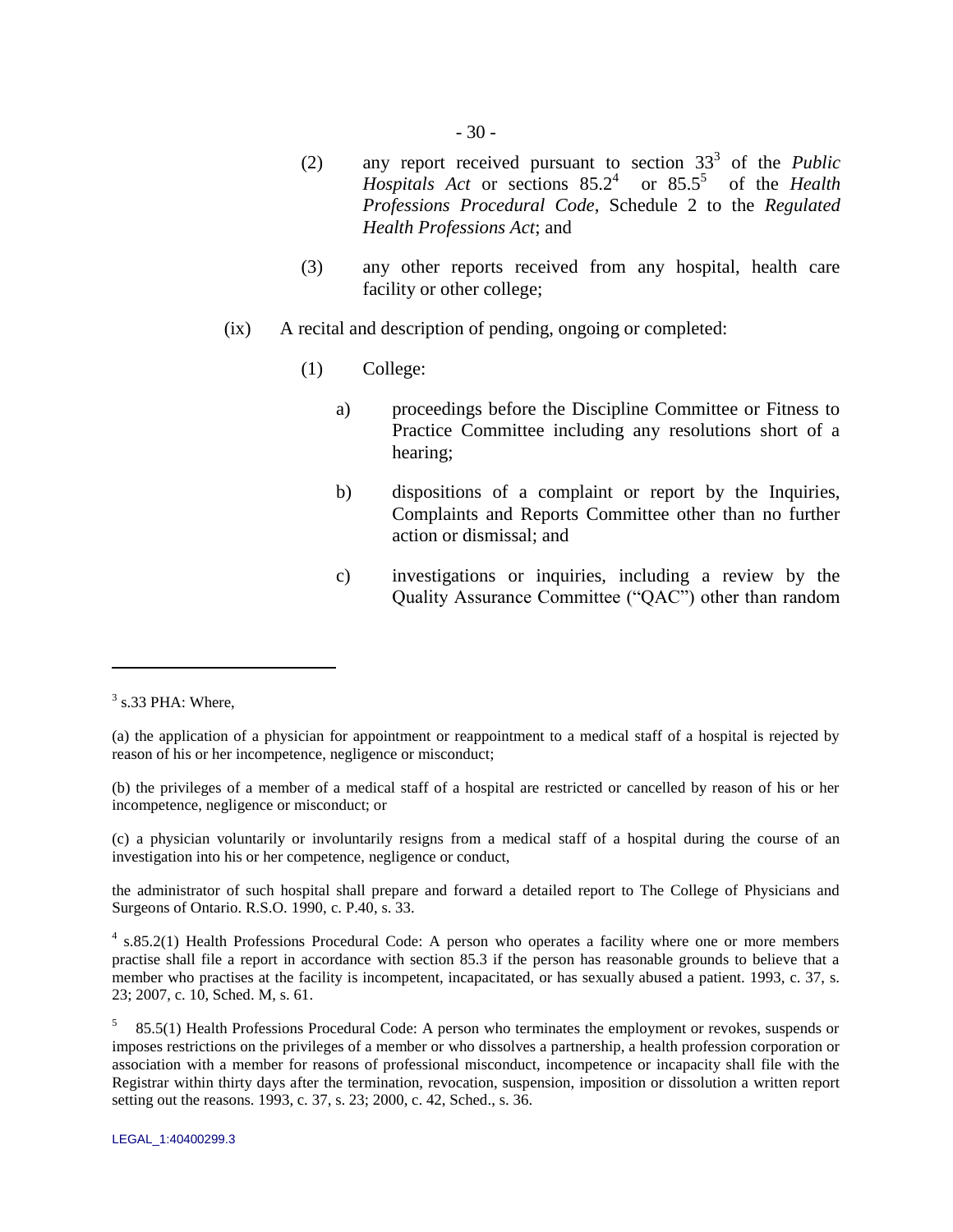peer reviews or age-triggered reviews and the status or outcome of such investigations or inquiries;

d) assessments by the QAC where the applicant's knowledge, skill and/or judgment have been found to be unsatisfactory and have resulted in action by the QAC and the status or outcome of such investigations or inquiries,

at or by the College or any other regulatory/governing body in any jurisdiction and its equivalent committees, including any matters that are being appealed; and

- (2) Hospital/Facility:
	- a) proceedings for professional misconduct, incompetence or incapacity;
	- b) investigations and performance reviews;
	- c) voluntary or involuntary restriction or resignation of privileges during the course of an investigation into competence, negligence or conduct; and
	- d) privileges proceedings regarding appointment, reappointment, change of privileges, or mid-term suspension or revocation of privileges;

by or with another hospital or health care facility, including any matters that are being appealed;

- (x) information regarding the applicant"s failure to obtain any professional license or Certification, or privileges at any other hospital or health care facility including any reduction in classification or voluntary or involuntary resignation of privileges at any other hospitals or health care facilities;
- (xi) the name of the Program to which the application is being made;
- (xii) a list of the privileges which are being requested;
- (xiii) information regarding the applicant"s health, including any current impairments, medical conditions, diseases or illnesses that the applicant objectively believes may impact on the applicant"s ability to practice, or could reasonably be considered a concern to the Hospital"s patients, Medical Staff members or employees, and current treatments therefore, as well as the date of the applicant's last examination, the name of the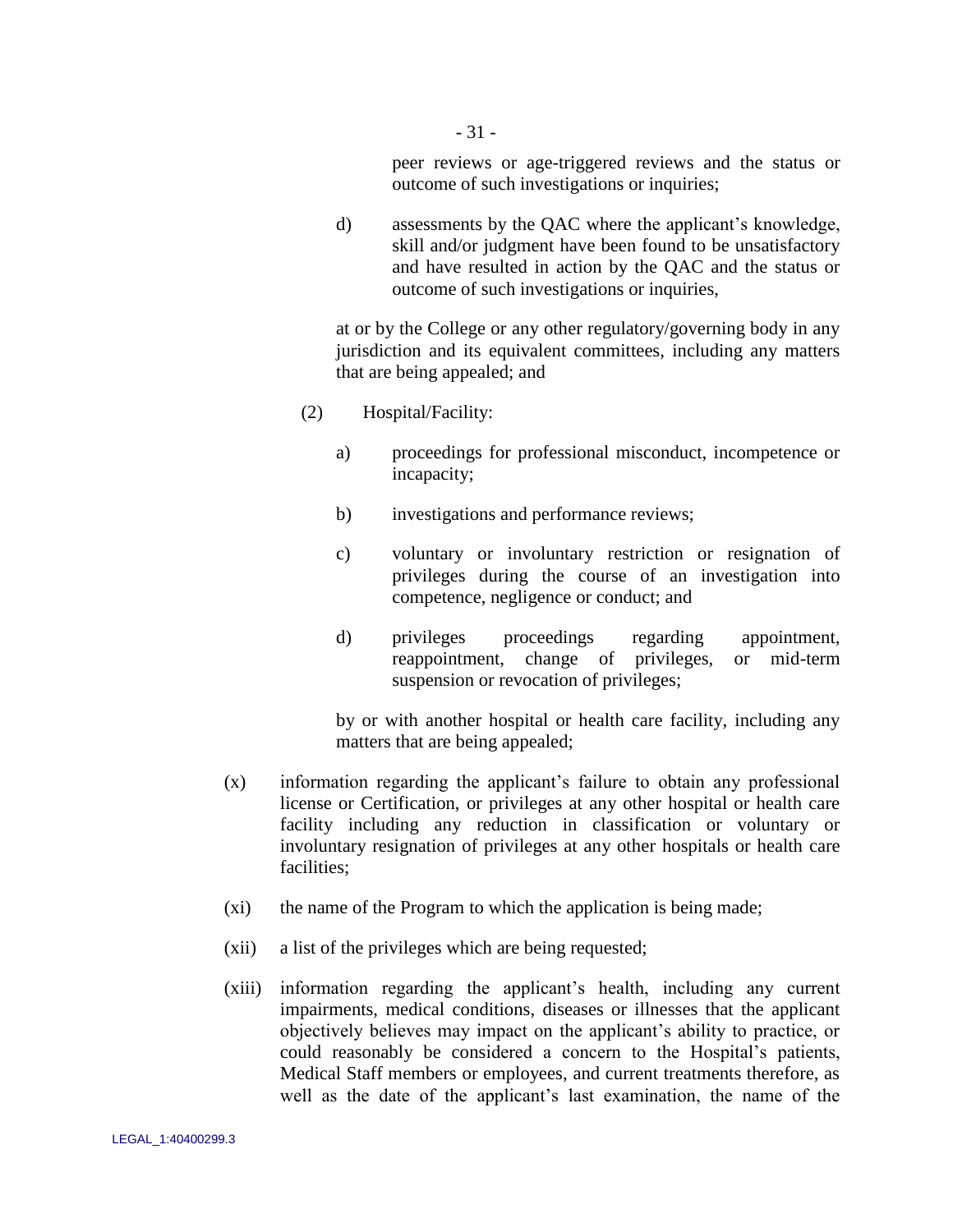treating health professional and an authorization to the treating health professional to release relevant information to the Hospital. Any information provided by the applicant"s treating physician to the Physician-in-Chief or Vice-President Medical Affairs will not become part of the applicant"s credentialing file and will not be provided to the Credentials Committee unless:

- (1) the Physician-in-Chief and Vice-President Medical Affairs reasonably believe that the information provided by the applicant"s treating physician discloses a condition or situation that adversely impacts the applicant"s ability to practise; and
- (2) the applicant agrees to the release of the information to the Credentials Committee. In the event that the applicant refuses to authorize the Physician-in-Chief and Vice-President Medical Affairs to release the information to the Credentials Committee, the applicant will be deemed to have withdrawn the application for appointment;
- (xiv) information regarding criminal investigations, charges or convictions of an offence and a copy of a Canadian Police Information Centre ("CPIC") criminal record check, including a vulnerable sector search, conducted within the last six (6) months:
- <span id="page-36-0"></span>(xv) information of any civil suit where there was a finding of professional negligence or battery, including any such suit settled by a payment on behalf of the applicant;
- (xvi) consent and a release to the Chief Executive Officer, Physician-in-Chief and Vice-President Medical Affairs and/or authorizing one of them to contact any professional licensing authorities, or any previous hospitals or health facilities or educational institutions or insurer where the applicant has provided services or received training for the purposes of conducting a reference check, such consent and release to authorize any medical licensing authority and/or administrator and/or person in a position of authority at any hospital, health facility or educational institution to provide any information relating to any of the above matters including any of the matters identified in clause  $11.02(d)(ix)$  above;
- (xvii) a signed authorization to any applicable hospital, health care facility or regulatory body to the release of information relating to any of the above; and
- (xviii) such additional information relating to the provision of medical services or professional conduct or Disruptive Behaviour as, from time to time, the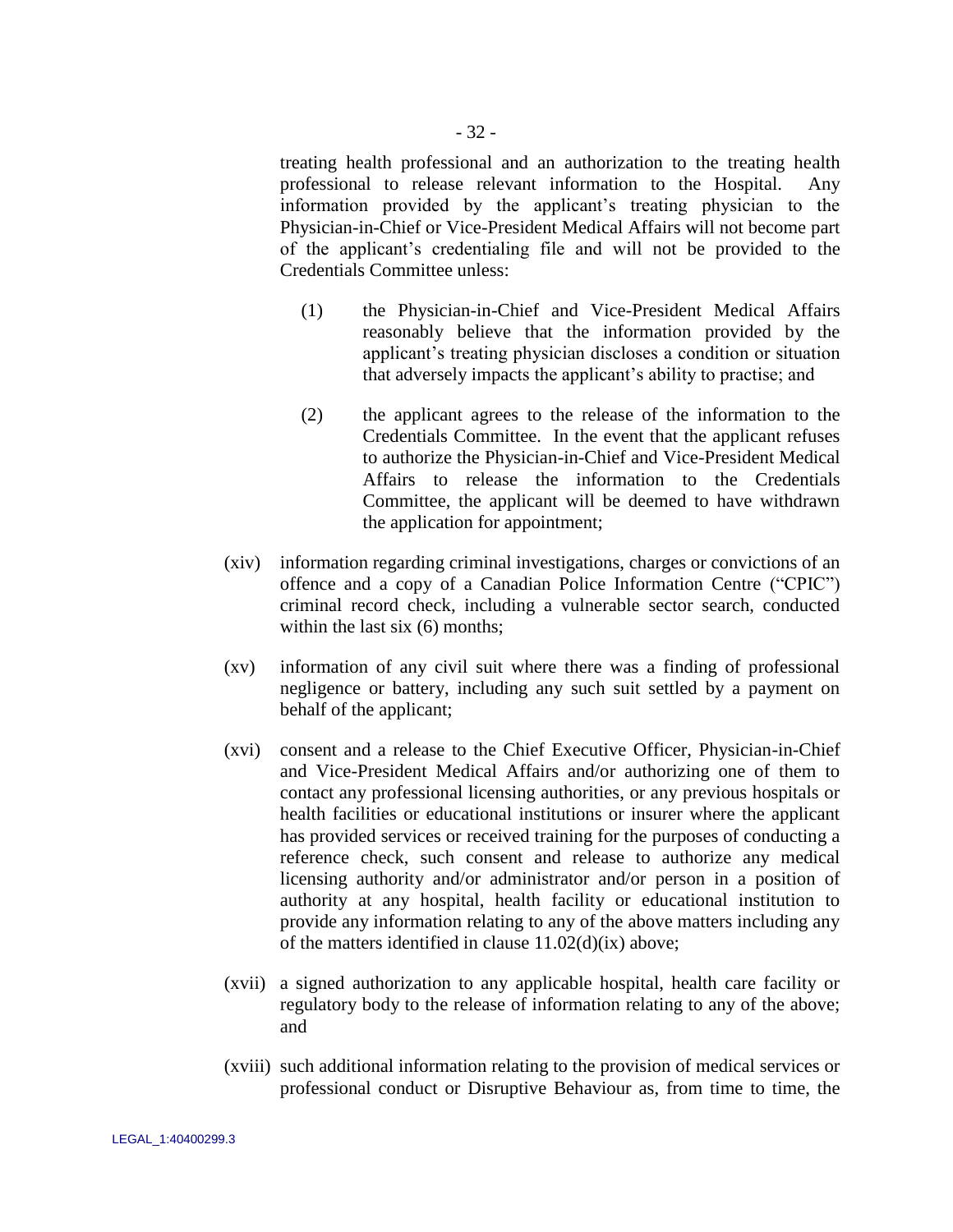Medical Advisory Committee may recommend and/or the Board approves; and

- <span id="page-37-0"></span>(xix) an undertaking, in writing, that:
	- (1) if appointed, the applicant will serve as required on various Hospital and Medical Staff committees or subcommittees to which he/she is appointed by the Board or the Medical Advisory Committee. Any such appointments will be in accordance with clause  $12.01(b)(xiv)(1)$  of this By-Law; and
	- (2) if appointed, save as required by law, the applicant will abide by the Corporation"s Policies as related to confidentiality of patient information and Corporation matters. No Medical Staff member will make statements on behalf of the Corporation to the news media or public without the express authority of the Chief Executive Officer or designate.
- (e) In addition to any other provisions of the By-Law, the Board may refuse to appoint any applicant to the Medical Staff on any ground, and in accordance with the *Public Hospitals Act*, including but not limited to the following:
	- (i) the applicant is unable to provide care at a level that is consistent with the standard of care expected of Physicians at the Hospital;
	- (ii) the appointment is not consistent with the need for service, as determined by the Board from time to time;
	- (iii) the Clinical Human Resources Plan of the Corporation and/or Program does not demonstrate sufficient resources to accommodate the applicant;
	- (iv) the appointment is not consistent with the strategic plan of the Corporation or, if applicable, the Academic plan of the Program;
	- (v) the applicant was not considered the best qualified applicant for the position available; and/or
	- (vi) the applicant has not demonstrated an ability to fulfill all of the criteria for appointment as set out in section [11.03](#page-38-0) below.
- (f) Each applicant shall, where requested, visit the Hospital for an interview with the Physician-in-Chief, Vice President Medical Affairs, Program Medical Director and, where appropriate, other members of the Medical Staff and the Chief Executive Officer or his/her delegate.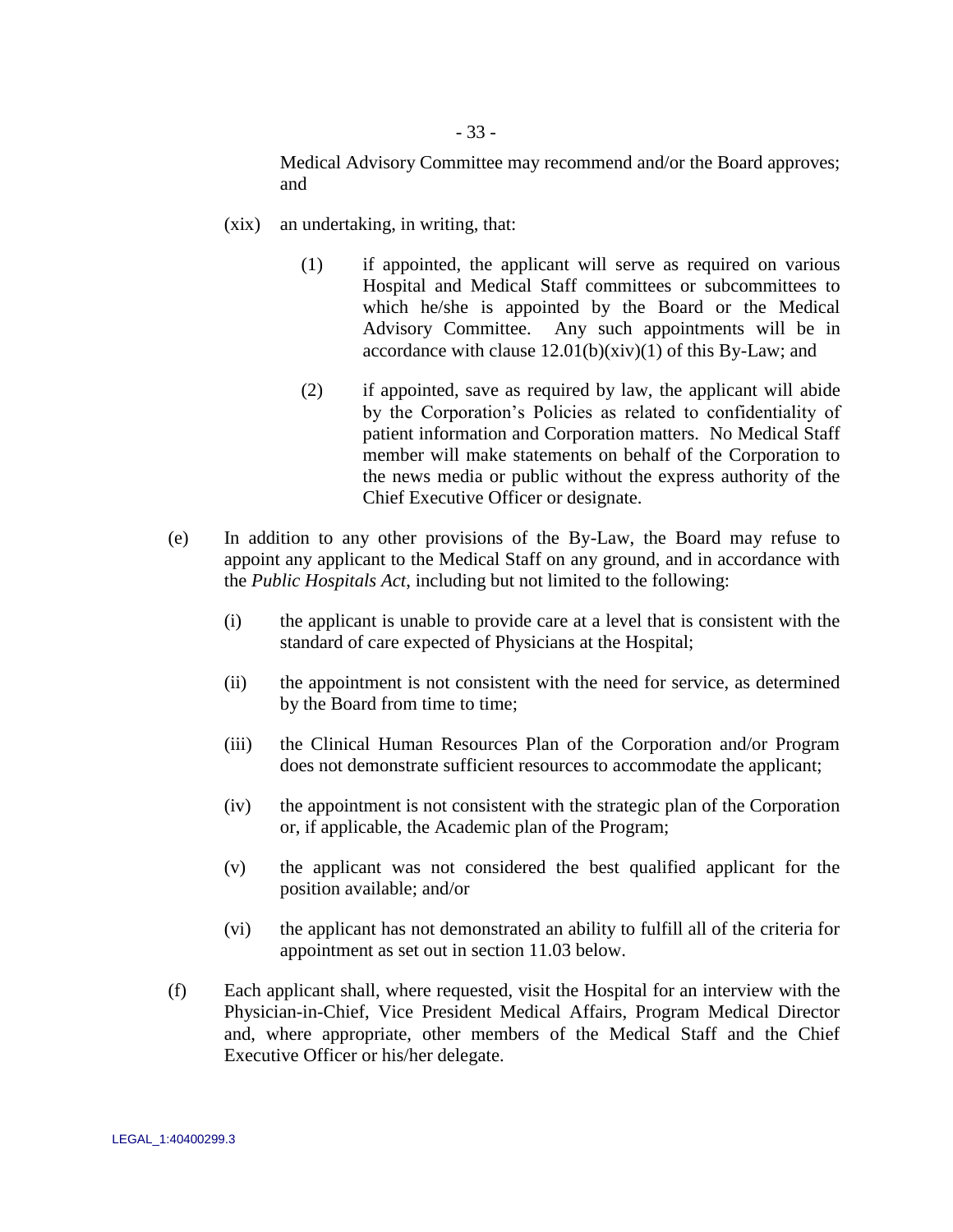(g) Each application by a Clinical Fellow and Resident Staff member shall be subject to the credentialing requirements of the Hospital"s Resident and Fellow Credentialing Policy.

### <span id="page-38-0"></span>**11.03 Criteria for Appointment to the Medical Staff**

Each applicant for appointment to the Medical Staff will meet the following qualifications:

- (a) The applicant shall have:
	- (i) a certificate of professional conduct from the College;
	- (ii) evidence of membership in the Canadian Medical Protective Association or other professional liability insurance coverage satisfactory to the Board;
- (b) Medical Staff members practising in a specialty recognized by the Royal College of Physicians and Surgeons of Canada must:
	- (i) hold certification by the Royal College
		- (1) by way of examination; or
		- (2) academic equivalency; or
		- (3) having successfully completed a non-Canadian, Royal College approved residency program, specialty examination and specialty certification; or
	- (ii) at the discretion of the Board, upon the advice of the Medical Advisory Committee and the recommendation of the Credentials Committee, hold a restricted Certificate of Registration from the CPSO issued under the CPSO"s restricted Certificates of Registration policy and at all times comply with any terms, condition or preconditions attached to that College Certificate of Registration.
- (c) An applicant who is expected to participate in patient care will have demonstrated the ability to provide patient care at an appropriate level of quality and efficiency.
- (d) An applicant will be judged by:
	- (i) his/her demonstrated ability to work and co-operate with and relate to others in a collegial and professional manner;
	- (ii) his/her demonstrated ability to communicate and relate appropriately with patients and patients' relatives;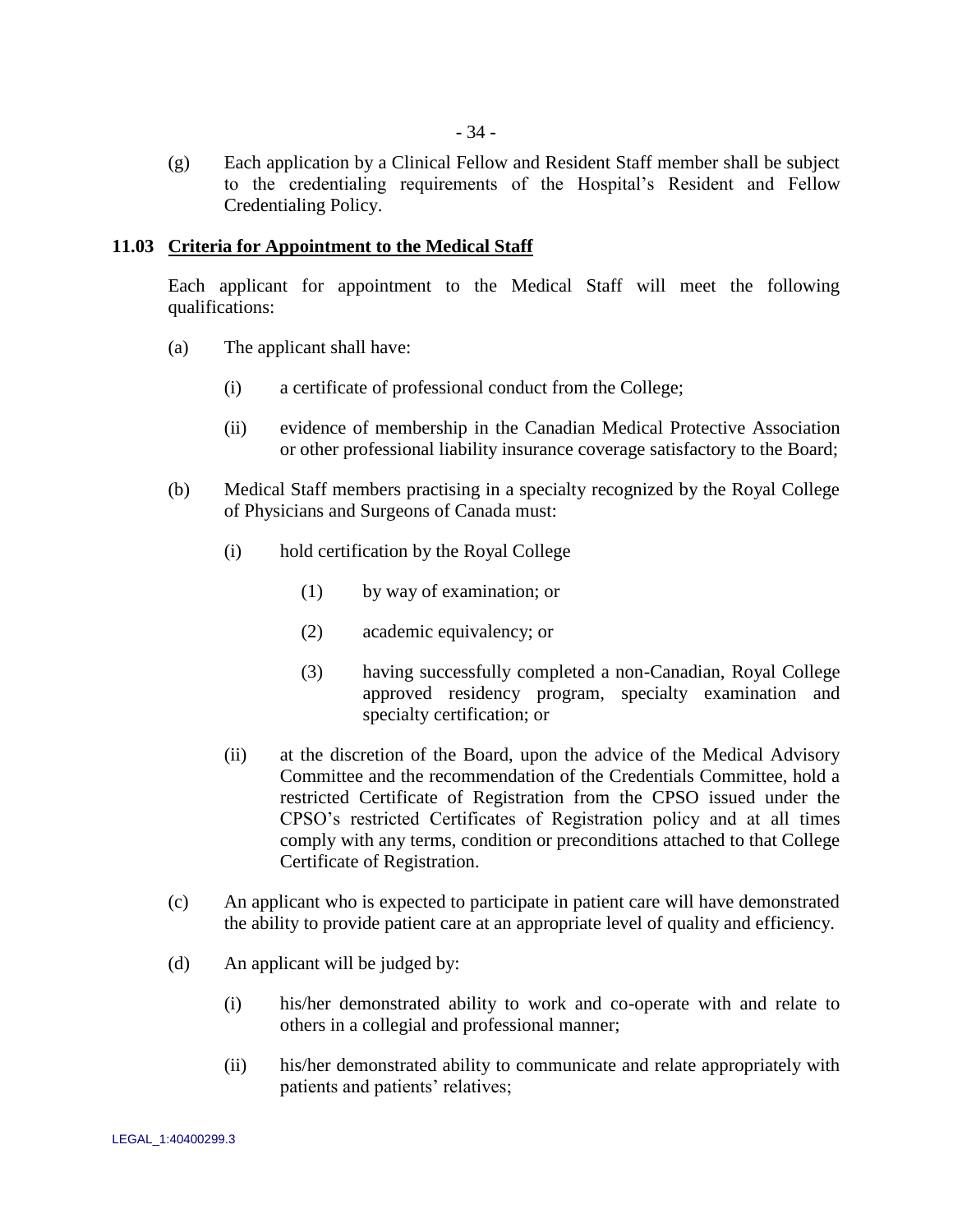- (iii) his/her willingness to participate in the discharge of staff, committee and, if applicable, Academic responsibilities and obligations appropriate to membership category;
- (iv) if applicable, his/her interest and aptitude towards clinical or Academic activities;
- (v) a report on, among other things, the experience, competence and reputation of the applicant from the chief of staff, Program Medical Director or program medical director in the last hospital or health care facility in which the applicant trained or held an appointment;
- (vi) demonstrated results in meeting relevant performance indicators;
- (vii) whether he/she received adequate training and experience for the privileges requested;
- (viii) his/her ethical performance and/or behaviour; and
- (ix) if applicable, whether the applicant satisfactorily meets the College"s requirements for continuing medical education.
- (e) An applicant is expected to participate in continuing medical education so as to meet the Certification requirements of his/her College. In the event that an applicant does not meet the requirements, the applicant will have to enter into an agreement with the Program Medical Director, which will specify his/her continuing medical education program for the privileged year.
- (f) The applicant must agree in writing to accept the mission statement and values of the Hospital and to abide by the Legislation, the Hospital"s By-Law, Policies and Rules and Affiliation Agreement.
- (g) The applicant must indicate to the Credentials Committee adequate control of any significant physical or behavioural impairment that affects skill, attitude or judgement and that, pursuant to clause  $11.02(d)(xiii)$  was disclosed to the Credentials Committee by the Physician-in-Chief and/or Vice-President Medical Affairs.
- (h) All appointments will be consistent with community need defined by the strategic plan and mission of the Hospital.
- (i) All new appointments will be contingent upon an Impact Analysis demonstrating that the Hospital has the resources to accommodate the applicant and that the applicant meets the needs of the respective Program as described in the Clinical Human Resources Plan.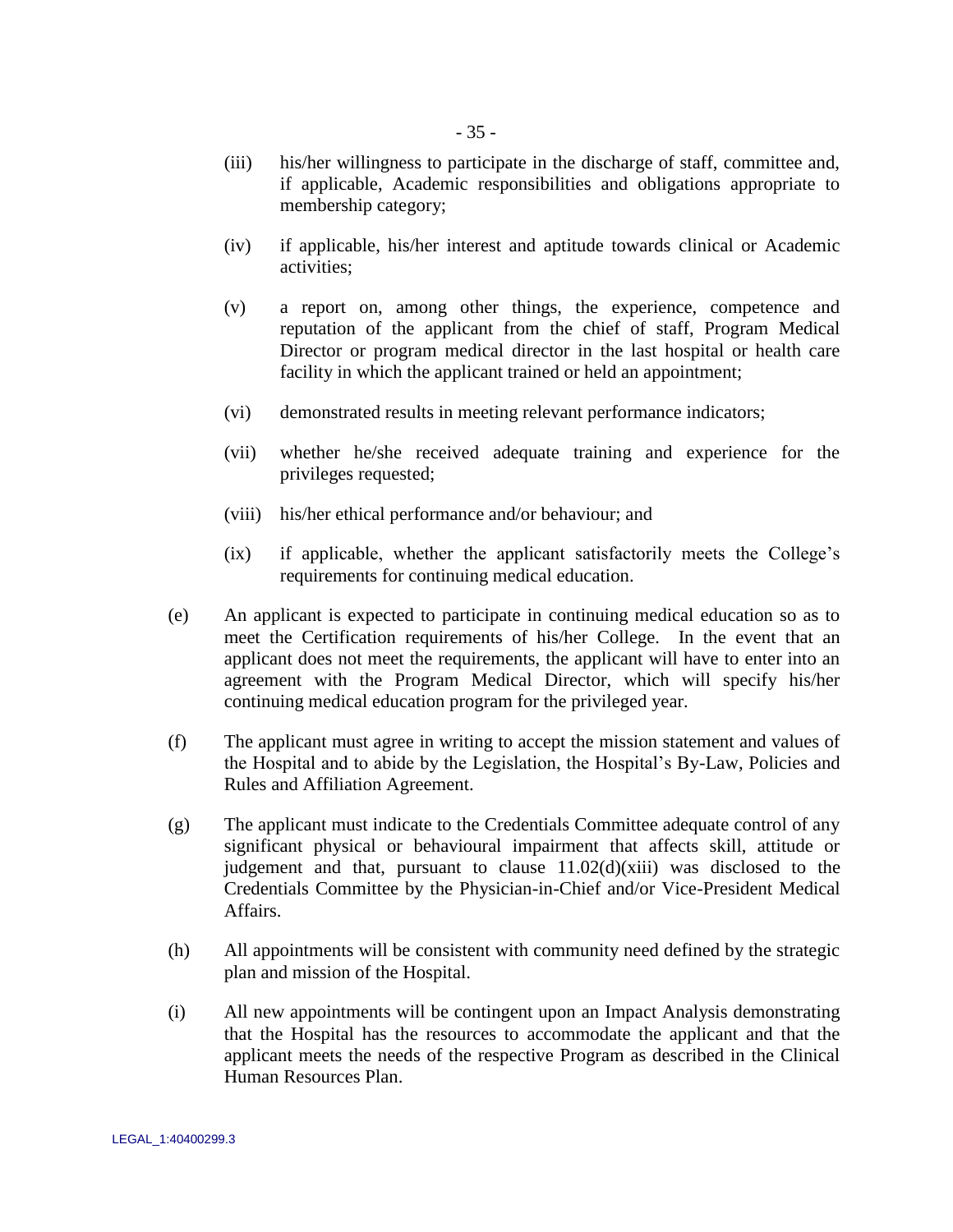### <span id="page-40-0"></span>**11.04 Procedure for Processing Applications for Medical Staff Appointments**

- (a) The Chief Executive Officer, on receipt of a completed application on the prescribed forms, will refer the application to the Physician-in-Chief, who shall in consultation with Vice President Medical Affairs and the relevant Program Medical Director, make a written recommendation to the Credentials Committee.
- (b) Each application will be maintained and managed by the Vice-President Medical Affairs on behalf of the Physician-in-Chief and the contents of the application will be treated with strict confidentiality and used only for the purposes of processing applications for Medical Staff appointments in accordance with this By-Law, including ensuring that only those persons entitled under this By-Law have access to the completed application.
- (c) The Credentials Committee will investigate each application together with the qualifications and experience of the applicant. The Credentials Committee will make a written report to the Medical Advisory Committee, having given consideration to the recommendation of the Physician-in-Chief, Vice President Medical Affairs and relevant Program Medical Director. The Credentials Committee will:
	- (i) review the application to ensure that it contains all the information required under section [11.02](#page-32-0) of this By-Law;
	- (ii) take into consideration whether the criteria set out in section [11.03](#page-38-0) of this By-Law have been complied with;
	- (iii) include a recommendation to appoint, not appoint or appoint the applicant subject to specified conditions, the applicant; and
	- (iv) where applicable, include a list of the intended clinical or Academic responsibilities to be carried out by the applicant in exchange for being granted the privileges. These responsibilities may change from time to time subject to the approval of the relevant Program Medical Director and the consent of the Applicant.
- <span id="page-40-1"></span>(d) (i) Subject to clause [\(ii\)](#page-41-0) below and paragraph  $11.04(f)$ , the Medical Advisory Committee will receive and consider the application and report of the Credentials Committee and send its recommendation in writing to the Board within sixty (60) days of the date of receipt by the Chief Executive Officer of the completed application, as outlined in the *Public Hospitals Act*. The Medical Advisory Committee may make its recommendation to the Board later than sixty (60) days after the receipt of the completed application if, prior to the expiry of the sixty (60) day period, it indicates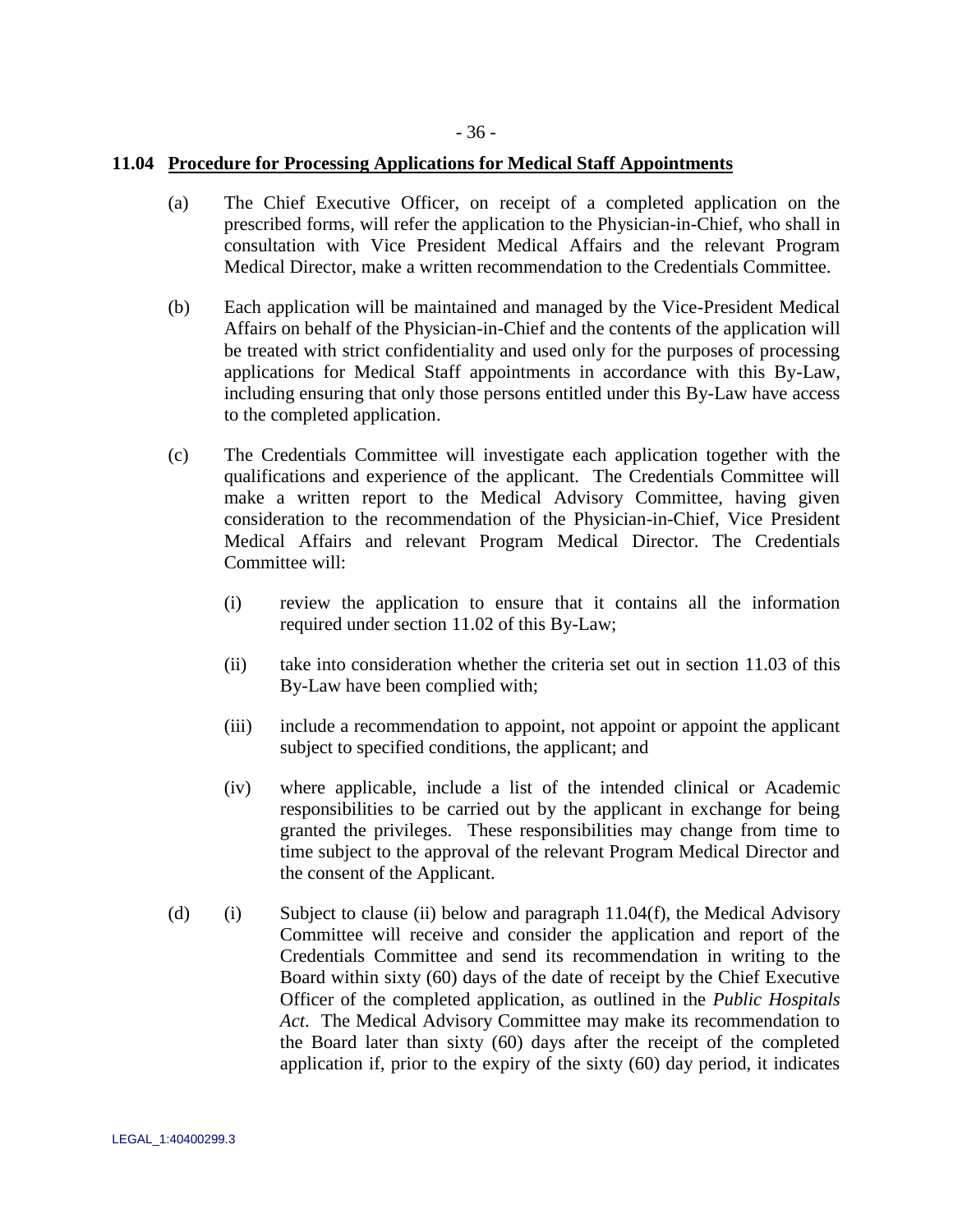in writing to the Board and the applicant that a final recommendation cannot yet be made and includes written reasons for the delay.

- (ii) The applicant may, in the application, waive the sixty (60) day response time contained in clause [\(i\)](#page-40-1) above.
- <span id="page-41-0"></span>(e) The Medical Advisory Committee shall give written notice to the applicant and the Board of its recommendation. The applicant will be given written notice that the applicant is entitled to:
	- (i) written reasons for the recommendation, provided the request for such reasons is made within seven (7) days of the receipt by the applicant of the notice of the recommendation; and
	- (ii) a hearing before the Board, provided the request for such a hearing is received by the Board and the Medical Advisory Committee within seven (7) days of the receipt by the applicant of the written reasons. The procedures to be followed at such a hearing are outlined in section [17.04](#page-77-0) of this By-Law.
- (f) Where the Medical Advisory Committee has concerns or concerns are raised about whether to recommend an appointment, reappointment or requested privileges, the Medical Advisory Committee may provide the applicant with written notice that the applicant is entitled to attend a special meeting of the Medical Advisory Committee to make a presentation to the Medical Advisory Committee. The procedures to be followed at such a special meeting are outlined in section [17.03](#page-74-0) of this By-Law.
- (g) Where the Medical Staff member does not require a hearing by the Board, the Board may implement the recommendation of the Medical Advisory Committee. However, where the Medical Advisory Committee makes a recommendation with respect to an appointment, reappointment or granting of requested privileges and:
	- (i) the applicant has not made any written or oral submissions to the Board, and concerns are raised that the Board believes the applicant should have an opportunity to address, the Board may give the Medical Staff member notice that he/she is entitled to a Board hearing and shall follow the process set out in section [17.04](#page-77-0) of this By-Law with the necessary changes to points of detail; or
	- (ii) information that has not been considered by the Medical Advisory Committee has come to the attention of the Board that the Board believes should be considered by the Medical Advisory Committee prior to the Board acting on the Medical Advisory Committee"s recommendation, the Board may refer the new information back to the Medical Advisory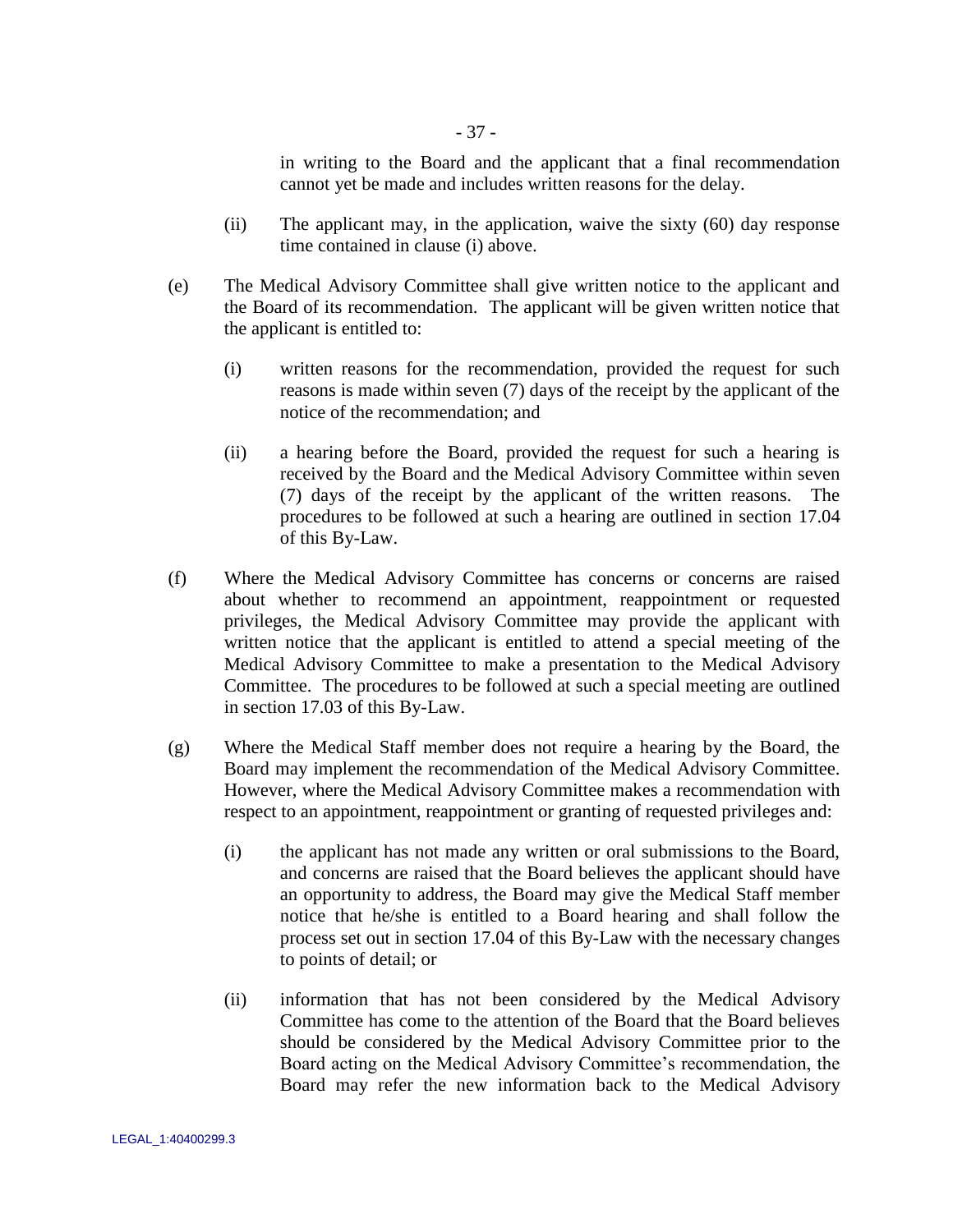Committee for consideration, with the Medical Advisory Committee to provide a reconsidered recommendation to the Board with respect to appointment, reappointment or granting of requested privileges, as the case may be. The Medical Staff member shall be given notice of the reconsidered recommendation as outlined in this section and entitled to a hearing and the process set out in section [17.03](#page-74-0) of this By-Law.

### <span id="page-42-0"></span>**11.05 Re-appointment to the Medical Staff**

- (a) (i) Paragraphs  $11.02(a)$  and  $11.02(b)$  shall apply to applications for reappointment with necessary changes to points of detail.
	- (ii) The Chief Executive Officer shall provide, or make available to the applicant any updates or amendments to the documentation listed in paragraph [11.02\(b\)](#page-32-2) implemented since the date of the applicant's most  $\text{recent application}^6$ .
	- (iii) The application for re-appointment must be received by the Chief Executive Officer on or before July  $31<sup>st</sup>$ .
- <span id="page-42-1"></span>(b) Each applicant for re-appointment to the Professional Staff shall provide the following:
	- (i) evidence of the items requested in clauses  $11.02(d)(iii)$ , [\(iv\)](#page-33-1) and [\(vii\);](#page-33-2)
	- (ii) a restatement, confirmation or declaration of the items requested in clauses  $11.02(d)(i)$ , [\(ii\),](#page-33-3) [\(xi\),](#page-35-1) [\(xii\)](#page-35-2) and [\(xix\);](#page-37-0)
	- (iii) either:
		- (1) a declaration that all information relating to clauses 12.02(d)  $(ix), (x), (xiii), (xiv), (xv)$  and  $(xvi)$  on file at the Hospital from the applicant"s most recent application is up-to-date, accurate and unamended as of the date of the current application; or
		- (2) a description of all material changes to the information requested in clauses 11.05(b)(iii)(1) above;
	- (iv) a current, as the case may be, Certificate of Professional Conduct (Physicians), Letter of Standing of Registration (Dentists and Midwives) or Certificate of Competence as a Registered Nurse in the Extended Class from the College and a signed consent authorizing the College to provide:

 $\overline{a}$ 

<sup>6</sup> The Hospital's application may refer the applicant to the Hospital's website for some or all of the above information.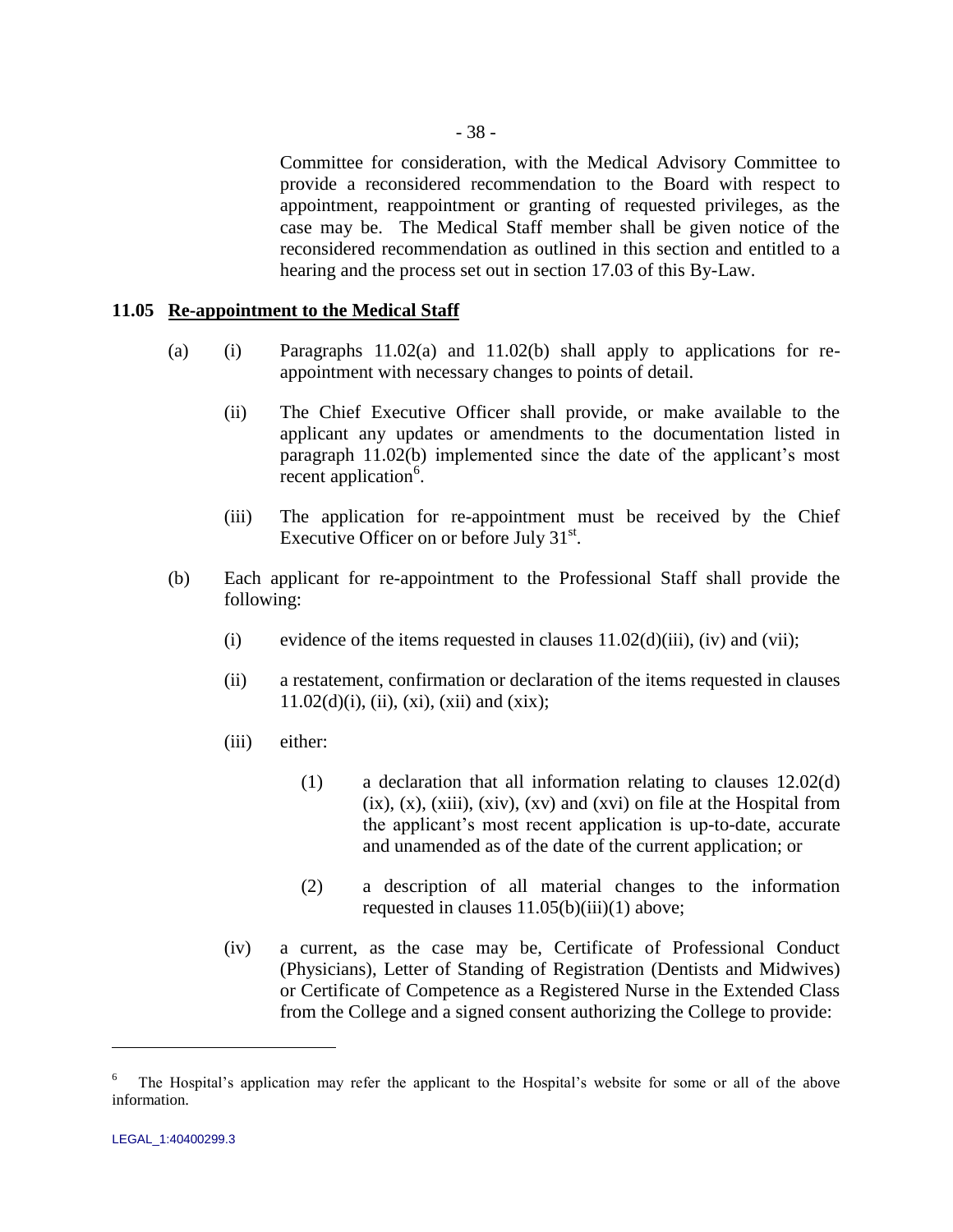- 39 -

- (1) any action taken by any committee of the College or the Registrar;
- (2) any report received pursuant to section 33 of the *Public Hospitals Act* or sections 85.2 or 85.5 of the *Health Professions Procedural Code*, Schedule 2 to the *Regulated Health Professions Act*; and
- (3) any other reports received from another hospital or health care facility;
- <span id="page-43-0"></span>(v) a report from the Program Medical Director reviewing the applicant"s performance for the past year, which report shall contain, if available and applicable, information and evidence relating to the applicant"s:
	- (1) satisfaction of the College"s requirements for continuing medical education using guidelines issued by the College, or an educational program pre-approved by the Program Medical Director as being equivalent;
	- (2) ability to communicate with patients and staff, together with information regarding patient or staff complaints regarding the applicant, if any;
	- (3) the applicant"s ability to work and co-operate with and relate to others in a collegial and professional manner and specifically, their demonstrated ability to conduct themselves in accordance with the Hospital's Code of Conduct and related policies;
	- (4) satisfactory discharge of "on-call" responsibilities, if any;
	- (5) discharge of clinical or Academic responsibilities;
	- (6) staff and committee responsibilities;
	- (7) standard of care;
	- (8) if applicable, Academic performance;
	- (9) ability to supervise staff;
	- (10) monitoring of patients, together with evidence of appropriate and completed records of personal health information;
	- (11) resource utilization that demonstrates appropriate use of Hospital"s resources;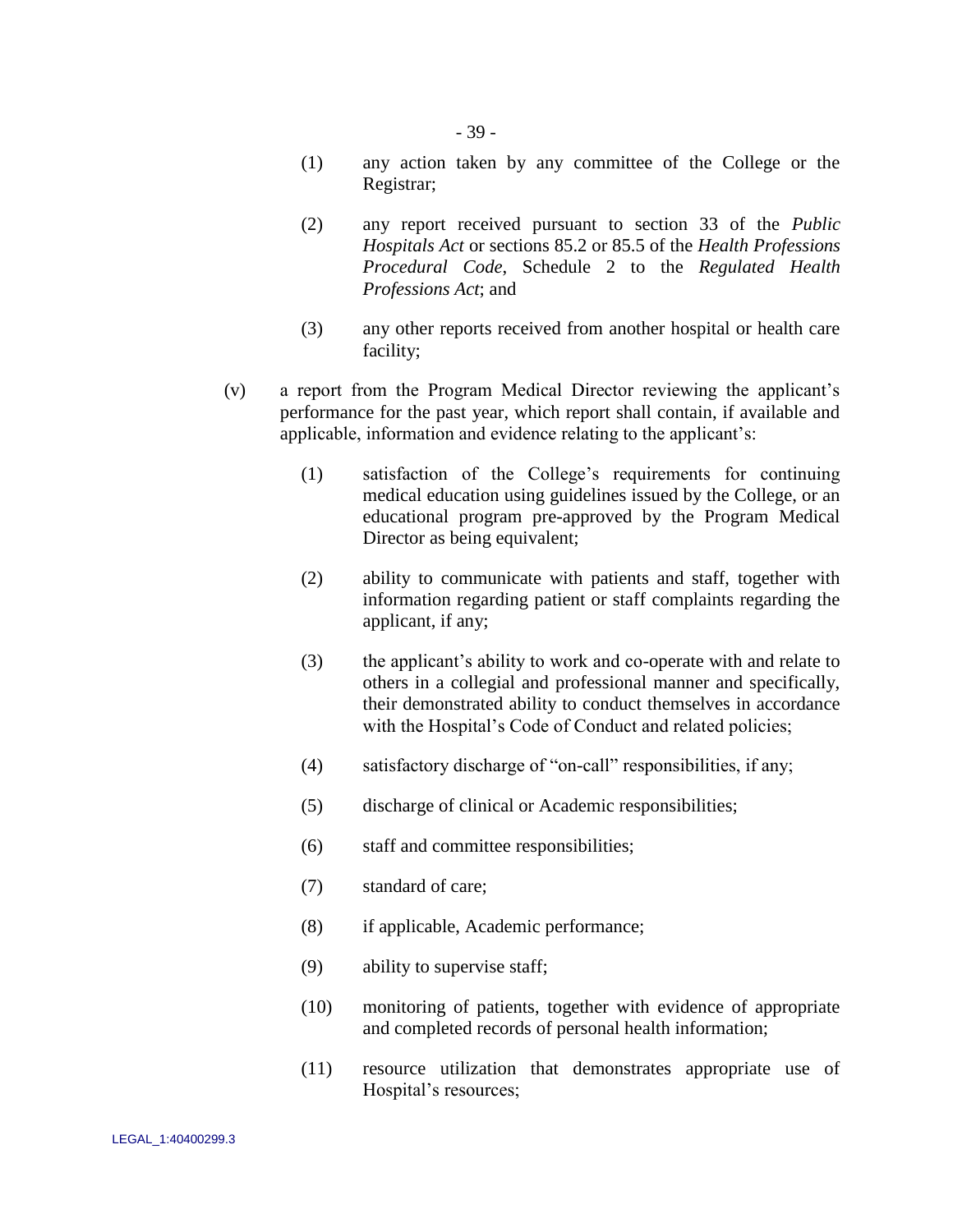- (12) general compliance with the Legislation, the Hospital"s By-Law, mission, vision, values, Policies and Rules and Affiliation Agreement; and
- (13) such other information that the Medical Advisory Committee may require, from time to time.
- (vi) The report for the Program Medical Directors will be completed by the Vice President Medical Affairs and the Physician-in-Chief.
- (c) The Program Medical Director or delegate shall, at least every third year, conduct a comprehensive performance evaluation of the applicant that will include input from other members of the Corporation..
- (d) Any application for re-appointment in which:
	- (i) the applicant requests a change to his/her Medical Staff category and/or privileges and/or responsibilities; and
	- (ii) the Program Medical Director believes that such a change is likely to:
		- (1) increase demand on Hospital resources from the previous year; or
		- (2) decrease the services that the Hospital is able to provide to its patients;

shall be reviewed by the Credentials Committee, which shall make a recommendation to the Medical Advisory Committee, on the impact, if any, of the requested change.

- (e) (i) The applicant shall forward to the Chief Executive Officer a copy of the application. The Chief Executive Officer shall refer the application to the Program Medical Director. Thereafter the procedure followed shall be the same procedure as set out in section [11.04](#page-40-0) of this By-Law, with necessary changes to points of detail.
	- (ii) Where the applicant holds a University appointment, the Program Medical Director will review the clinical or Academic responsibilities and performance of the applicant, and the Program Medical Director, in consultation with the Applicant, will make a recommendation on the appropriate division of the applicant"s clinical and Academic responsibilities to the Medical Advisory Committee, through the Credentials Committee.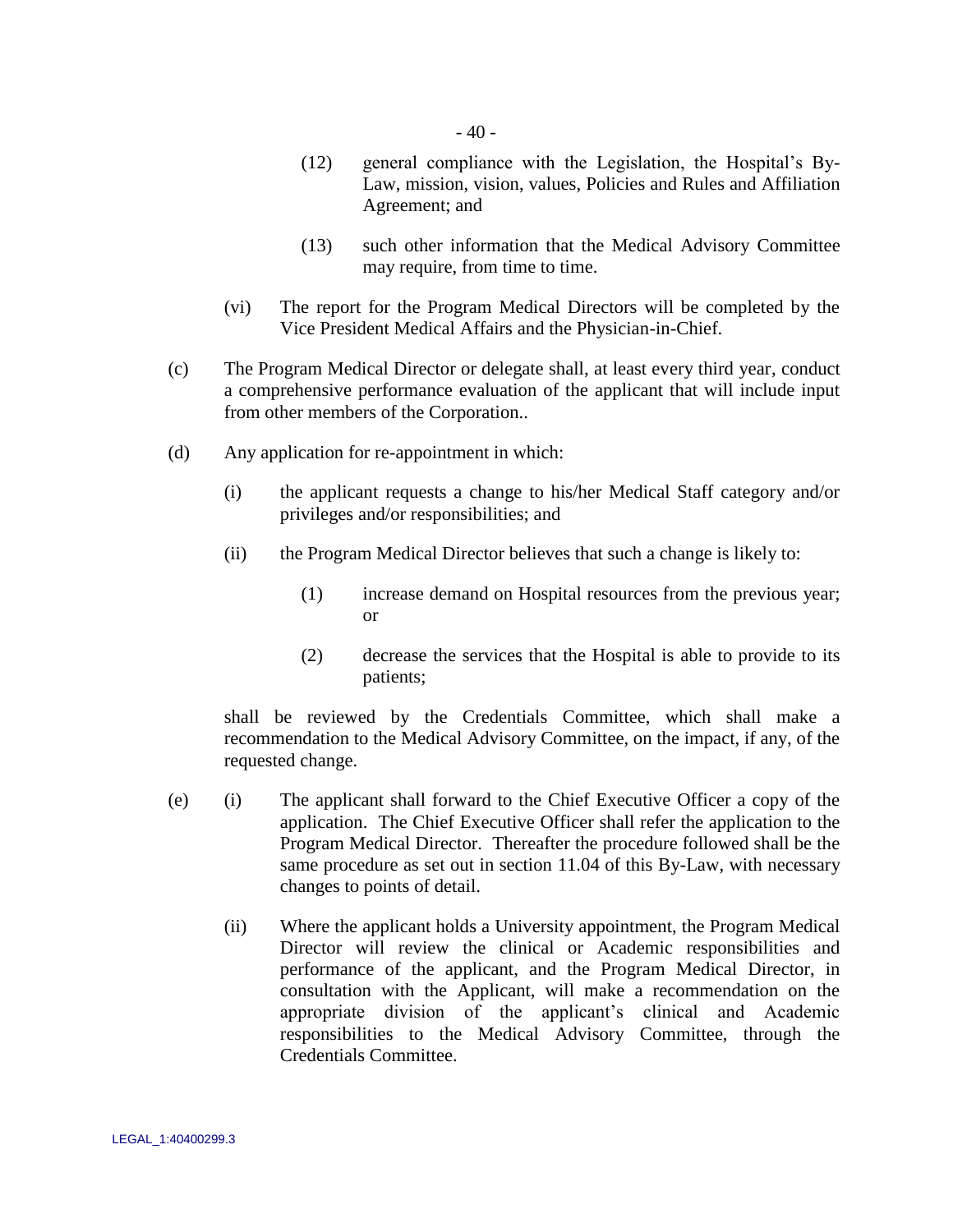- (f) If, in the view of the Program Medical Director, the applicant does not meet the previously agreed upon clinical or Academic responsibilities, the Program Medical Director may review the applicant's continuing Medical Staff Appointment, and at the Program Medical Director's discretion, may make an appropriate recommendation to the Credentials Committee and Medical Advisory Committee.
- (g) The Board may, in accordance with the *Public Hospitals Act* and the Hospital"s By-Law, Policies and Rules,
	- (i) refuse to reappoint any applicant to the Medical Staff; or
	- (ii) reduce, change or alter the applicant"s privileges; or
	- (iii) attach specific conditions to the Medical Staff members privileges;

on any ground, and in accordance with the *Public Hospitals Act*, including, but not limited to, the following:

- (1) the Corporation, based on its Clinical Human Resources Plan, Impact Analysis and strategic plan have decided that the Hospital does not have sufficient resources; or
- (2) the Program, based on its Impact Analysis and strategic plan have decided to reallocate resources to optimize patient access and/or care; or
- (3) the Program Medical Director"s recommendation contained in his/her report, which reviews the applicant's performance for the previous year (clause  $11.05(b)(v)$ ) or
- (4) where applicable, the Medical Staff member"s academic status has been lost or reduced; or
- (5) the Hospital ceases to provide a service pursuant to section 44 of the Act and the Board considers it necessary or advisable.
- (h) Each application for reapppointment by a Clinical Fellow and Resident Staff member shall be subject to the credentialing requirements of the Hospital"s Resident and Fellow Credentialing Policy.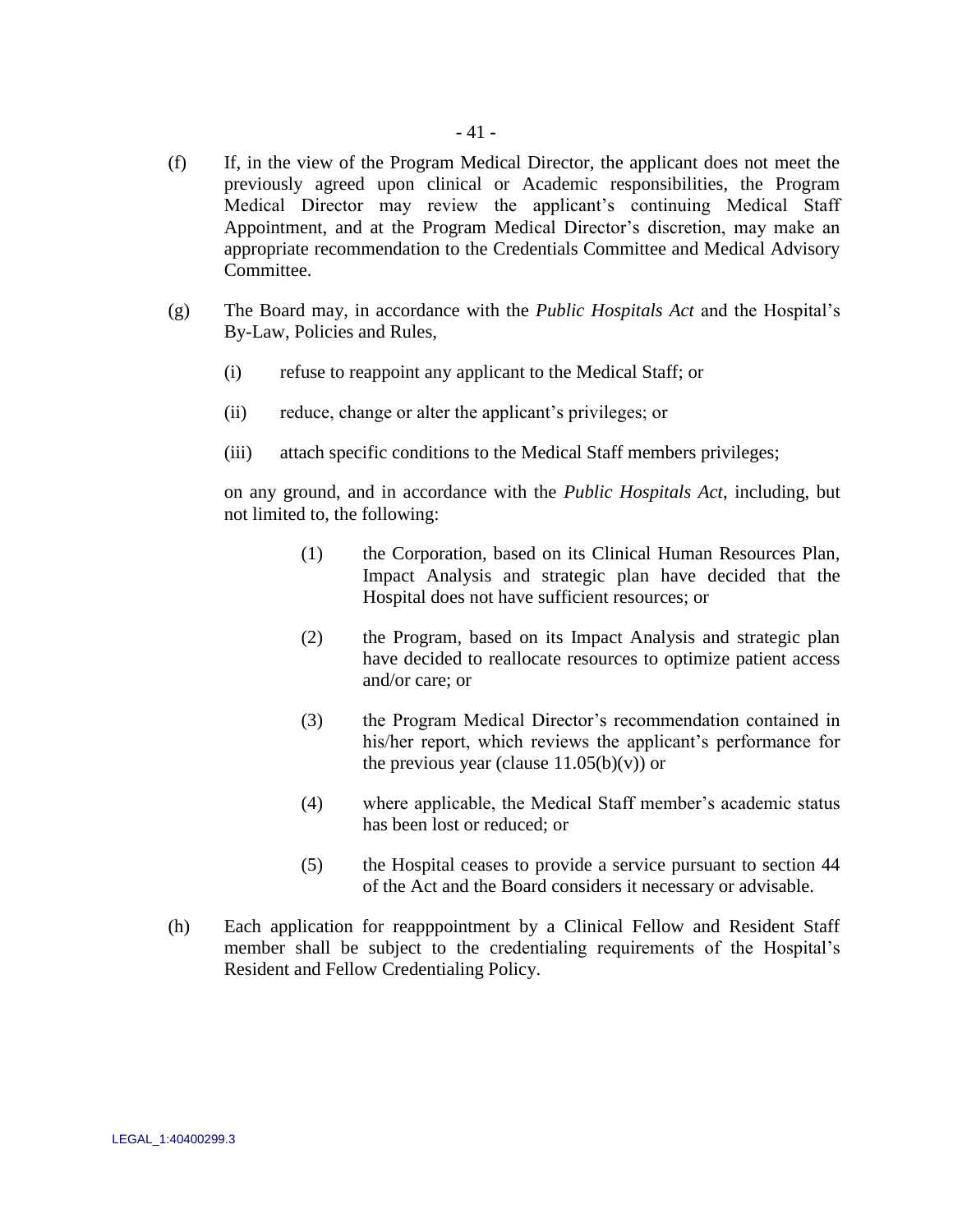### **ARTICLE 12. MEDICAL STAFF DUTIES AND RESPONSIBILITIES**

#### **12.01 Collective Duties and Responsibilities**

- (a) Collectively, the Medical Staff practising within the Hospital have responsibility and accountability to the Board for:
	- (i) ensuring that care at the Hospital is appropriately directed to meeting Patients' needs and is consistent with sound health care resource utilization practices;
	- (ii) participating in quality, risk, complaint and error management, and patient and workplace safety initiatives by conducting all necessary and appropriate activities for assessing and improving the effectiveness and efficiency of care provided in the Hospital;
	- (iii) ensuring that ethical practice standards compatible with those of contemporary mental health centres are observed;
	- (iv) providing and maintaining the development of continuing medical education and continuing interdisciplinary health professional education;
	- (v) promoting evidence-based decision making;
	- (vi) assisting to fulfil the mission of the Corporation through contributing to the strategic planning, community needs assessment, resource utilization management and quality management activities; and,
	- (vii) contributing to the development and ensuring compliance with the By-Law, and Policies and Rules of the Corporation.
- (b) Each member of the Medical Staff has an individual responsibility to the Corporation and the Board to:
	- (i) ensure a high professional standard of care is provided to patients under his/her care;
	- (ii) ensure that ethical practice standards compatible with those of contemporary mental health centres are observed;
	- (iii) practice medicine in a manner that is consistent with health resource utilization practices within the program;
	- (iv) practise medicine within the limits of the Privileges provided;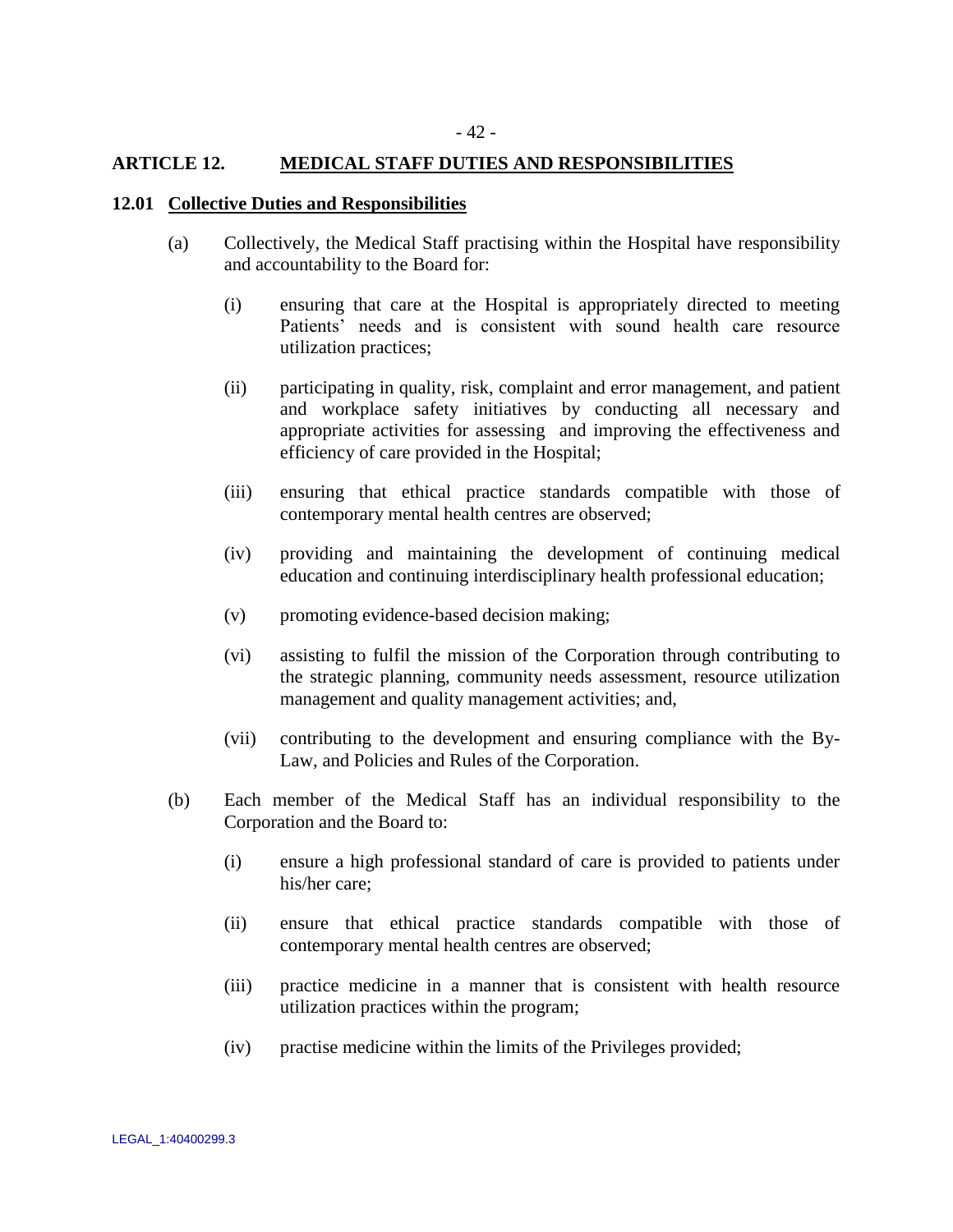- (v) maintain involvement, as a recipient, in continuing medical and interdisciplinary professional education;
- (vi) recognize the authority of the Program Medical Directors, Vice President Medical Affairs, the Physician-in-Chief, the Medical Advisory Committee and the Board;
- (vii) general compliance with the Legislation, the Hospital"s By-Law, mission, vision, values, Policies and Rules and Affiliation Agreement;
- (viii) participate in quality, risk, compliant and error management, and patient and workplace safety initiatives, as appropriate;
- (ix) prepare and complete records of personal health information in accordance with the Hospital's policies as may be established from time to time, applicable legislation and accepted industry standards;
- (x) work and co-operate with others in a manner consistent with the Hospital's mission, vision and values;
- (xi) notify the Board in writing through the Chief Executive Officer of any additional professional degrees or qualifications obtained by the member or of any change in the licence to practice medicine made by the College or change in professional liability insurance;
- (xii) obtain consultations on patients, where appropriate;
- (xiii) when requested by a fellow Medical Staff member, provide consultations when appropriate;
- <span id="page-47-0"></span>(xiv) subject to clause (1) below, serve as required on various Hospital and Medical Staff committees or subcommittees to which the Medical Staff member is appointed by the Board or the Medical Advisory Committee;
	- (1) it is understood that "required" with respect to appointments to Hospital and Medical Staff committees or subcommittees means that such appointments will be made on the basis of what is reasonable, appropriate and equitable, taking into account the Medical Staff member"s current service on Hospital and Medical Staff committees or subcommittees and their interest and expertise while balancing these factors with the recognition that these committees and subcommittees are integral to the Hospital's functioning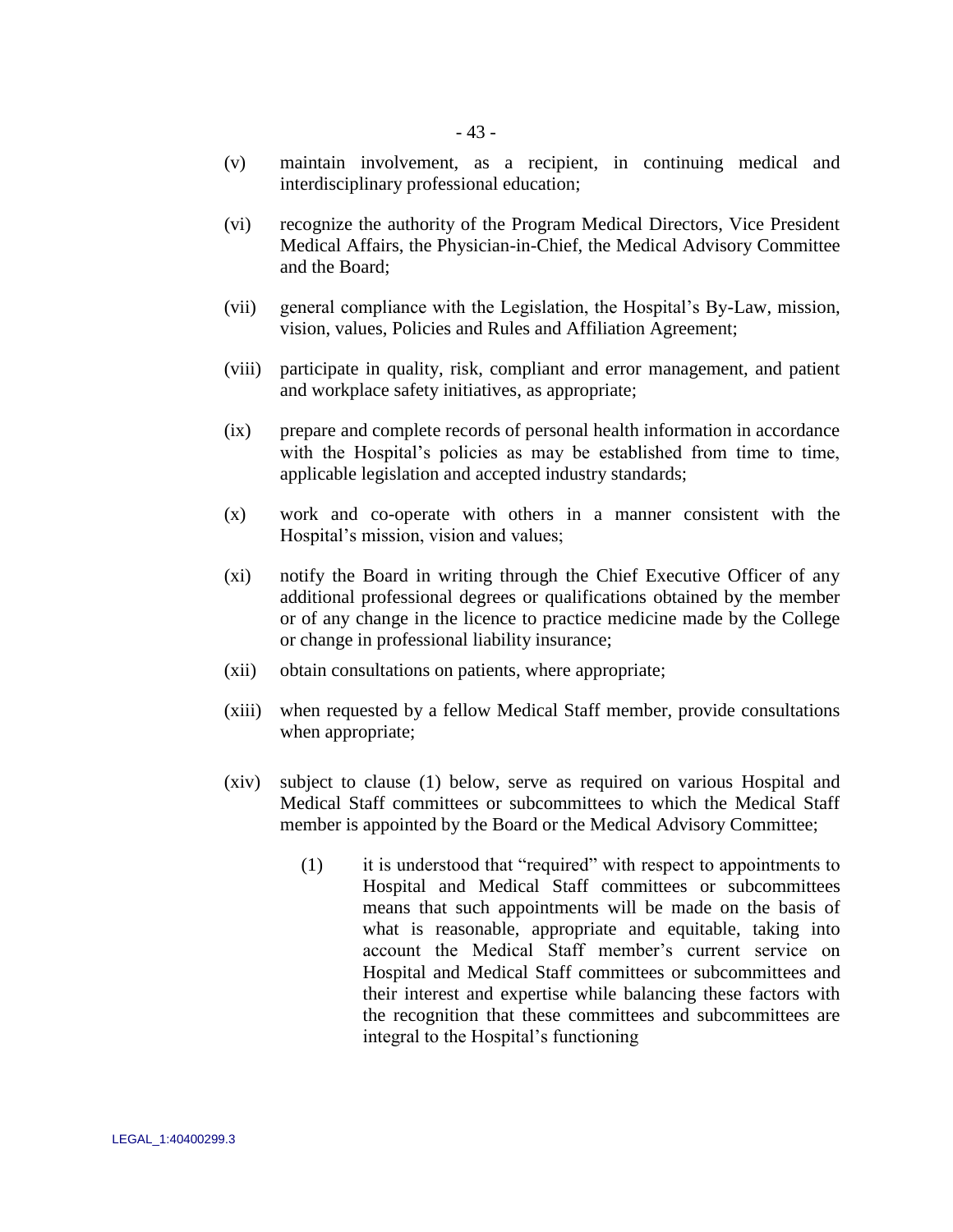- (xv) contribute to Academic activities within the parameters of a mutual agreement as determined within the Program in which the Medical Staff member is appointed;
- (xvi) as soon as possible provide a recital and description to the Credentials Committee of:
	- (1) any action in respect of his/her licence taken by a Committee of the College; and/or
	- (2) if his/her privileges have been restricted or cancelled, voluntarily or involuntary, by another hospital or health care facility; and/or
	- (3) any changes during the credentialing year to the information provided by the Medical Staff member to the Corporation in his/her most recent application for appointment or reappointment including, without limitation, any changes to the information set out in paragraphs  $11.02(d)(viii)$  and  $(xv)$ .
- (xvii) (1) file a prescribed report with the appropriate College regulated under the *Regulated Health Professions Act* (Ontario) if :
	- (A) the Medical Staff member has reasonable grounds, obtained in the course of practicing, to believe that another member of the same or different College has sexually abused a patient;
	- (B) the Medical Staff member has been found guilty of an offence or if there has been a finding of professional negligence or malpractice against the Medical Staff member; or
	- (2) file a report with the Chief Executive Officer of the Corporation if the Medical Staff member has reasonable grounds to believe that another member of the same or different College is incompetent or incapacitated;
- (xviii) comply with any specific conditions attached to the exercise of the member's privileges;
- (xix) provide at any time, when requested by the Physician-in-Chief, Vice-President Medical Affairs or Program Medical Director, Physician-in-Chief or designate, a direction to the College to share the results of any ongoing investigation or concluded investigation, where there was an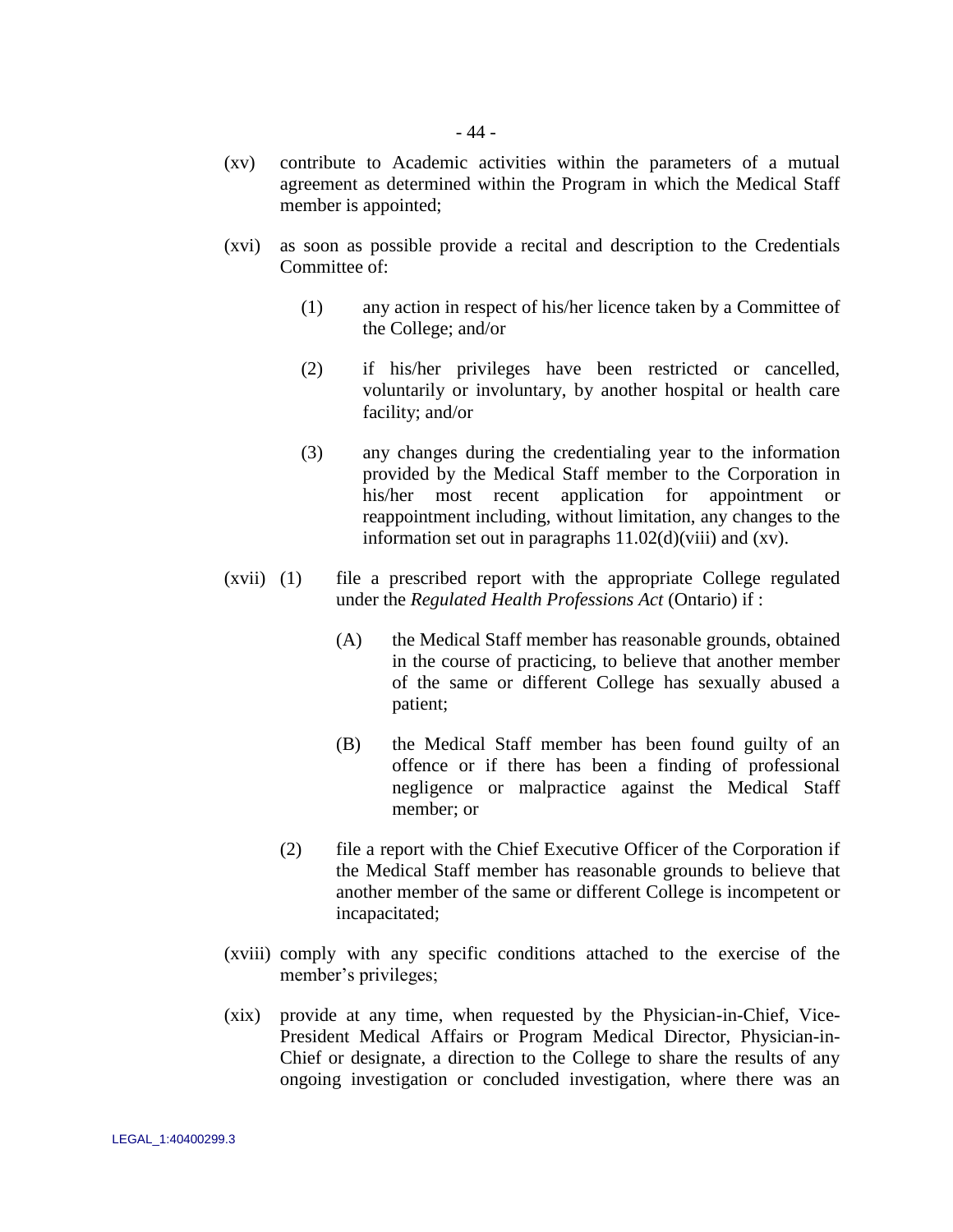adverse finding, with the Credentials Committee through the Program Medical Director;

- (xx) notify the Board, in writing through the Chief Executive Officer of any change in status with the University; and
- (xxi) in undertaking clinical research or clinical investigation, abide by the policies of the Research Ethics Committee.

### **12.02 Monitoring Aberrant Practices**

Where any of the Medical Staff or Hospital staff believes that a member of the Medical Staff is attempting or has attempted to exceed his/her Privileges or is otherwise temporarily incapable of providing a service that (s)he is about to undertake, that belief shall be communicated immediately to the appropriate Program Medical Director, Vice President Medical Affairs and/or the Physician-in-Chief.

#### **12.03 Viewing Operations or Procedures**

The following individuals have the authority to view any operation or procedure, any patient file and attend any meeting with patients or staff, without the permission of the Medical Staff member performing said operation or procedure:

- (a) the Physician-in-Chief, or delegate; or
- (b) the Vice President Medical Affairs; or
- (c) the Program Medical Director, or delegate.

### **12.04 Transfer of Responsibility**

- (a) A Medical Staff member who has assumed responsibility for a patient"s care shall remain responsible for that patient until the patient's discharge from hospital or until the care of the patient is transferred to another Medical Staff member.
- (b) Subject to paragraph [\(c\) below,](#page-50-0) the transfer of care from one Medical Staff member to another must be done as an order and clearly indicated on the order sheet of the patient"s hospital chart. The Medical Staff member must confirm in the chart that:
	- (i) he has directly spoken to the Medical Staff member to whom he/she is transferring the patient care (the "Accepting Medical Staff Member");
	- (ii) the Accepting Medical Staff Member has directly confirmed to the Medical Staff member that the Accepting Medical Staff Member has accepted the transfer; and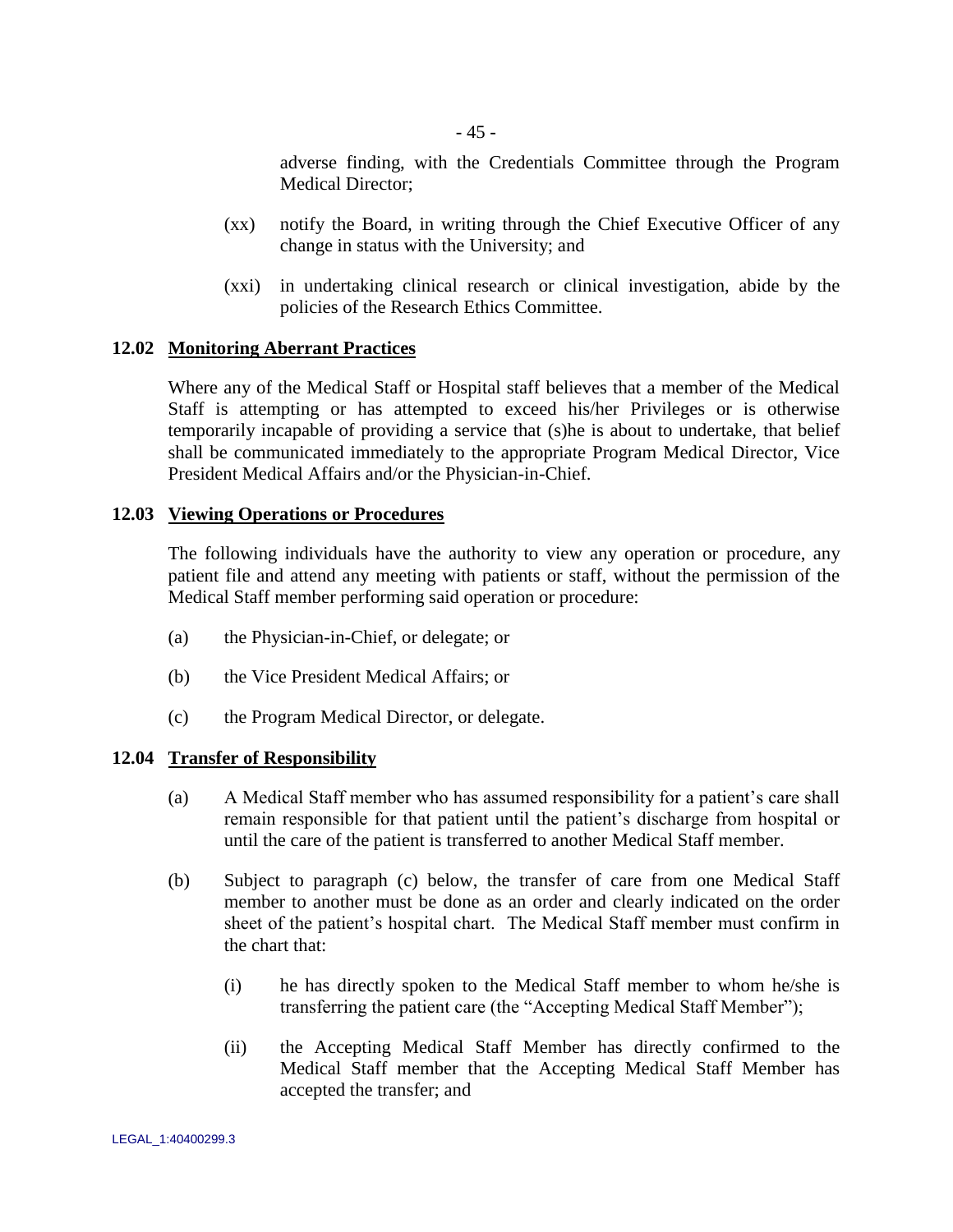- (iii) the Medical Staff member has communicated the patient"s vital information to the Accepting Medical Staff Member.
- <span id="page-50-0"></span>(c) Where a Program adopts a policy of temporarily transferring responsibility for inpatients of the Program to another member of the Program at regular intervals, such policy shall be in writing and any such transfers shall be communicated in writing to all appropriate staff. Under such circumstances, a transfer order on the patient"s chart is not required.
- (d) Where the Physician-in-Chief, Vice President Medical Affairs or the Program Medical Director has cause to take over the care of a patient, the Chief Executive Officer, the attending Physician, the Administrative Director and the patient, shall be notified as soon as possible or, in the case where the patient is mentally incompetent, the patient's substitute decision maker shall be notified as soon as possible.

## **12.05 Leave of Absence**

- (a) Subject to paragraph [\(c\) below,](#page-50-1) when a member of the Medical Staff temporarily ceases to practice in the community for a period of six (6) months or less, application for a leave of absence may be made for medical or other reasons. Such application, stating the effective dates and reasons, shall be made to the Chief Executive Officer who in turn shall forward the application to the Medical Advisory Committee for consideration at its next regular meeting. The Medical Advisory Committee shall make its recommendation to the Board. The Board may grant or refuse the request for a leave of absence after considering the recommendations of the Medical Advisory Committee.
- (b) If such leave of absence is granted, the Medical Staff member may make application for reappointment upon his/her return in accordance with the By-Law and, in such event, the Board may waive the usual requirement that the applicant apply to the Associate Medical Staff, after considering the recommendations of the Medical Advisory Committee.
- <span id="page-50-1"></span>(c) Notwithstanding other provisions contained in the By-Law, in the event:
	- (i) of maternal or paternal leave, the leave of absence may be for a period of up to twelve (12) months provided three (3) months written notice is given;
	- (ii) of a medical leave, the leave of absence may be for a period of up to twelve (12) months; or
	- (iii) that the temporary absence is for six (6) months or less and the Program Medical Director and Administrative Director confirm in writing to the Vice President Medical Affairs that the absence will not negatively impact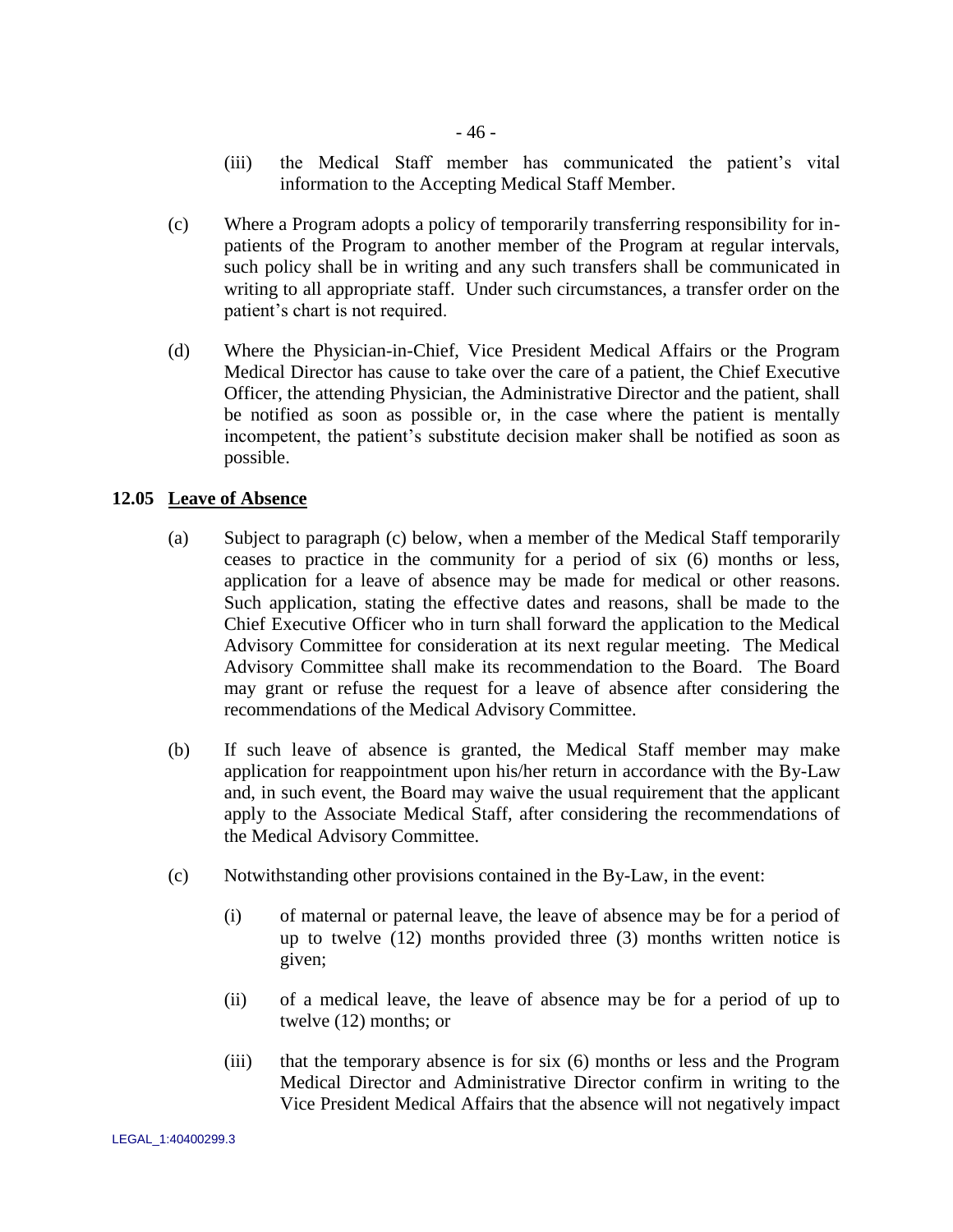the Program"s ability to meet its on-call responsibilities, the Vice President Medical Affairs may grant the leave of absence.

## **ARTICLE 13. PHYSICIAN-IN-CHIEF**

### **13.01 Physician-in-Chief**

- (a) The Board shall appoint a member of the active Medical Staff, unless it determines otherwise, to be Physician-in-Chief after giving consideration to the recommendations of a selection committee appointed by the Board.
- (b) Subject to annual reappointment by the Board, the Physician-in-Chief will be eligible to serve one five (5) year term which may be renewed for a second term of five (5) years. In reappointing the Physician-in-Chief to a second five (5) year term, the Board shall give consideration to the performance evaluation of such person, including an external review.
- (c) The Board at any time may revoke or suspend the appointment of the Physicianin-Chief.
- (d) The membership of a selection committee shall include:
	- (i) a Director, who shall be chair;
	- (ii) two (2) members of the Medical Advisory Committee, one (1) of whom shall be an officer of the Medical Staff Association;
	- (iii) the Chief Executive Officer or his/her delegate;
	- (iv) the Chief Nursing Executive; and
	- (v) such other members as the Board deems advisable, including without limitation, the chair of the department of psychiatry at the University of Toronto.
- (e) The selection committee shall invite applications from qualified persons.

### 13.02 **Duties of the Physician-in-Chief**

The Physician-in-Chief shall:

- (a) be accountable to the Board;
- (b) be an ex-officio non-voting Director of the Board;
- (c) chair the Medical Advisory Committee and perform the duties of the chair of the Medical Advisory Committee in accordance with the *Public Hospitals Act*;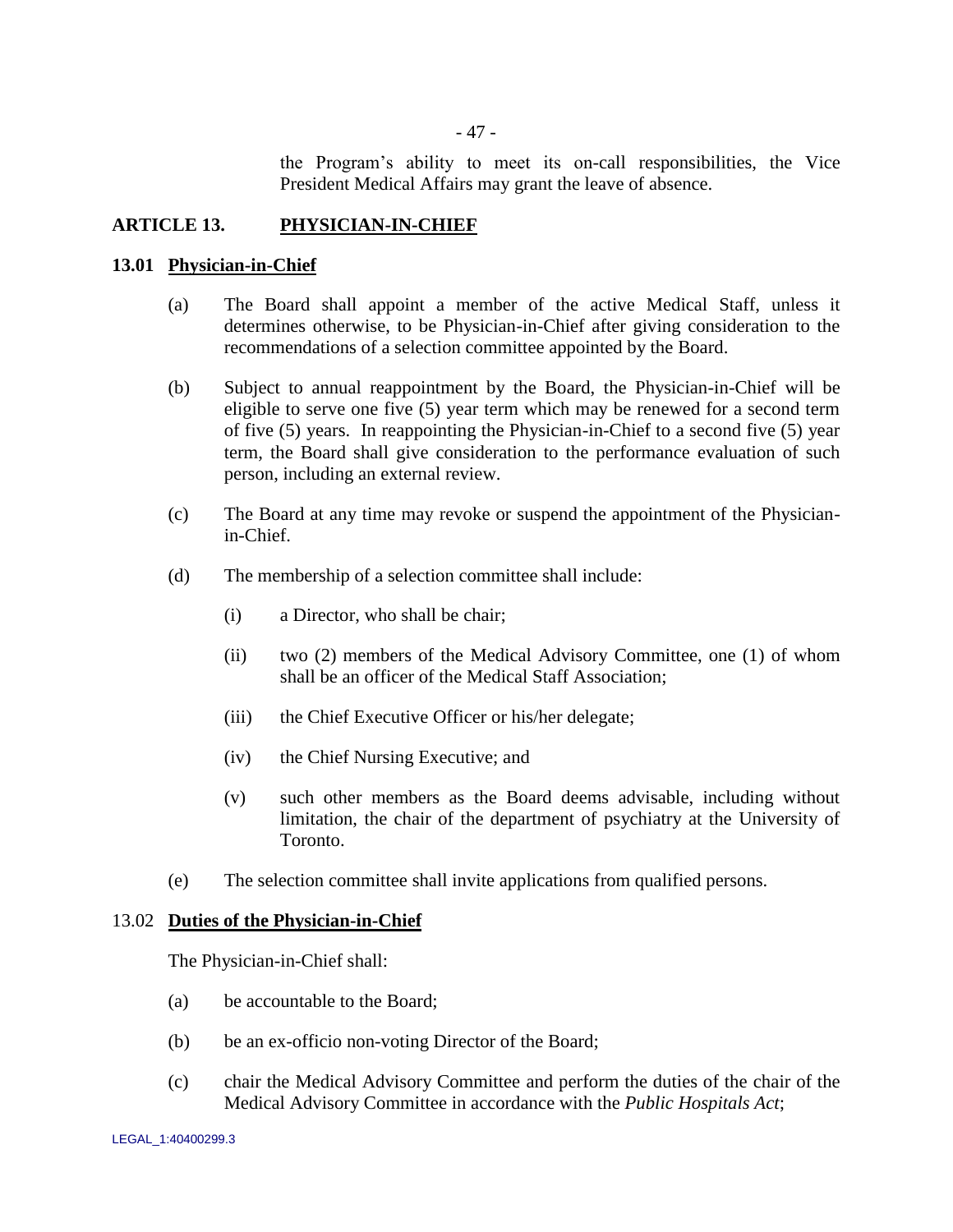- (d) be responsible for coordinating the oversight by the Medical Advisory Committee of the clinical care provided by the Professional Staff in the Hospital;
- (e) be responsible for concerns that arise about the quality of clinical diagnosis, care and treatment or behaviours or utilization practice of the Professional Staff members of the Hospital; and
- (f) perform such other duties as may be set out in the Board approved Position Profile, as may be amended from time to time, and as may be further agreed to in the chair of the Medical Advisory Committee"s written services agreement.

# **ARTICLE 14. MEDICAL STAFF CATEGORIES**

## **14.01 Categories**

The Medical Staff shall consist of the following groups:

- (a) Active;
- (b) Associate;
- (c) Consulting;
- (d) Courtesy.
- (e) Honourary;
- (f) Physicians-in-Training; and
- (g) Temporary.

### **14.02 Active Medical Staff**

- (a) The active Medical Staff shall consist of those Physicians, Dentists and Extended Class Nurses who have been appointed to the active Medical Staff by the Board.
- (b) Every Physician, Dentist and Extended Class Nurse applying for appointment to the active Medical Staff shall be assigned to the associate Medical Staff for a probationary period unless specifically exempted by the Board.
- (c) (i) All Physicians with active Privileges are responsible for assuring that the appropriate medical diagnosis, care, and treatment is provided to their Patients in the Hospital.
	- (ii) All Dentists and Extended Class Nurses with active Privileges are responsible for assuring that the appropriate dental or extended class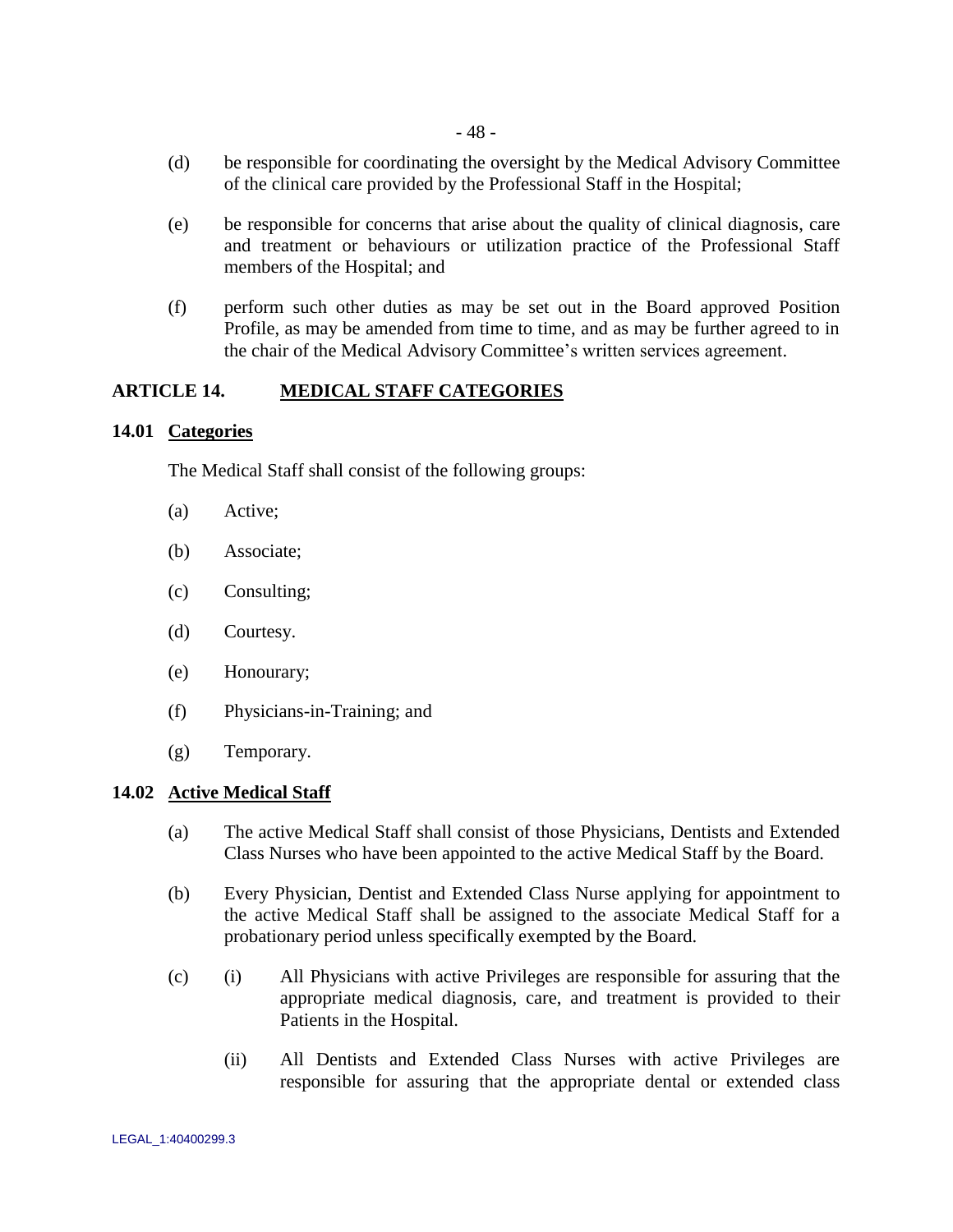nursing care, as the case may be, is provided to their Patients in the Hospital.

- (d) Each Physician and Dentist with active Privileges shall have admitting Privileges unless otherwise specified in his/her appointment to the Medical Staff.
- (e) The Physicians on the active Medical Staff shall be eligible to vote at Medical Staff Association meetings, to hold office, and to sit on any committee of the Medical Staff Association.
- (f) The Dentists on the active Medical Staff shall be eligible to: vote at Medical Staff Association meetings and sit on any committee of the Medical Staff Association, save and except that a Dentist may not be a voting member of the Medical Advisory Committee; and is not eligible to hold an office on the Medical Staff Association.
- (g) Each member of the active Medical Staff:
	- (i) shall participate in on-call duty roster, unless otherwise exempted by the Program Medical Director and/or Vice President Medical Affairs in accordance with the on-call policy developed by the Program Medical Director which has been approved by the Vice President Medical Affairs and the Medical Advisory Committee;
	- (ii) shall undertake such duties in respect of those Patients classed as emergency cases as may be specified by the Vice President Medical Affairs or delegate to which the Medical Staff member has been assigned;
	- (iii) shall undertake such clinical, Academic, and administrative duties and responsibilities as agreed to in his/her application;
	- (iv) shall attend Patients and undertake treatment and procedures only in accordance with the kind and degree of Privileges granted by the Board;
	- (v) shall act as a supervisor of a member of the Medical Staff or Healthcare Practitioner, when requested by the Physician-in-Chief, Vice President Medical Affairs or Program Medical Director or delegate;
	- (vi) shall make himself/herself available for committee membership as set out in the Policies and Rules;
	- (vii) shall be a member in the Program most appropriate to his/her field of professional practice; and
	- (viii) may apply and be granted membership in other Programs relevant to his/her professional practice.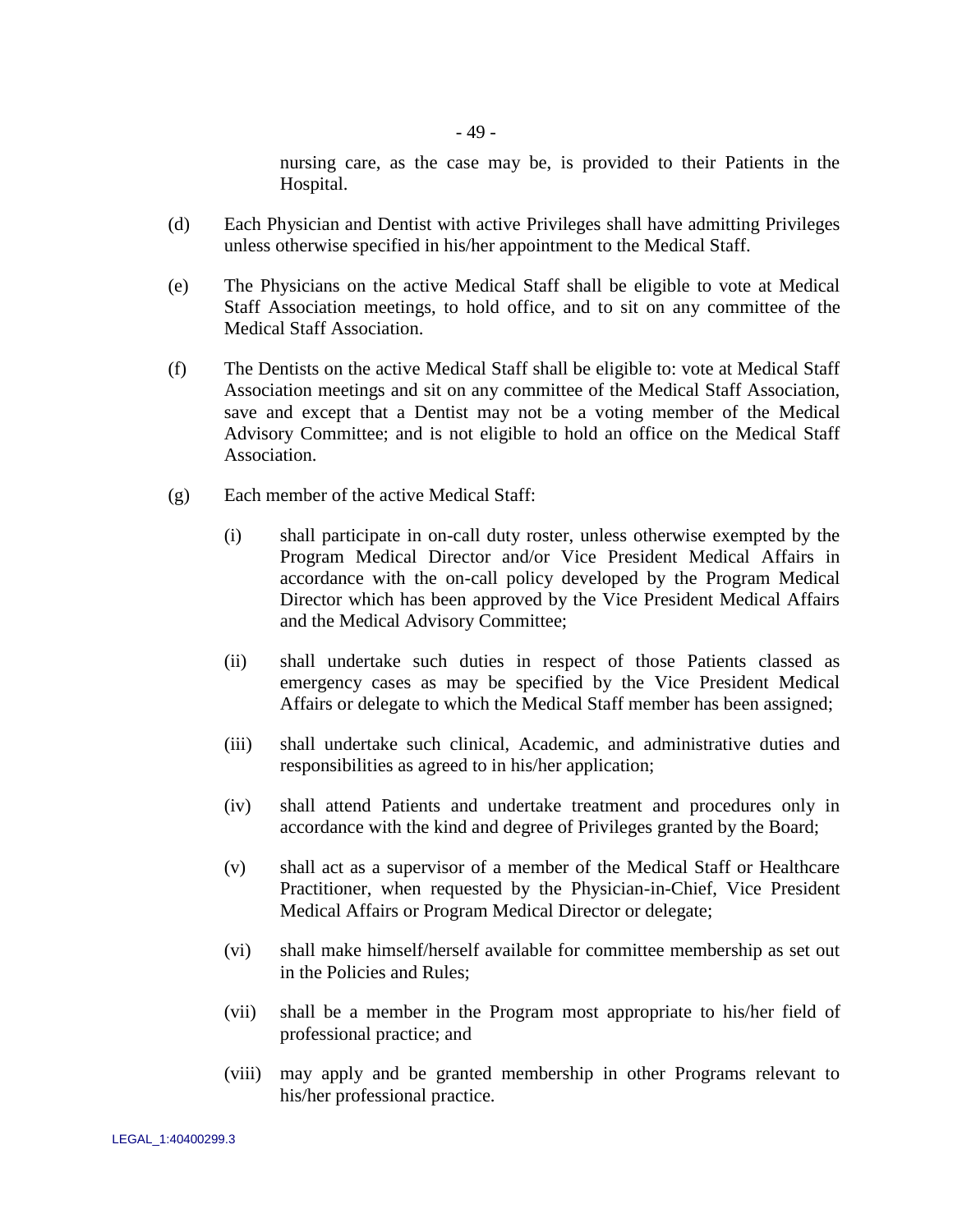$-50-$ 

## **14.03 Associate Medical Staff**

- (a) The associate Medical Staff group shall consist of Physicians, Dentists and Extended Class Nurses appointed to the Medical Staff for a probationary period.
- (b) Each Physician and Dentist with associate Privileges shall have admitting Privileges unless otherwise specified in his/her appointment.
- (c) An associate Medical Staff member shall:
	- (i) attend Patients, and undertake treatment and procedures under supervision in accordance with the kind and degree of Privileges granted by the Board on the recommendation of the Medical Advisory Committee;
	- (ii) undertake such duties in respect of those Patients classed as emergency cases as may be specified by the Vice President Medical Affairs Program Medical Director or delegate to which the Medical Staff member has been assigned;
	- (iii) participate in on-call duty roster, unless otherwise exempted by the Program Medical Director and/or Vice President Medical Affairs in accordance with the on-call policy developed by the Program Medical Director which has been approved by the Vice President Medical Affairs and the Medical Advisory Committee; and
	- (iv) undertake such clinical, Academic, and administrative duties and responsibilities as agreed to in his/her application.
- (d) An associate Medical Staff member shall be subject to a probationary period of one (1) year to provide the Hospital with an opportunity to conduct a more thorough evaluation of the member"s qualifications, skill, expertise and collegiality in order to determine whether the applicant should be re-appointed as an Active Medical Staff member with an expectation, subject to the Legislation and the By-Law, of continued yearly appointments at the Hospital.
- (e) A supervisor shall carry out supervisory duties in accordance with the Policies and Rules of the Hospital.
- (f) After six (6) months, the appointment of a Physician to the Associate Medical Staff will be reviewed by the Credentials Committee. The review will include assessment of the Physician"s clinical performance and the applicable information and evidence set out in clause  $11.05(b)(v)$ . The report developed from the review will be reviewed and discussed with the Physician.
- (g) Subject to paragraph [\(h\) below,](#page-55-0) after one (1) year, the appointment of a Physician to the Active Medical Staff will be reviewed by the Credentials Committee, which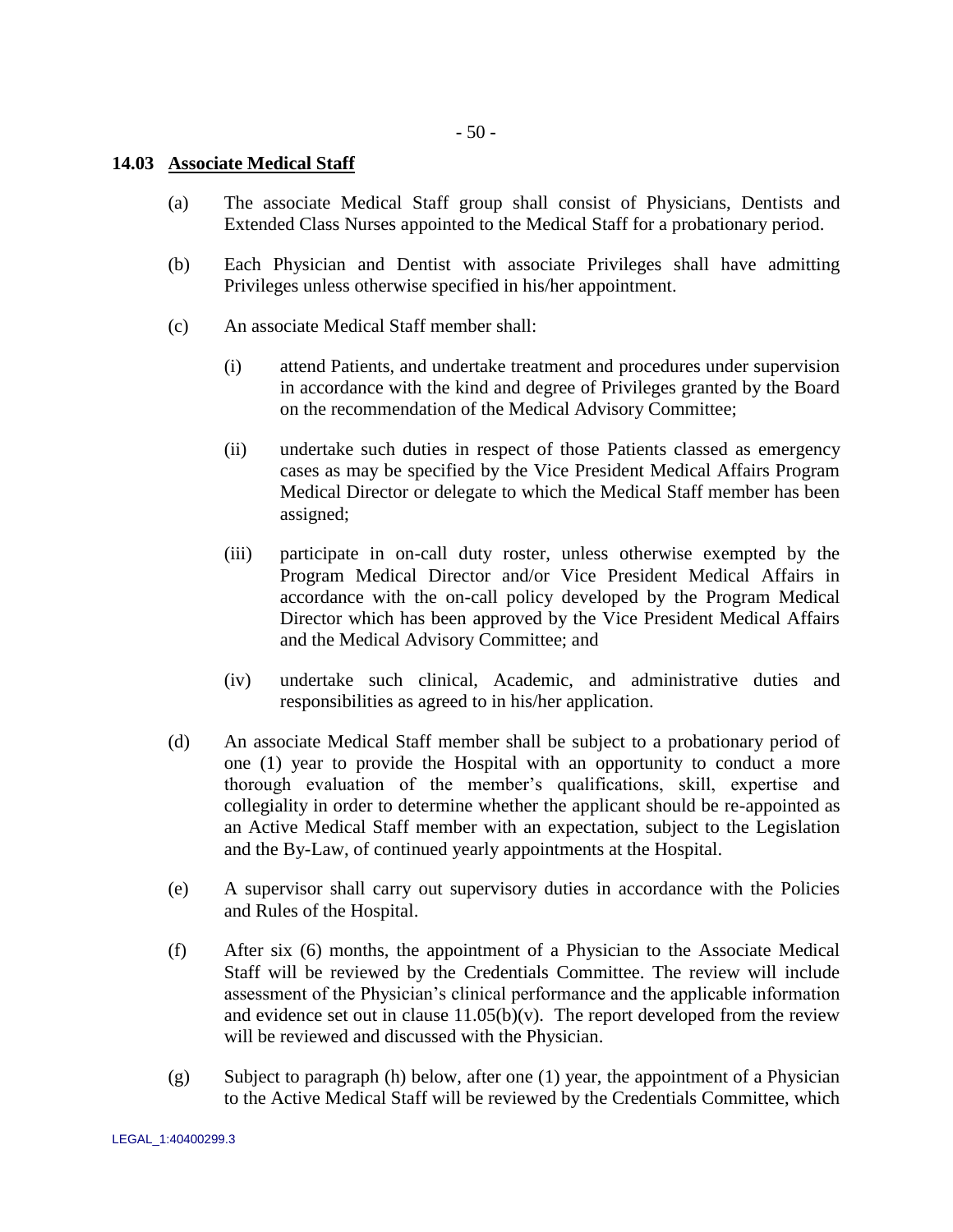will report to the Medical Advisory Committee. The review will include assessment of the Physician"s clinical performance and the applicable information and evidence set out in paragraph [11.05\(b\).](#page-42-1) The Medical Advisory Committee, after considering the report of the Credentials Committee, will recommend to the Board for its consideration and determination either a change in category (to Active Medical Staff), continuation in the Associate Medical Staff category for a further period of time (not to exceed an additional six (6) months for an aggregate total of eighteen (18) months), or denial of re-appointment.

- <span id="page-55-0"></span>(h) In the event that the applicant"s promotion from Medical Staff is under review, the applicant"s Associate Medical Staff period shall be extended not to exceed an additional six (6) months for an aggregate total of eighteen (18) months until such time as a final determination is made.
- (i) It would ordinarily be expected that the process of application for Active Medical Staff status would begin ninety (90) days prior to the conclusion of the first (1st) year as an Associate Medical Staff member. Failure to apply for and be recommended to the Active Medical Staff at the conclusion of one (1) year as an Associate Medical Staff member is grounds for termination of staff status.
- (j) The Medical Advisory Committee may recommend to the Board:
	- (i) that the Medical Staff member be appointed to the active Medical Staff;
	- (ii) that the person be subject to a further probationary period not longer than six (6) months; or
	- (iii) at any time, upon receipt of a report containing unfavourable findings about the associate Medical Staff member, that the appointment of that associate Medical Staff member be revoked or terminated.
- (k) The Program Medical Director, upon the request of an associate Medical Staff member or a supervisor, may assign the associate Medical Staff member to a different supervisor for a further probationary period.
- (l) No member of the Medical Staff shall be appointed to the associate Medical Staff for more than eighteen (18) consecutive months unless specifically permitted to do so by the Board.
- (m) A member of the associate Medical Staff shall not vote at Medical Staff Association meetings, nor be elected a Medical Staff Officer, but may be appointed to a committee of the Medical Advisory Committee.

### **14.04 Consulting Medical Staff**

(a) Consulting Medical Staff may: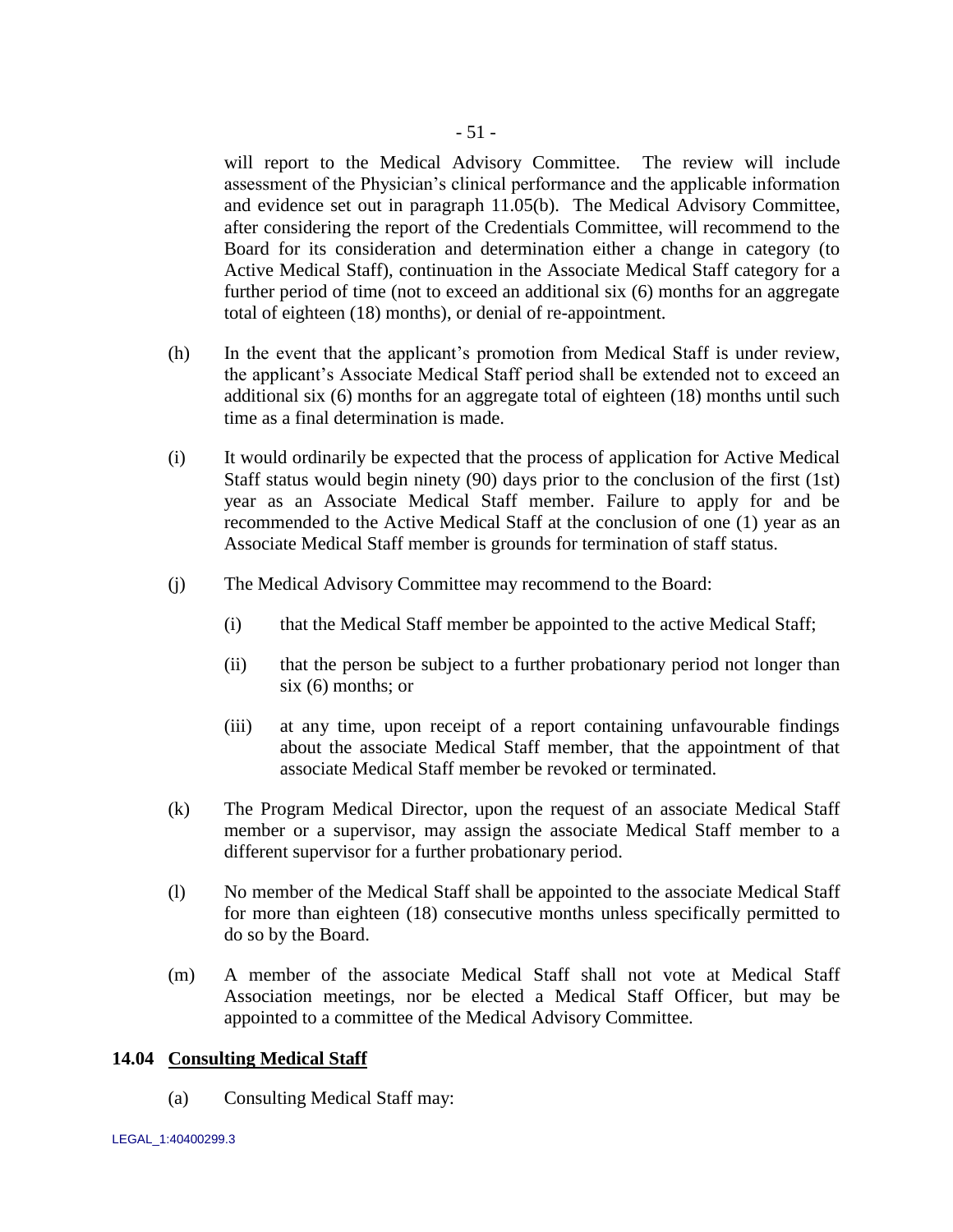- (i) perform consulting services at the request of a member of the active Medical Staff;
- (ii) see Patients at the request of the attending Physician or Vice President Medical Affairs;
- (iii) examine and recommend treatment and management in writing; and
- (iv) provide ongoing clinical care at the request of the referring Physician or Vice President Medical Affairs.
- (b) Consulting Medical Staff shall:
	- (i) practice in accordance with the By-Law and Policies and Rules;
	- (ii) co-operate with and assist the active Staff and the associate Staff in the care and management of Patients;
	- (iii) adhere to the policies of the Hospital, from time to time in effect, in a manner that is satisfactory to the Medical Advisory Committee; and
	- (iv) not be required to attend Medical Staff Association meetings and will not have the right to vote, hold office or be appointed to a committee of the Medical Advisory Committee.

# **14.05 Courtesy Medical Staff**

- (a) Subject to paragraph [\(c\) below,](#page-57-0) the Board may grant a Physician, Dentist or Extended Class Nurse an appointment to the courtesy Medical Staff in one or more of the following circumstances:
	- (i) the applicant has an active Medical Staff commitment at another hospital;
	- (ii) the applicant lives at such a remote distance from the Hospital that it limits full participation in active Medical Staff duties, but (s)he wishes to maintain an affiliation with the Hospital;
	- (iii) the applicant wishes to participate in the night/weekend on-call duty roster;
	- (iv) the applicant has a primary commitment to, or contractual relationship with, another community or organization;
	- (v) the applicant requests access to limited Hospital resources or out-Patient Programs or facilities; or
	- (vi) where the Board deems it otherwise advisable.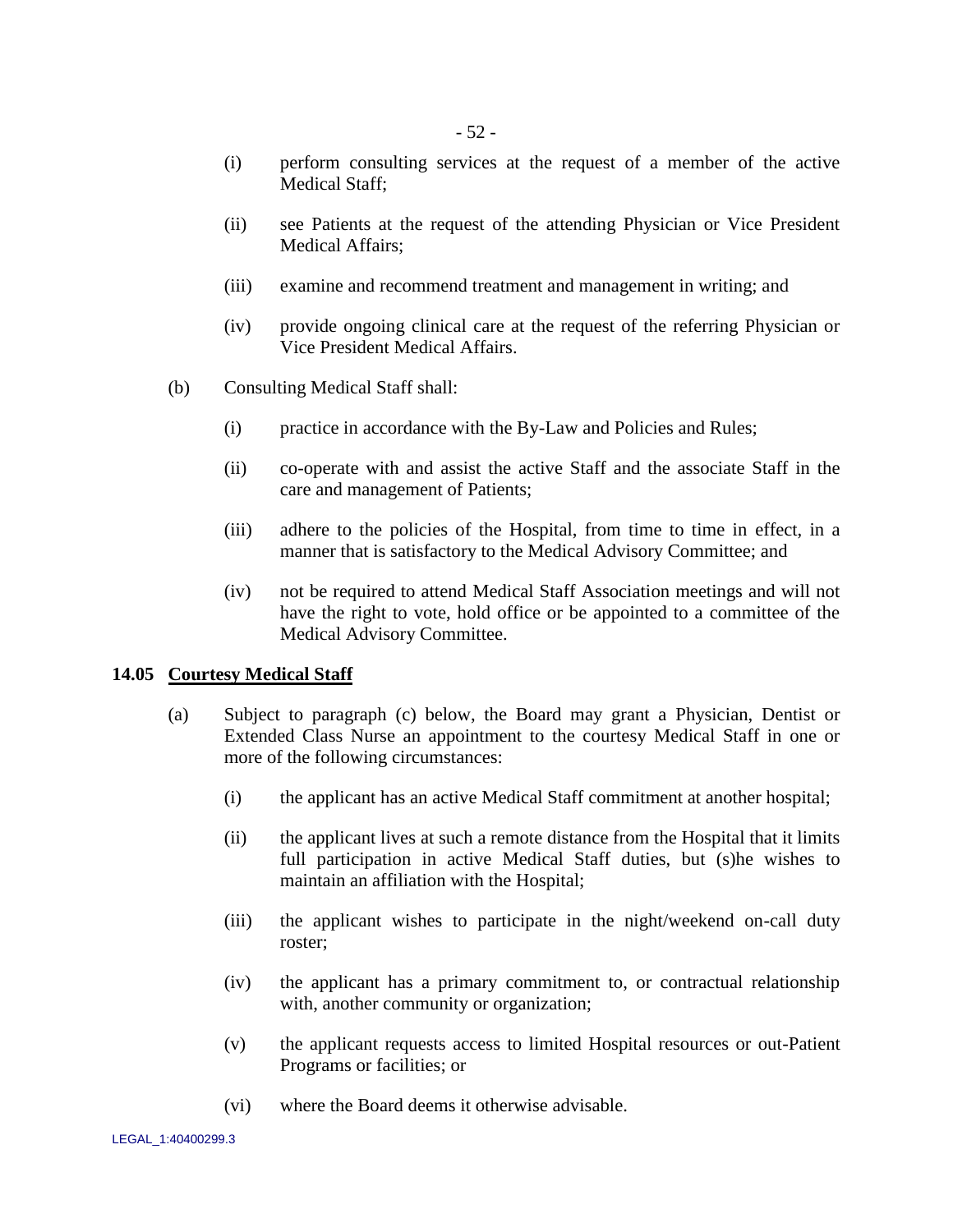- (b) Subject to paragraph [\(c\) below,](#page-57-0) the Board may grant a Physician, Dentist or Extended Class Nurse an appointment to the courtesy Medical Staff with appropriate Privileges as the Board deems advisable.
- <span id="page-57-0"></span>(c) The Board shall ensure that the appointment of members to the courtesy Medical Staff does not result in inequitable access to the Hospital"s resources or prejudice the Hospital"s ability to recruit active Medical Staff members.
- (d) The circumstances leading to an appointment under this section shall be specified by the applicant on each application for reappointment.
- (e) Each member on the courtesy Medical Staff may attend Program meetings but, unless the Board so requires, shall not be subject to the attendance requirements and penalties as provided by this By-Law and the Policies and Rules.
- (f) Members of the courtesy Medical Staff shall not have the right to vote at Medical Staff Association or Program meetings.
- (g) Members of the courtesy Medical Staff shall not hold office and shall not be eligible for appointment to a committee of the Medical Advisory Committee.

## **14.06 Honourary Medical Staff**

- (a) A member of the Medical Staff may be honoured by the Board with a position on the honourary Medical Staff because (s)he:
	- (i) is a former member of the Medical Staff who has retired from active practice; or
	- (ii) has an outstanding reputation or made an extraordinary contribution, although not necessarily a resident in the community.
- (b) Each member of the honourary Medical Staff shall be appointed by the Board on the recommendation of the Medical Advisory Committee.
- (c) Members of the honourary Medical Staff shall not:
	- (i) have regularly assigned duties or responsibilities;
	- (ii) be eligible to vote at Medical Staff Association meetings, to hold office or to be appointed to a committee of the Medical Advisory Committee;
	- (iii) be bound by the attendance requirements for Medical Staff Association meetings; or
	- (iv) admit, treat, perform diagnostic procedures or discharge Patients.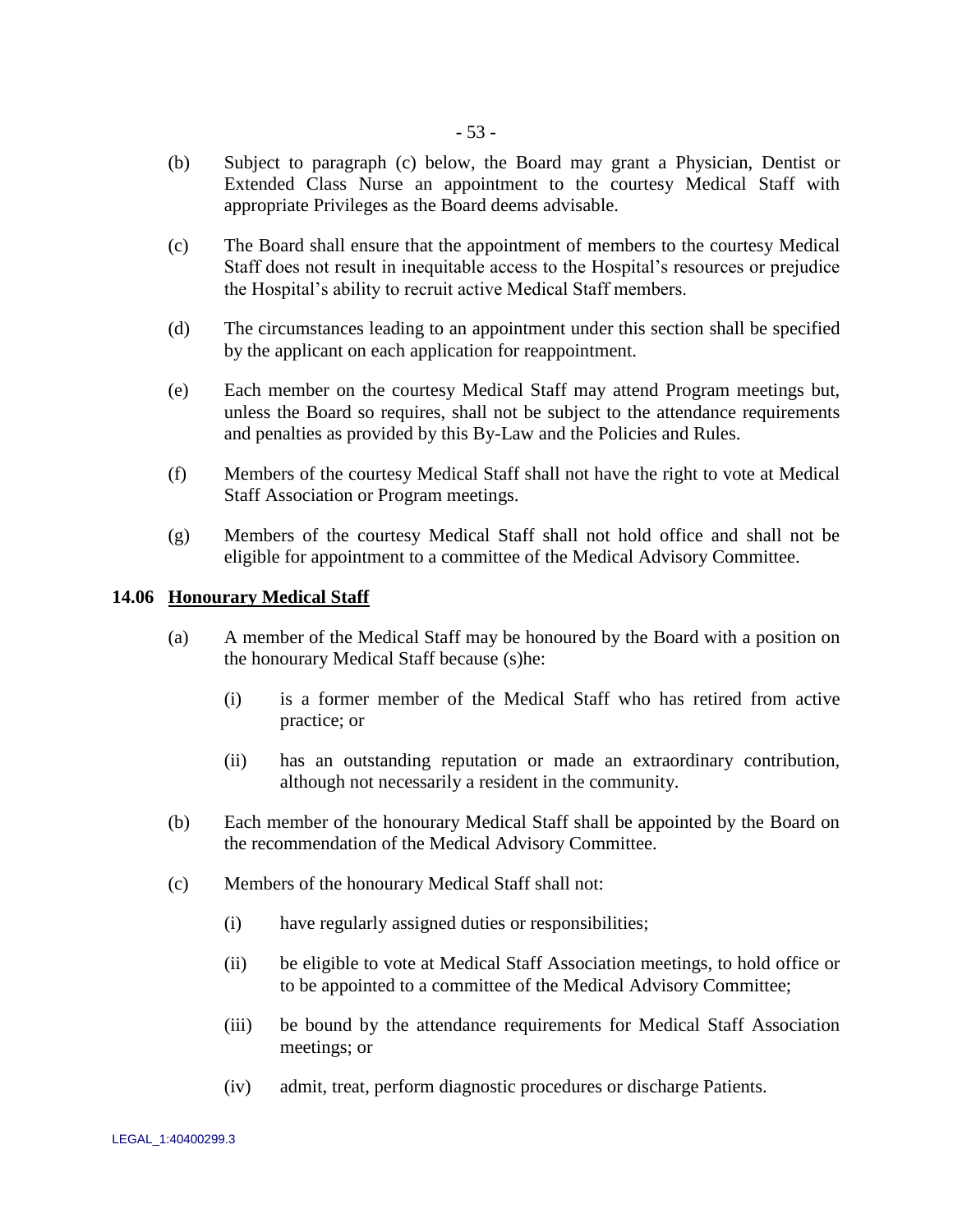- 54 -

## **14.07 Temporary Medical Staff**

- (a) An appointment to the temporary staff may be made only for one of the following reasons:
	- (i) to meet a specific singular requirement, as defined by a Program Medical Director or chair of the Medical Advisory Committee, by providing a consultation and/or operative procedure;
	- (ii) to meet an urgent and/or unexpected need for a medical or dental Program; or
	- (iii) to provide a series of consultations.
- (b) Notwithstanding any other provision in this By-Law, the Physician-in-Chief, on the advice of the Program Medical Director or his/her delegate or the chair of the Medical Advisory Committee, may:
	- (i) grant an appointment to the temporary staff of a Physician or Dentist who is not a member of the Medical Staff, provided that such appointment shall not extend beyond the date of the next meeting of the Medical Advisory Committee, at which time the temporary appointment shall be reported; and
	- (ii) continue the appointment, on the recommendation of the Medical Advisory Committee, until the application of the person to the temporary staff has been processed in accordance with this By-Law.
- (c) A Physician or Dentist who is appointed to the temporary staff shall have privileges to admit patients, as may be granted by the Board, upon the recommendation of the Medical Advisory Committee.

### **14.08 Succession Planning**

The Board shall establish a succession plan for members of its Medical Staff. In developing the succession plan, the Board shall take into consideration the Corporation's vision, mission and values.

# **ARTICLE 15. MEDICAL STAFF PROGRAMS**

## **15.01 Programs**

(a) The Board, upon the recommendation of the Chief Executive Officer, may at any time, establish new Programs or disband existing Programs. The Chief Executive Officer shall consult with the Physician-in-Chief and Medical Advisory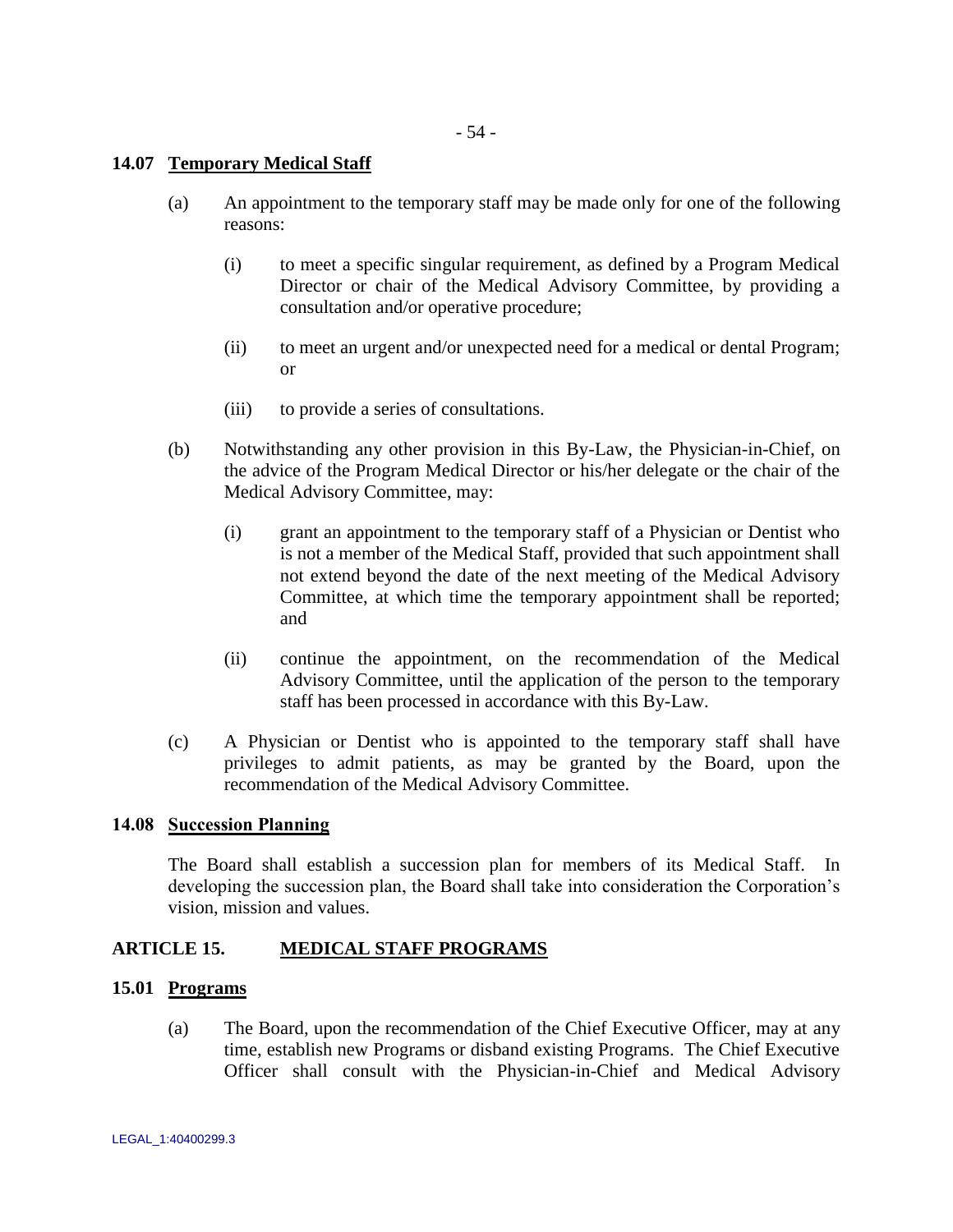Committee before finalizing any recommendation to establish a new Program or disband an existing Program.

- (b) For the purposes of section 34 of the *Public Hospitals Act* and clauses 4(1)(b)(ii) of the Hospital Management Regulation, the Programs at the Hospital are deemed to be Programs.
- (c) Any Program shall function in accordance with this By-Law, the applicable Program policy, and the Policies and Rules.
- (d) Each Program shall develop medical directives where appropriate and develop a list of mandatory consultations.
- (e) The Medical Staff members, Healthcare Practitioners and Patients affiliated with a Program shall come under the jurisdiction of the Program.

# **15.02 Membership**

- (a) Each member of the Medical Staff will have a primary affiliation with the Program in which the member does the majority of his/her work.
- (b) Each member of the Medical Staff will have a secondary affiliation with each of the Programs where they perform Patient services.
- (c) Regardless of primary and/or secondary affiliation, every member of the Medical Staff has a responsibility to ensure that appropriate care is provided to their Patients anywhere within the Hospital and will provide clinical service to any Program in the Hospital as part of the on-call system or upon direction of the Vice President Medical Affairs or Physician-in-Chief.

# **15.03 Appointment of Program Medical Directors**

- (a) The Vice President Medical Affairs, in collaboration with the Physician-in-Chief, shall appoint a Physician as Program Medical Director, after giving consideration to the recommendations of the selection committee, which shall seek the input of the appropriate Administrative Director.
- (b) The selection committee shall consist of:
	- (i) the Vice President Medical Affairs, who shall be chair;
	- (ii) the Physician-in-Chief;
	- (iii) the Chief Executive Officer or delegate;
	- (iv) a member of the Medical Advisory Committee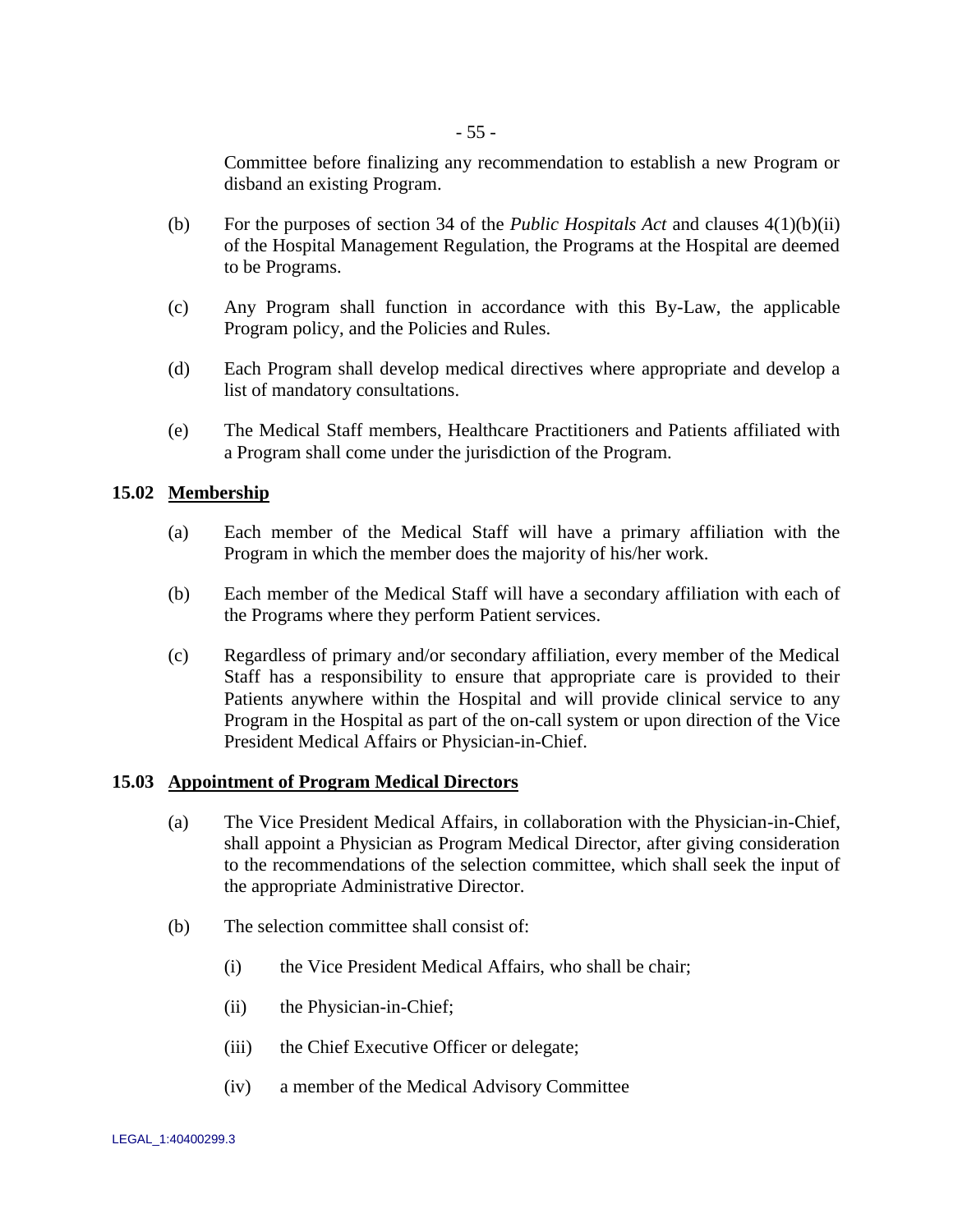- (v) a member of the Medical Staff in the Program; and
- (vi) the Chief Nursing Executive.
- (c) The Selection Committee shall invite applications from qualified persons.
- (d) The appointment of a Program Medical Director shall be for a term of five (5) years, which may be renewed for a second term of five (5) years, but the Program Medical Director shall hold office until a successor is appointed.
- (e) The Board and/or the Vice President Medical Affairs, in consultation with the Physician-in-Chief may at any time revoke or suspend the appointment of a Program Medical Director.
- (f) The appointment of a member of the active staff, as Program Medical Director, shall not be considered as part of that individual's annual appointment and granting of Privileges by the Board.

### 15.04 **Duties of Program Medical Director**

The Program Medical Director shall:

- (a) be a member of the Medical Advisory Committee and advise the Medical Advisory Committee with respect to the quality of medical diagnosis, care and treatment provided to Patients of the Program in accordance with the *Public Hospitals Act*;
- (b) advise the Chief Executive Officer, Medical Advisory Committee Chair, and Physician-in-Chief wherever a Medical Staff member is alleged to have engaged in, made or exhibited acts, statements, behaviours or professional conduct, either within or outside of the health care facilities, and the same:
	- (i) exposes, or is reasonably likely to expose patients, employees or other persons in the Corporation to harm or injury; or
	- (ii) is, or is reasonably likely to be, detrimental to patient safety or to the delivery of quality patient care within the Corporation; or
	- (iii) is, or is reasonably likely to constitute Disruptive Behaviour; or
	- (iv) results in the imposition of sanctions by the College; or
	- (v) is contrary to the By-Law, Policies and Rules, the *Public Hospitals Act*, or any other relevant law of Canada or Ontario;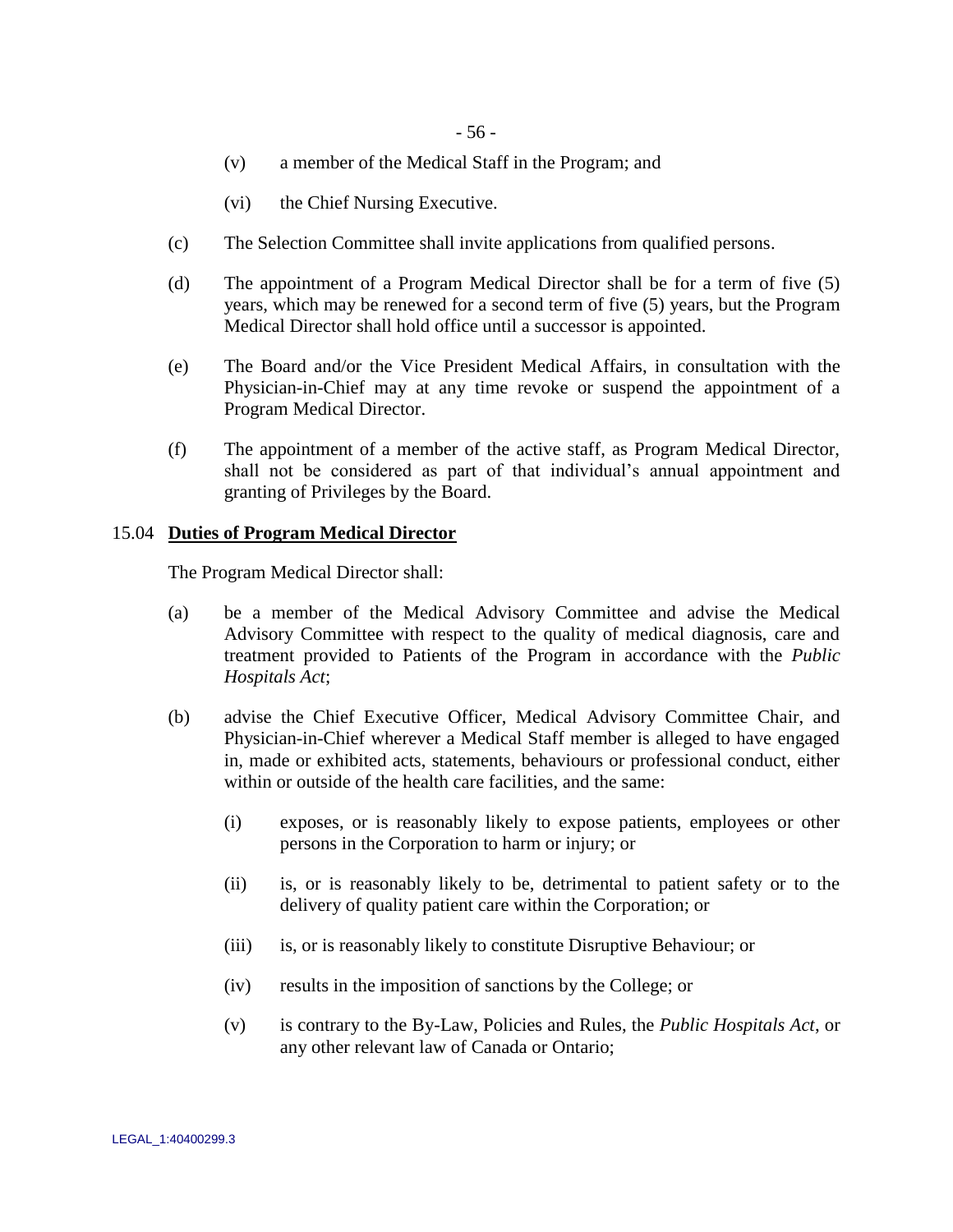- (c) be responsible for concerns that arise about the quality of clinical diagnosis, care and treatment or behaviours of the Medical Staff members in the Program;
- (d) at least annually review and make written recommendations regarding the performance evaluations of the Medical Staff members of the Program and concerning reappointments. These recommendations shall be forwarded to the Medical Advisory Committee. The performance evaluations shall be based on objective criteria and shall be set out in standardized forms which shall be jointly developed by the appropriate Program Medical Director and Vice President Medical Affairs and shall be approved by the Medical Advisory Committee; and
- (e) perform such other duties as may be set out in the Board approved Position Profile, as may be amended from time to time, and as may be further agreed to in the Medical Director"s written services agreement.

#### **ARTICLE 16. MEDICAL ADVISORY COMMITTEE AND SUBCOMMITTEE**

#### **16.01 Medical Advisory Committee**

- (a) The Medical Advisory Committee shall consist of:
	- (i) the President of the Medical Staff Association;
	- (ii) the Vice-President of the Medical Staff Association;
	- (iii) the Secretary of the Medical Staff Association;
	- (iv) the Treasurer of the Medical Staff Association;
	- (v) the Physician-in-Chief;
	- (vi) the Vice President Medical Affairs;
	- (vii) the Program Medical Directors; and
	- (viii) any other Physician(s) as deemed necessary from time to time by the Board.
- (b) In addition, the Medical Advisory Committee shall consist of the following exofficio members who shall be non-voting members:
	- (i) the Chief Executive Officer or his/her delegate;
	- (ii) the Chief Nursing Executive;
	- (iii) the chair of the Professional Practice Committee, unless the chair is also the Physician-in-Chief, in which case a member of the intra Professional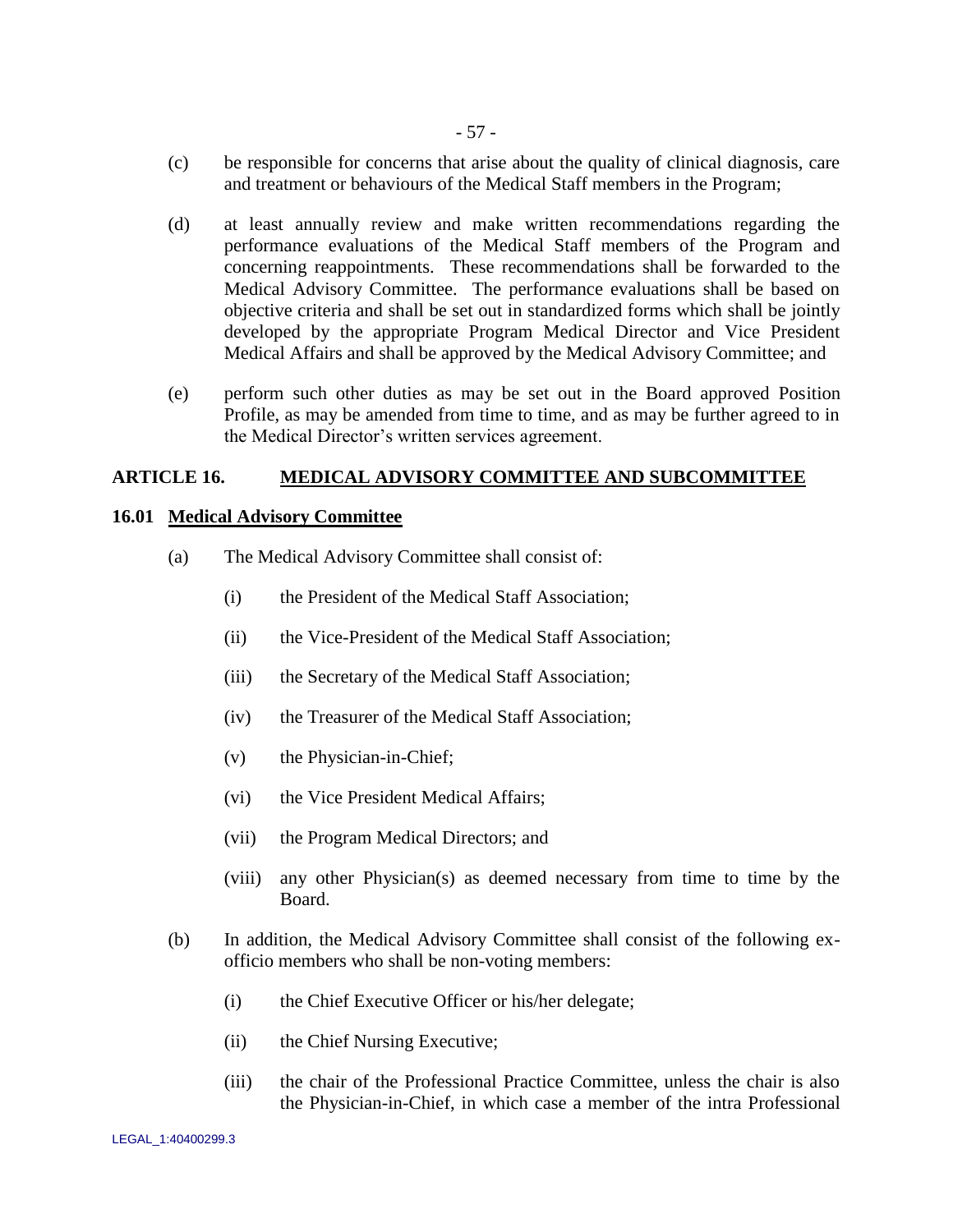Practice Committee shall be elected by the Professional Practice Committee to serve;

- (iv) the Director of Risk Management;
- (v) an Ethicist;
- (vi) a member of the Dental Staff;
- (vii) representative from Health Information Management; and
- (viii) the Director of Medical Education and Research;
- (c) The chairs of all Medical Advisory Committee subcommittees shall be available to report to the Medical Advisory Committee if and when required by the Medical Advisory Committee.
- (d) The ex-officio non-voting members shall not be entitled to attend or participate in the portion of a meeting of the Medical Advisory Committee, where the portion of the meeting relates to the formulation of the recommendation(s) to the Medical Staff member and/or the Board relating to:
	- (i) the suspension or revocation of a Medical Staff member; or
	- (ii) the restriction of a Medical Staff member"s privileges; or
	- (iii) the denial of privileges that have been requested by a Medical Staff member.
- (e) Where the Medical Advisory Committee is composed of an even number of members, in the case of a deadlock on any vote, the chair shall have a casting vote.
- (f) A quorum at any meeting of the Medical Advisory Committee shall be a majority of the voting members of the Medical Advisory Committee.
- <span id="page-62-0"></span>(g) The Medical Advisory Committee shall:
	- (i) meet at the call of the chair at least nine times per year and keep minutes of its meetings;
	- (ii) report in writing and make recommendations to the Board concerning:
		- (1) every application for appointment or re-appointment to the Medical Staff;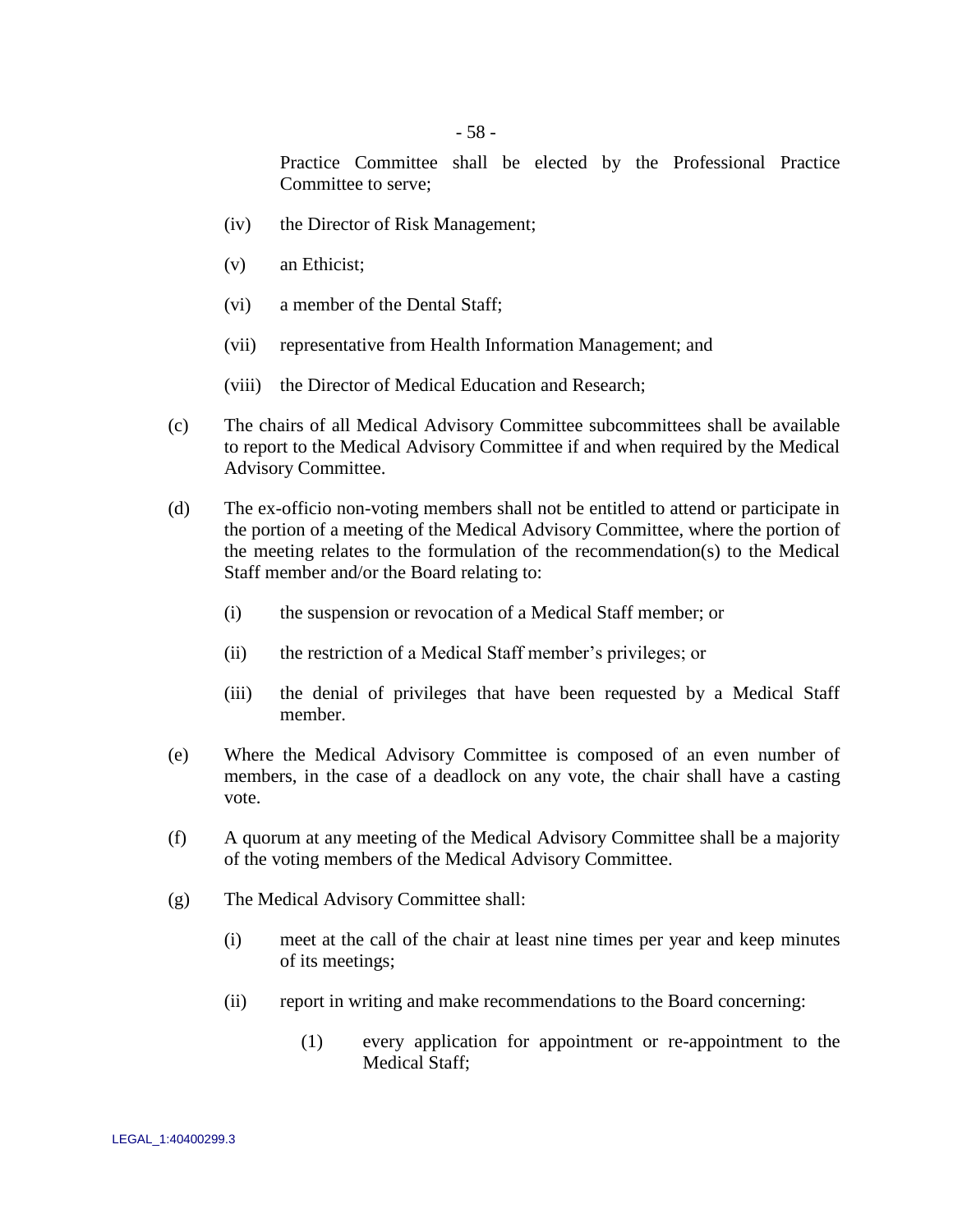- <span id="page-63-0"></span>(2) the Privileges to be granted to each member of the Medical Staff;
- (3) By-Law respecting the Medical Staff;
- <span id="page-63-1"></span>(4) the dismissal, suspension or restriction of Privileges of any member of the Medical Staff in accordance with policy adopted by the Board that ensures that the principles of natural justice are followed;
- (5) the quality of care provided in the Hospital by the Medical Staff;
- (6) the clinical and general rules respecting the Medical Staff, as may be necessary in the circumstances;
- <span id="page-63-2"></span>(iii) forward to the Board, through the Special Credentialing Disclosure Subcommittee of the Board, any applications for appointment or reappointment to the Medical Staff where one or more risk factors have been identified as outlined in the policy "Risk Factors for Consideration by Special Credentialing Disclosure Subcommittee of the Board";
- <span id="page-63-3"></span>(iv) despite clauses  $16.01(g)(ii)(1)$ , [\(2\),](#page-63-0) [\(4\)](#page-63-1) and [\(5\),](#page-63-2) the duties of the Medical Advisory Committee described in those clauses that relate to the Extended Class Nursing Staff of the Hospital shall only be performed with respect to those members of the Extended Class Nursing Staff who are not employees of the Hospital and to whom the Board has granted privileges to diagnose, prescribe for or treat patients in the Hospital;
- (v) supervise the clinical practice, utilization and behaviours of the members of the Medical, Dentistry and Extended Class Nursing Staff referred to in clause [\(iv\) above](#page-63-3) in the Hospital.
- (vi) report to the Medical Staff at each regularly scheduled meeting of the Medical Staff Association;
- (vii) through the Physician-in-Chief, report to the Board and advise the Board regarding:
	- (1) professional quality assurance;
	- (2) members" compliance with the code of conduct and expectations in respect of utilization practices;
	- (3) Academic activities;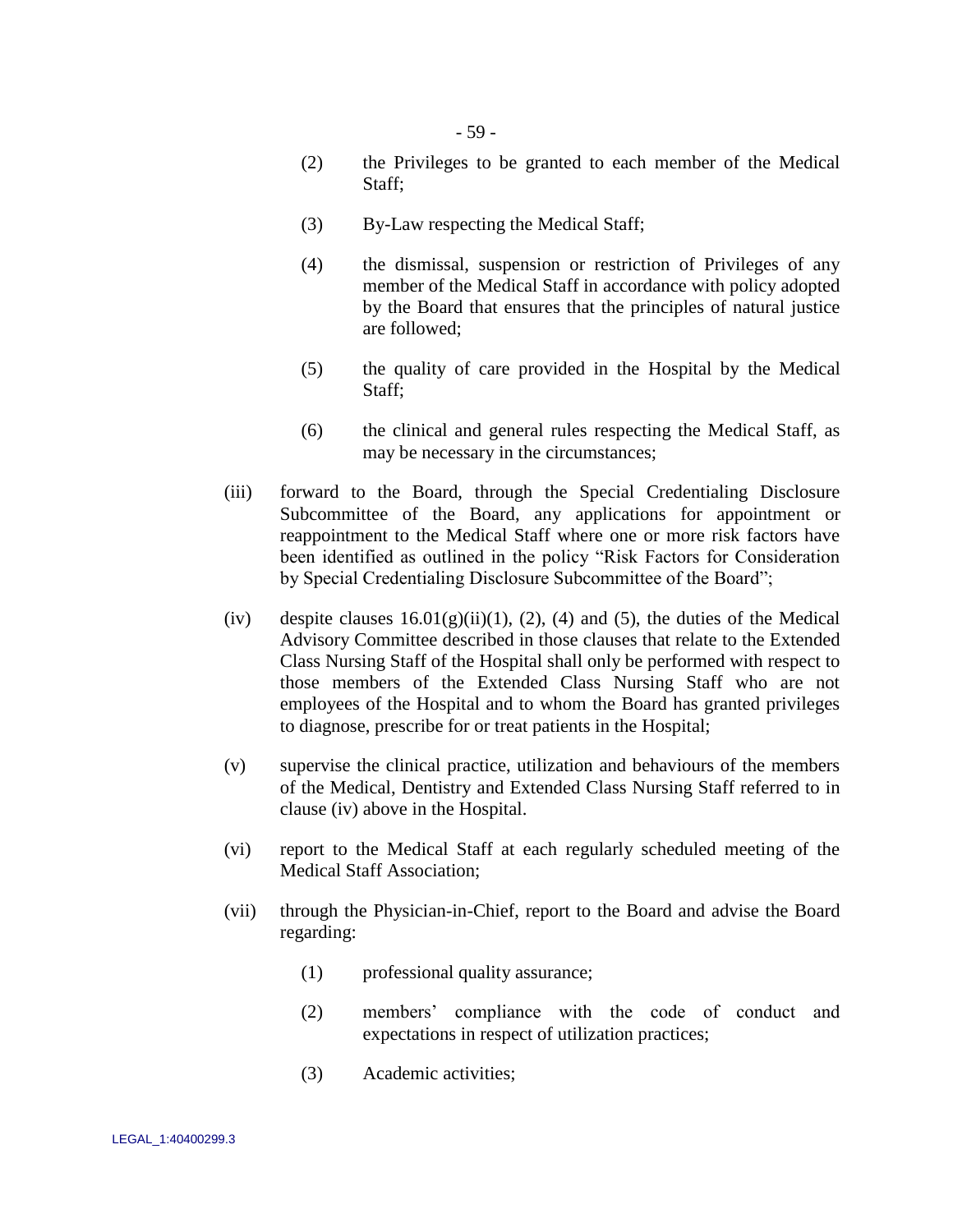- (4) the clinical role of the Hospital; and
- (5) the Clinical Human Resources Plan;
- (viii) participate in the development of the Hospital"s overall objectives and planning and make recommendations concerning allocation and utilization of Hospital resources;
- (ix) ensure that each Medical Staff committee meets and functions as required and keeps minutes of its meetings;
- (x) receive, consider and act upon the reports of each of its appointed committees;
- (xi) maintain a process for:
	- (1) revocation, suspension and restriction of Privileges;
	- (2) medical quality assurance; and
	- (3) planning and evaluation of medical education programs;
- (xii) report and make recommendations to the Board concerning such matters as are from time to time prescribed by the *Public Hospitals Act* and the regulations made thereunder;
- (xiii) make recommendations to the Chief Executive Officer in respect of the Corporation"s emergency preparedness plans; and
- (xiv) where the Medical Advisory Committee identifies systemic or recurring quality of care issues in making its recommendations to the board under subclause  $17.01(g)(ii)(5)$ , the Medical Advisory Committee shall make recommendations about those issues to the Hospital"s Quality Committee; and
- (xv) advise the Board on any matters referred to it by the Board.
- (h) Despite subclauses  $17.01(g)(ii)(1)$ , (2), (4) and (5), the duties of the Medical Advisory Committee described in those subclauses that relate to the Extended Class Nursing Staff of the Hospital shall only be performed in respect of those members of the Extended Class Nursing Staff who are not employees of the Hospital and to whom the Board has granted privileges to diagnose, prescribe for or treat Hospital patients.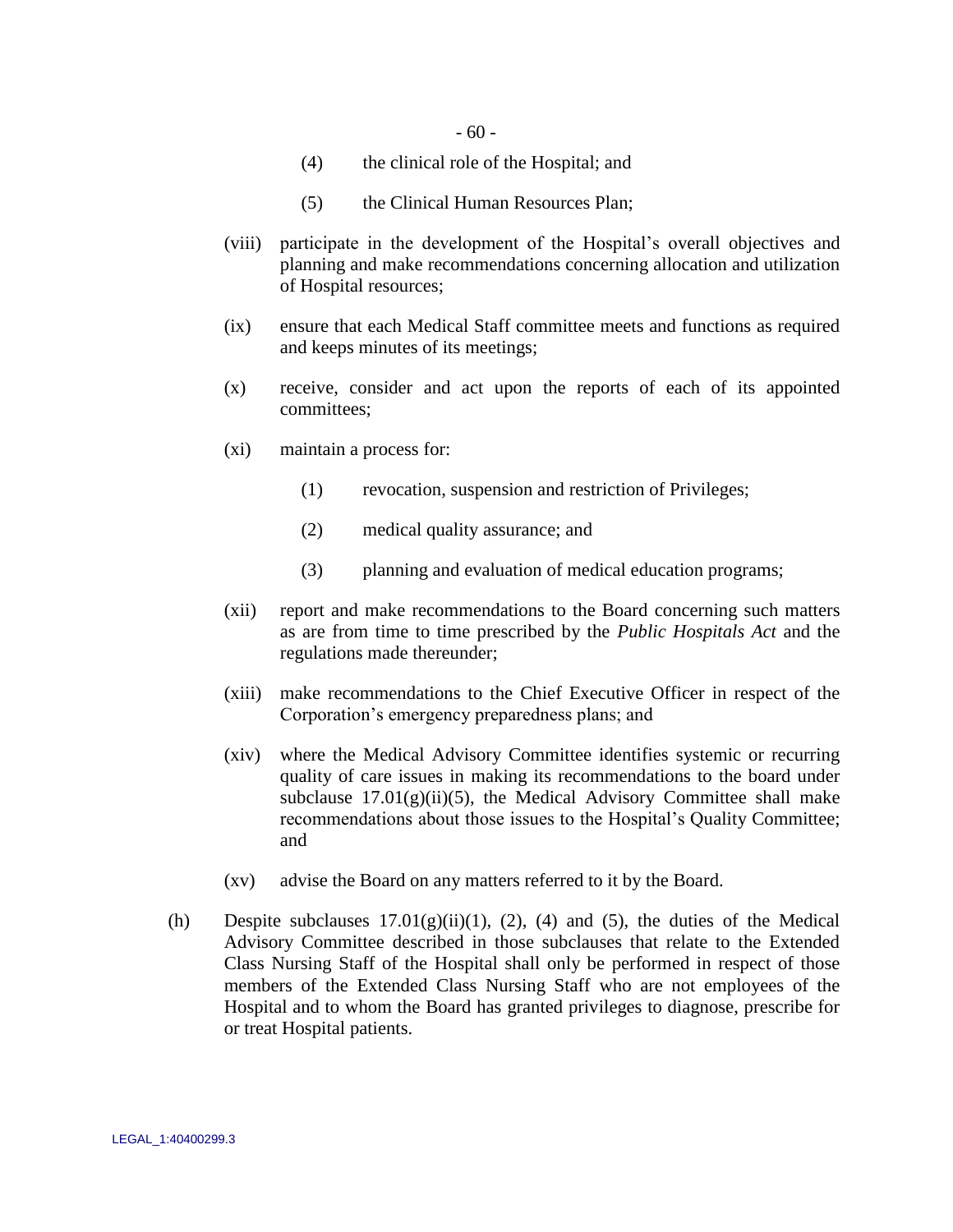- 61 -

# **16.02 Committees**

The following Medical Advisory Committee subcommittees are hereby established:

- (a) Credentials Committee;
- (b) Clinical Information Services Committee;
- (c) Pharmacy & Therapeutics Committee;
- (d) Medical Education and Research Committee;
- (e) Standards of Medical Care Committee;
- (f) Infection Prevention and Control Committee; and
- (g) Quality Committee and Utilization Management Committee.

### **16.03 Membership of Credentials Committee**

- (a) The composition of the Credentials Committee shall include:
	- (i) the President of the Medical Staff Association;
	- (ii) the Physician-in-Chief;
	- (iii) the Vice President Medical Affairs;
	- (iv) at least one Program Medical Director; and
	- (v) any other member of the Medical Staff deemed appropriate by the Physician-in-Chief.
- (b) The Medical Advisory Committee shall appoint the chair of the Credentials Committee.

### **16.04 Duties of Credentials Committee**

The Credentials Committee:

- (a) shall ensure that a record of the qualifications and clinical career of every member of the Medical Staff is maintained;
- (b) shall establish the policies and process for the determination of the authenticity of and the qualifications of each applicant for appointment and reappointment to the Medical Staff and of each applicant for a change in Privileges in accordance with the requirements and procedures set out in this By-Law;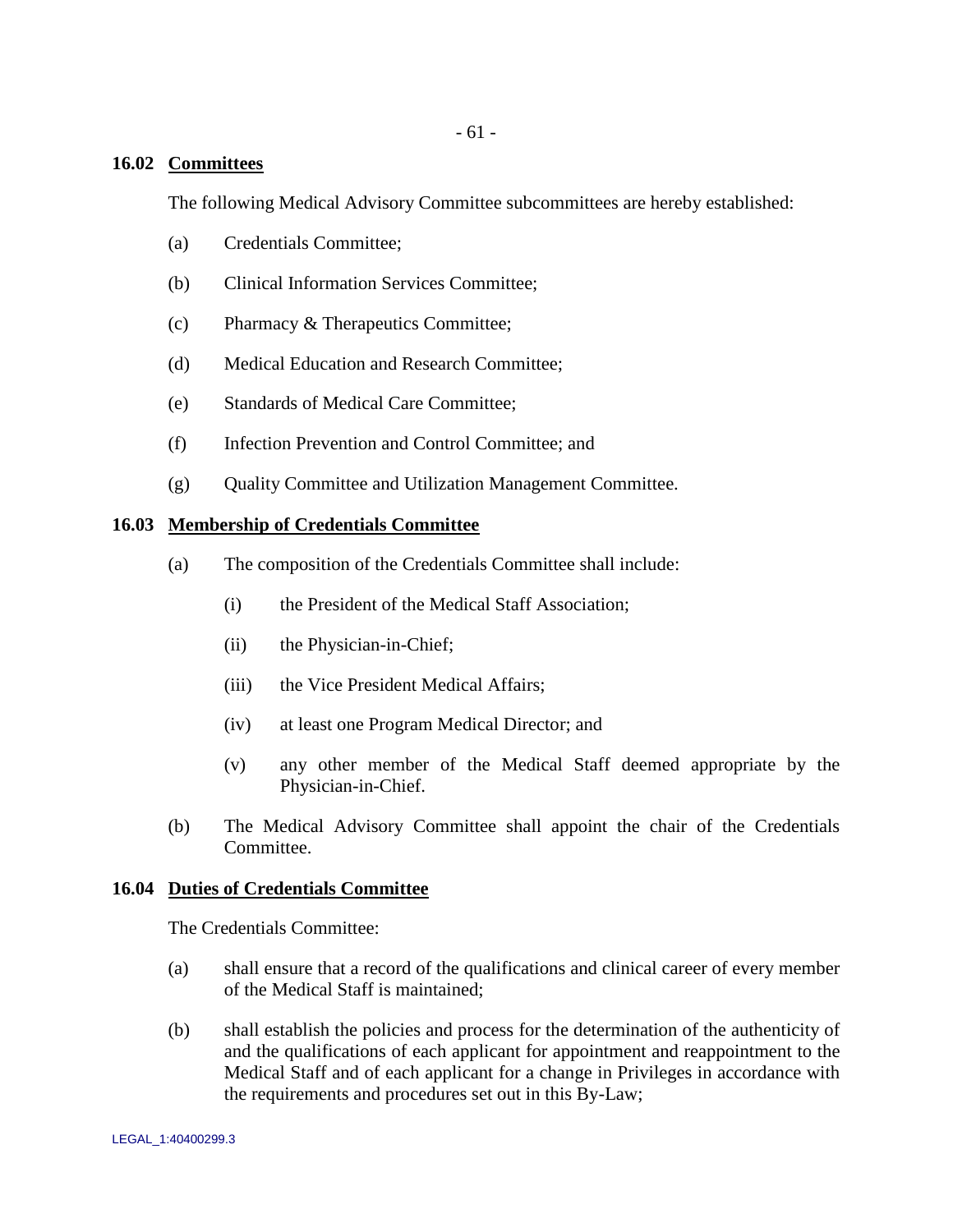- (c) shall ensure that each applicant for appointment or reappointment to the Medical Staff or for a change in Privileges meets the criteria as set out in this By-Law and in the Hospital"s Clinical Human Resources Plan;
- (d) shall consult with the appropriate Program Medical Director, Vice President Medical Affairs and Physician-in-Chief;
- (e) shall consider the Program"s utilization report;
- (f) shall ensure that an analysis of the appointment"s impact on human and fiscal resources of the Hospital is undertaken and shall consider the result of such analysis;
- (g) may, if directed by the Medical Advisory Committee, investigate any alleged contravention of the By-Law, the Legislation, the Policies and Rules, Affiliation Agreement or Research Ethics Committee by any member of the Medical Staff and make a report thereon to the Medical Advisory Committee;
- (h) may interview applicants for initial appointment;
- (i) shall receive notification from the Physician-in-Chief when the performance evaluations and the recommendations for reappointments have been completed;
- (j) shall identify any Risk Factors for Consideration by the Special Credentialing Subcommittee of the Board, and inform the Medical Advisory Committee and Credentials Committee in writing of the specifics;
- (k) shall submit a written report to the Medical Advisory Committee at or before its next regular meeting on the kind and extent of Privileges requested by the applicant and, if necessary, a request that the application be deferred for further investigation; and
- (l) shall perform any other duties prescribed by the Medical Advisory Committee.

### **16.05 Membership of the Clinical Information Services Committee**

The membership of the Clinical Information Services Committee shall be determined annually by the Medical Advisory Committee.

### **16.06 Duties of Clinical Information Services Committee**

The Clinical Information Services Committee shall recommend procedures to the Medical Advisory Committee to ensure that the provisions of the *Public Hospitals Act*, the Hospital"s By-Law, and the Policies and Rules are observed, including: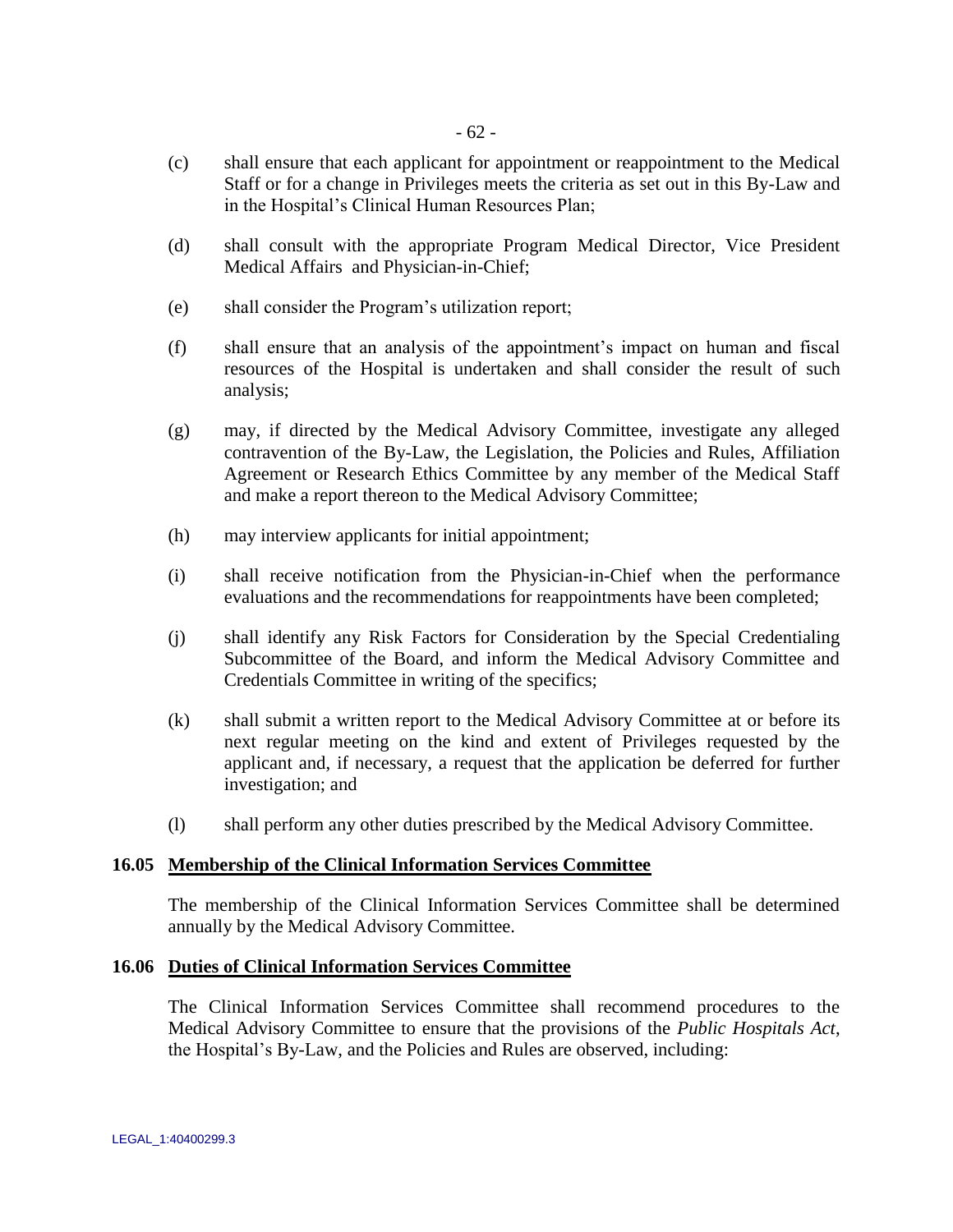- (a) the development of rules to govern the completion of records of personal health information;
- (b) a review of records of personal health information for timeliness, completeness and quality of recording;
- (c) a report in writing to each regular meeting of the Medical Advisory Committee with respect to:
	- (i) the review of the records of personal health information and the results thereof; and
	- (ii) the names of delinquent members of the Medical Staff; and
- (d) a review and revision of forms and processes as they pertain to Medical Staff record keeping.

#### **16.07 Membership of the Infection Prevention and Control Committee**

The membership of the Infection Prevention and Control Committee shall be determined annually by the Medical Advisory Committee.

#### **16.08 Duties of the Infection Prevention and Control Committee**

The Infection Prevention and Control Committee shall:

- <span id="page-67-0"></span>(a) make recommendations to the Medical Advisory Committee on infection control matters related to:
	- (i) the occupational health and safety program;
	- (ii) immunization programs;
	- (iii) visitor restrictions or instructions both in general terms and in special circumstances;
	- (iv) patient restrictions or instructions;
	- (v) educational programs for all persons carrying on activities in the Hospital;
	- (vi) isolation procedures;
	- (vii) aseptic and antiseptic techniques; and
	- (viii) environmental sanitation in the Hospital;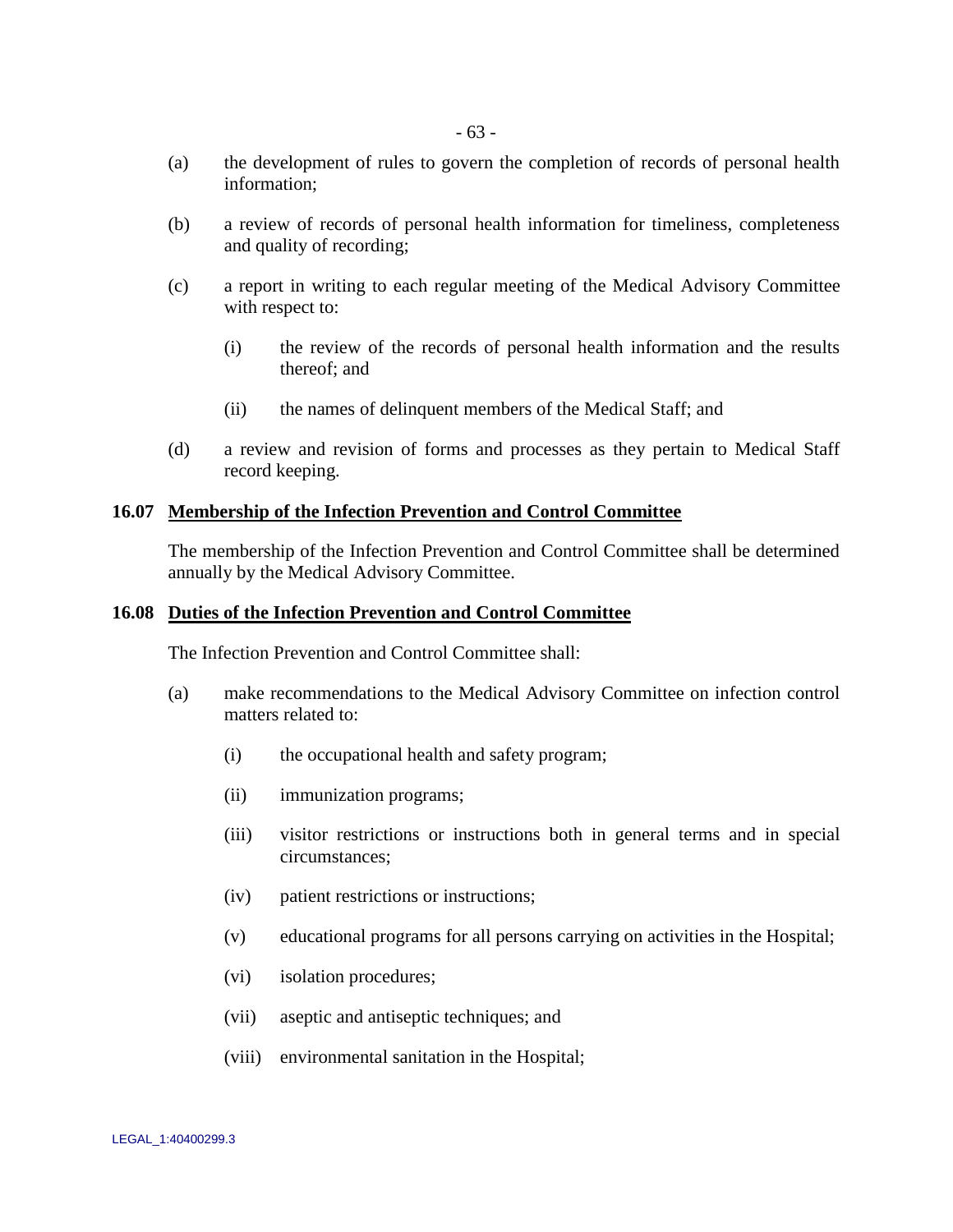- <span id="page-68-0"></span>(b) make recommendations to the Chief Executive Officer with respect to infection control matters related to the health surveillance program;
- <span id="page-68-1"></span>(c) make recommendations to the Chief Executive Officer with respect to infection control matters related to the health surveillance program;
- (d) follow-up and evaluate the results of each of its recommendations made under paragraphs [\(a\),](#page-67-0) [\(b\)](#page-68-0) and [\(c\)](#page-68-1) above;
- (e) develop, monitor and evaluate an infection control system which includes a reporting system by which all infections will come to the Infection Prevention and Control Committee's attention;
- (f) review reports from all Programs in the Hospital;
- (g) meet at least quarterly and at the call of the Committee Chair as required; and
- (h) perform such other duties as may from time to time be requested by the Medical Advisory Committee.

### **16.09 Membership of the Pharmacy and Therapeutics Committee**

The membership of the Pharmacy and Therapeutics Committee shall be determined annually by the Medical Advisory Committee.

### **16.10 Duties of the Pharmacy and Therapeutics Committee**

The Pharmacy and Therapeutics Committee shall:

- (a) assess regularly the appropriateness and adequacy of medication-related policies and make policy recommendations to the Medical Advisory Committee regarding drug utilization to ensure safe, effective and economical use of drugs;
- (b) evaluate drug utilization, new drugs and current therapeutics and recommend additions/deletions to a formulary that is suited to the Hospital"s needs, and periodically assess the effectiveness of and adherence to the formulary;
- (c) develop a procedure for the use of non-formulary drugs and a mechanism for their evaluation;
- (d) periodically analyze a summary of medication errors and their causative factors and make appropriate recommendations regarding prevention to the Medical Staff and nursing and/or pharmacy staff;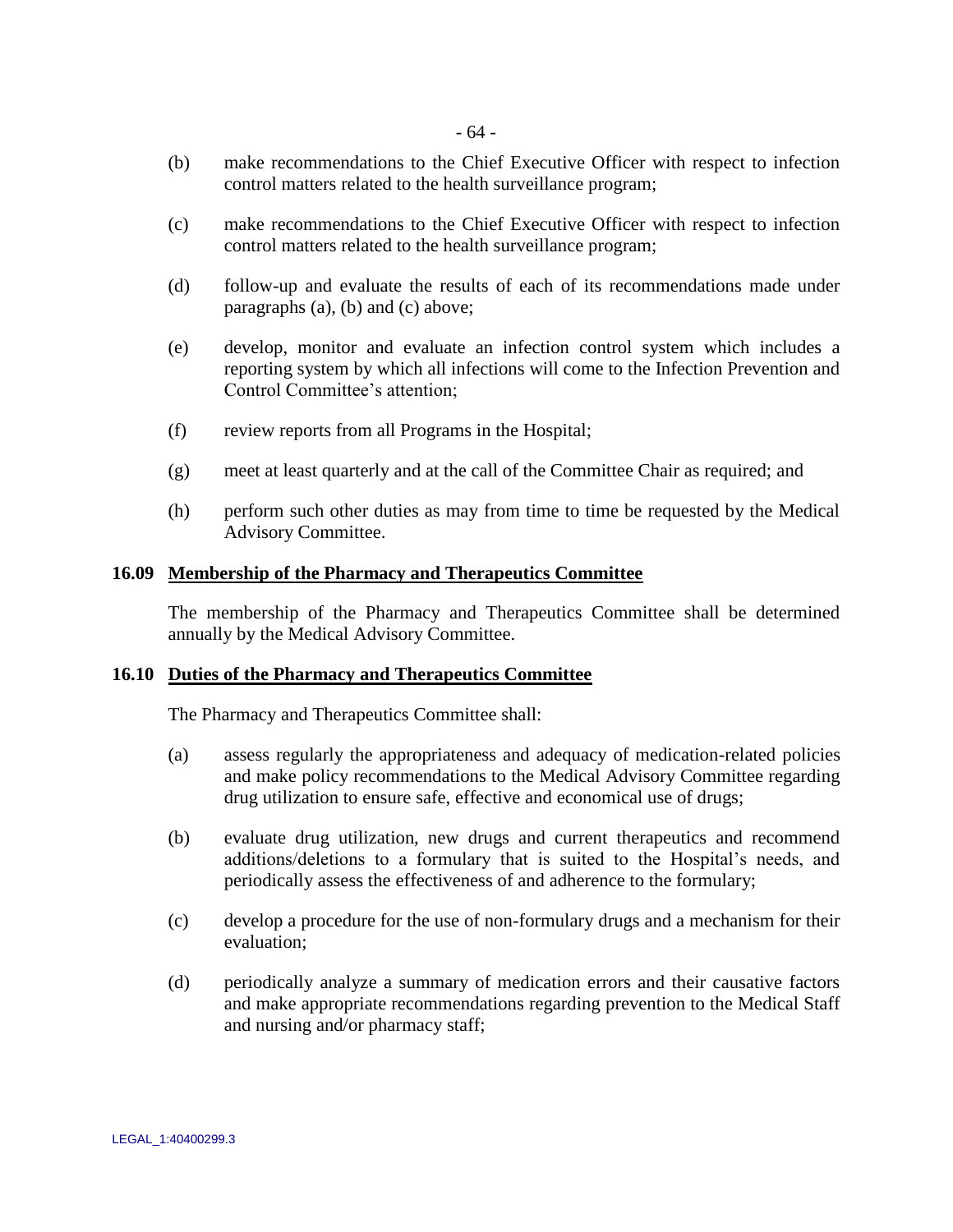- (e) develop an adverse drug reaction reporting program and review all these reports and ensure that a summary is circulated to Medical Staff and nursing staff when the need arises;
- (f) review all standing orders related to medications annually, or more often if deemed necessary;
- (g) develop protocols governing programs such as total parenteral nutrition, investigational drugs, self-medication or ensure that such protocols have been developed after appropriate Committee review;
- (h) identify and/or arrange appropriate educational programs for the Medical Staff and Hospital staff to enhance their knowledge of drug therapy and practices;
- (i) meet quarterly or more frequently at the call of the Committee Chair; and
- (j) perform such other duties as may from time to time be requested by the Medical Advisory Committee.

# **16.11 Membership of the Quality Committee and Utilization Management Committee**

The membership of the Quality Committee and Utilization Management Committee shall be determined annually by the Medical Advisory Committee.

# **16.12 Duties of the Quality Committee and Utilization Management Committee**

The Quality Committee and Utilization Management Committee shall:

- (a) develop a medical continuous quality improvement (CQI)/utilization/risk program which includes mechanisms to:
	- (i) regularly monitor trends in admission, length of stay and day volumes;
	- (ii) review hospitalized patients for medical necessity and level of care
	- (iii) monitor utilization patterns;
	- (iv) identify potential problem areas;
	- (v) provide appropriate information to Program Medical Director, Administrative Director, Vice President Medical Affairs and Physician-in-Chief**;**
	- (vi) focus review of cases, which may be chosen by a particular Program or on the basis of diagnosis or procedures;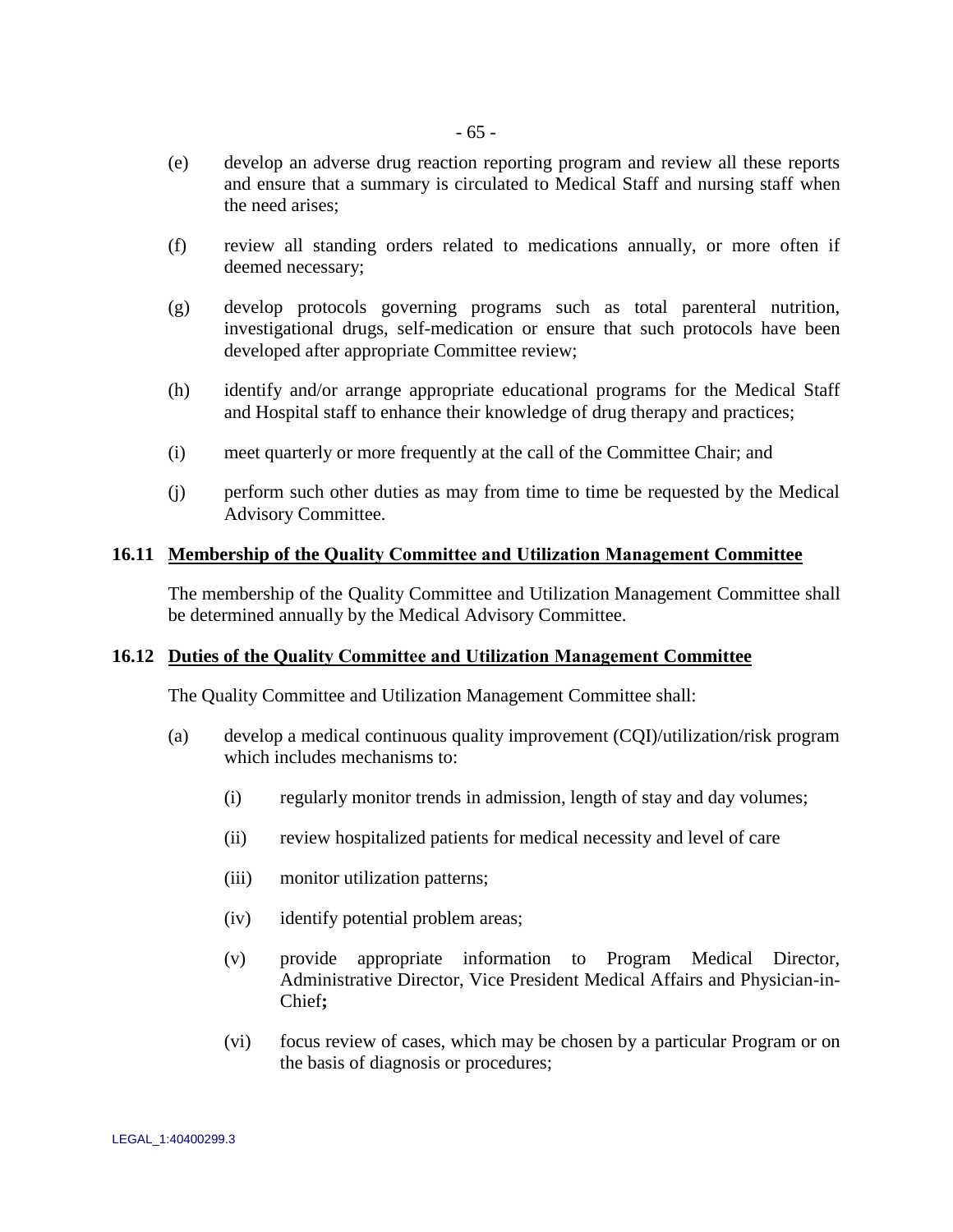- (vii) produce special studies related to problem effecting accessibility and quality of patient care for the total patient population; and
- (viii) develop action plans for improvement and provide follow-up;
- (b) ensure that all Medical Staff members are educated about CQI, utilization review and risk management issues and report regularly to the Medical Staff on CQI, utilization and risk trends;
- (c) report findings and make recommendations to the Medical Advisory Committee and to the Board;
- (d) review, evaluate and make recommendations on the following matters affecting the Medical Staff:
	- (i) Privileges;
	- (ii) clinical manpower planning, impact analysis;
	- (iii) Program and clinical service activities;
	- (iv) workplace and patient safety programs, initiatives, monitoring and outcomes;
	- (v) process for handling complaints; and
	- (vi) Hospital By-Law, and Policies and Rules;
- (e) recommend procedures to the Medical Advisory Committee to assure that an ongoing peer review process is established for assessment of the quality of patient care as follows:
	- (i) review or cause to be reviewed records of personal health information on a regular basis;
	- (ii) report in writing to each regular meeting of the Medical Advisory Committee and to the appropriate Program Medical Director;
	- (iii) assure a review of all Hospital deaths to assess the quality of clinical diagnosis, care and treatment has been provided;
	- (iv) identify the continuing medical educational needs of the Medical Staff and ensure that actions are taken on the recommendations of the Program; and
	- (v) ensure that other Program medical audits are undertaken as necessary;
- (f) comment on the resource implications of proposed additions to the Medical Staff;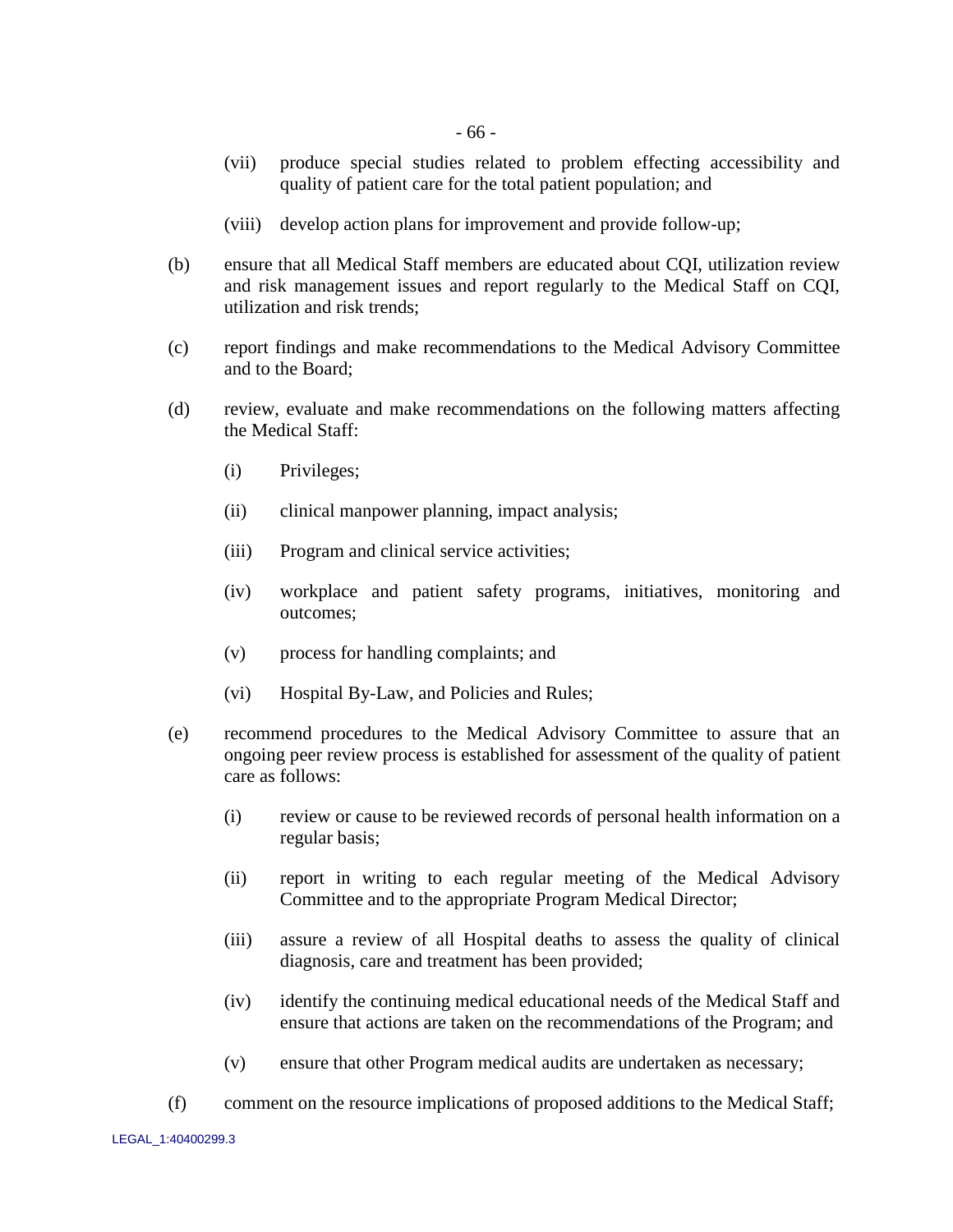- (g) meet quarterly or more frequently at the call of the Committee Chair; and
- (h) perform such other duties as may from time to time be requested by the Medical Advisory Committee.

#### **16.13 Composition and Terms of Reference of Other Medical Staff Committees**

The composition and terms of reference of other Medical Advisory Committee subcommittees shall be contained in the Policies and Rules. The Physician-in-Chief in consultation with the Vice President Medical Affairs is responsible for the appointment of all Medical Staff committee members.

### **ARTICLE 17. SUSPENSION AND REVOCATION OF PRIVILEGES**

#### <span id="page-71-0"></span>**17.01 Mid-Term Action Procedural Guidelines**

- (a) Mid-term action may be initiated wherever a member of the Medical Staff is alleged to have engaged in, made or exhibited acts, statements, behaviour or professional conduct, either within or outside of the Hospital, and the same:
	- (i) exposes, or is reasonably likely to expose patients or employees or any other persons to harm or injury; or
	- (ii) is reasonably likely to be, detrimental to patient safety or to the delivery of quality patient care within the Hospital; or
	- (iii) is reasonably likely to constitute Disruptive Behaviour; or
	- (iv) results in the imposition of sanctions by the professional College; or
	- (v) is contrary to the By-Law, Policies and Rules, the Legislation, or any other relevant law or legislated requirement.
- (b) Where information is provided to the Chief Executive Officer, Physician-in-Chief Vice-President Medical Affairs, or Program Medical Director, which raises concerns about any of the matters in paragraph [17.01\(a\) above,](#page-71-0) the information shall be in writing, or recorded in writing, and shall be directed to the Chief Executive Officer, Physician-in-Chief, Vice-President Medical Affairs or Program Medical Director.
- (c) If either of the Chief Executive Officer, Physician-in-Chief, Vice-President Medical Affairs or Program Medical Director, receives information, which raises concerns about any of the matters in paragraph [17.01\(a\) above,](#page-71-0) he/she shall inform the other individuals. The Medical Staff member shall be advised of the investigation within five (5) days of the other individuals being informed.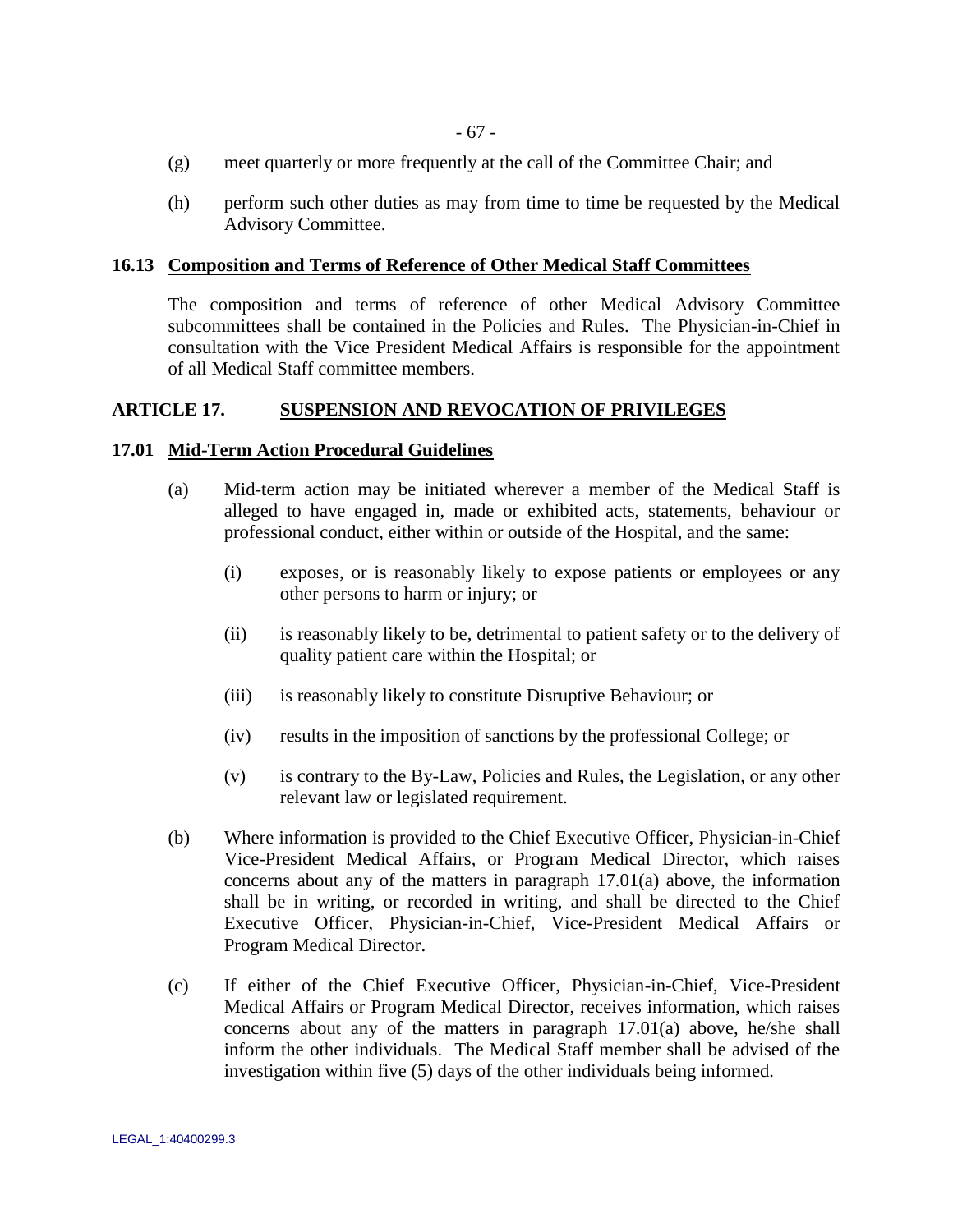- (d) An interview shall be arranged with the member.
- (e) The Medical Staff member shall be advised of the information about his/her conduct, performance or competence and shall be given a reasonable opportunity to present relevant information on his/her own behalf.
- (f) A written record shall be maintained reflecting the substance of the interview and copies shall be sent to the Medical Staff member, the Chief Executive Officer, Physician-in-Chief, Vice-President Medical Affairs and Program Medical Director.
- (g) If the Medical Staff member fails or declines to participate in the interview after being given a reasonable opportunity, the appropriate action may be initiated.
- (h) The Chief Executive Officer, Physician-in-Chief, Vice-President Medical Affairs, and/or Program Medical Director shall determine whether a further investigation is necessary.
- (i) The investigation may be assigned to an individual(s) within the Hospital, the Medical Advisory Committee, a body within the Hospital other than the Medical Advisory Committee or an external consultant.
- (j) Upon completion of the investigation, the individual or body who conducted the investigation shall forward a written report to the Chief Executive Officer, Physician-in-Chief, Vice-President Medical Affairs, and/or Program Medical Director. The Medical Staff member shall be provided with a copy of the written report.
- (k) The Chief Executive Officer, Physician-in-Chief, Vice-President Medical Affairs, and/or Program Medical Director shall review the report and determine whether any further action may be required.

## **17.02 Request to Medical Advisory Committee for Recommendation for Mid-Term Action**

- (a) Where it is determined that further action may be required and the matter relates to the dismissal, suspension or restriction of a Medical Staff member"s hospital privileges and/or the quality of medical diagnosis, care and treatment and/or patient or workplace safety in the Corporation in respect of the Medical Staff member, the matter shall be referred to the Medical Advisory Committee, which may dismiss the matter for lack of merit or initiate further investigation, or determine to have a meeting of the Medical Advisory Committee.
- (b) (i) Where the Medical Advisory Committee initiates another investigation (through internal or external investigations), it shall ensure that the investigation is completed as soon as practical.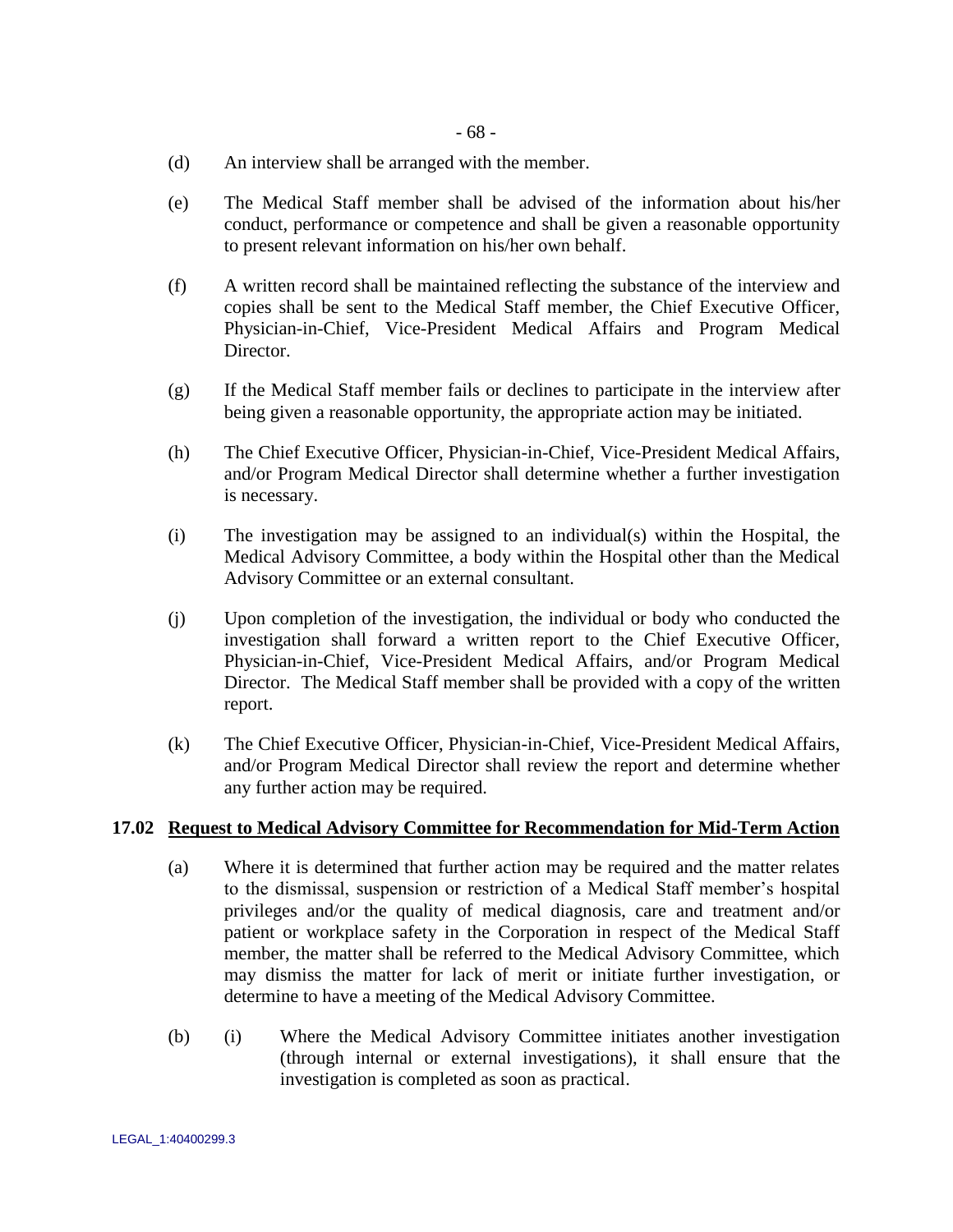- (c) All requests for a recommendation for mid-term action must be submitted to the Medical Advisory Committee in writing and supported by reference to the specific activities or conduct which constitute grounds for the request.
- (d) Where the matter is referred to the Medical Advisory Committee, a copy of any reports made by a body or consultant with respect to the matter shall be forwarded to the Medical Advisory Committee.
- (e) The Medical Advisory Committee may initiate further investigation itself, establish an Ad Hoc Committee to conduct the investigation, refer the matter to an external consultant, dismiss the matter for lack of merit or determine to have a section [17.03](#page-74-0) meeting of the Medical Advisory Committee.
- (f) Where the Medical Advisory Committee establishes an Ad Hoc Committee to conduct the investigation or refers the matter to an external consultant, that individual or body shall forward a written report of the investigation to the Medical Advisory Committee as soon as practicable after the completion of the investigation.
- (g) Upon completion of its own investigation or upon receipt of the report by the body that conducted the investigation, as the case may be, the Medical Advisory Committee may either dismiss the matter for lack of merit or determine to have a section [17.03](#page-74-0) meeting of the Medical Advisory Committee.
- (h) Within twenty-one (21) days after receipt by the Medical Advisory Committee of the request for a recommendation for mid-term action, unless deferred, the Medical Advisory Committee shall determine whether a section [17.03](#page-74-0) meeting of the Medical Advisory Committee is required to be held.
- (i) If additional time is needed for the investigative process, the Medical Advisory Committee may defer action on the request. The Medical Advisory Committee must act within thirty (30) days of the deferral.
- (j) If the Medical Advisory Committee determines that there is merit to proceed to a section [17.03](#page-74-0) meeting of the Medical Advisory Committee, then the Medical Staff member is entitled to attend the meeting.
- (k) Where the Medical Advisory Committee considers the matter at an Medical Advisory Committee meeting for the purposes of potentially making a recommendation to the Board, then the procedure set out herein at section [17.03](#page-74-0) is to be followed.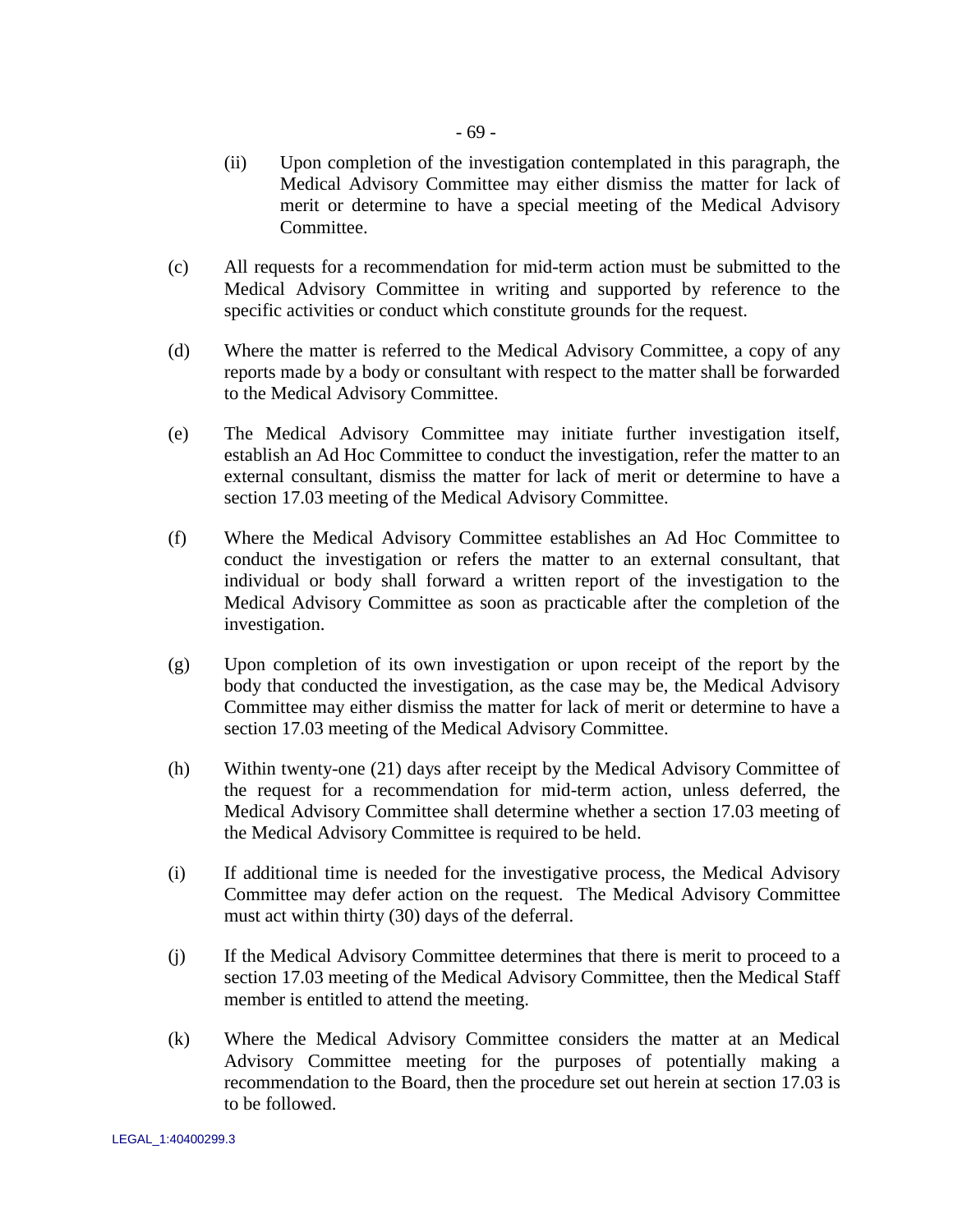## <span id="page-74-1"></span><span id="page-74-0"></span>**17.03 Special Meeting of the Medical Advisory Committee**

- (a) At least fourteen (14) days prior to the Medical Advisory Committee meeting the Medical Staff member and the Medical Advisory Committee shall be given written notice of the Medical Advisory Committee meeting. The notice shall include:
	- (i) the time and place of the meeting;
	- (ii) the purpose of the meeting;
	- (iii) a statement that the Medical Staff member will be provided with a statement of the matter to be considered by the Medical Advisory Committee together with any documentation or witnesses that will be considered by the Medical Advisory Committee as may be determined by the Physician-in-Chief or designate. For clarity, no other documentation will be produced by the Medical Advisory Committee.
	- (iv) a statement that the Medical Staff member is entitled to attend the Medical Advisory Committee meeting and to participate fully, to answer all matters considered by the Medical Advisory Committee, and to present documents and witnesses;
	- (v) a statement that the Medical Staff member"s legal counsel may attend only to provide confidential legal advice to the Medical Staff member, but will not be entitled to make any submissions and/or participate directly in the meeting including examining any witnesses;
	- (vi) a statement that counsel to the Medical Advisory Committee may attend at Medical Advisory Committee meetings, including, without limitation, in camera deliberations, in order to provide advice to the members of the Medical Advisory Committee and to ensure compliance with applicable Legislation and due process requirements; and
	- (vii) a statement that, in the absence of the Medical Staff member, the meeting may proceed.
- (b) The Medical Staff member may request and the Medical Advisory Committee may, after considering the reason cited and acting in its absolute sole discretion, grant a postponement of the Medical Advisory Committee meeting. The request for postponement of the meeting must be made in writing at least five (5) days prior to the Medical Advisory Committee meeting and subject to Medical Advisory Committee scheduling and extraordinary circumstances may not be postponed by more than five (5) business days.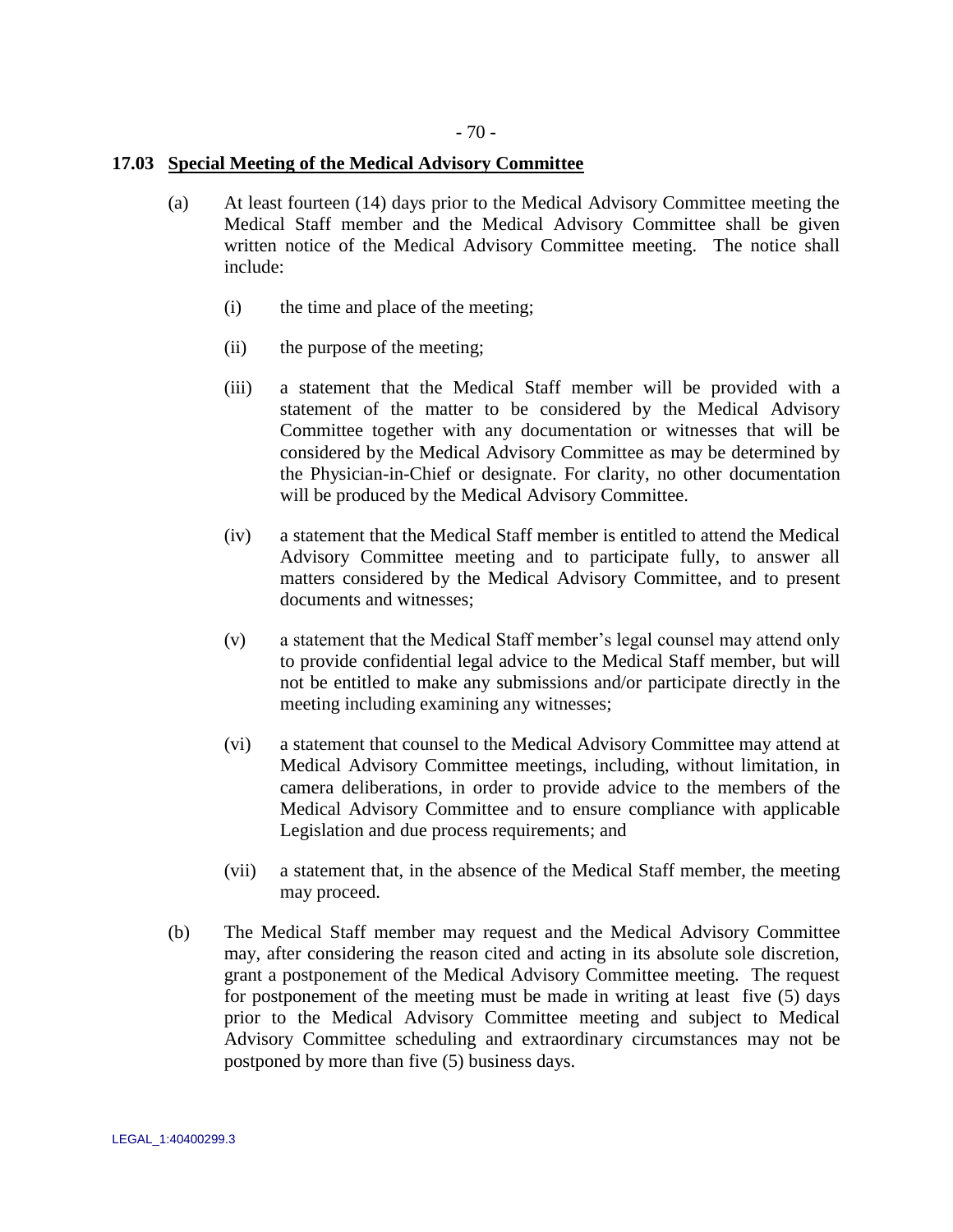- (c) At least fourteen (14) business days prior to the Medical Advisory Committee meeting, the Medical Advisory Committee shall provide the Medical Staff member with a short but comprehensive statement of the matter to be considered by the Medical Advisory Committee, together with any relevant documentation, including any reports and other documentation which will be reviewed at the meeting and a list of witnesses with a brief synopsis of the purpose for which they are being called. For clarity no other documentation or witnesses will be produced by the Medical Advisory Committee, unless new information subsequently comes to the attention of the Physician-in-Chief or delegate after the issuance of the comprehensive statement.
- (d) The Medical Staff member involved shall be given full opportunity to answer each ground as well as to present documents and witnesses if so desired, provided that the Medical Staff member provides the Medical Advisory Committee with:
	- (i) a list of witnesses with a brief synopsis of the purpose for which they are being called; and
	- (ii) a copy of all additional documentation in the possession, power or control of the Medical Staff member that has not been produced by the Medical Advisory Committee that the Medical Staff member will be relying on at the special meeting,

at least seven (7) business days before the meeting, unless new information subsequently comes to the attention of the Medical Staff member after the issuance of the comprehensive statement.

- (e) The Medical Advisory Committee shall keep minutes of the proceedings and shall provide the Medical Staff member with a copy of the approved minutes. Only the open portion of the proceeding shall be detailed, the in camera portion of the minutes shall record the Medical Advisory Committee's reasons and recommendations.
- (f) Where the Medical Advisory Committee determines that the matter has no merit, this shall be noted in the minutes of the Medical Advisory Committee.
- (g) Before deliberating on the recommendation to be made to the Board, the Physician-in-Chief shall require the Medical Staff member involved and any other persons present who are not Medical Advisory Committee members, other than legal counsel, to retire.
- <span id="page-75-0"></span>(h) The Medical Advisory Committee shall provide to the Medical Staff member within fourteen (14) days from the date of the Medical Advisory Committee meeting written notice of: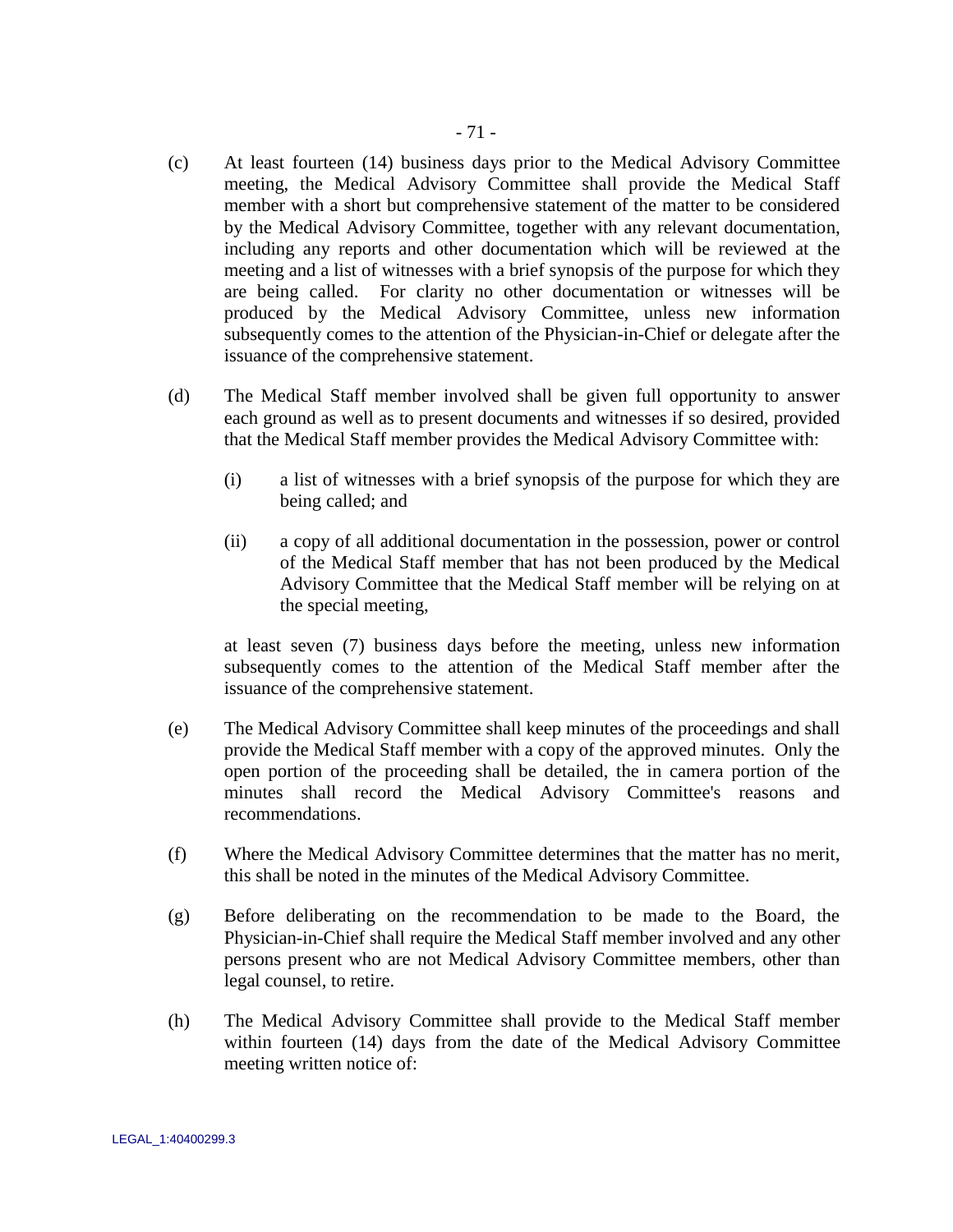- (i) the Medical Advisory Committee"s recommendation and the written reasons for the recommendation; and
- (ii) the Medical Staff member"s entitlement to a hearing before the Board if a written request is received by the Board and the Medical Advisory Committee within seven (7) days of the receipt by the Medical Staff member of the Medical Advisory Committee's written reasons.
- <span id="page-76-0"></span>(i) The time period to provide the written notice required in paragraph [17.03\(h\)](#page-75-0)  [above](#page-75-0) may be extended if the Medical Advisory Committee, prior to the expiry of the fourteen (14) days, gives written notice to the Medical Staff member that the final recommendation cannot yet be made and provides the Medical Staff member with written reasons.
- (j) The Medical Advisory Committee shall provide to the Board within fourteen (14) days from the date of the Medical Advisory Committee meeting, or such later date where the time period is extended pursuant to paragraph [17.03\(i\) above,](#page-76-0) written notice of:
	- (i) the Medical Advisory Committee"s recommendation and the written reasons for the recommendation; and
	- (ii) where an extension was made pursuant to paragraph [17.03\(i\) above,](#page-76-0) the written reasons for the extension.
- <span id="page-76-1"></span>(k) Service of a notice to the Medical Staff member may be made personally or by registered mail addressed to the person to be served at his/her last known address and, where the notice is served by registered mail, it shall be deemed that the notice was served on the third day after the day of mailing unless the person to be served establishes that he/she did not, acting in good faith, through absence, accident, illness or other cause beyond his/her control receive it until a later date. In the alternative, when the Medical Staff member is represented by legal counsel, the notice may be served on legal counsel.
- (l) Where the Medical Staff member does not require a hearing by the Board, the Board may implement the recommendation of the Medical Advisory Committee. However, where the Medical Advisory Committee makes a recommendation with respect to the dismissal, suspension or restriction of a Medical Staff member"s Hospital privileges and:
	- (i) the Medical Staff member has not made any written or oral submissions to the Board, and concerns are raised that the Board believes the Medical Staff member should have an opportunity to address, the Board may give the Medical Staff member notice that he/she is entitled to a Board hearing and shall follow the process set out in section [17.04](#page-77-0) of this By-Law; or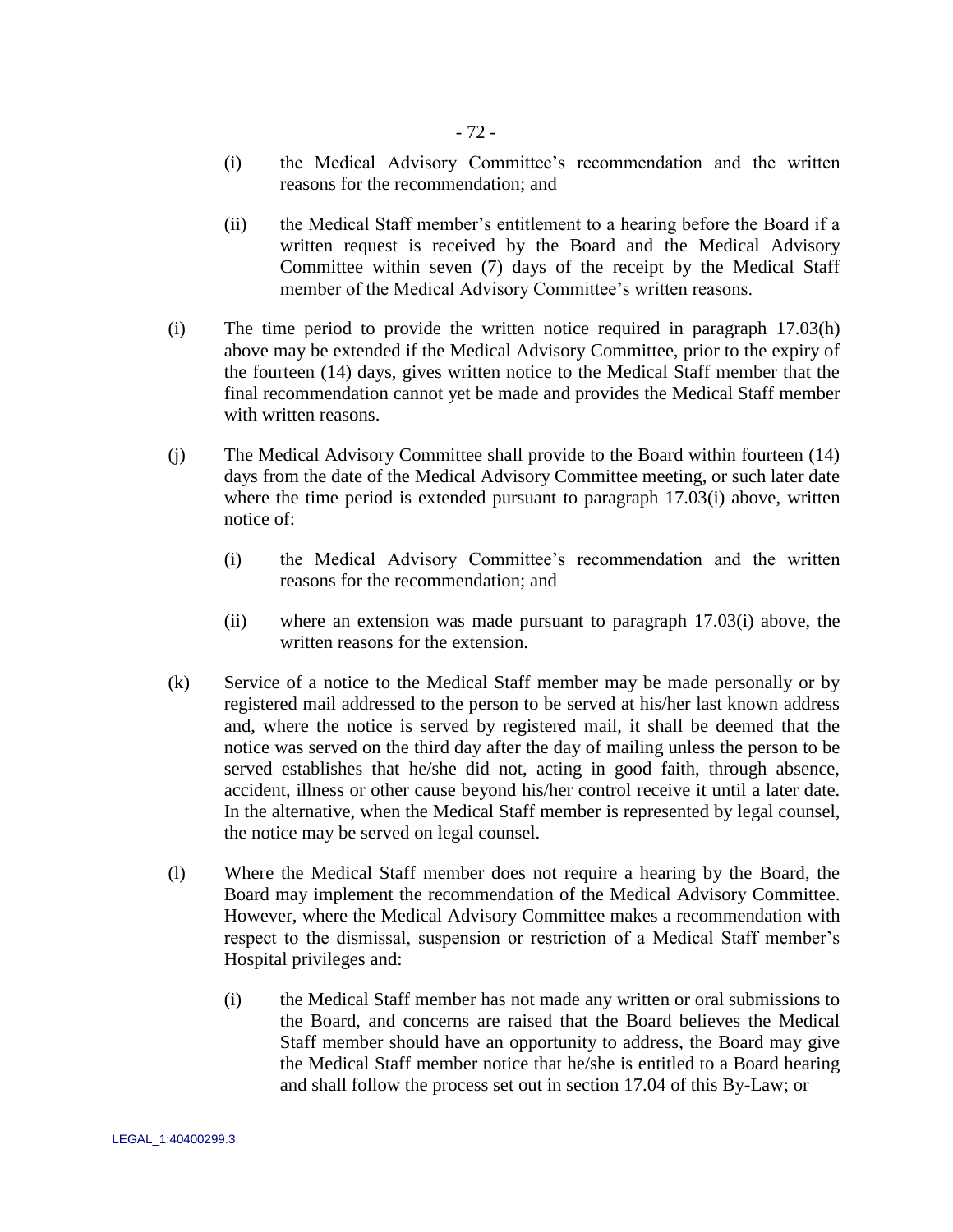- (ii) information that has not been considered by the Medical Advisory Committee has come to the attention of the Board that the Board believes should be considered by the Medical Advisory Committee prior to the Board acting on the Medical Advisory Committee"s recommendation, the Board may refer the new information back to the Medical Advisory Committee for consideration, with the Medical Advisory Committee to provide a reconsidered recommendation to the Board with respect to the dismissal, suspension or restriction of a Medical Staff member"s Hospital privileges, as the case may be. The Medical Staff member shall be given notice of the reconsidered recommendation as outlined in this section and entitled to a meeting and the process set out in paragraphs [17.03\(a\)](#page-74-1) to [\(k\)](#page-76-1) of this By-Law.
- (m) Participation of any member of the Medical Advisory Committee in an investigation regarding an applicant does not preclude such member from chairing, participating or voting at a special meeting of the Medical Advisory Committee.

# <span id="page-77-0"></span>**17.04 Board Hearing**

- (a) Where the Medical Staff member requires a hearing by the Board, the Board shall appoint date, time and place for the hearing.
- (b) The Board hearing shall be held within twenty-one (21) days of the Board receiving the notice from the Medical Staff member requesting a hearing or at a later date on consent of the Medical Staff member and the Medical Advisory Committee.
- (c) The Board shall give written notice of the hearing to the Medical Staff member and to the Physician-in-Chief or delegate at the earliest possible opportunity and, in any event, at least fourteen (14) days before the hearing date. The notice of the Board hearing shall include:
	- (i) the date, place and time of the hearing;
	- (ii) the purpose of the hearing;
	- (iii) a statement that the Medical Staff member and the Medical Advisory Committee shall be afforded an opportunity at least seven (7) days before the hearing an opportunity to examine prior to the hearing a list of the witnesses the Medical Advisory Committee intends to call to provide evidence and any written or documentary evidence that will be provided or any report, the contents of which will be given in evidence at the hearing;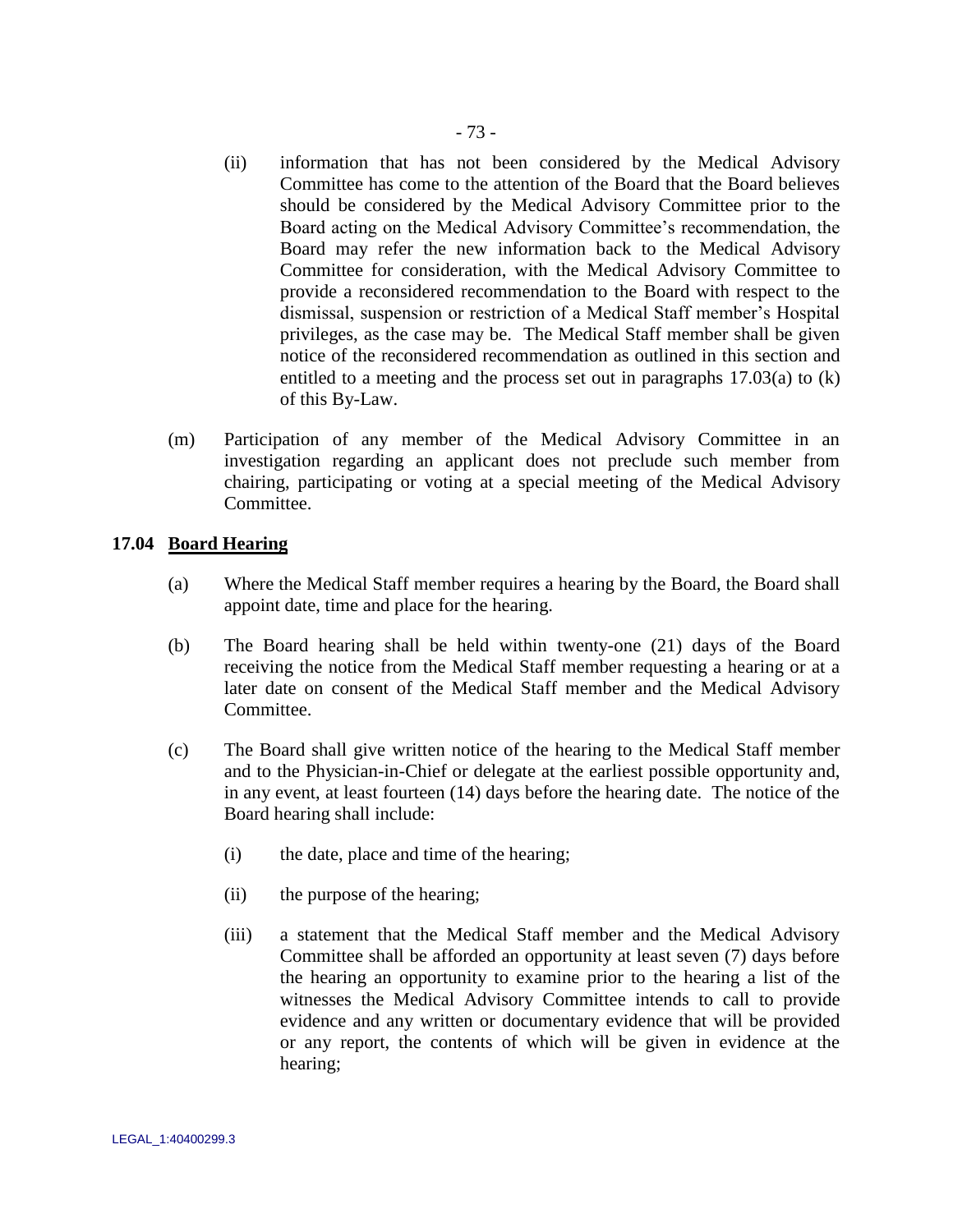- (iv) a statement that the Medical Staff member may proceed in person or be represented by counsel, and that in his/her absence the Board may proceed with the hearing and that the Medical Staff member will not be entitled to any further notice of the proceeding;
- (v) a statement that subject to paragraph [17.04\(d\)](#page-78-0) the Medical Staff member may call witnesses and tender documents in evidence in support of his/her case;
- (vi) a copy of the Board approved procedural rules that will govern the hearing; and
- (vii) a statement that the time for the hearing may be extended by the Board.
- <span id="page-78-0"></span>(d) The Medical Staff member involved shall be given full opportunity to answer each ground as well as to present documents and witnesses if so desired, provided that the Medical Staff member provides the Board and Medical Advisory Committee with:
	- (i) a list of witnesses with a brief synopsis of the purpose for which they are being called; and
	- (ii) a copy of all additional documentation in the possession, power or control of the Medical Staff member that has not been produced by the Medical Advisory Committee that the Medical Staff member will be relying on at the special meeting,

at least three (3) business days before the meeting, unless new information subsequently comes to the attention of the Medical Staff member after the issuance of the comprehensive statement.

- (e) The parties to the Board hearing are the Medical Staff member, the Medical Advisory Committee and such other persons as the Board may specify. The Physician-in-Chief, Vice-President Medical Affairs or their respective designates may attend at the hearing to instruct counsel for the Medical Advisory Committee.
- <span id="page-78-1"></span>(f) (i) Subject to paragraph [17.04\(h\) below,](#page-79-0) Directors holding the hearing shall not have taken part in any investigation or consideration of the subject matter of the hearing before the hearing and shall not communicate directly or indirectly in relation to the subject matter of the hearing with any person or with any party or his/her representative, except upon notice to and an opportunity for all parties to participate.
	- (ii) No member of the Board shall participate in a decision of the Board pursuant to a hearing unless he/she was present throughout the hearing and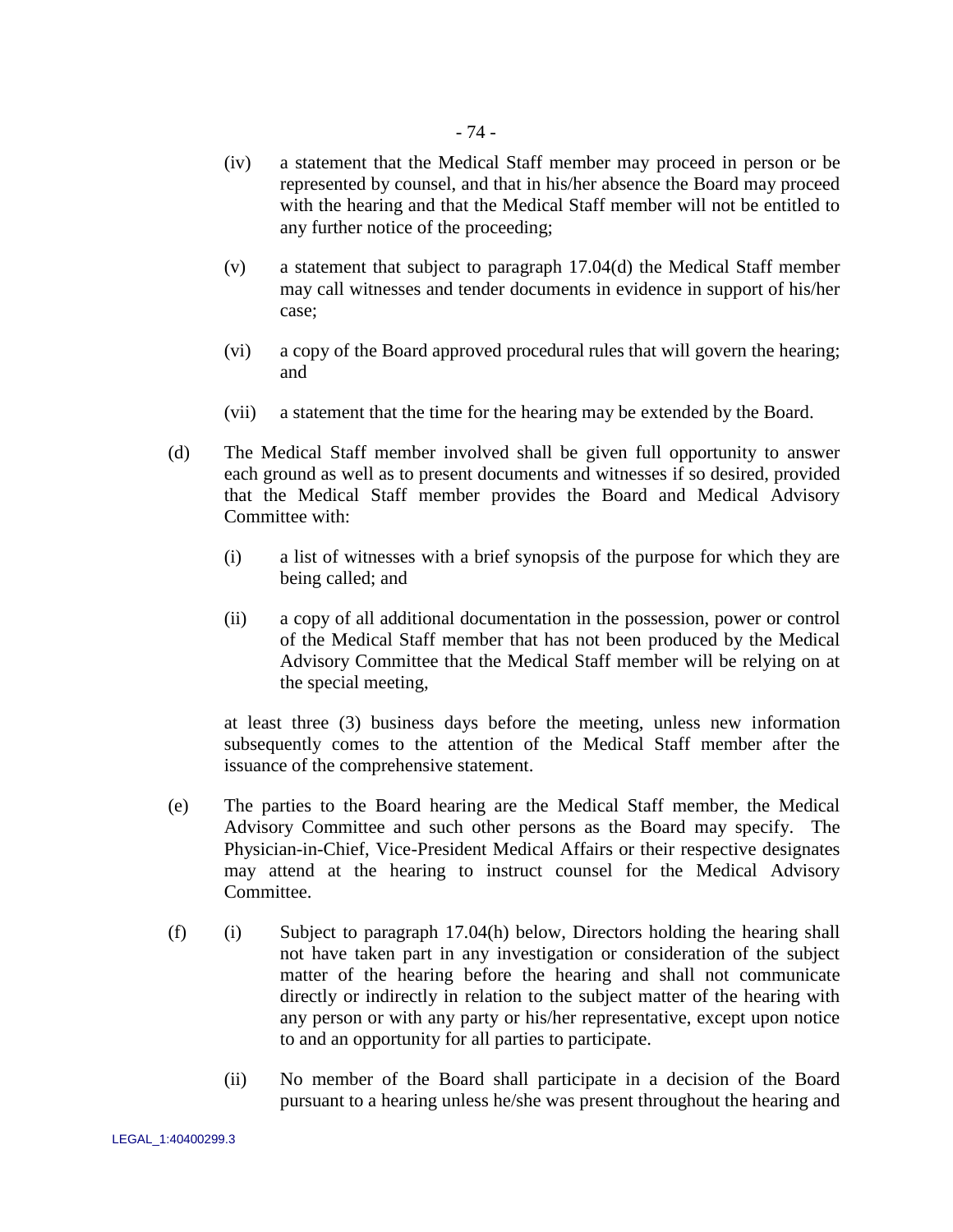heard the evidence and argument of the parties and, except with the consent of the parties, no decision of the Board shall be given unless all members so present participate in the decision.

- (g) In the event that the quorum requirements cannot be met, the parties may (a) waive the requirement for a quorum; or (b) proceed directly to the Health Professions Appeal and Review Board for consideration of the Medical Advisory Committee"s recommendation.
- <span id="page-79-0"></span>(h) A panel comprised of a subset of the Board or the Board Chair shall have the authority to make determinations regarding pre-hearing matters at the Board"s discretion.
- (i) The findings of fact of the Board pursuant to a hearing shall be based exclusively on evidence admissible or matters that may be noticed under sections 15 and 16 of the *Statutory Powers Procedure Act* (Ontario).
- (j) The Board shall consider only the reasons of the Medical Advisory Committee that have been given to the Medical Staff member in support of its recommendation. Where through error or inadvertence, certain reasons have been omitted in the statement delivered to the Medical Staff member, the Board may consider those reasons only if those reasons are given by the Medical Advisory Committee in writing to both the Medical Staff member and the Board and the Medical Staff member is given a reasonable time to review the reasons and to prepare a case to meet those additional reasons.
- (k) The Board shall make a decision to either follow, not follow, change or alter the recommendation of the Medical Advisory Committee.
- (l) A written copy of the decision of the Board and the written reasons for the decision shall be provided to the Medical Staff member and to the Medical Advisory Committee.
- <span id="page-79-1"></span>(m) Service of the notice of the decision and the written reasons to the Medical Staff member may be made personally or by registered mail addressed to the Medical Staff member at his/her last known address and, where the notice is served by registered mail, it shall be deemed that the notice was served on the third day after the day of mailing unless the person to be served establishes that he/she did not, acting in good faith, through absence, accident, illness or other cause beyond his/her control receive it until a later date. In the alternative, when the Medical Staff member is represented by legal counsel, the notice may be served on legal counsel.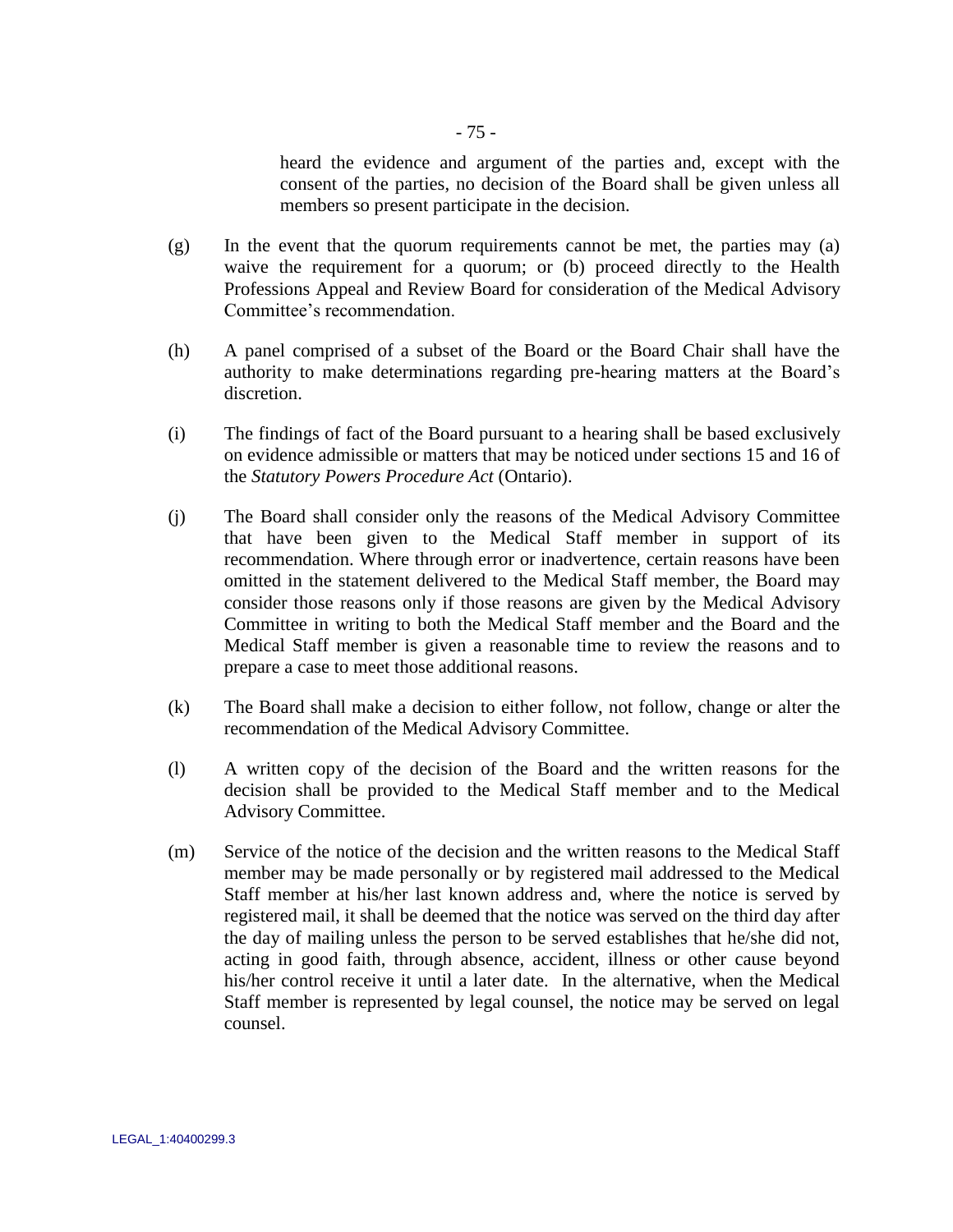# <span id="page-80-0"></span>**17.05 Notification of College and Partners**

Notice of any suspension, revocation or restriction of privileges shall be given by the Chief Executive Officer to the Registrar of the College within which the member is registered and shall be given to the Dean, or similarly named officer of any educational institution in which the member holds a cross appointment between that institution and the Corporation .

# **17.06 Addressing Issues of Competence during Mid-Term Action**

At any time during mid-term action if it becomes apparent that the Medical Staff member's behaviour, performance or competence is such that it exposes, or is reasonably likely to expose patient(s) or employees or other persons in the Corporation to harm or injury and immediate action must be taken to protect other persons, then the Physician-in-Chief, Vice-President Medical Affairs or Program Medical Director, or his/her delegate may determine to invoke the procedures set out in Article 19.

# **17.07 Ceasing to Provide a Service**

For greater certainty, the process, obligations and rights contained in this Article 18 shall not apply to a decision of the Board under section 44(2) of the *Public Hospitals Act*.

# **ARTICLE 18. IMMEDIATE MID-TERM ACTION IN AN EMERGENCY SITUATION**

# **18.01 Initiation of Immediate Mid-Term Action**

- (a) Where the behaviour, performance or competence of a Medical Staff member exposes, or is reasonably likely to expose patient(s) or employees to harm or injury, either within or outside of the Hospital facilities, and immediate action must be taken to protect the patients, employees, staff members or visitors and no less restrictive measure can be taken, the Physician-in-Chief, Vice-President Medical Affairs or Program Medical Director, or his/her delegate, may immediately and temporarily suspend the Medical Staff member's privileges, with immediate notice to the President of the Medical Staff Association, Chief Executive Officer or delegate, and pending an Medical Advisory Committee meeting and a hearing by the Board.
- (b) (i) The Physician-in-Chief, Vice-President Medical Affairs or Program Medical Director shall immediately notify the Medical Staff member, the Medical Advisory Committee, and the Board of his/her decision to suspend the Medical Staff member's privileges.
	- (ii) The College reporting requirements set out in section [18.04](#page-85-0) shall be applicable to the Physician-in-Chief, Vice-President Medical Affairs or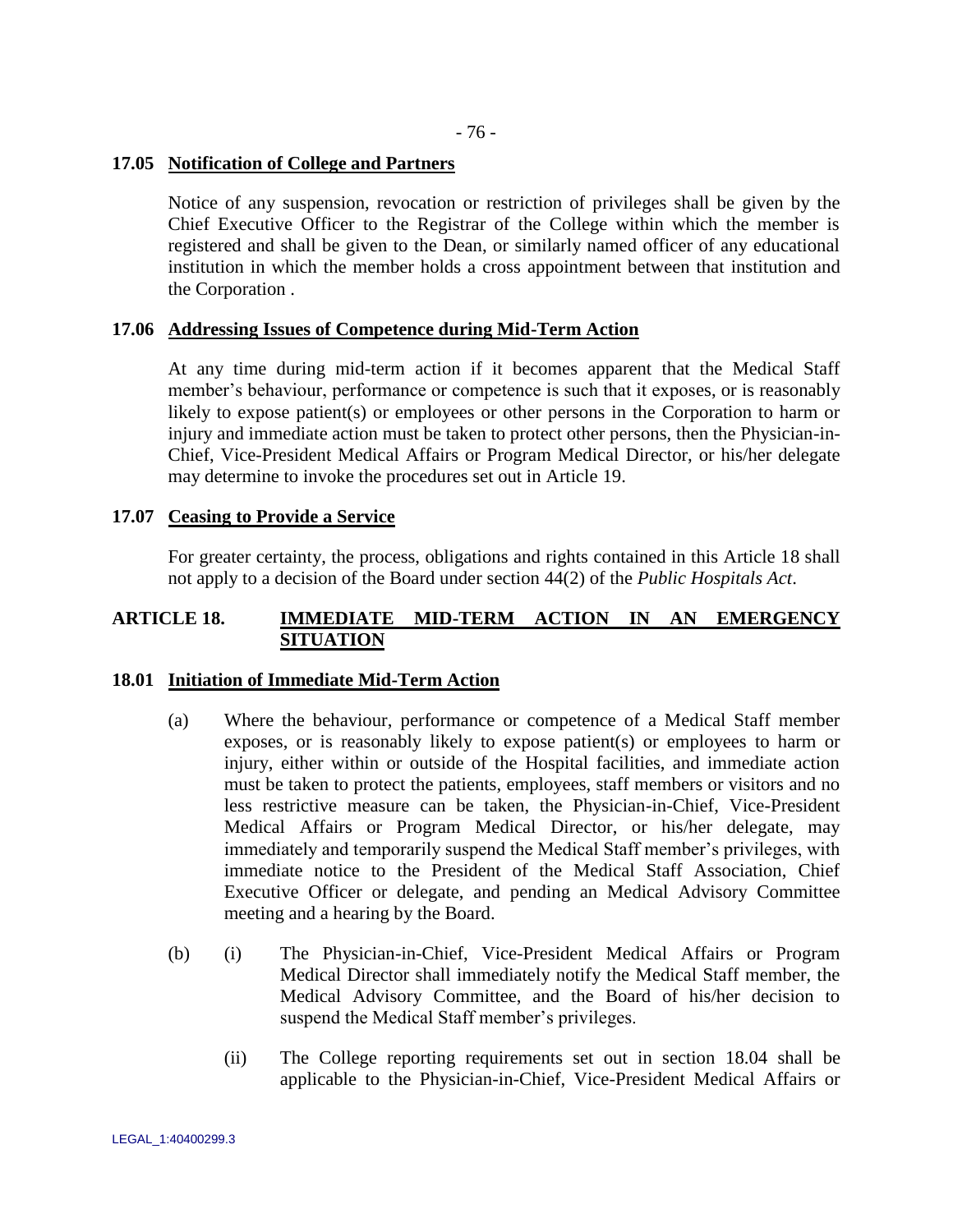Program Medical Director"s respective decision to immediately suspend the Medical Staff member"s privileges.

- (c) Arrangements, as necessary, shall be made by the Physician-in-Chief, Vice-President Medical Affairs or Program Medical Director for the assignment of a substitute to care for the patients of the suspended Medical Staff member.
- (d) Participation of any member of the Medical Advisory Committee in the suspension of the Medical Staff member's privileges does not preclude such member from chairing, participating or voting at the Medical Advisory Committee meeting.

### **18.02 Special Meeting of the Medical Advisory Committee**

- (a) The Medical Advisory Committee shall set a date for a meeting of the Medical Advisory Committee to be held within five (5) days from the date of the suspension to review the suspension and to make recommendations to the Board.
- (b) As soon as possible, and in any event, at least four (4) days prior to the Medical Advisory Committee meeting, the Medical Advisory Committee shall provide the Medical Staff member with a written notice of:
	- (i) the time and place of the meeting;
	- (ii) the purpose of the meeting;
	- (iii) a statement that the Medical Staff member will be provided with a statement of the matter to be considered by the Medical Advisory Committee together with any documentation or witnesses that will be considered by the Medical Advisory Committee as may be determined by the Physician-in-Chief or designate;
	- (iv) a statement that the Medical Staff member is entitled to attend the Medical Advisory Committee meeting and to participate fully, to answer all matters considered by the Medical Advisory Committee, and to present documents and witnesses;
	- (v) a statement that the Medical Staff member"s legal counsel may attend only to provide confidential legal advice to the Medical Staff member, but will not be entitled to make any submissions and/or participate directly in the meeting including examining any witnesses;
	- (vi) a statement that counsel to the Medical Advisory Committee may attend at Medical Advisory Committee meetings, including, without limitation, in camera deliberations, in order to provide advice to the members of the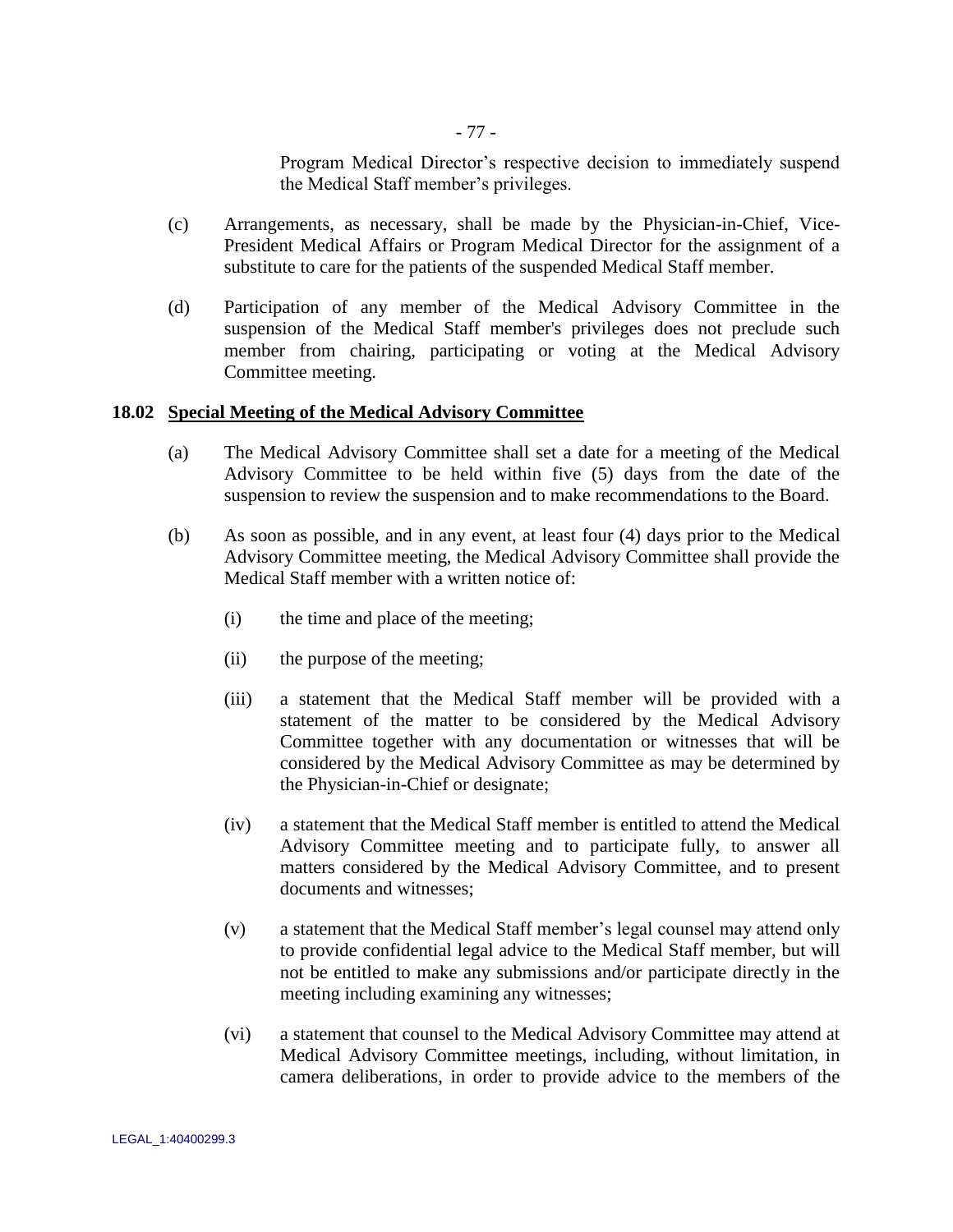Medical Advisory Committee and to ensure compliance with applicable Legislation and due process requirements; and

- (vii) a statement that, in the absence of the Medical Staff member, the meeting may proceed.
- (c) The Medical Staff member may request and the Medical Advisory Committee may, after considering the reason cited and acting in its absolute discretion, grant a postponement of the Medical Advisory Committee meeting. The request for postponement of the meeting must be made in writing at least twenty-four (24) hours prior to the Medical Advisory Committee meeting and subject to Medical Advisory Committee scheduling and extraordinary circumstances may not be postponed by more than five (5) days.
- (d) The Medical Staff member involved shall be given full opportunity to answer each ground as well as to present documents and witnesses if so desired, provided that the Medical Staff member provides the Medical Advisory Committee with:
	- (i) a list of witnesses with a brief synopsis of the purpose for which they are being called; and
	- (ii) a copy of all additional documentation in the possession, power or control of the Medical Staff member that has not been produced by the Medical Advisory Committee that the Medical Staff member will be relying on at the special meeting,

at least forty-eight (48) hours before the meeting, unless new information subsequently comes to the attention of the Medical Staff member after the issuance of the comprehensive statement.

- (e) The Medical Advisory Committee shall keep minutes of the proceedings and shall provide the Medical Staff member with a copy of the approved minutes. Only the open portion of the proceeding shall be detailed, the in camera portion of the minutes shall record the Medical Advisory Committee's reasons and recommendations.
- (f) Where the Medical Advisory Committee determines that the matter has no merit, this shall be noted in the minutes of the Medical Advisory Committee.
- (g) Before deliberating on the recommendation to be made to the Board, the Physician-in-Chief shall require the Medical Staff member involved and any other persons present who are not Medical Advisory Committee members, other than legal counsel, to retire.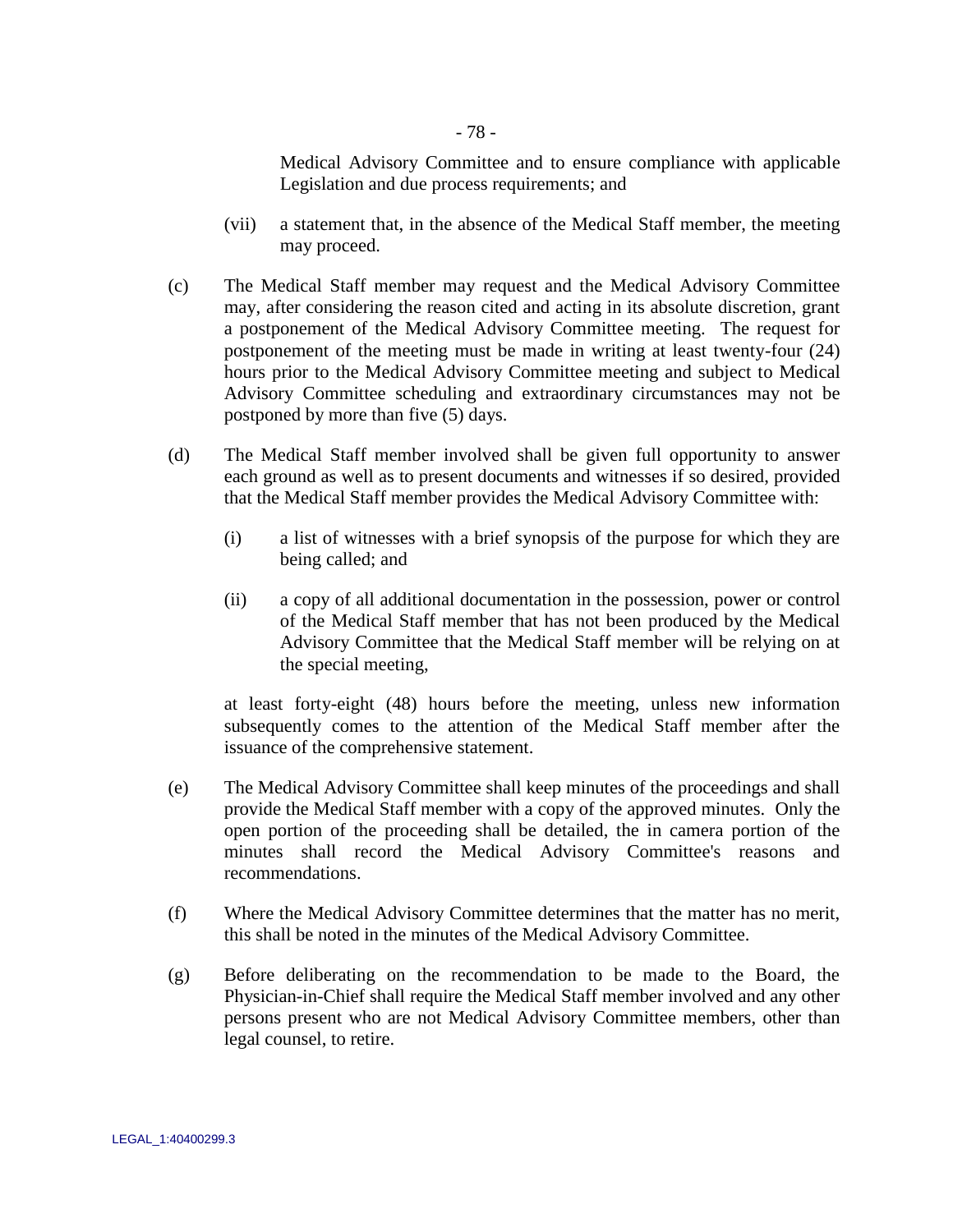- <span id="page-83-0"></span>(h) The Medical Advisory Committee shall provide to the Medical Staff member within five (5) days from the date of the Medical Advisory Committee meeting written notice of:
	- (i) the Medical Advisory Committee"s recommendation and the written reasons for the recommendation; and
	- (ii) the Medical Staff member"s entitlement to a hearing before the Board, if a written request is received by the Board and the Medical Advisory Committee within two (2) days of the receipt by the Medical Staff member of the Medical Advisory Committee"s written reasons.
- <span id="page-83-1"></span>(i) The time period to provide the written notice required in paragraph [18.02\(h\)](#page-83-0) may be extended up to an additional five (5) days if the Medical Advisory Committee, prior to the expiry of the five (5) days, gives written notice to the Medical Staff member that the final recommendation cannot yet be made and provides the Medical Staff member with written reasons.
- (j) The Medical Advisory Committee shall provide to the Board within fourteen (14) days from the date of the Medical Advisory Committee meeting, or such later date where the time period is extended pursuant to paragraph [18.02\(i\),](#page-83-1) written notice of:
	- (i) the Medical Advisory Committee"s recommendation and the written reasons for the recommendation; and
	- (ii) where an extension was made pursuant to paragraph [18.02\(i\),](#page-83-1) the written reasons for the extension.
- (k) Service of a notice to the Medical Staff member may be made personally or by registered mail addressed to the person to be served at his/her last known address and, where the notice is served by registered mail, it shall be deemed that the notice was served on the third day after the day of mailing unless the person to be served establishes that he/she did not, acting in good faith, through absence, accident, illness or other cause beyond his/her control receive it until a later date. In the alternative, when the Medical Staff member is represented by legal counsel, the notice may be served on legal counsel.

# **18.03 Board Hearing**

- (a) Where the Medical Staff member requires a hearing by the Board, the Board shall appoint date, time and place for the hearing.
- (b) The Board hearing shall be held within seven (7) days of the date of receipt by the member of the Board receiving the notice from the Medical Staff member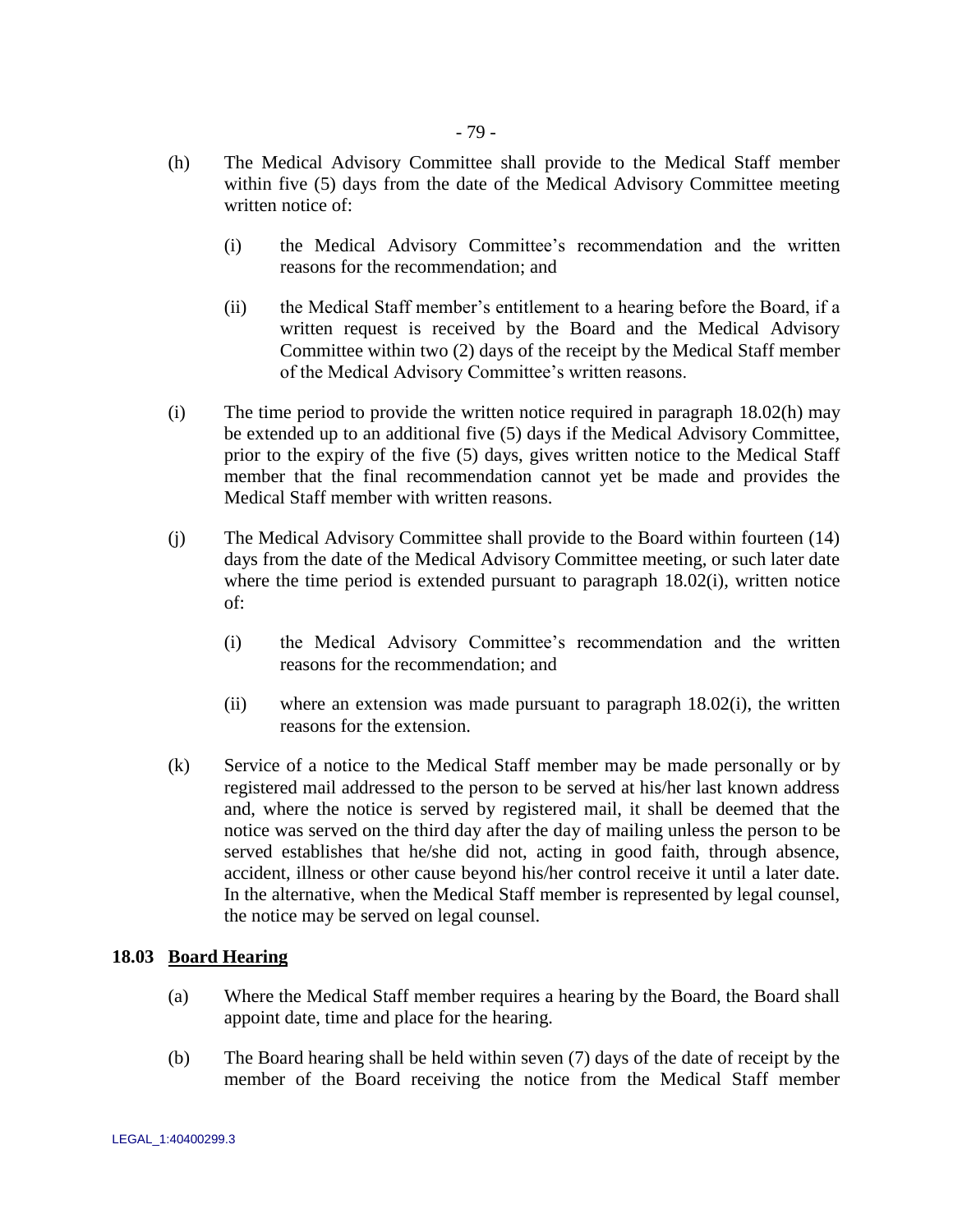requesting a hearing or at a later date on consent of the Medical Staff member and the Medical Advisory Committee.

- (c) The Board shall give written notice of the hearing to the Medical Staff member and to the Physician-in-Chief or delegate at the earliest possible opportunity and in any event, at least seventy-two (72) hours prior to the date of the hearing. The notice of the Board hearing shall include:
	- (i) the date, place and time of the hearing;
	- (ii) the purpose of the hearing;
	- (iii) a statement that the Medical Staff member and the Medical Advisory Committee shall be afforded an opportunity at least seventy-two (72) hours before the hearing to examine prior to the hearing a list of the witnesses the Medical Advisory Committee intends to call to provide evidence and any written or documentary evidence that will be provided or any report, the contents of which will be given in evidence at the hearing;
	- (iv) a statement that the Medical Staff member may proceed in person or be represented by counsel, and that in his/her absence the Board may proceed with the hearing and that the Medical Staff member will not be entitled to any further notice of the proceeding;
	- (v) a statement that subject to paragraph [18.03\(d\)](#page-84-0) below the Medical Staff member may call witnesses and tender documents in evidence in support of his/her case;
	- (vi) a copy of the Board approved procedural rules that will govern the hearing; and
	- (vii) a statement that the time for the hearing may be extended by the Board.
- <span id="page-84-0"></span>(d) At least twenty-four (24) hours before the hearing, the Medical Staff member shall provide the Board and the Medical Advisory Committee with the following:
	- (i) a list of witnesses with a brief synopsis of the purpose for which they are being called; and
	- (ii) a copy of all additional documentation in the possession, power or control of the Medical Staff member that has not been produced by the Medical Advisory Committee that the Medical Staff member will be relying on at the special meeting, unless new information subsequently comes to the attention of the Medical Staff member after the issuance of the comprehensive statement.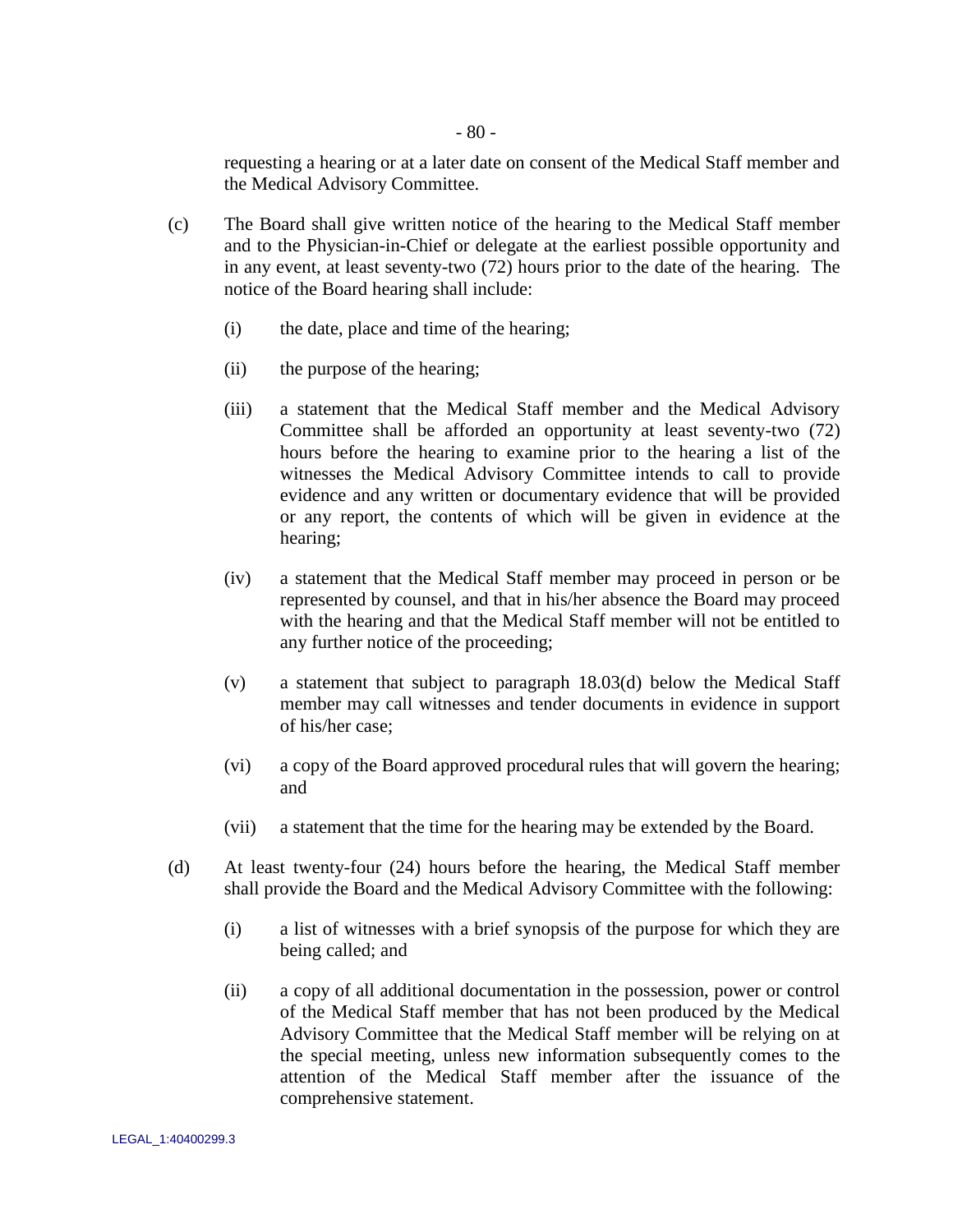- (e) The parties to the Board hearing are the Medical Staff member, the Medical Advisory Committee and such other persons as the Board may specify. The Physician-in-Chief, Vice-President Medical Affairs or their respective designate may attend at the hearing to instruct counsel for the Medical Advisory Committee.
- (f) The procedure outlined in paragraphs [17.04\(f\)](#page-78-1) through to [\(m\)](#page-79-1) relating to the Board hearing process shall be followed.

### <span id="page-85-0"></span>**18.04 Notification of College and Partners**

Section [17.05](#page-80-0) with necessary changes to point of detail applies to this Article 19.

## **18.05 Ceasing to Provide a Service**

For greater certainty, the process, obligations and rights contained in this Article 19 shall not apply to a decision of the Board under section 44(2) of the *Public Hospitals Act*.

### **ARTICLE 19. MEDICAL STAFF ASSOCIATION**

## **19.01 Purposes of the Medical Staff Association**

The purpose of the Medical Staff Association, in addition to fulfilling the responsibilities established by the laws of the Province of Ontario and this By-Law, is to provide an organization whereby the members of the Medical Staff participate in the Hospital"s planning, policy setting, and decision making through their elected officers.

#### **19.02 Role of the Medical Staff Association**

- (a) The Medical Staff Association shall, through its officers:
	- (i) serve as a liaison between the Medical Staff, the Medical Advisory Committee, the Physician-in-Chief, Vice President Medical Affairs, the Chief Executive Officer and the Board with respect to all matters not assigned to the Medical Advisory Committee;
	- (ii) report on issues raised by the Medical Staff to the Medical Advisory Committee and, at the request of the Medical Staff Association, report to the Board with respect to such issues; and
	- (iii) be an advocate on behalf of the Medical Staff and advocate a fair process in the treatment of individual members of the Medical Staff.
- (b) The Medical Staff Association may hold meetings that are restricted to Medical Staff members.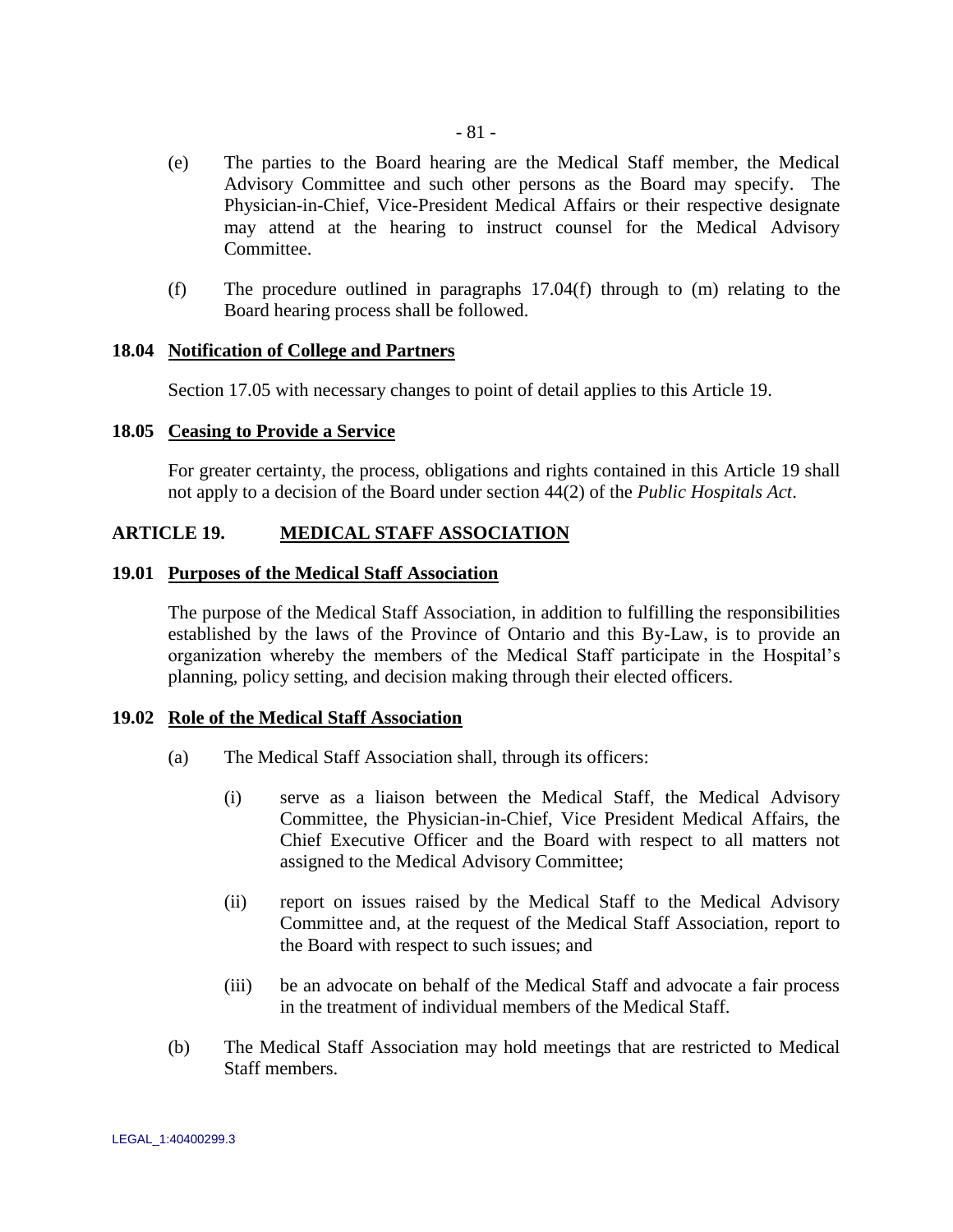## **ARTICLE 20. MEDICAL STAFF ASSOCIATION ELECTED OFFICERS**

# **20.01 Officers of the Medical Staff Association**

Members of the active Medical Staff shall hold elections on an annual basis to fill the following offices:

- (a) President;
- (b) Vice-President;
- (c) Secretary; and
- (d) Treasurer.

These officers shall be referred to collectively as the Medical Staff Association Officers.

#### **20.02 Duties of the President of the Medical Staff Association**

The President of the Medical Staff Association shall:

- (a) be an ex-officio member of the Board and as a Director, fulfil his/her fiduciary duties to the Corporation by making decisions in the best interests of the Corporation;
- (b) be a member of the Medical Advisory Committee;
- (c) report to the Medical Advisory Committee and the Board on any issues raised by the Medical Staff Association;
- (d) be accountable to the Medical Staff Association and advocate fair process in the treatment of individual members of the Medical Staff;
- (e) preside at all meetings of the Medical Staff Association;
- (f) call special meetings of the Medical Staff Association; and
- (g) be a member of such other committees as may be deemed appropriate by the Board.

### **20.03 Duties of the Vice-President of the Medical Staff Association**

The Vice-President of the Medical Staff Association shall:

(a) be a member of the Medical Advisory Committee;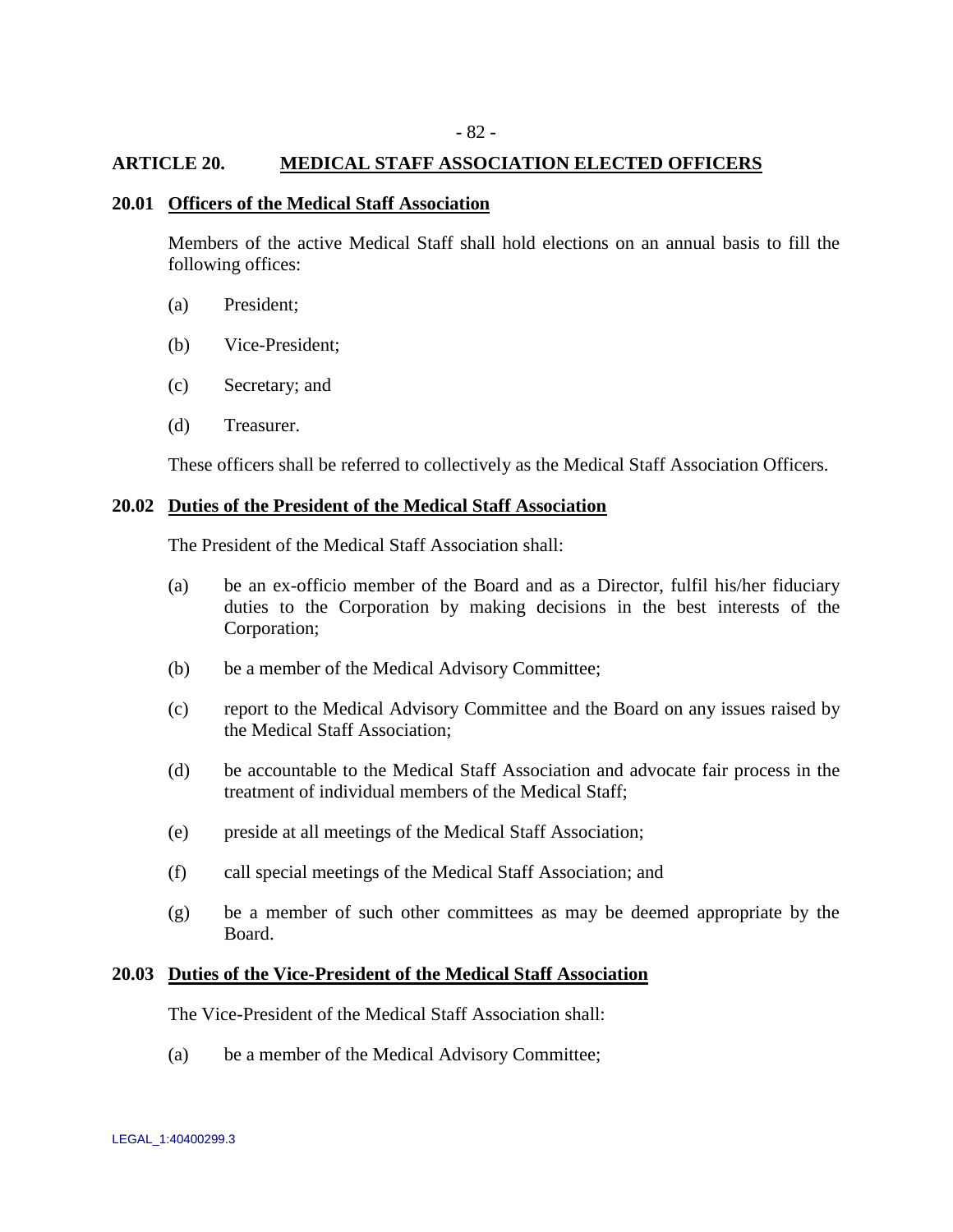- (b) other than the President of the Medical Staff"s ex-officio Board duties, act in the place of the President of the Medical Staff, perform his/her duties, and possess his/her powers in the absence or disability of the president; and
- (c) perform such duties as the President of the Medical Staff Association may delegate.

#### **20.04 Duties of the Treasurer of the Medical Staff Association**

The Treasurer of the Medical Staff Association shall:

- (a) be a member of the Medical Advisory Committee;
- (b) keep the funds of the Medical Staff Association in a safe manner and be accountable therefor;
- (c) disburse Medical Staff Association funds as determined by a majority vote of the officers of the Medical Staff Association in accordance with the disbursement policies, if any, of the Medical Staff Association;
- (d) be present and entitled to vote at Medical Staff Association meetings; and
- (e) act in the place of the Vice-President of the Medical Staff Association, performing his/her duties and possessing his/her powers in the absence or disability of the Vice-President of the Medical Staff Association.

#### **20.05 Duties of the Secretary of the Medical Staff Association**

The Secretary of the Medical Staff Association shall:

- (a) be a member of the Medical Advisory Committee;
- (b) attend to the correspondence of the Medical Staff Association;
- (c) give notice of each Medical Staff Association meeting by posting a written notice thereof:
	- (i) in the case of a regular or special meeting of the Medical Staff Association at least five (5) days before the meeting; and
	- (ii) in the case of the annual meeting of the Medical Staff Association at least fifteen (15) days before the meeting;
- (d) ensure that minutes are kept of all Medical Staff Association meetings;
- (e) ensure that a record of the attendance at each meeting of the Medical Staff Association is made; and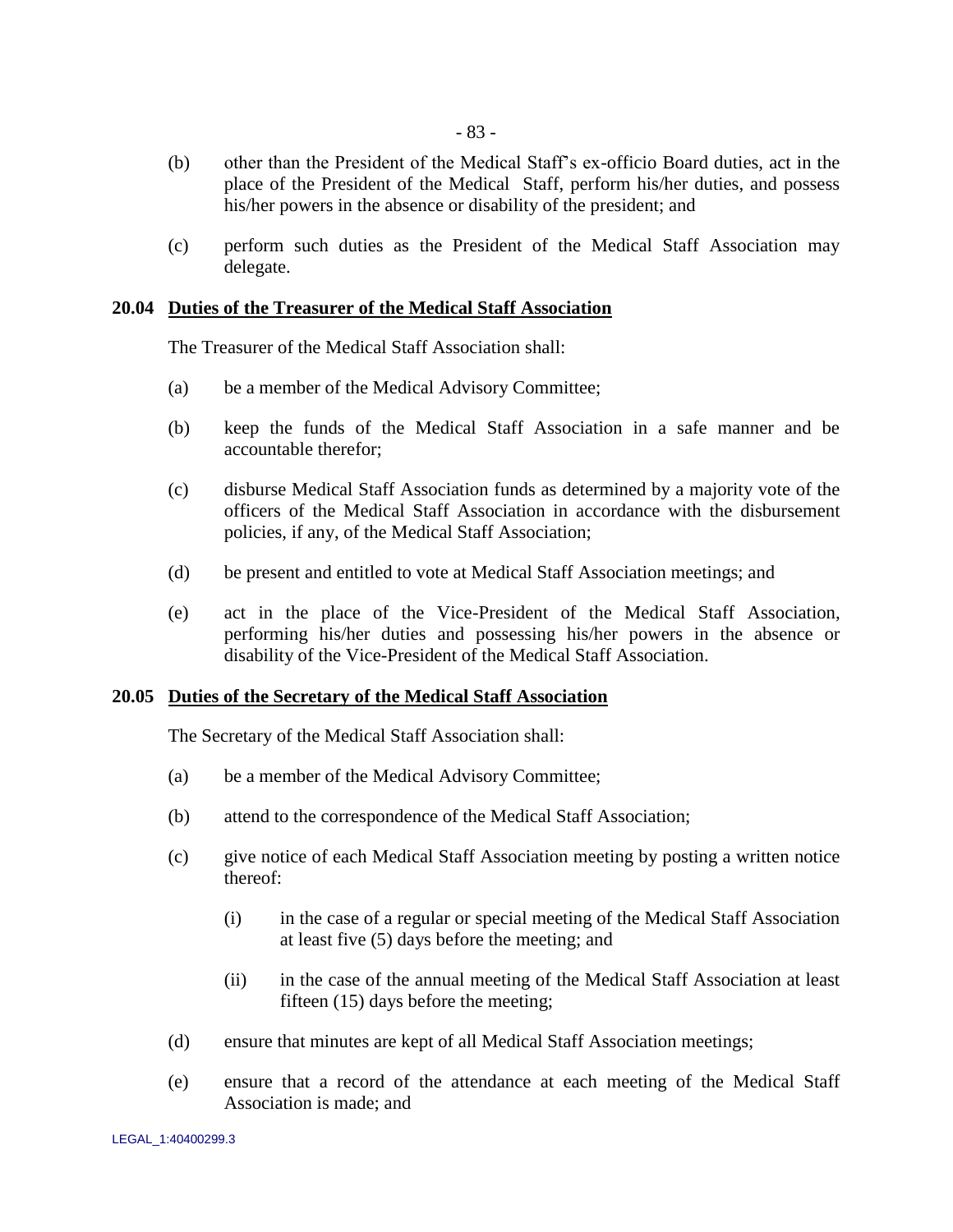(f) act in place of the Treasurer of the Medical Staff Association, performing his/her duties and possessing his/her powers in the absence and disability of the Treasurer of the Medical Staff Association.

# **ARTICLE 21. ELECTION OF MEDICAL STAFF ASSOCIATION OFFICERS**

## **21.01 Eligibility for Office**

Only a member of the active Medical Staff may be elected or appointed to any office of the Medical Staff Association.

## **21.02 Election Procedure**

- (a) A nominating committee shall be appointed by the Medical Staff Association at each annual meeting and shall consist of a minimum of two (2) Physician members of the Medical Staff.
- <span id="page-88-0"></span>(b) At least thirty (30) days before the elections of the Medical Staff Association Officers, the nominating committee shall post in a prominent location at the Hospital, a list of the names of those who are nominated for the offices of the Medical Staff Association which are to be filled by election in accordance with this By-Law and the regulations made under the *Public Hospitals Act*.
- <span id="page-88-1"></span>(c) Any further nominations shall be made in writing to the Secretary of the Medical Staff Association within fourteen (14) days after the posting of the names referred to in paragraph [21.02\(b\)](#page-88-0) above.
- (d) Further nominations referred to in paragraph [21.02\(c\)](#page-88-1) above shall be signed by two (2) members of the Medical Staff who are entitled to vote:
	- (i) the nominee shall have signified, in writing and on the nomination, acceptance of the nomination; and
	- (ii) nominations shall then be posted alongside the list referred to in paragraph [21.02\(b\)](#page-88-0) above.

## **ARTICLE 22. MEETINGS - MEDICAL STAFF ASSOCIATION**

#### **22.01 Meetings of the Medical Staff Association**

Pursuant to the provisions of the *Public Hospitals Act*, the Medical Staff Association shall hold at least four (4) meetings in each fiscal year. One of the meetings shall be identified as the annual meeting of the Medical Staff Association to which all members of the Medical Staff shall be invited.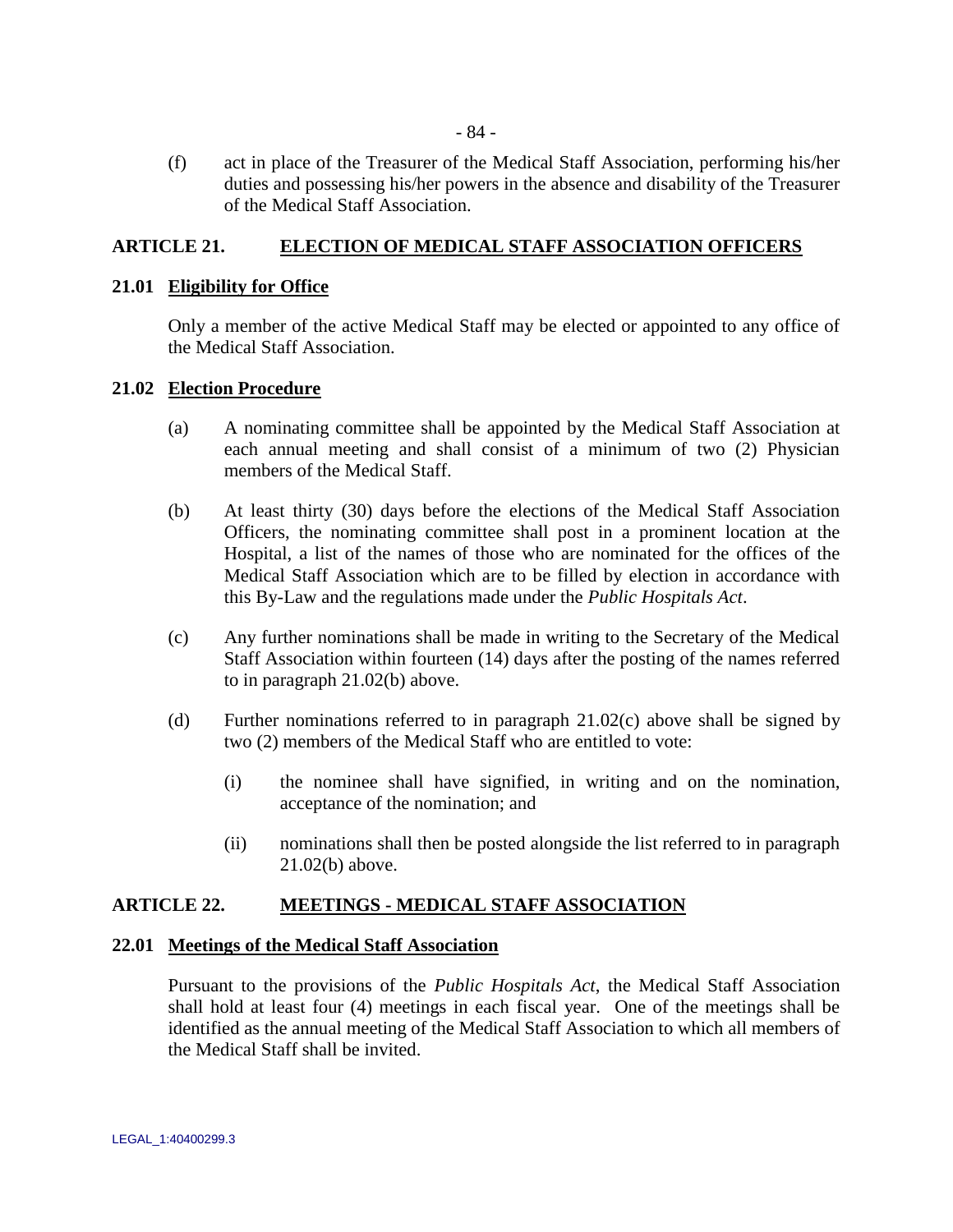- 85 -

# **22.02 Notice of Annual Meetings**

A written notice of each annual meeting shall be posted in the Hospital and circulated to the individual Medical Staff members by the Secretary of the Medical Staff Association at least fifteen (15) days before the meeting.

# **22.03 Notice of Regular Meetings**

A written notice of each regular meeting of the Medical Staff Association shall be posted at the Hospital and circulated to the Medical Staff members of the Hospital by the Secretary of the Medical Staff Association at least five (5) days before the meeting.

# **22.04 Special Meetings**

- (a) In case of emergency, any of the elected Medical Staff Association Officers of the Medical Staff Association may call a special meeting.
- (b) Special meetings shall be called by the Medical Staff Association Officers, or any one of them, on the written request of ten (10%) percent of the voting members of the active Medical Staff.
- (c) Notice of such special meetings shall be as required for a regular meeting, except in cases of emergency, and shall state the nature of the business for which the special meeting is called.
- (d) The usual period of time required for giving notice of any special meeting shall be waived in cases of emergency, subject to ratification of this action by the majority of those members present and voting at the special meeting, as the first item of business at the meeting.

# **22.05 Quorum**

Forty percent (40%) of the members of the Medical Staff entitled to vote shall constitute a quorum at any annual, general or special meeting of the Medical Staff Association.

## **22.06 Voting Members**

- (a) Each active Medical Staff member and each active Dental Staff member shall be entitled to vote at a meeting of the Medical Staff Association except that Dentists are not entitled to vote at the elections for Medical Staff Association Officers.
- (b) Members of the Extended Class Nursing Staff shall not be entitled to attend Medical Staff Association meetings.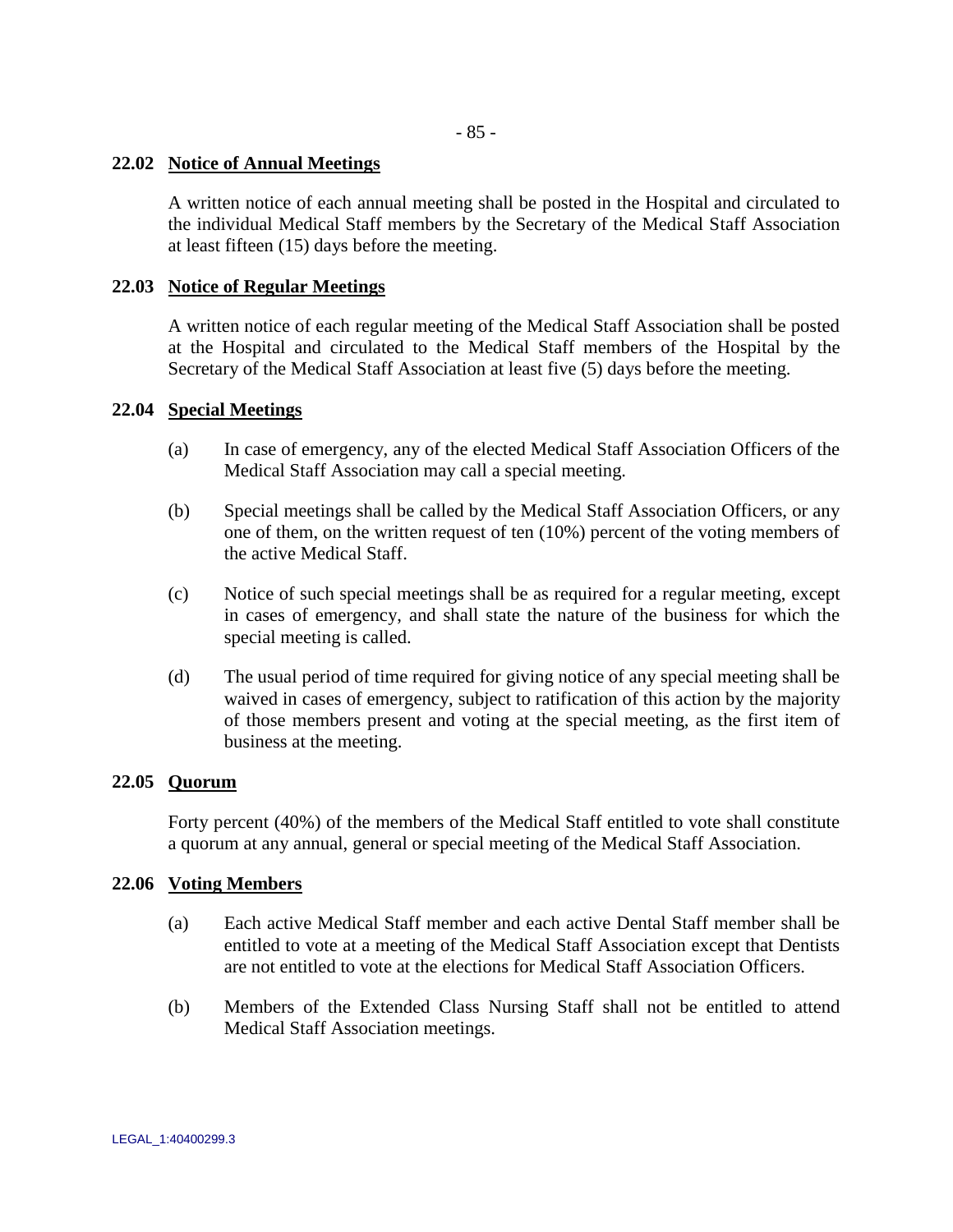## **ARTICLE 23. DENTAL STAFF**

## **23.01 Purpose**

The purpose of the dental services is to provide effective clinical and preventive programs to meet the needs of the Patients of the Hospital.

### **23.02 Qualifications**

The dental services shall be provided by a Dental Staff headed by a qualified Dentist who is licensed to practice dentistry in the Province of Ontario.

## **23.03 Procedure for Patient Appointments**

- (a) The attending Physician shall be responsible for providing an updated medical history and review of current medications before dental treatment is provided.
- (b) The dental Program will utilize the referral mechanism with various other dental specialists in the community (e.g., oral surgeons, endodontists, peridontists, and oral pathologists) for the purpose of consultation and treatment as dictated by each particular case.

#### **23.04 Appointment to the Dental Staff**

The Board, on the advice of the Medical Advisory Committee, may appoint annually one or more Dentists to the Dental Staff of the Hospital and shall delineate the Privileges for each Dentist, all in accordance with the requirements and procedures set out in Article 11 of this By-Law with necessary changes to points of detail.

### **23.05 Senior Dentist**

- (a) Where the Board has appointed more than one Dentist to the Dental Staff, one of the members of the Dental Staff shall, subject to annual confirmation by the Board, be appointed by the Board annually for a term of three (3) years to be the senior Dentist upon the recommendation of the Physician-in-Chief.
- (b) The Board may, at any time, revoke or suspend the appointment of the senior Dentist.

#### **23.06 Duties of the Senior Dentist**

The senior Dentist shall supervise the clinical care given by all members of the Dental Staff and shall be responsible to the Physician-in-Chief for the quality of care rendered to patients by members of the Dental Staff.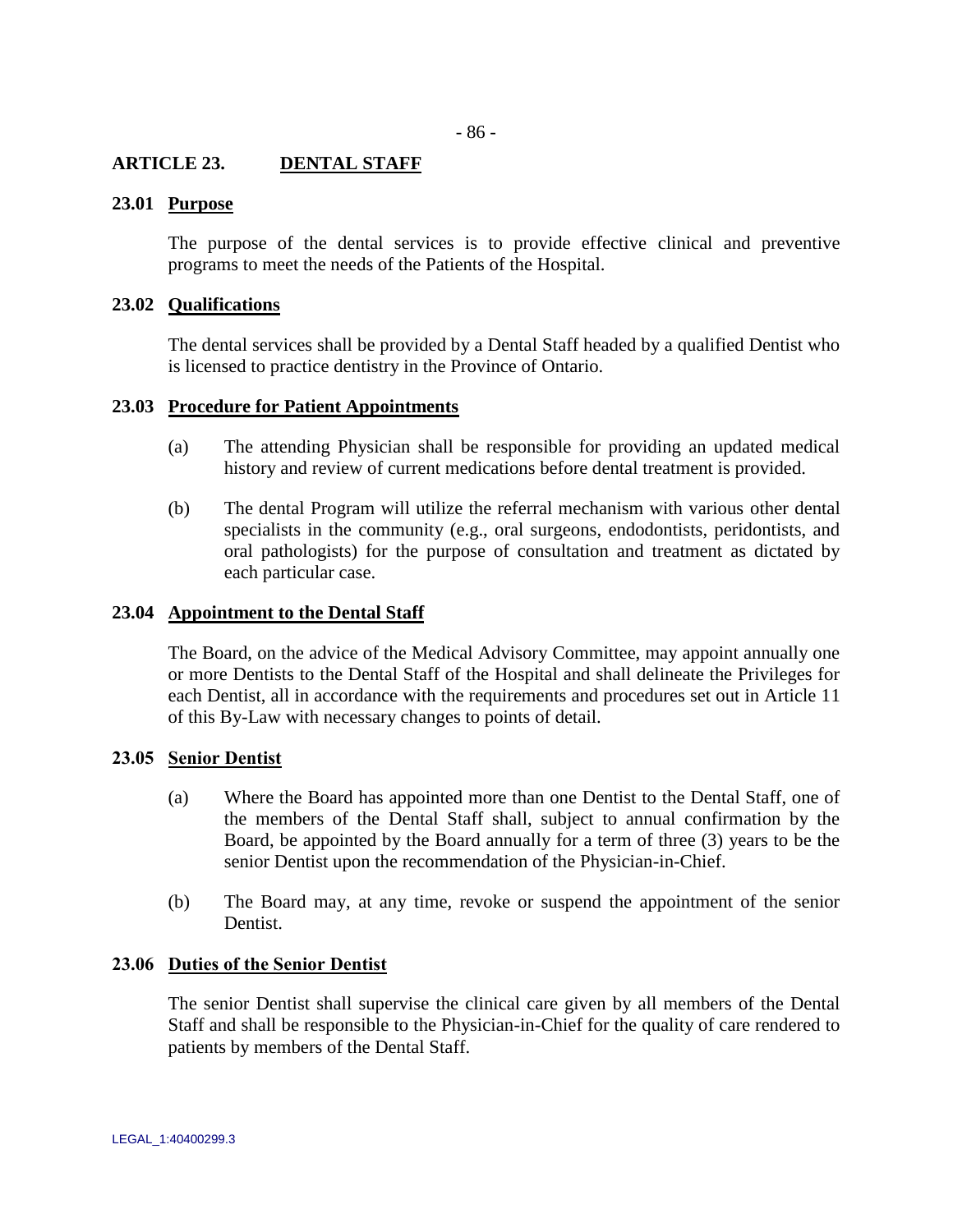# **23.07 Attendance by Dental Staff at Staff Meetings**

A member of the Dental Staff may attend Medical Staff Association meetings and is eligible to vote at a Medical Staff Association meetings and sit on any committee of the Medical Staff Association, save and except that a Dentist may not be a voting member of the Medical Advisory Committee.

## **23.08 Eligibility to Hold Office**

A member of the Dental Staff is not eligible to hold an office other than the office of senior Dentist.

# **ARTICLE 24. EXTENDED CLASS NURSING STAFF**

## **24.01 Appointment to the Extended Class Nursing Staff**

- (a) The Board, on the advice of the Medical Advisory Committee, may appoint annually one or more Extended Class Nurses to the Extended Class Nursing Staff of the Hospital and shall delineate the Privileges for each Extended Class Nurse, all in accordance with the requirements and procedures set out in Articles 11 of this By-Law with necessary points of detail.
- (b) For greater certainty, this By-Law does not apply to Extended Class Nurses who are in an employee or contract of service relationship. The rights and obligations of such Extended Class Nurses shall be governed by an employment or contract agreement.

# **24.02 Extended Class Nursing Staff: Function within Programs**

Each Extended Class Nurse shall function within the Program(s) with which (s)he is associated and may participate in Program Committees.

#### **24.03 Senior Extended Class Nurse**

- (a) Where the Board has appointed more than one Extended Class Nurse to the Extended Class Nursing Staff, one of the members of the Extended Class Nursing Staff shall, subject to annual confirmation by the Board, be appointed by the Board annually for a term of three (3) years to be the senior Extended Class Nurse upon the recommendation of the Physician-in-Chief.
- (b) The Board may, at any time, revoke or suspend the appointment of the senior Extended Class Nurse.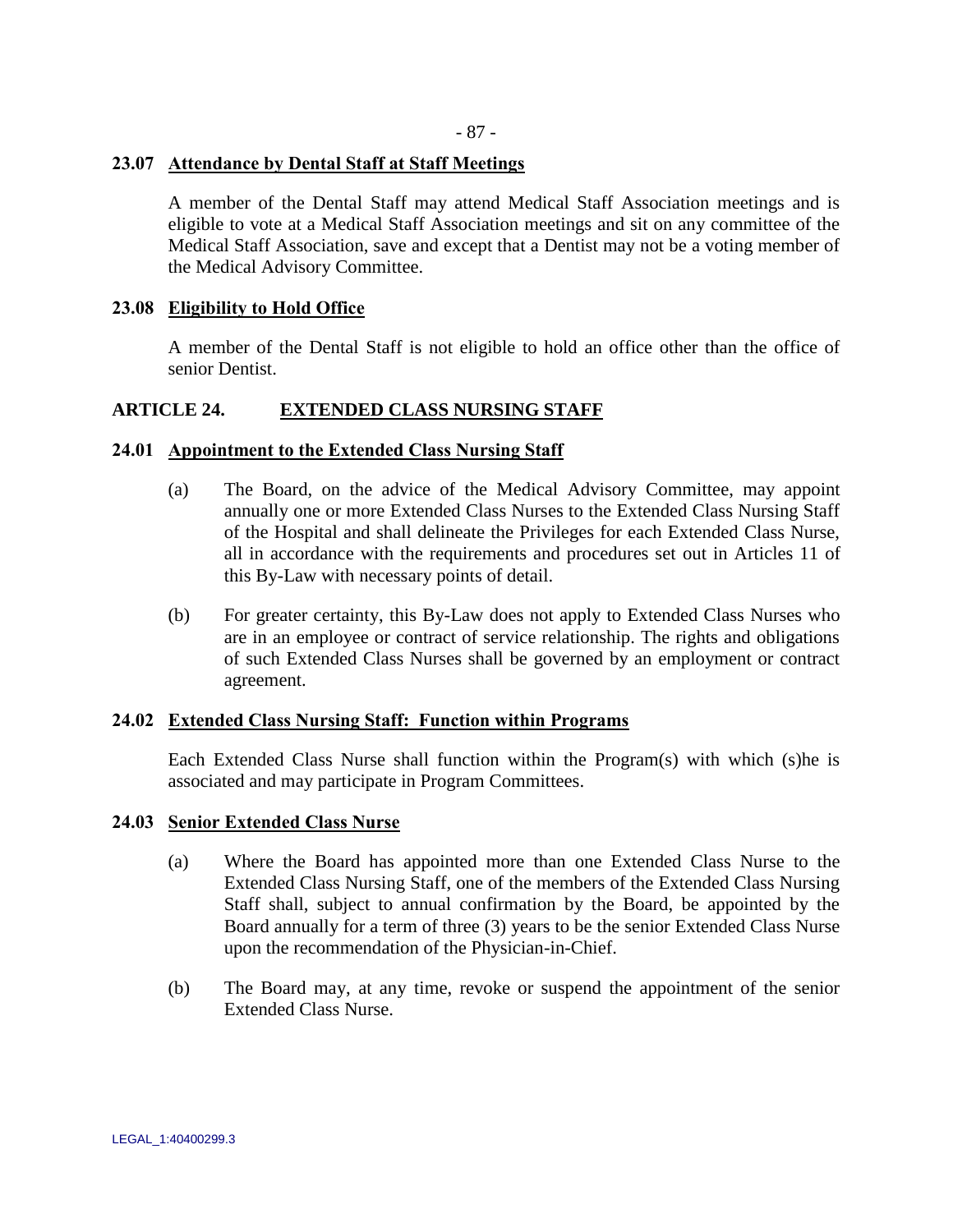## **24.04 Duties of the Senior Extended Class Nurse**

The senior Extended Class Nurse shall supervise the clinical care given by all members of the Extended Class Nursing Staff and shall be responsible to the Physician-in-Chief for the quality of care rendered to patients by members of the Extended Class Nursing Staff.

## **24.05 Attendance by Extended Class Nursing Staff at Staff Meetings**

A member of the Extended Class Nursing Staff may attend Medical Staff meetings but shall not be eligible to vote at a Medical Staff meeting.

## **24.06 Eligibility to Hold Office**

A member of the Extended Class Nursing Staff is not eligible to hold an office other than senior Extended Class Nurse.

## **ARTICLE 25. MEDICAL STAFF POLICIES AND RULES**

## **25.01 Board Requirement**

The Board shall require that appropriate Policies and Rules are formulated.

## **25.02 Board Authority**

The Board shall consider the recommendations of the Medical Advisory Committee when establishing, modifying or revoking one or more Policies and Rules.

#### **25.03 Medical Advisory Committee**

The Medical Advisory Committee shall be provided with an opportunity to make recommendations to the Board for the establishment of one or more Policies and Rules to be applicable to a group or category of Physicians, Dentists or Extended Class Nurses, or to a Program of the Medical Staff, or to all members of the Medical Staff.

#### **25.04 Medical Staff**

The Medical Advisory Committee shall ensure that, prior to making any recommendation to the Board with respect to a Medical Staff Rule or Regulation, the members of the active Medical Staff in the affected Program(s) have an opportunity to comment on the proposed recommendations.

#### **25.05 President of the Medical Staff Association**

The President of the Medical Staff Association shall ensure that the Board is informed when a majority vote of the Medical Staff entitled to vote at any properly constituted meeting of the Medical Staff Association is opposed to a provision contained in the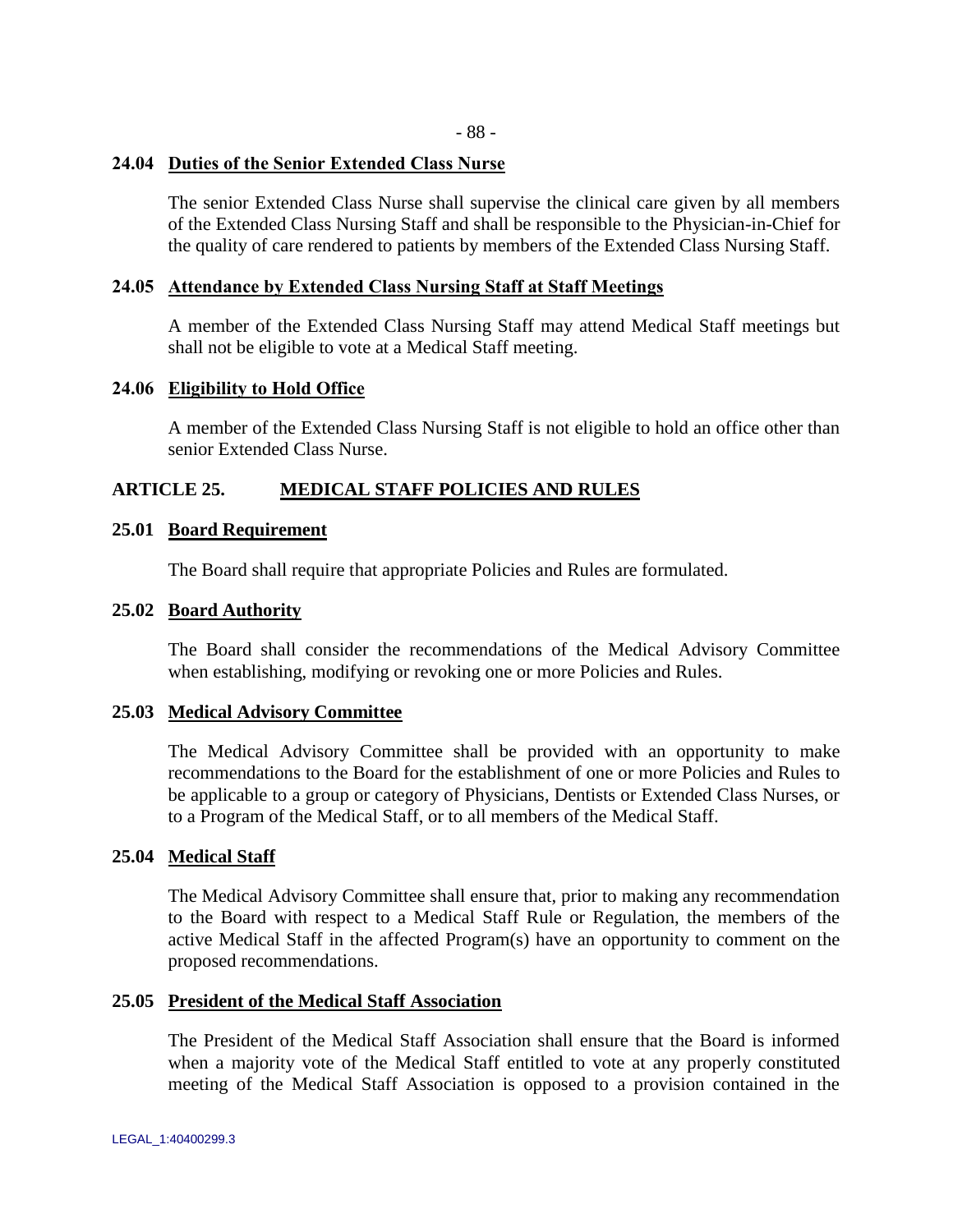- 89 -

Policies and Rules or is opposed to a particular change to the Policies and Rules that is proposed by the Medical Advisory Committee.

# **ARTICLE 26. AMENDMENT OF BY-LAW**

## **26.01 Amendments to By-Law**

- (a) The Board may pass or amend the By-Law of the Corporation from time to time.
- (b) (i) Where it is intended to pass or amend the By-Law at a meeting of the Board, written notice of such intention shall be sent by the Secretary to each Director at his/her address as shown on the records of the Corporation by ordinary mail not less than ten (10) days before the meeting.
	- (ii) Where the notice of intention required by clause (i) above is not provided, any proposed By-Law or amendments to the By-Law may nevertheless be moved at the meeting and discussion and voting thereon adjourned to the next meeting, for which no notice of intention need be given.
- (c) Subject to paragraphs  $26.01(d)$  and  $26.01(e)$  below, a By-Law or an amendment to a By-Law passed by the Board has full force and effect:
	- (i) from the time the motion is passed, or
	- (ii) from such future time as may be specified in the motion.
- <span id="page-93-0"></span>(d) (i) A By-Law or an amendment to a By-Law passed by the Board shall be presented for confirmation at the next annual meeting or to a special general meeting of the Members called for that purpose. The notice of such annual meeting or special general meeting shall refer to the By-Law or amendment to be presented.
	- (ii) The Members at the annual meeting or at a special general meeting may confirm the By-Law as presented or reject or amend them, and if rejected they thereupon cease to have effect and if amended, they take effect as amended.
- <span id="page-93-1"></span>(e) Any amendment to the portion of the By-Law relating to the borrowing powers of the Corporation is not effective until it has been confirmed by at least two-thirds of the votes cast at a general meeting of Members duly called for considering it.
- (f) In any case of rejection, amendment, or refusal to approve the By-Law or part of the By-Law in force and effect in accordance with any part of this section, no act done or right acquired under any such By-Law is prejudicially affected by any such rejection, amendment or refusal to approval.